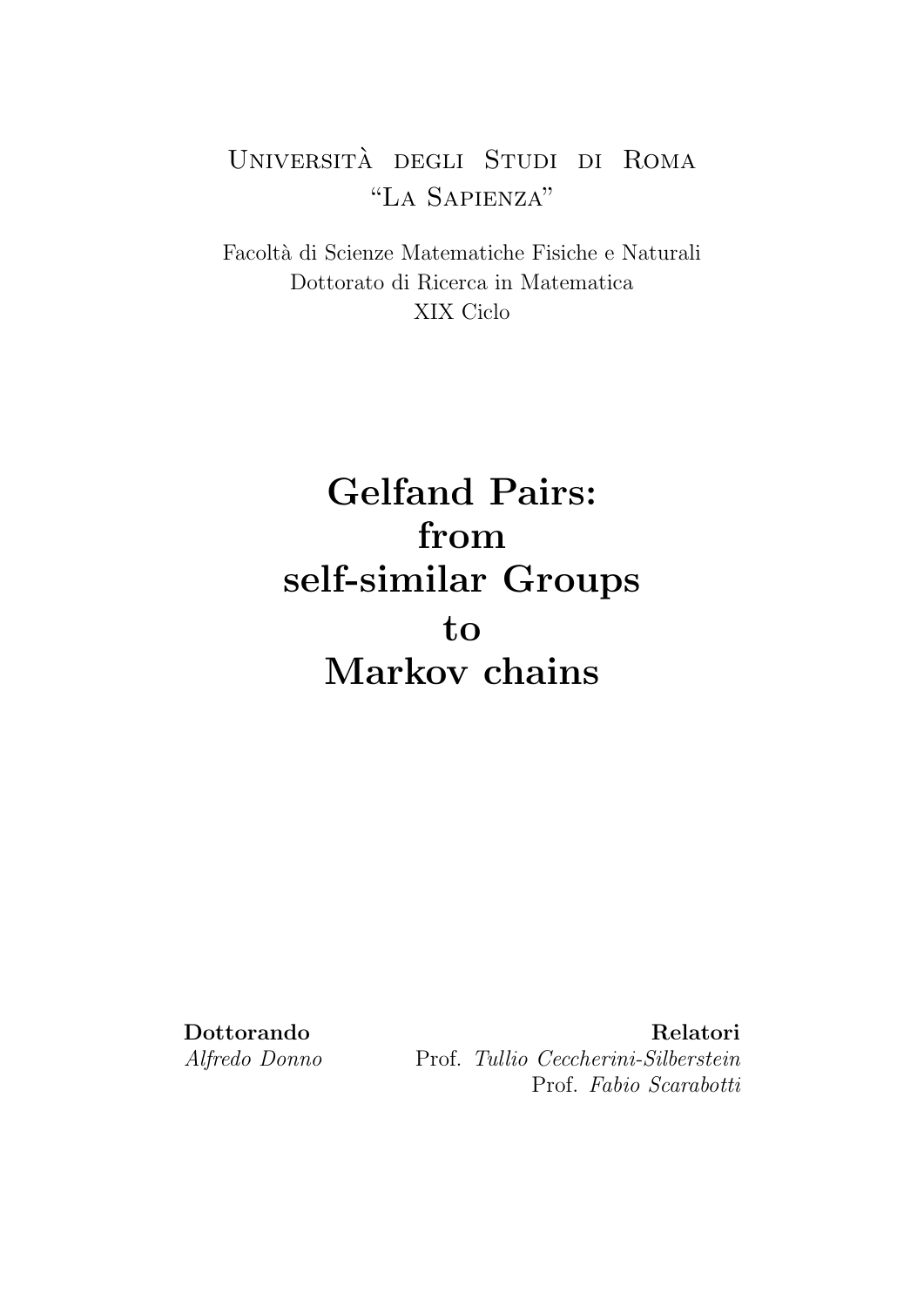# Introduction

This work is a collection of the main interests that I developed during my doctoral studies, that began on November 2003, and it presents the more interesting results that I got, mostly in joint works with Daniele D'Angeli, in my research activity.

As the title shows, the main subject of this thesis is constituted by the notion of Gelfand pair. In particular, I study here the finite Gelfand pairs arising from the action of automorphisms groups on the rooted homogeneous tree, but also on more general structures, namely the poset block structures.

Given a finite group G and a subgroup  $K \leq G$  of G, then  $(G, K)$ is a *Gelfand pair* if the permutation representation of  $G$  on the space of complex functions  $L(X)$  defined on the homogeneous space

$$
X = G/K = \{ gK : g \in G \}
$$

is multiplicity-free, i.e. it decomposes into irreducible subrepresentations which are pairwise non isomorphic.

The finite Gelfand pairs theory is very fashinating because it is related to group theory, representation theory, harmonic analysis, combinatorics and to probability and statistics. There exists also a big literature for infinite Gelfand pairs: for instance the fundamental works by Faraut ([30]) and Helgason ([41]) and, more recently, by Grigorchuk  $(35)$  in connection with the theory of *branch groups*.

Moreover Persi Diaconis (see [23] and [24]) used Gelfand pairs in order to determine the rate of convergence to the stationary distribution of finite Markov chains. More precisely, given a Markov chain which is invariant under the action of a group  $G$ , its transition operator can be expressed as a convolution operator whose kernel can be written as a "Fourier series" where the classical exponentials  $\exp(inx)$ are replaced by the irreducible representations of the group G.

I must mention also the names of Letac ([42], [43]), Delsarte ([22]), Dunkl  $([27], [28], [29])$  and Figà-Talamanca  $([32])$  for their contributions to the theory of finite Gelfand pairs.

Finally, in [16] T.Ceccherini-Silberstein, F.Scarabotti and F.Tolli largely develop the finite Gelfand pairs theory and investigate its connections with representation theory, but also with probability and statistics: this book really was a fundamental source in my studies.

In the first chapter of this thesis I study many examples of groups acting on the rooted homogeneous tree. Given a positive integer  $q \geq 2$ ,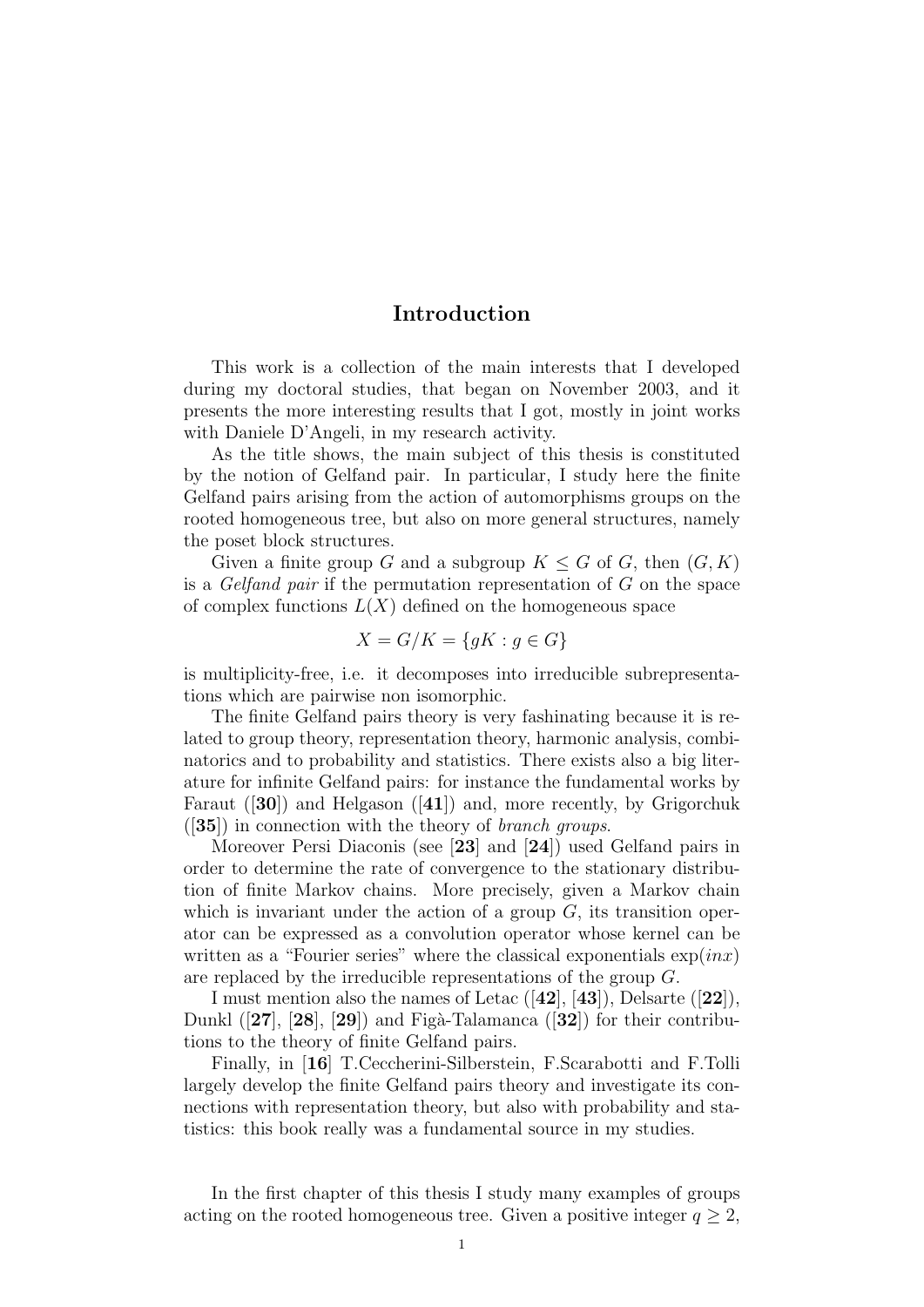I will denote by  $T_q$  the rooted homogeneous tree of degree q, i.e. the rooted tree in which each vertex has q children.

If  $X = \{0, 1, \ldots, q-1\}$  is an alphabet of q elements and  $X^*$  is the set of all finite words in X, then each vertex in the n–th level  $L_n$  of  $T_q$ can be identified with a word of length  $n$  in the alphabet  $X$ . Moreover, the set of infinite words in  $X$  can be identified with the elements of the boundary  $\partial T_q$  of  $T_q$ .

For every  $n \geq 1$ , the set  $L_n$  is an ultrametric space, in particular a metric space, on which the full automorphisms group  $Aut(T_q)$  acts isometrically.

A fundamental class of groups acting on  $T_q$  is the class of self-similar groups. A group G acting on  $T_q$  is self-similar if, for any  $g \in G$  and  $x \in X$ , there exist  $h \in G$  and  $y \in X$  such that

$$
g(xw) = yh(w),
$$

for all  $w \in X^*$ .

Self-similarity was related in most cases with geometrical objects and only recently the notion of self-similar group appeared. The success of the development of the theory of self-similar group is due to the fact that many interesting examples of groups can be studied using their self-similar action on a rooted tree (see, for instance, [35] and [37]). Some examples of self-similar groups belong to the class of branch groups as, for example, the Grigorchuk group (see [44]).

An important class of examples are the *iterated monodromy groups* of postcritically finite rational functions, whose theory was largely developed by V. Nekrashevich  $([44])$ . A fundamental example is given by the Basilica group, which is the iterated monodromy group associated with the complex polynomial  $z^2 - 1$  and which has very interesting properties: it has exponential growth and it is the first example of an amenable group which cannot be constructed from groups of subexponential growth by using extensions and direct limits. Its amenability was proved by L.Bartholdi and B.Virág  $([10])$  using self-similarity of the random walk on it.

The groups that I study are the Adding Machine on the binary tree, the Basilica group, the group  $IMG(z^2 + i)$  and the Baumslag-Solitar group  $BSq = < s, t : t^{-1}st = s^q >$ .

Let G be any of these groups. Fix  $n \geq 1$  and consider the action of G on the level  $L_n$  of the tree, by setting

$$
G_n = G/Stab_G(n),
$$

where  $Stab_G(n)$  is the subgroup of G constituted by the automorphisms acting trivially on  $L_n$ . Fix a vertex  $x_0 \in L_n$  and let  $K_n$  be the subgroup of  $G_n$  stabilizing  $x_0$ , so that the quotient  $G_n/K_n$  can be identified with  $L_n$ .

For each example that I consider, I show that  $(G_n, K_n)$  is a Gelfand pair. The strategy used to prove that uses, in some cases, the fact that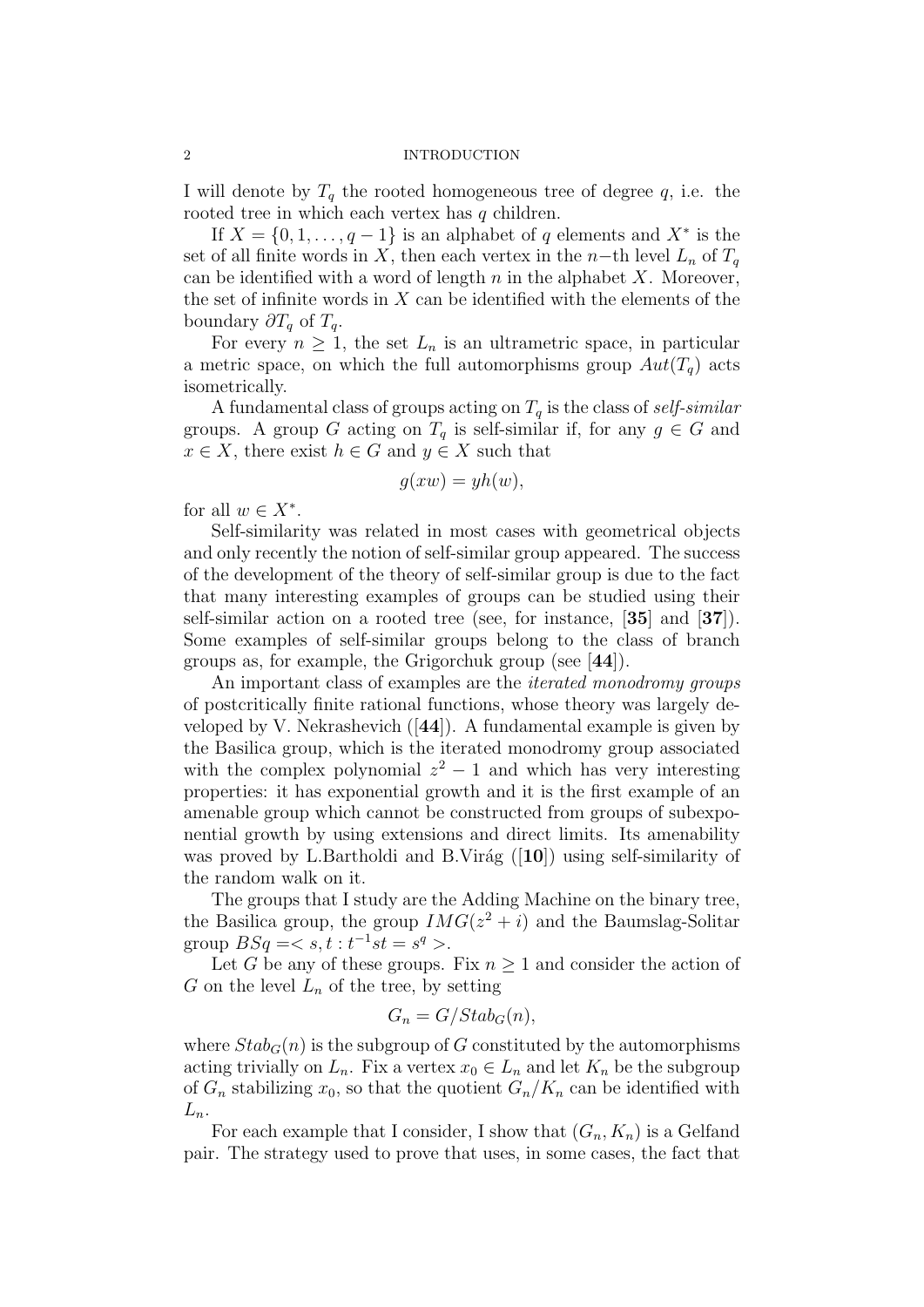#### INTRODUCTION 3

the action of  $G_n$  on  $L_n$  is 2−points homogeneous or, equivalently, that the subgroup  $K_n$  acts transitively on each sphere of radius r centered at  $x_0$ , for  $r = 0, 1, ..., n$ .

Also the investigation of the structure of the rigid vertex stabilizers can be a useful criterion to get Gelfand pairs, as the example of the Basilica group shows.

In the second part of the first chapter I extend this study to the case of the generalized wreath products of permutations groups, introduced in [5], acting on the so-called poset block structures. These structures contain, as a particular case, the rooted tree. For these groups, one still gets Gelfand pair. More precisely, by using Gelfand's condition, one can prove that they give rise to symmetric Gelfand pairs.

In the second chapter of the thesis I leave the group theory and I change my point of view. More precisely, I study some reversible Markov chains which are defined on the cartesian product

$$
X = X_1 \times \cdots \times X_n
$$

of n finite sets, whose elements can be regarded as the leaves of a rooted tree of depth *n* with branch indices  $(m_1, \ldots, m_n)$ , where  $|X_i| = m_i$ .

In particular, I introduce the *crested product* of Markov chains (see [18]), which contains the crossed and nested product as particular cases and whose definition is inspired by the combinatoric theory of Association schemes ([3], [4]), to whom a section of this chapter is devoted.

The spectral analysis of the associated Markov operator is performed. The interesting fact is that the eigenspaces that one gets for the crossed and the nested product coincide, under some hypothesis, with the irreducible submodules of the action of the direct product and of the permutational wreath product of symmetric groups, respectively.

A particular example of nested product gives rise to the "Insect Markov chain" on the rooted homogeneous tree. This is a Markov chain defined on the n−th level of the tree, introduced by A. Figà-Talamanca in [32].

I study the Insect Markov chain also in relation with the cut-off phenomenon. This term was introduced in [1] by D. Aldous and P. Diaconis. The cut-off phenomenon occurs when the difference between the value of the probability measure  $m^{(k)}$  given by the k–steps transition probability and the stationary distribution  $\pi$  is close to 0 only after a fixed number  $k_0$  of steps, and it is large (close to 1) before  $k_0$ steps.

In particular, I prove that the cut-off does not occur in the Insect Markov chain, using the spectral theory of the associated Markov operator and the Fourier analysis to get an expression for the k−steps transition probability  $m^{(k)}(x) = p^{(k)}(x_0, x)$ . This is possible since the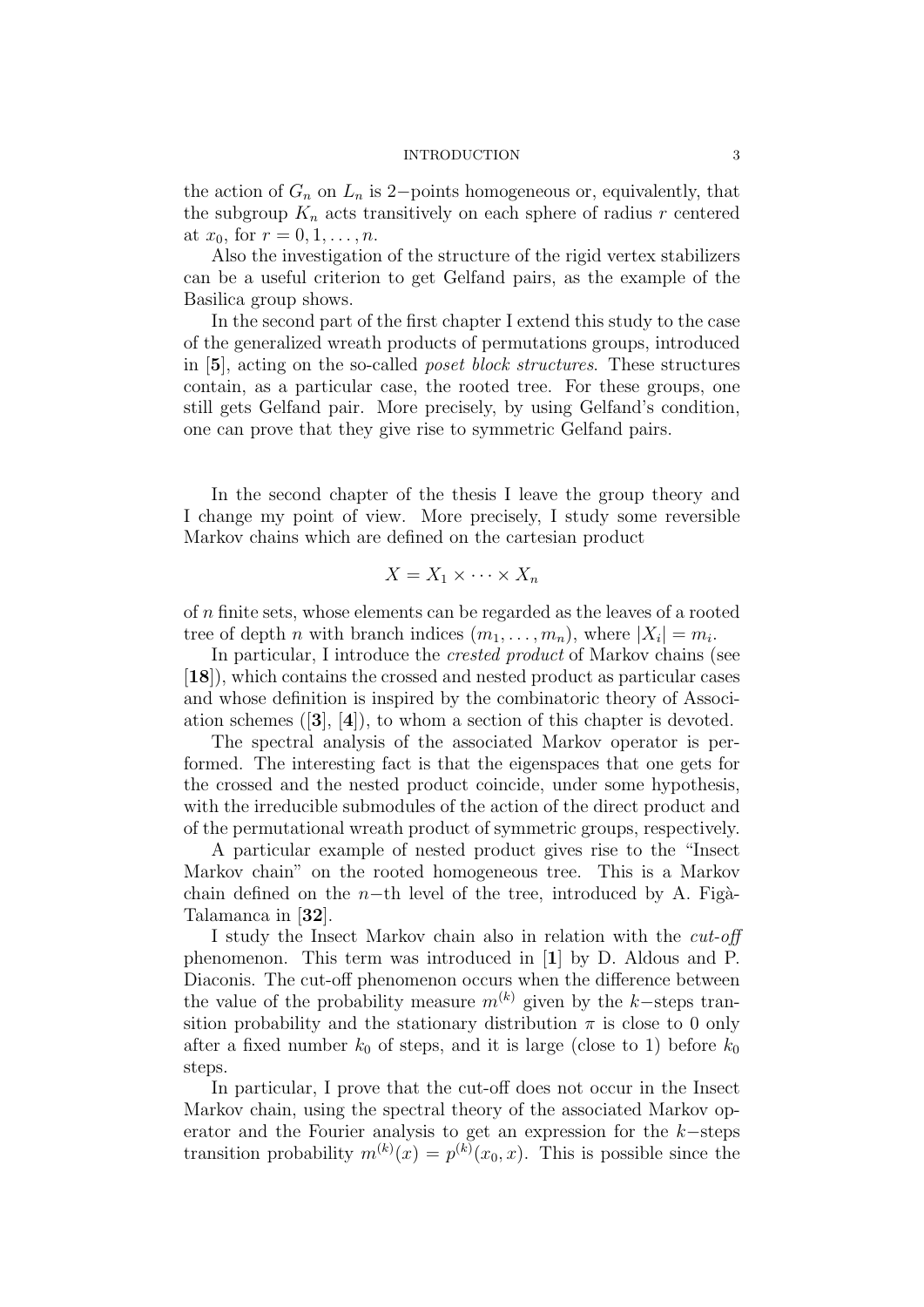# 4 INTRODUCTION

Markov chain considered is invariant with respect to the action of the full automorphisms group of the tree and then one can apply the Fourier analysis to the corresponding Gelfand pair.

Finally, the Insect Markov chain is generalized to the block orthogonal structures, which contain, as a particular case, the poset block structures. If one restricts the attention to the poset block structures, the spectral analysis shows that the eigenspaces associated with the corresponding Markov operator coincide with the irreducible submodules of the regular representation of the generalized wreath product of symmetric groups on the space of complex functions defined on the poset block structure.

Acknowledgments. It want to express my deep gratitude to the advisors of this thesis Prof. Tullio Ceccherini-Silberstein and Prof. Fabio Scarabotti, who supported and encouraged me in my research activity. They introduced me to Geometric Group Theory and to Harmonic Analysis and their continuous advices and suggestions were very useful to me.

I also would like to thank Prof. Alessandro Figà-Talamanca and Antonio Machi for the precious discussions I often had with them around several topics of my research.

I also want to thank Prof. Marialuisa J. de Resmini, the advisor of my degree thesis, who encouraged me so many times during my doctoral studies.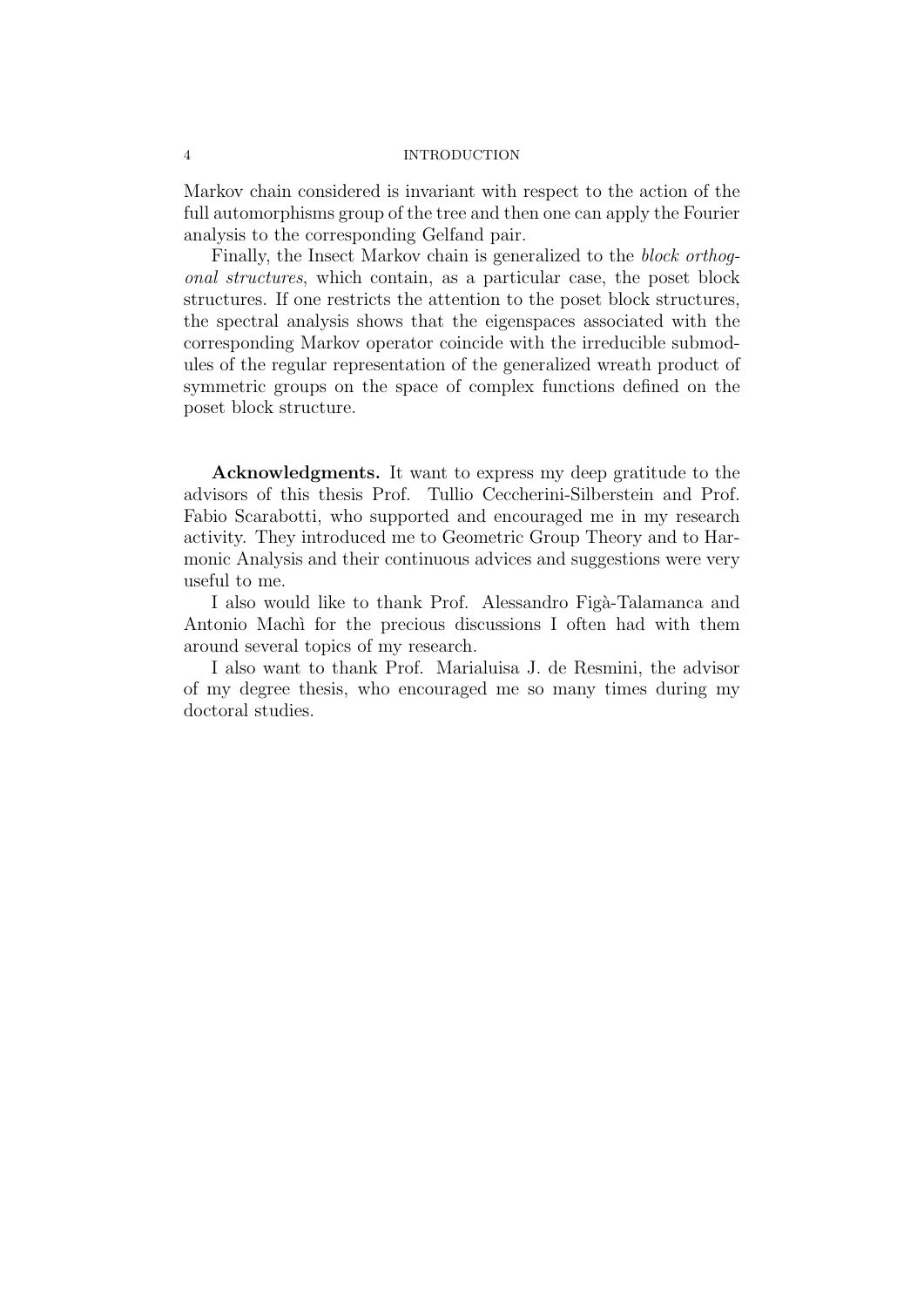# CHAPTER 1

# Finite Gelfand Pairs

In this chapter the finite Gelfand Pairs theory is developed: we present the definition and the main properties. We consider then several examples of Gelfand pairs obtained considering the action of selfsimilar groups on homogeneous rooted trees. It is interesting to observe that some of these groups can also be regarded as iterated monodromy groups of complex polynomials. Finally, we study the Gelfand pairs obtained from the action of the generalized permutation wreath product on poset block structures.

# 1. Finite Gelfand Pairs

In this section the definition of finite Gelfand pairs and associated spherical functions is given. We present some basic results in Gelfand pairs theory. Our main source is [16].

1.1. Definition and main properties. Let  $G$  be a finite group and let  $K \leq G$  a subgroup of G. Denote

$$
X = G/K = \{ gK : g \in G \}
$$

the associated homogeneous space of right cosets of K in G. Set  $L(G)$  =  ${f : G \to \mathbb{C}}$ . Then the space  $L(X)$  of all complex valued functions defined on X can be regarded as the subspace of K−invariant (on the right) functions of  $L(G)$ . The isomorphism is given by the map  $f \mapsto f$ , where  $f \in L(X)$  and  $\widetilde{f}$  is the right-K-invariant function of  $L(G)$ defined as  $f(q) = f(qx_0)$ , where  $x_0 \in X$  is the point stabilized by K.

A function  $f \in L(G)$  is said  $bi-K-invariant$  if  $f(kgk') = f(g)$ , for all  $q \in G$  and  $k, k' \in K$ . The space of bi–K−invariant functions can be identified with the space  $L(K\backslash G/K) = \{f : K\backslash G/K \to \mathbb{C}\}\$  of all complex valued functions defined on the set of double cosets  $KgK$ , for  $g \in G$ . It can also be regarded as the subspace  $L(X)^K = \{ f \in L(X) :$  $f(kx) = f(x), \forall x \in X, k \in K$  of K-invariant functions on X.

The space  $L(G)$  is an algebra with respect to the convolution product defined as

$$
(f_1 * f_2)(g) = \sum_{h \in G} f_1(gh) f_2(h^{-1}).
$$

It is easy to verify that  $L(G)$  is commutative if and only if the group G is abelian. Moreover, both its subspaces  $L(X)$  and  $L(K\backslash G/K)$  are subalgebras of  $L(G)$ .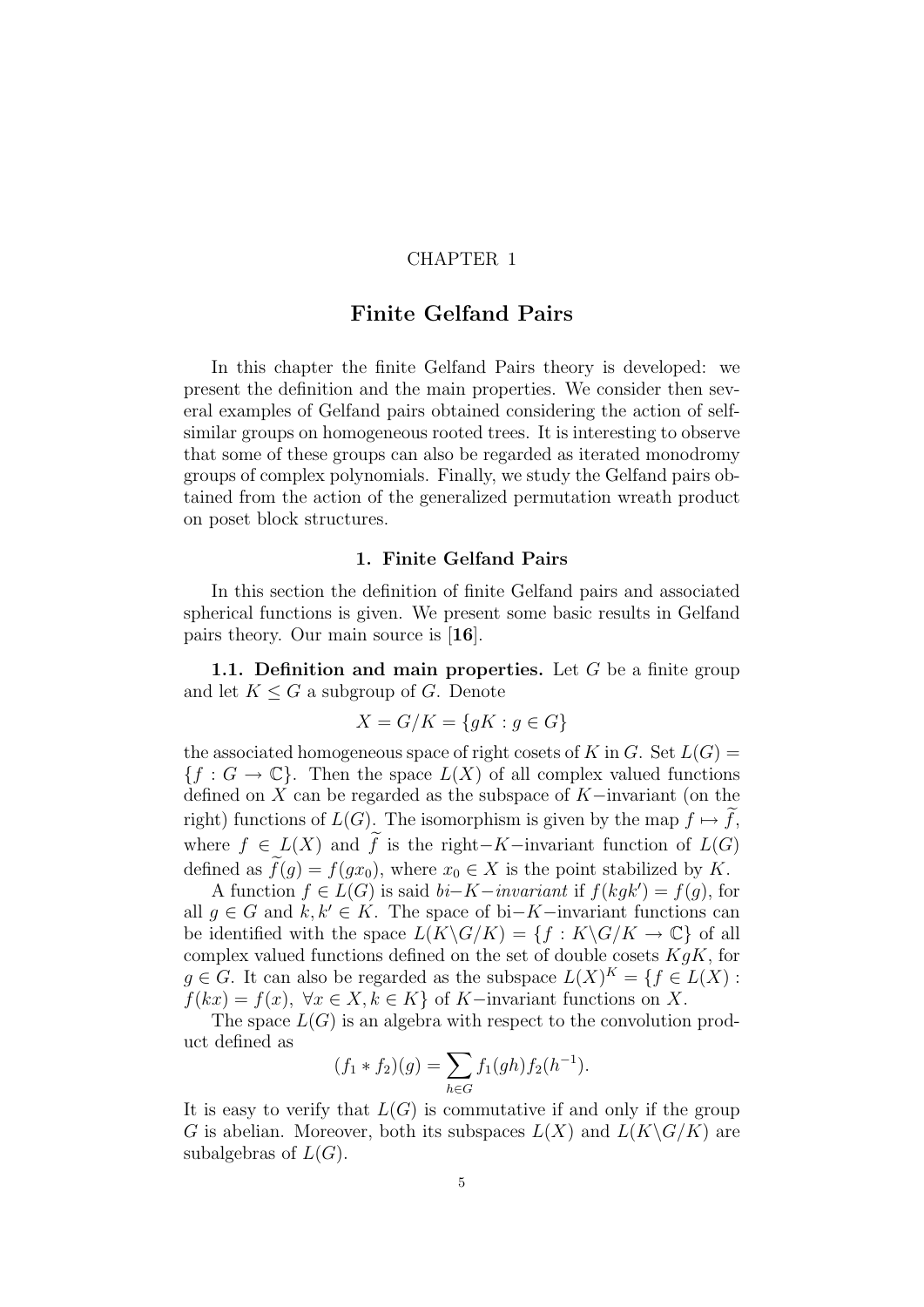$L(G)$  can be endowed with a Hilbert space structure by setting, for  $f_1, f_2 \in L(G)$ ,

$$
\langle f_1, f_2 \rangle = \sum_{g \in G} f_1(g) \overline{f_2(g)};
$$

analogously, the space  $L(X)$  can be endowed with a Hilbert space structure by setting, for  $f_1, f_2 \in L(X)$ ,

$$
\langle f_1, f_2 \rangle = \sum_{x \in X} f_1(x) \overline{f_2(x)}.
$$

Note that if  $f_1, f_2 \in L(X)$  and  $\widetilde{f}_i$  are the associated right–K−invariant functions in  $L(G)$ , then

$$
\langle \tilde{f}_1, \tilde{f}_2 \rangle_{L(G)} = |K| \langle f_1, f_2 \rangle_{L(X)}.
$$

The left regular representation of G on  $L(G)$  is given by the homomorphism  $\lambda : G \to U(L(G))$  into the unitary group of  $L(G)$  defined as

$$
(\lambda(g)f)(h) = f(g^{-1}h), \text{ for } h, g \in G, f \in L(G).
$$

The left regular representation of G on  $L(X)$  is given by the homomorphism  $\lambda : G \to U(L(X))$  into the unitary group of  $L(X)$  defined as

$$
(\lambda(g)f)(x) = f(g^{-1}x)
$$
, for  $g \in G$ ,  $x \in X$  and  $f \in L(X)$ .

To indicate the left regular representation  $\lambda(q)f$  of an element  $q \in G$ on a function  $f \in L(X)$  we will often use the notation  $f^g$  or  $g(f)$ .

DEFINITION 1.1. Let G be a finite group and  $K \leq G$  a subgroup of G. The pair  $(G, K)$  is a **Gelfand pair** if the algebra  $L(K\backslash G/K)$  is commutative.

More generally, if  $G$  is a group acting transitively on a finite set X, then this action defines a Gelfand pair if  $(G, K)$  is a Gelfand pair, where K is the subgroup stabilizing a point  $x_0 \in X$ . Moreover, if  $gx_0 = x$ , then  $K' = gKg^{-1}$  stabilizes x and  $(G, K)$  is a Gelfand pair if and only if  $(G, K')$  is a Gelfand pair.

A particular example of a Gelfand pair is given by the symmetric Gelfand pairs: this is the case if, for every  $g \in G$ , one has  $g^{-1} \in KgK$ . In fact, under this hypothesis, it is possible to show that the algebra  $L(K\backslash G/K)$  is commutative. If  $f\in L(K\backslash G/K)$ , then we have  $f(q)$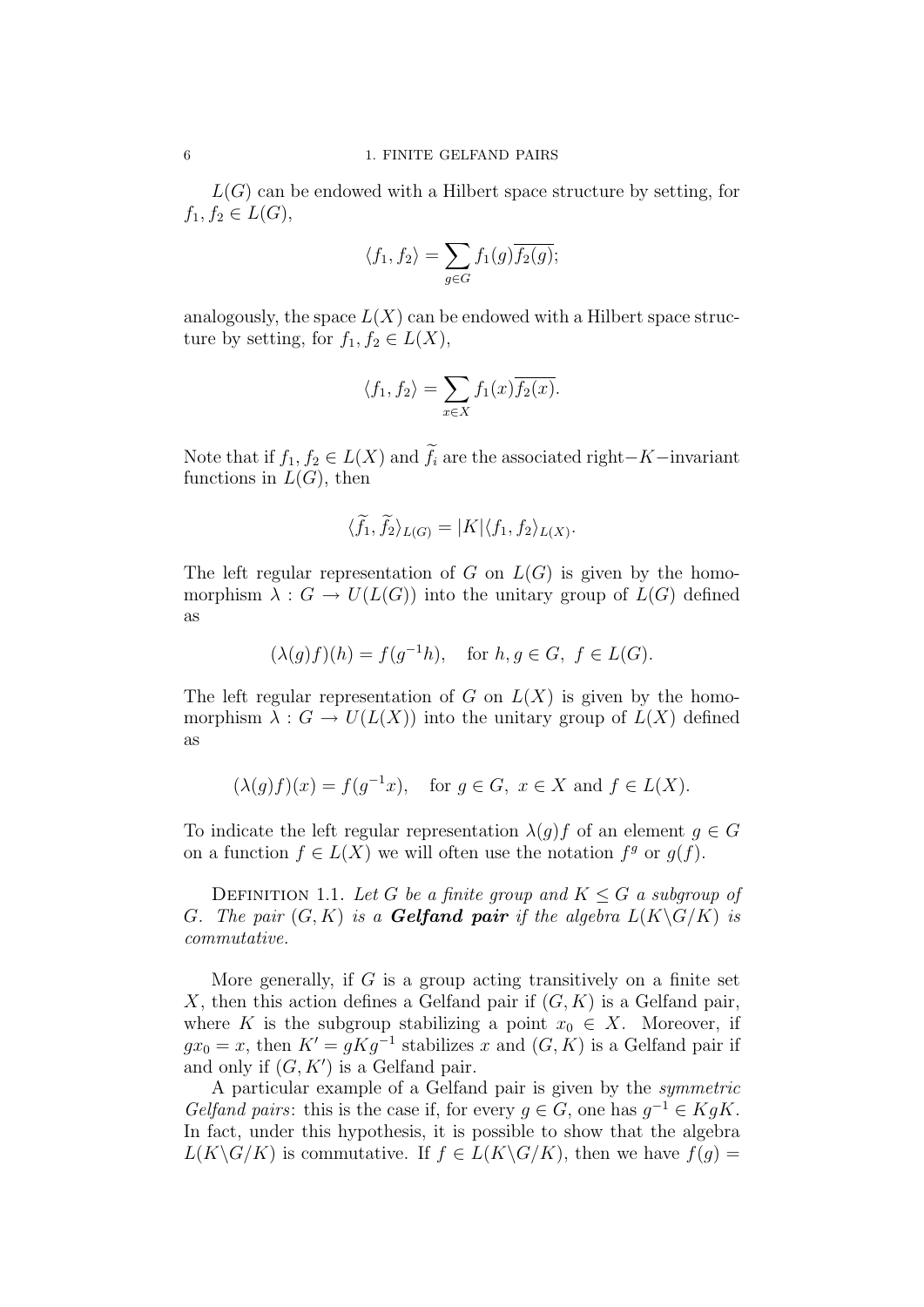$$
f(g^{-1}).
$$
 So, for  $f_1, f_2 \in L(K \backslash G/K)$ , we have:  
\n
$$
(f_1 * f_2)(g) = \sum_{h \in G} f_1(gh) f_2(h^{-1})
$$
\n
$$
= \sum_{h \in G} f_1(gh) f_2(h)
$$
\n
$$
= \sum_{t \in G} f_1(t) f_2(g^{-1}t)
$$
\n
$$
= \sum_{t \in G} f_2(g^{-1}t) f_1(t^{-1})
$$
\n
$$
= (f_2 * f_1)(g^{-1}) = (f_2 * f_1)(g),
$$

where we set  $qh = t$ .

If G acts on a finite set X, then the diagonal action of G on  $X \times X$ is defined by

$$
g(x, x') = (gx, gx'), \text{ for all } g \in G, x, x' \in X.
$$

THEOREM 1.2. Consider the action of G on  $X = G/K$ . Let  $x_0$  be the point stabilized by K and let  $X = \Omega_0 \coprod \Omega_1 \dots \coprod \Omega_n$  be the decomposition of X into K−orbits, with  $\Omega_0 = \{x_0\}$ . For each  $i = 0, 1, \ldots, n$ , choose  $x_i \in \Omega_i$ . Then the sets  $G(x_i, x_0)$  are the orbits of the diagonal action of G on  $X \times X$ .

**Proof.** Note that, for all  $(x, y) \in X \times X$ , there exist  $q \in G$ ,  $k \in K$ and  $i \in \{0, 1, \ldots, n\}$  such that

$$
(x,y) = (x,gx_0) = (gg^{-1}x,gx_0) = (gkx_i,gkx_0) \in G(x_i,x_0),
$$

where we used that G is transitive on X and we denoted  $Kx_i = \Omega_i$  the K–orbit containing  $g^{-1}x$ . This shows that  $X \times X = \bigcup_{i=0}^{n} G(x_i, x_0)$ . Moreover, it is easy to verify that this is a disjoint union, what gives the assertion.  $\square$ 

The following lemma is straightforward (see [16]). If  $x, y \in X$  and G acts on X, we will use the notation  $x \sim y$  to say that x and y are in the same G−orbit.

LEMMA 1.3 (Gelfand's Condition). Let  $G$  be a group acting transitively on a finite set X and set  $K = \{k \in G : kx_0 = x_0\}$ , with  $x_0 \in X$ . Then the following are equivalent:

- (1) for all  $x, y \in X$ , one has  $(x, y) \sim (y, x)$  with respect to the diagonal action of G on  $X \times X$ ;
- (2)  $g^{-1} \in KgK$  for all  $g \in G$ .

Now suppose that  $(X, d)$  is a finite metric space and that G isometrically acts on X. We say that this action is  $2-points$  homogeneous if,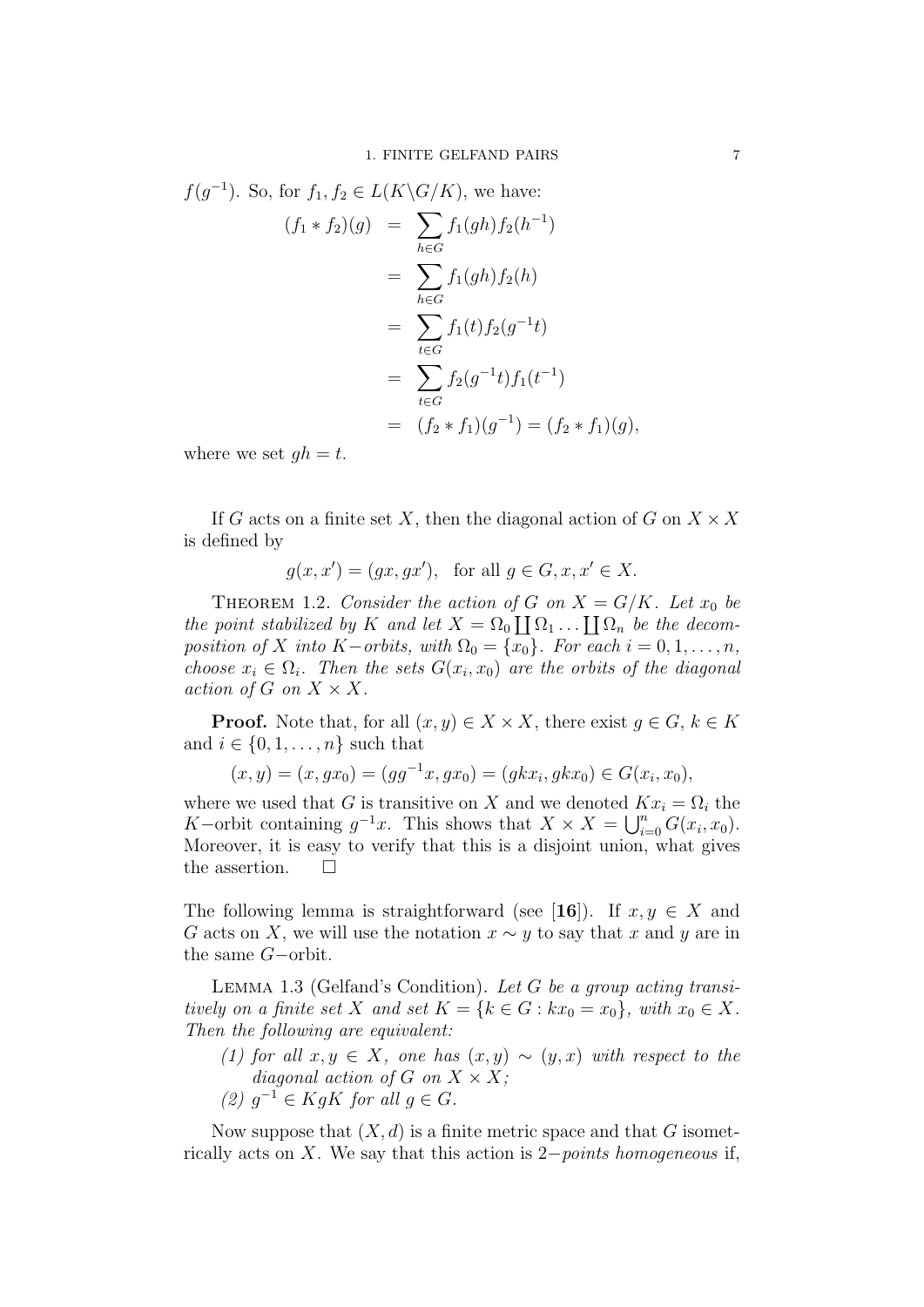for all  $(x, y), (x', y') \in X \times X$  such that  $d(x, y) = d(x', y')$ , there exists  $g \in G$  such that  $gx = x' e gy = y'$ . If K is the stabilizer of an element  $x_0 \in X$ , then Lemma 1.3 easily implies that, under these conditions,  $(G, K)$  is a symmetric Gelfand pair.

We can observe that the  $K$ -orbits under this action are the spheres centered at  $x_0$  with radius j, for  $j = 0, 1, \ldots$  Hence, a function  $f \in$  $L(X)$  is K–invariant if and only if it is constant on these spheres.

We want to give now a characterization of a Gelfand pair  $(G, K)$  in terms of the representation of the group G on  $L(X)$ , with  $X = G/K$ .

DEFINITION 1.4. A representation  $(\rho, V)$  of a group G is multiplicityfree is all its irreducible subrepresentations are pairwise non-equivalent.

Given two representations  $(\rho_1, V_1)$  and  $(\rho_2, V_2)$  of G, we denote

$$
Hom_G(V_1, V_2) = \{T : V_1 \to V_2 : \rho_2(g)(Tv) = T(\rho_1(g)v) \text{ for all } g \in G, v \in V_1\}
$$

the space of operators intertwining the representations  $(\rho_1, V_1)$  and  $(\rho_2, V_2)$ . We will say that T is G-equivariant. It is known that if  $V_1 = V_2 = V$ , then  $Hom_G(V, V)$  is an algebra. The proof of the following proposition can be found in [16].

PROPOSITION 1.5. The following isomorphism holds:

 $Hom_G(L(X), L(X)) \cong L(K\backslash G/K)$ 

The following lemma can be proven by using character theory.

LEMMA 1.6 (Wielandt's Lemma). Let G be a finite group and  $K \leq$ G a subgroup of G. Set  $X = G/K$ . Let  $L(X) = \bigoplus_{i=0}^{N} m_i V_i$  a decomposition of  $L(X)$  into irreducible G-subrepresentations, where  $m_i$ denotes the multiplicity of  $V_i$ . Then

 $\sum$ N  $i=0$  $m_i^2 =$  number of G−orbits on  $X \times X =$  number of K−orbits on X.

THEOREM 1.7. Let G be a finite group and  $K \leq G$ . Set  $X = G/K$ . Then the following are equivalent:

- (1)  $(G, K)$  is a Gelfand pair, i.e.  $L(K\backslash G/K)$  is commutative;
- (2)  $Hom_G(L(X), L(X))$  is commutative;
- (3) the decomposition of  $L(X)$  into irreducible G-subrepresentations is multiplicity-free.

**Proof.** The equivalence between (1) and (2) is given by Proposition 1.5.

(3)⇒(2) Suppose that the decomposition  $L(X) = \bigoplus_{i=0}^{N} V_i$  into irreducible subrepresentations is multiplicity-free.

Let  $T \in Hom_G(L(X), L(X))$  and denote  $T_i$  the restriction of T to  $V_i$ . If  $T_i$  is not trivial, then  $T_i$  is injective since  $V_i$  is irreducible and so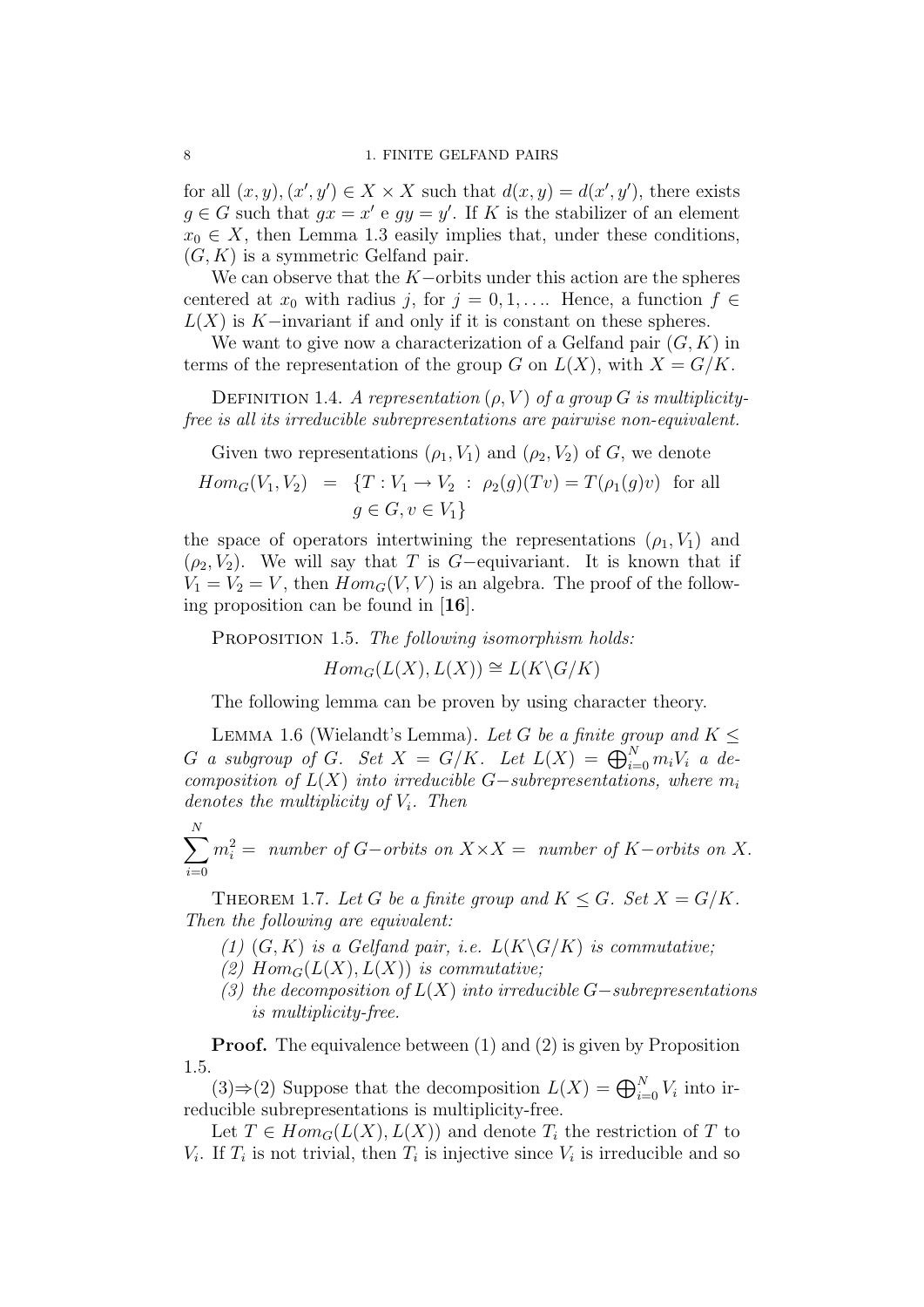$\{Tv : v \in V_i\}$  is a subspace isomorphic to  $V_i$ . Hence it coincides with  $V_i$  and by Schur's Lemma (see, for instance, [33]) there exists  $\lambda_i \in \mathbb{C}$ such that  $Tv = \lambda_i v$ , for all  $v \in V_i$ .

Since every  $f \in L(X)$  decomposes uniquely in the form  $f = \sum_{i=0}^{N} v_i$ , with  $v_i \in V_i$ , we have that for every  $T \in Hom_G(L(X), L(X))$  there exist  $\lambda_0, \lambda_1, \ldots, \lambda_N \in \mathbb{C}$  such that

$$
Tf = \sum_{i=0}^{N} \lambda_i v_i.
$$

If  $S \in Hom_G(L(X), L(X))$  is such that  $Sf = \sum_{i=0}^{N} \mu_i v_i$ , then

$$
STf = \sum_{i=0}^{N} \mu_i \lambda_i v_i = TSf,
$$

for all  $f \in L(X)$  and so  $Hom_G(L(X), L(X))$  is commutative.

 $(2) \Rightarrow (3)$  Suppose that  $L(X)$  is not multiplicity-free, so that there exist two orthogonal irreducible isomorphic subrepresentations V and W in L(X). Let  $\varphi: V \to W$  be such an isomorphism. Define U the orthogonal complement such that  $L(X) = V \oplus W \oplus U$ . We define two linear operators  $S, T : L(X) \to L(X)$  by setting

$$
T(v + w + u) = \varphi v \quad \text{and} \quad S(v + w + u) = \varphi^{-1} w,
$$

for all  $v \in V, w \in W$  and  $u \in U$ . It is easy to check that S and T are G–equivariant, but  $ST \neq TS$  since, for instance,  $(ST)|_W = 0$  and  $(TS)|_W = I_W$ . This implies that  $Hom_G(L(X), L(X))$  is not commutative.  $\square$ 

Consider the space  $\mathbb{C}^{N+1}$  with the coordinatewise product

$$
(\alpha_0, \alpha_1, \ldots, \alpha_N) \cdot (\beta_0, \beta_1, \ldots, \beta_N) = (\alpha_0, \beta_0, \alpha_1, \beta_1, \ldots, \alpha_N, \beta_N),
$$

for any  $(\alpha_0, \alpha_1, \ldots, \alpha_N)$ ,  $(\beta_0, \beta_1, \ldots, \beta_N) \in \mathbb{C}^N$ . This is an algebra of dimension  $N + 1$ . From the proof of Theorem 1.7 we get the following corollary.

COROLLARY 1.8. Let  $(G, K)$  be a Gelfand pair and  $L(X) = \bigoplus_{i=0}^{N} V_i$ the decomposition of  $L(X)$  into irreducible inequivalent subrepresentations. Then

(1) if  $T \in Hom_G(L(X), L(X))$ , then any  $V_i$  is an eigenspace of  $T$ ; (2) if  $T \in Hom_G(L(X), L(X))$  and  $\lambda_i$  is the eigenvalue of the restriction of  $T$  to  $V_i$ , then the map

$$
T \mapsto (\lambda_0, \lambda_1, \dots, \lambda_N)
$$

is an isomorphism between  $Hom_G(L(X), L(X))$  and  $\mathbb{C}^{N+1}$ ;

(3)  $N + 1 = \dim(Hom_G(L(X), L(X))) = \dim(L(K\backslash G/K)) =$ number of  $K$ –orbits of X.

The following proposition gives a useful criterion for Gelfand pairs.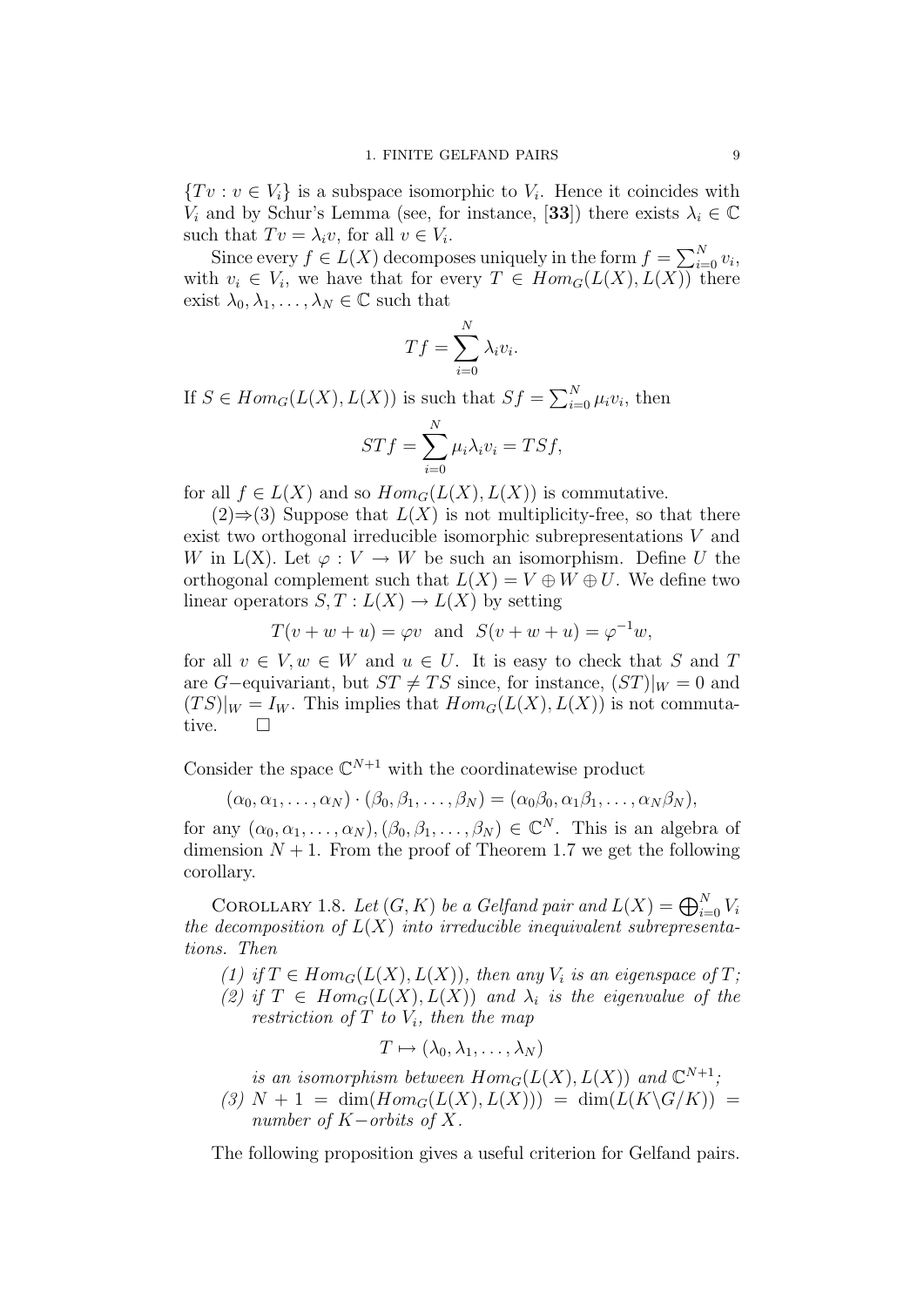PROPOSITION 1.9. Let G be a finite group,  $K$  a subgroup of G and set  $X = G/K$ . If we have a decomposition  $L(X) = \bigoplus_{t=0}^{h} Z_t$  into pairwise inequivalent  $G-subrepresentations$  with  $h + 1 = number of$ K–orbits of X. Then the  $Z_t$ 's are irreducible and  $(G, K)$  is a Gelfand pair.

**Proof.** We can refine, if necessary, the decomposition with the  $Z_t$ 's into irreducibles as in the statement of Lemma 1.6. So we have

$$
h + 1 \le \sum_{i=0}^{N} m_i \le \sum_{i=0}^{N} m_i^2
$$

and Lemma 1.6 forces  $h = N$  and  $m_i = 1$  for each  $i = 0, 1, ..., N$ . This gives the assertion.  $\square$ 

**1.2. Spherical functions.** From now on suppose that  $(G, K)$  is a Gelfand pair.

DEFINITION 1.10. A  $bi-K-invariant$  function  $\phi$  is called **spher**ical if it has the following properties:

(1) for all  $f \in L(K\backslash G/K)$ , there exists  $\lambda_f \in \mathbb{C}$  such that  $\phi * f =$  $\lambda_f \phi$ ; (2)  $\phi(1_G) = 1$ .

The constant function  $\phi(q) \equiv 1$  is clearly spherical. The condition (1) tells us that  $\phi$  is an eigenfunction for every convolution operator with a bi−K−invariant kernel, equivalently, by Proposition 1.5, for every  $T \in Hom_G(L(X), L(X))$ . The condition (2) tells us that the corresponding eigenvalue is the number  $\lambda_f = (\phi * f)(1_G) \equiv T(\phi)(1_G)$ .

LEMMA 1.11. Let  $\phi$  a spherical function and let  $\Phi$  be the linear functional on  $L(G)$  defined by

(1) 
$$
\Phi(f) = \sum_{g \in G} f(g)\phi(g^{-1}).
$$

Then  $\Phi$  is multiplicative on  $L(K\backslash G/K)$ , that is, for any  $f_1, f_2 \in L(K\backslash G/K)$ ,

$$
\Phi(f_1 * f_2) = \Phi(f_1)\Phi(f_2).
$$

Viceversa every nontrivial multiplicative linear functional on  $L(K\backslash G/K)$ is determined by a spherical function as in (1).

COROLLARY 1.12. Let  $(G, K)$  a Gelfand pair. Then the number of distinct spherical functions equals the number of distinct irreducible subrepresentations in  $L(X)$ .

**Proof.** Let  $N + 1$  the number of irreducible subrepresentations in  $L(X)$ . Then, by Corollary 1.8,  $L(K\backslash G/K)$  and  $\mathbb{C}^{N+1}$  are isomorphic as algebras. A linear multiplicative functional on  $\mathbb{C}^{N+1}$  is always of the form

$$
\Psi(\alpha_0,\alpha_1,\ldots,\alpha_N)=\alpha_j,
$$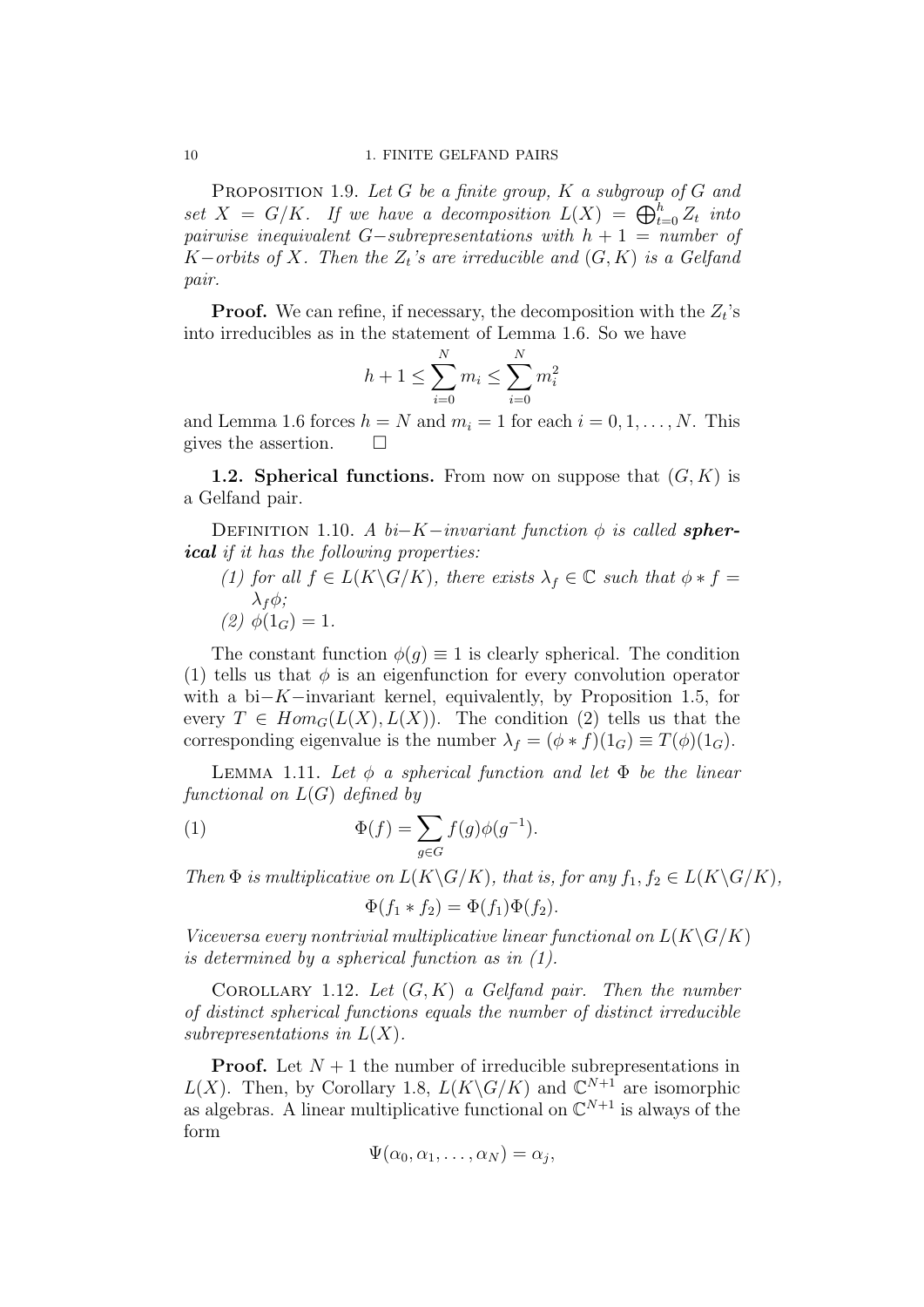for some j. Therefore  $L(K\backslash G/K)$  and  $\mathbb{C}^{N+1}$  have exactly  $N+1$  multiplicative linear functionals. By Lemma 1.11, the number of spherical functions is  $N + 1$ .  $\Box$ 

From the definition, the following properties of the spherical functions easily follow.

PROPOSITION 1.13. Let  $\phi$  and  $\psi$  be two distinct spherical functions. Then

(1)  $\phi(g^{-1}) = \overline{\phi(g)}$  for all  $g \in G$ ; (2)  $\phi * \psi = 0$ : (3)  $\langle \lambda(q_1)\phi, \lambda(q_2)\psi \rangle = 0$  for all  $q_1, q_2 \in G$ ; (4)  $\phi$  and  $\psi$  are orthogonal, i.e.  $\langle \phi, \psi \rangle = 0$ .

Denote  $V_n = \langle \lambda(g) \phi_n : g \in G \rangle$  the subspace of  $L(X)$  spanned by the *G*−translates of  $\phi_n$ , for  $n = 0, 1, \ldots, N$ .

THEOREM 1.14.  $L(X) = \bigoplus_{n=0}^{N} V_n$  is the decomposition of  $L(X)$ into irreducible subrepresentations.

**Proof.** By definition, each  $V_n$  is  $G$ −invariant and, by Proposition 1.13,  $V_n$  is orthogonal to  $V_m$  if  $n \neq m$ . The  $V_i$ 's are distinct and they exhaust  $L(X)$ . This gives the assertion.  $\square$ 

The representation  $V_n$  is called **spherical representation** associated with the spherical function  $\phi_n$ . In particular,  $V_0$  is the trivial representation.

Let  $(\rho, V)$  a representation of G. If  $K \leq G$ , denote

$$
V^K = \{ v \in V : \rho(k)v = v, \text{ for all } k \in K \}
$$

the space of  $K$ -invariant vectors in  $V$ .

THEOREM 1.15.  $(G, K)$  is a Gelfand pair if and only if  $\dim(V^K) \leq$ 1 for each irreducible G−representation V . Moreover, V is spherical if and only if  $\dim(V^K) = 1$ .

**Proof.** Let  $(G, K)$  be a Gelfand pair and let  $(\rho, V)$  a representation of G, with  $\dim(V^K) \geq 1$ . Fix a nontrivial vector  $u \in V^K$ . Let T:  $V \to L(X)$  be the operator defined by  $Tv(g) = \langle v, \rho(g)u \rangle_V$ . Then  $T \in Hom_G(V, L(X))$ . Indeed Tv is a right K-invariant function and

$$
(T\rho(h)v)(g) = \langle \rho(h)v, \rho(g)u \rangle_V
$$
  
=  $\langle v, \rho(h^{-1}g)u \rangle_V$   
=  $(\lambda(h)(Tv))(g),$ 

for all  $v \in V$  and  $h, g \in G$ . By Schur's Lemma,  $V \cong V_n$  for some spherical representation  $V_n$ .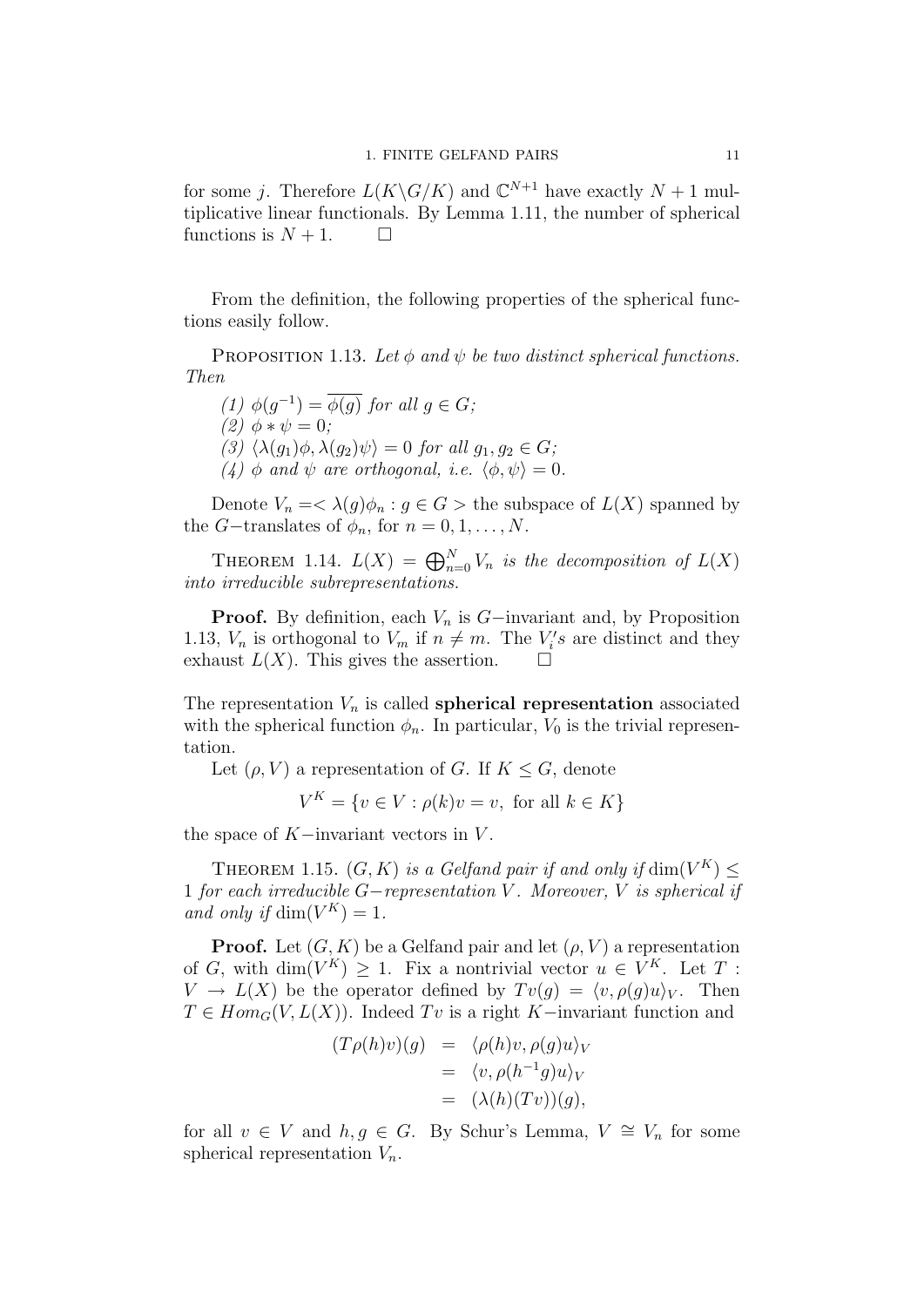But Corollary 1.8 tells us that  $N+1$  equals the dimension of the space  $L(X)^K$ , which must be equal to  $\bigoplus_{m=0}^N V_m^K$ . Since, for every m,  $\dim(V_{m}^K) \geq 1$  because every spherical function  $\phi_m \in V_m^K$ , we have  $\dim(V_m^K) = 1$  for all m so that  $\dim(V^K) = \dim(V_n^K) = 1$ .

Conversely, suppose  $\dim(V^K) \leq 1$  for all irreducible subrepresentations V. If  $L(X) = \bigoplus_{h=0}^{H} m_h W_h$  is the decomposition into irreducible subrepresentations and  $\tilde{N} + 1$  denotes the number of K–orbits of X, then Lemma 1.6 gives

$$
\sum_{h=0}^{H} m_h^2 = N + 1 = \sum_{h=0}^{H} m_h \dim W_h^K \le \sum_{h=0}^{H} m_h,
$$

where the inequality follows from the hypothesis. This forces  $m_h = 1$ for all h, so that  $L(X)$  is multiplicity-free.  $\square$ 

Since  $L(X)^K = \bigoplus_{i=0}^N V_i^K$ , we deduce that the spherical functions constitute a basis for the space of bi−K−invariant functions in  $L(G)$ .

The following theorem (see [16] for the proof) will be useful in what follows.

THEOREM 1.16 (Garsia's Theorem). A Gelfand pair is symmetric if and only if the associated spherical functions are real valued.

# 2. Groups of automorphisms of homogeneous rooted trees

In this section we will study the Gelfand pairs associated with the action of groups of automorphisms of the homogeneous rooted tree. In particular, we focus our attention on the action of an automorphisms group G on the n−th level  $L_n$  of the tree. To do this, we consider the quotient group  $G_n$  of G modulo the stabilizer of  $L_n$  and we study the pair  $(G_n, K_n)$ , where  $K_n$  denotes the subgroup of  $G_n$  stabilizing a leaf of  $L_n$ .

Let q be a positive integer, with  $q \geq 2$ . The case of the full automorphisms group  $Aut(T_q)$  of the q-ary rooted tree  $T_q$  is studied, for instance, in [16]. The authors give there the decomposition of the space  $L(L_n)$  into irreducible subrepresentations, together with the associated spherical functions.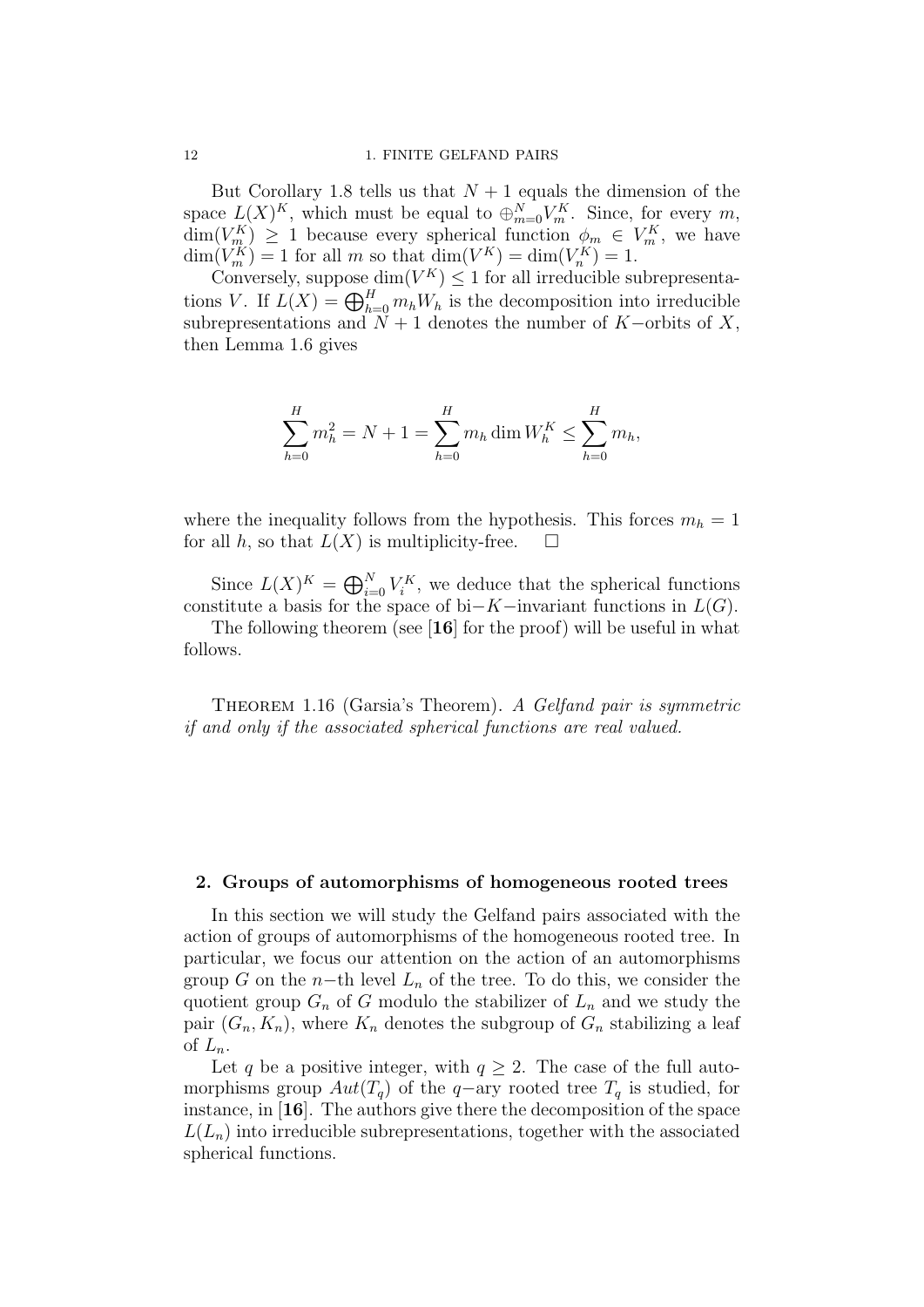

Fig.1. The ternary rooted tree of depth 3.

If  $X = \{0, 1, \ldots, q-1\}$  is an alphabet of q elements and  $X^*$  is the set of all finite words in X, then each vertex in the n–th level  $L_n$  of  $T_q$ can be identified with a word of length  $n$  in the alphabet  $X$ . Moreover, we can identify the set of infinite words in  $X$  with the elements of the boundary  $\partial T_q$  of  $T_q$ .

The set  $L_n$  can be endowed with an ultrametric distance  $d$ , defined in the following way: if  $x = x_1 \ldots x_n$  and  $y = y_1 \ldots y_n$ , then

$$
d(x, y) = n - \max\{i : x_k = y_k, \ \forall k \le i\}.
$$

We observe that  $d = d'/2$ , where d' denotes the usual geodesic distance.

In this way  $(L_n, d)$  becomes an ultrametric space, in particular a metric space, on which the automorphisms group  $Aut(T_q)$  isometrically acts. Note that the diameter of  $(L_n, d)$  is exactly n.

Fix  $n \in \mathbb{N}$  and restrict our attention to the action of  $Aut(T_q)$  on the level  $L_n$ . To indicate the action of an automorphism  $g \in Aut(T_q)$ on a vertex x, we will use the notation  $g(x)$  or  $x<sup>g</sup>$ . Moreover, denote  $S_q$  the symmetric group on q elements.

Set

$$
Aut(T_q)_n = Aut(T_q)/Stab_{Aut(T_q)}(n),
$$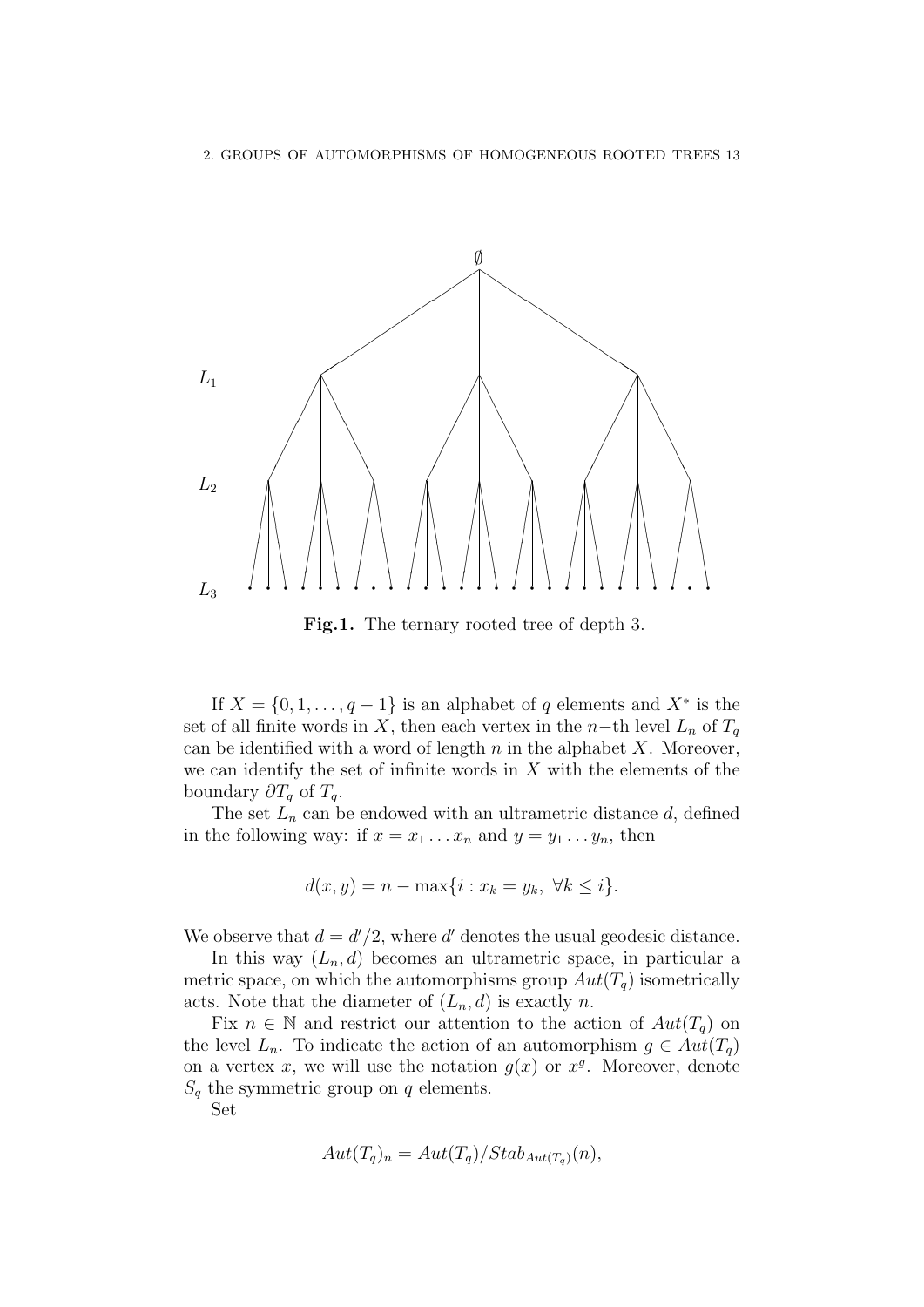where  $Stab_{Aut(T_q)}(n)$  denotes the subgroup of  $Aut(T_q)$  stabilizing  $L_n$ . It is known that the following isomorphism holds:

$$
Aut(T_q)_n \cong \underbrace{S_q \wr S_q \wr \cdots \wr S_q}_{n \text{ times}}.
$$

If one considers the action of  $Aut(T_q)_n$  on  $L_n$  one gets, for every n, a 2−points homogeneous action, giving rise to the symmetric Gelfand pair  $(Aut(T_q)_n, K_n)$ , with  $K_n = Stab_{Aut(T_q)_n}(0^n)$ , where  $0^n$  is the leftmost leaf of  $L_n$ . In fact, the following theorem holds.

THEOREM 2.1. The action of  $Aut(T_q)_n$  on  $(L_n, d)$  is 2−points homogeneous.

**Proof.** We use induction on the depth n of the tree  $T_q$ .

 $n = 1$ . The assertion follows from the 2−transitivity of the group  $S_q$ .

 $n > 1$ . Let  $(x, y)$  and  $(x', y')$  be pairs of vertices in  $L_n$  with  $d(x, y) =$  $d(x', y')$ . If  $d(x, y) < n$ , then vertices x and y belong to the same subtree of T and so  $x_1 = y_1$ . Analogously for x' and y'. Applying, if necessary, the transposition  $(x_1x_1') \in S_q$ , we can suppose  $x_1 = y_1 = x_1' = y_1'$ , so that  $x, x', y$  and y' belong to the same subtree of depth less or equal to  $n-1$ , and then induction works.

Finally, consider the case  $d(x, y) = d(x', y') = n$ . Consider the automorphism  $g \in Aut(T_q)$  such that  $g(x_1) = x'_1$  and  $g(y_1) = y'_1$  and which acts trivially on the other vertices of  $L_1$ . Now we have that x and  $x'$  belong to the same subtree  $T'$ . Analogously y and y' belong to the same subtree  $T''$ , with  $T' \neq T''$ . The restriction of  $Aut(T_q)_n$  to  $T'$  and  $T''$  respectively acts transitively on each level. So there is an automorphism  $g'$  of  $T'$  carrying x to  $x'$  and acting trivially on  $T''$  and analogously there is an automorphism  $g''$  of  $T''$  carrying y to y' and trivial on  $T'$ . The assertion is proved.  $\Box$ 

COROLLARY 2.2. For all  $n \geq 1$ ,  $(Aut(T_q)_n, K_n)$  is a symmetric Gelfand pair.

The decomposition of the space  $L(L_n)$  under the action of  $Aut(T_q)_n$ is known.

Denote  $W_0 \cong \mathbb{C}$  the trivial representation and for every  $j = 1, \ldots, n$ , define the following subspace

$$
W_j = \{ f \in L(L_n) : f = f(x_1, \dots, x_j), \sum_{x=0}^{q-1} f(x_1, x_2, \dots, x_{j-1}, x) \equiv 0 \},
$$

of dimension  $q^{j-1}(q-1)$ . One can verify that the  $W_j$ 's are  $Aut(T_q)_n$ invariant, pairwise orthogonal and that the following decomposition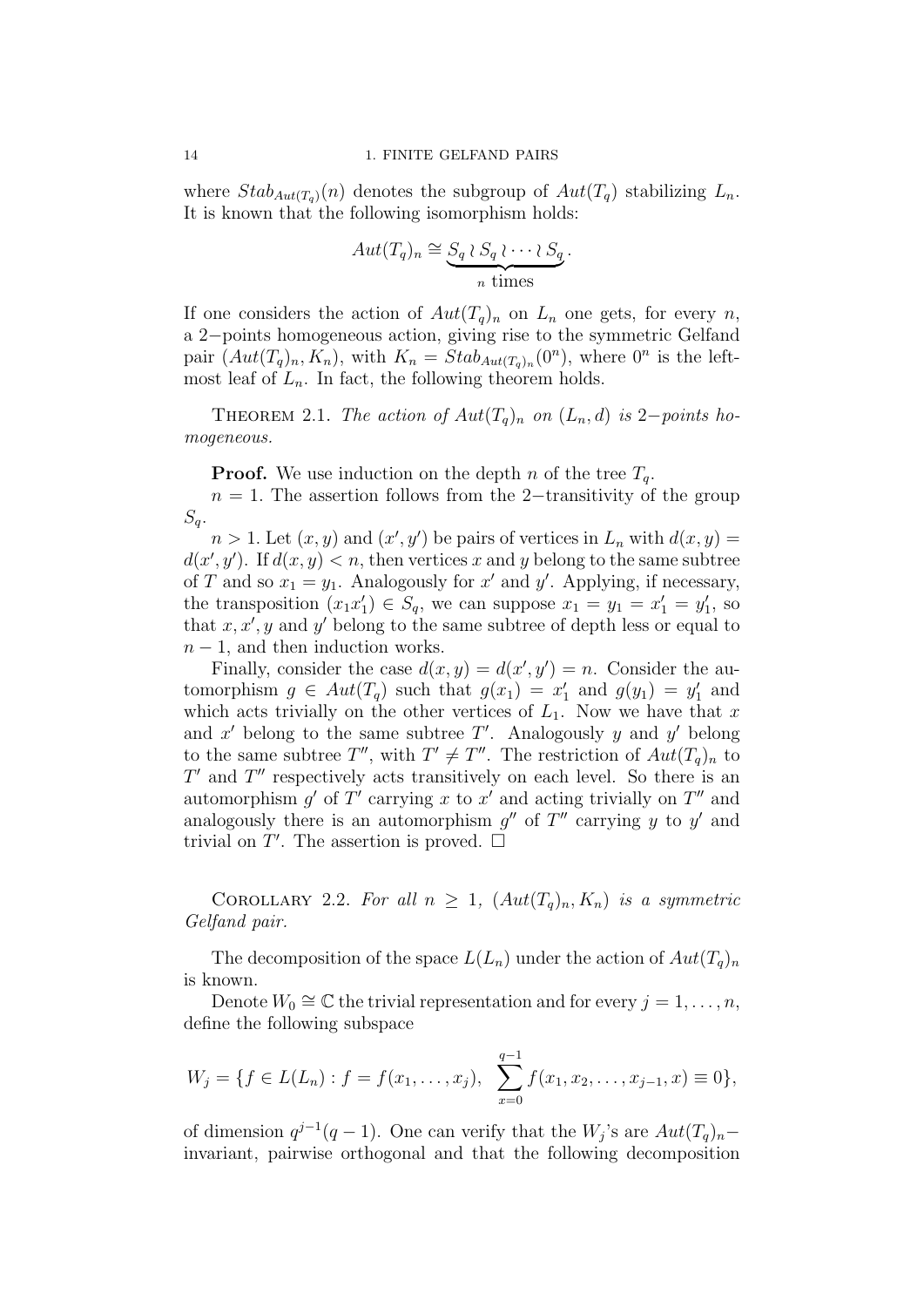holds

(2) 
$$
L(L_n) = \bigoplus_{j=0}^n W_j.
$$

Since the spheres centered at  $x_0 := 0^n$  (and so the  $K_n$ -orbits) are exactly  $n + 1$ , we have from Proposition 1.9 that the subspaces  $W_j$ 's are irreducible.

There exists a complete description of the corresponding spherical functions. For every  $j = 0, \ldots, n$  we get

(3) 
$$
\phi_j(x) = \begin{cases} 1, & d(x, x_0) < n - j + 1; \\ \frac{1}{1-q}, & d(x, x_0) = n - j + 1; \\ 0, & d(x, x_0) > n - j + 1. \end{cases}
$$

If we consider a countable subgroup of  $Aut(T_q)$  and the relative action on  $L_n$ , we can ask if it is possible to find the same results about Gelfand pairs obtained for the full automorphisms group. In some cases the answer is positive.

In the next sections, we will consider the action of special finitely generated subgroups of  $Aut(T_q)$ , which belong to the class of self-similar groups and, in some cases, of iterated monodromy groups.

Remark. In [14] the authors consider a more general construction, namely they study the case of the action of the automorphisms group of the tree on the variety of special substructures of the tree.

Given an n-tuple  $\mathbf{m} = (m_1, \ldots, m_n)$  of integers  $\geq 2$ , a finite rooted tree  $T$  is of type  $m$  if each vertex at distance  $k$  from the root has exactly  $m_{k+1}$  sons, for every  $k = 0, 1, \ldots, n-1$  (we also say that  $(m_1, \ldots, m_n)$ ) are the branch indices of T).

If  $\mathbf{r}=(r_1,\ldots,r_n)$  is another n−tuple of integers such that  $1\leq r_i\leq$  $m_i$  for every  $i = 1, \ldots, n$ , one can consider the variety of subtrees of T whose branch indices are  $(r_1, \ldots, r_n)$ . It is easy to check that the substructures of type  $\bf{r}$  in a rooted tree of type  $\bf{m}$  are exactly

$$
\binom{m_1}{r_1} \cdot \prod_{i=2}^n \binom{m_i}{r_i}^{r_1 r_2 \cdots r_{i-1}}.
$$

Note that, if  $\mathbf{r} = (1, \ldots, 1)$ , then a subtree of type  $\mathbf{r}$  can be identified with a leaf of the n−th level of the tree of type **.**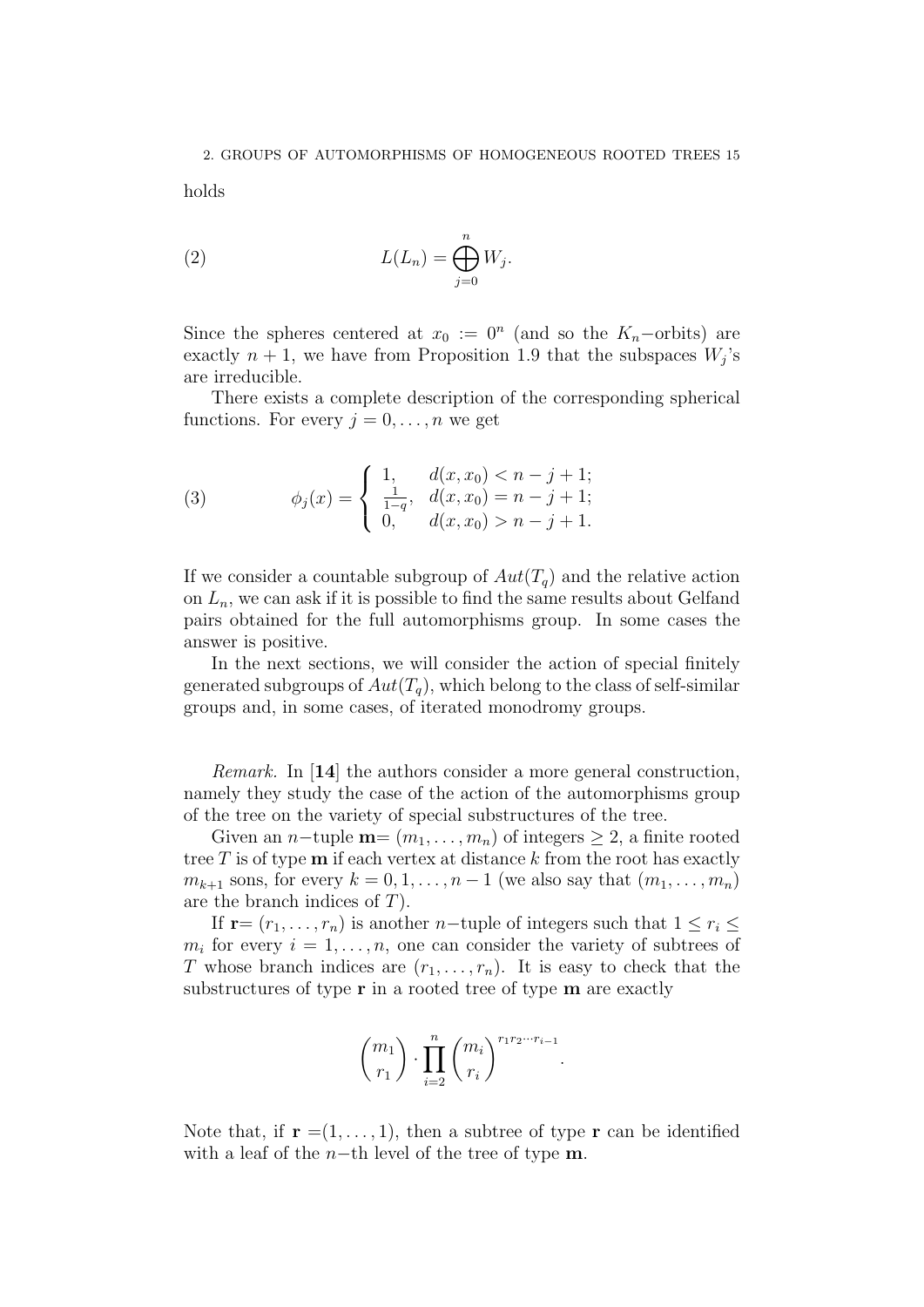

**Fig.2** A tree of type  $(3,3,3)$  with a subtree of type  $(2,2,1)$ .

The authors prove that the group  $Aut(T) \cong S_{m_n} \wr \cdots \wr S_{m_1}$  transitively acts on this variety and then, using Gelfand's Condition, they show that the pair  $(Aut(T), K(m, r))$  is a Gelfand pair, where  $K(m, r)$ denotes the stabilizer of a fixed substructure  $T'$ .

**2.1. Self-similar Groups.** Denote  $T_q$  the rooted  $q$ -ary tree. Every automorphism  $g \in Aut(T_q)$  can be represented by its **labelling**. The labelling of  $g \in Aut(T_q)$  is realized as follows: given a vertex  $x = x_0x_1 \ldots x_{n-1} \in L_n$ , we associate with x a permutation  $g_x \in S_q$ giving the action of q on the q children of x. Formally, the action of q on the vertex labelled with the word  $x = x_0x_1 \ldots x_{n-1}$  is

$$
x^g = x_0^{g_\emptyset} x_1^{g_{x_0}} \dots x_{n-1}^{g_{x_0 \dots x_{n-2}}}.
$$

DEFINITION 2.3. A group G acting on  $T_q$  is **self-similar** if, for any  $g \in G$  and  $x \in X$ , there exist  $h \in G$  and  $y \in X$  such that

$$
(4) \t\t g(xw) = yh(w),
$$

for all  $w \in X^*$ .

The rule  $(4)$  tells us that a self-similar group G can be embedded into the permutational wreath product

$$
G \wr S_q = G^X \rtimes S_q.
$$

In particular if, for every  $i = 0, 1, \ldots, q - 1$ , one has  $g(x_iw) = y_i g_i(w)$ for all  $w \in X^*$ , then g can be written as

$$
(5) \qquad \qquad g = (g_0, g_1, \dots, g_{q-1})\sigma,
$$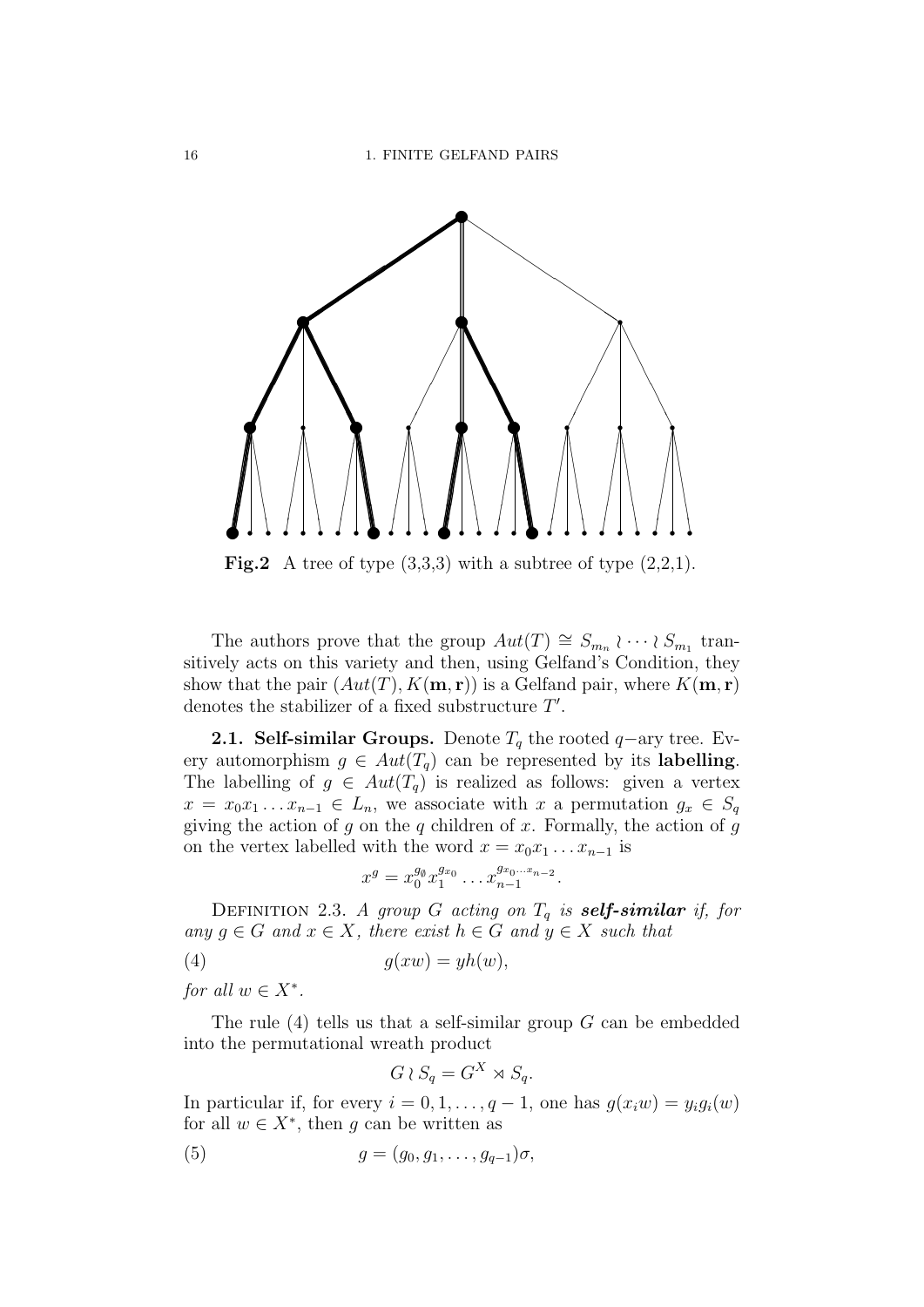where  $\sigma \in S_q$  is the permutation such that  $\sigma(x_i) = y_i$ .

So the elements  $q_i$  are the restrictions of q to the subtree  $T_i$  rooted at the vertex  $x_i \in L_1$ , which is clearly isomorphic to the entire tree  $T_q$ . The iteration of this procedure leads to the notion of restriction  $g_v$  of g to each vertex v of  $T_q$ .

For an automorphisms group  $G \leq Aut(T_q)$ , the vertex stabilizer of  $x \in T_q$  is the subgroup of G defined as

$$
Stab_G(x) = \{ g \in G : g(x) = x \};
$$

the level stabilizer of  $L_n$  is given by

$$
Stab_G(n) = \bigcap_{x \in L_n} Stab_G(x).
$$

Observe that  $Stab_G(n)$  is a normal subgroup of G of finite index for all  $n \geq 1$ . In particular, an automorphism  $g \in Stab_G(1)$  can be identified with its restrictions  $g_i, i = 0, 1, \ldots, q-1$  to the respective subtrees  $T_i$ . So we get the following embedding

(6) 
$$
\varphi: \text{Stab}_G(1) \longrightarrow \underbrace{\text{Aut}(T_q) \times \text{Aut}(T_q) \times \cdots \times \text{Aut}(T_q)}_{q \text{ times}}
$$

that associates with g the q-ple  $(g_0, g_1, \ldots, g_{q-1})$ .

DEFINITION 2.4. G is **spherically transitive** if its action on  $L_n$ is transitive, for all  $n \in \mathbb{N}$ .

DEFINITION 2.5. G is **fractal** if, for every vertex  $x \in T_q$ , one has  $Stab_G(x)|_{T_x} \cong G$ , where the isomorphism is given by identification of  $T_q$  with its subtree  $T_x$  rooted at x.

LEMMA 2.6. G is fractal if and only if the embedding  $\varphi$  defined in (6) is a subdirect embedding into  $G \times \cdots \times G$ , i.e. if it is surjective on each factor.

**Proof.** One implication is obvious. So we can suppose that  $\varphi$  is a subdirect embedding. We want to prove, by induction on  $|x|$ , that  $Stab_G(x)|_{T_x} \cong G$  for all  $x \in T_q$ . The induction basis  $|x| = 1$  is equivalent to the hypothesis. Now, by induction,  $G \to G^{q^{n-1}}$  is a subdirect embedding and each factor G maps to  $G<sup>q</sup>$  by  $\varphi$ . Since the composition of two subdirect embeddings is still subdirect, we get the assertion.  $\Box$ 

Observe that, if  $G$  is fractal, then it is spherically transitive if and only if its action on the first level of the tree is transitive.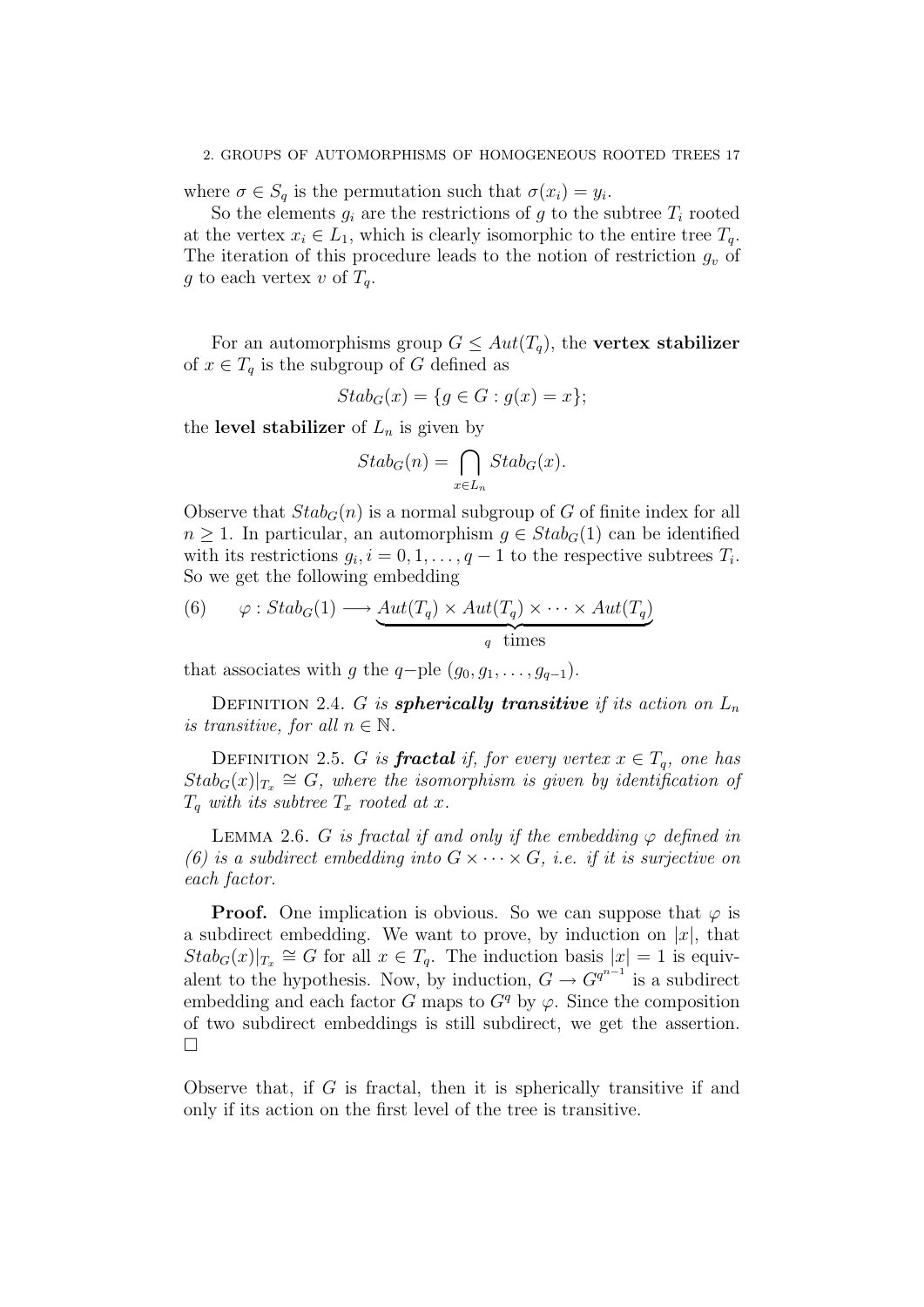In the next sections we will use the notion of rigid stabilizer to get Gelfand pairs. If G acts on  $T_q$  and  $x \in T_q$ , the **rigid vertex** stabilizer  $Rist_G(x)$  is the subgroup of  $Stab_G(x)$  consisting of those automorphisms of  $T_q$  that fix all vertices not having x as a prefix. Equivalently, the automorphisms in  $Rist_G(x)$  have a trivial labelling at each vertex outside  $T_x$ . The **rigid level stabilizer** of  $L_n$  is defined as

$$
Rist_G(n) = \prod_{x \in L_n} Rist_G(x).
$$

The rigid level stabilizer  $Rist_G(n)$  is normal in  $Aut(T_q)$ . In contrast to the level stabilizers, the rigid level stabilizers may have infinite index and may even be trivial. We observe that if the action of G on  $T_q$ is spherically transitive, then the subgroups  $Stab_G(x)$ ,  $x \in L_n$  are all conjugate, as well as the subgroups  $Rist_G(x)$ .

The following definitions hold for spherically transitive groups (see, for more details, [8]).

DEFINITION 2.7. G is regular weakly branch on K if there exists a normal subgroup  $K \neq \{1\}$  in G, with  $K \leq Stab_G(1)$ , such that  $\varphi(K) > K \times K \times \cdots \times K$ . In particular, G is **regular branch** on K if it is regular weakly branch on K and K has finite index in G.

We observe that this property for the subgroup  $K$  is stronger than fractalness, since the map  $\varphi$  is surjective on the whole product  $K \times$  $K \times \cdots \times K$ .

DEFINITION 2.8. G is **weakly branch** if  $Rist_G(x) \neq \{1\}$ , for every  $x \in T_q$  (this automatically implies  $|Rist_G(x)| = \infty$  for every x). In particular, G is **branch** if  $[G : Rist_G(n)] < \infty$  for every  $n \geq 1$ .

2.1.1. Example. Consider the group  $G$  acting on the binary tree, generated by the automorphism having the following self-similar form:

$$
a = (1, a)\varepsilon,
$$

where  $\varepsilon$  is the nontrivial permutation of  $S_2$ .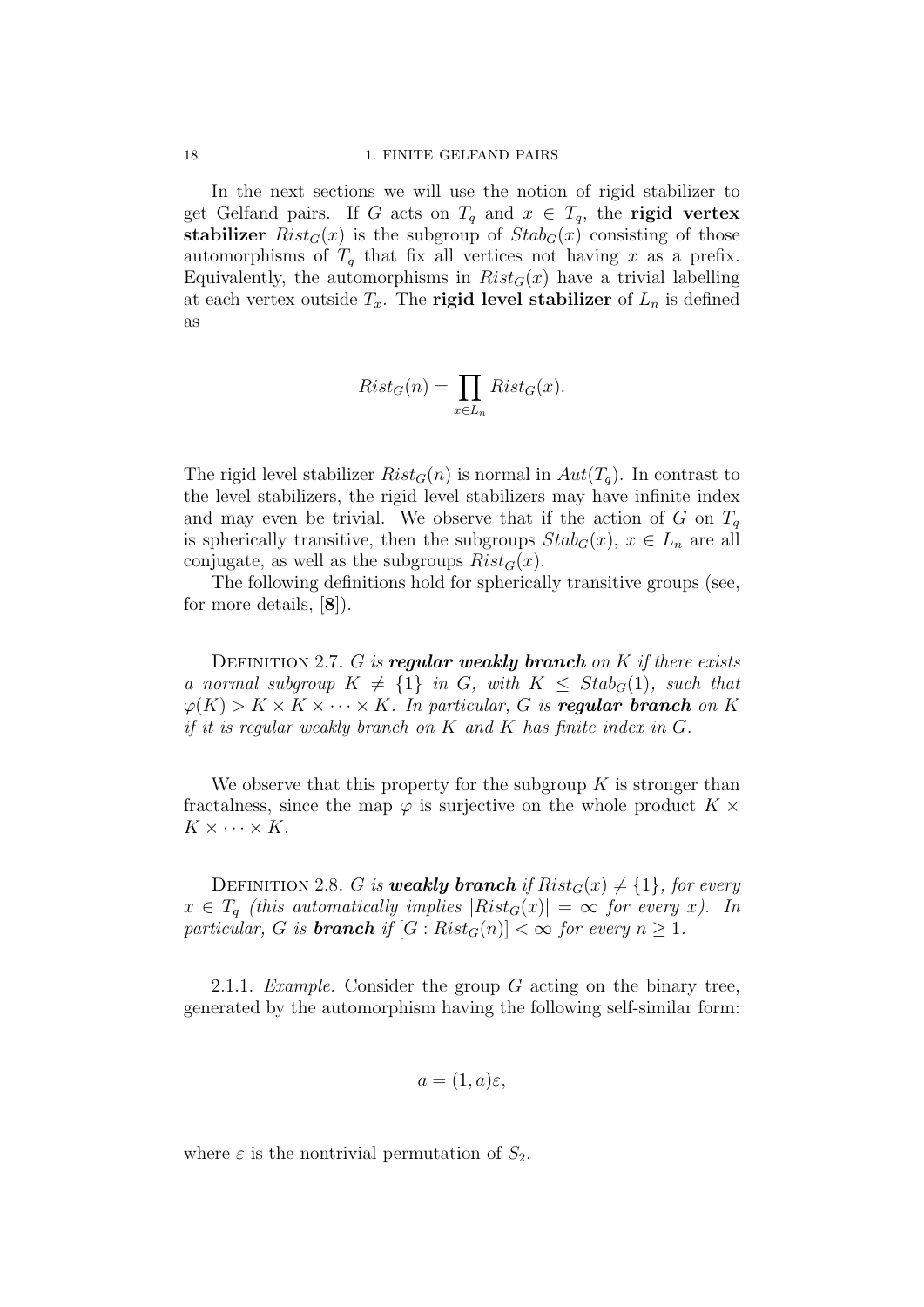

**Fig.3.** Labelling of  $a$ .

The group  $G = \langle a \rangle$  is isomorphic to  $\mathbb{Z}$ . It is called **Adding Ma**chine (Odometer) and it is defined also in the more general case (see [37] or [39]) of a k–ary tree as the group generated by the automorphism  $a = (1, \ldots, 1, a)\sigma$ , where  $\sigma = (0, 1, 2, \ldots, a-1)$  is the standard cycle that cyclically permutes the symbols in  $X$ . The automorphism  $\alpha$ is called the odometer because of the way in which it acts on  $X^*$ . In particular, if we regard the word  $w = x_1 \dots x_n \in X^n$  as the number  $\sum_{i=1}^n x_i k^i$ , then:

•  $a(w) = w + 1$ , for  $w \neq (k - 1) \dots (k - 1)$ ;

•  $a((k-1)...(k-1)) = 0...0$ .

Consider now the binary case. It is easy to check that the following identities hold:

(7) 
$$
a^{2k} = (a^k, a^k), \qquad a^{2k+1} = (a^k, a^{k+1})\varepsilon.
$$

In particular, the first level stabilizer is given by  $Stab_G(1) = \langle a^2 \rangle$ , with  $a^2 = (a, a)$ . So G is a fractal group and its action on the binary tree is spherically transitive.

From (7) it follows that

$$
Stab_G(n)=.
$$

Moreover, since G is abelian, one has  $Stab_G(n) = Stab_G(x)$  for all  $x \in L_n$ . Formulas (7) tells us that the element  $a^{2^n}$  has the labelling  $g_x = \varepsilon$  at each vertex  $x \in L_n$  and the labelling  $g_y = 1$  at each vertex  $y \in L_i$ , for  $i < n$ . Therefore  $a^{2^n} \notin Rist_G(n)$  and all its powers do not belong to  $Rist_G(n)$  too. So  $Rist_G(n) = \{1\}$  for every  $n \geq 1$ . So this is an example where the subgroups  $Stab_G(n)$  and  $Rist_G(n)$  do not coincide, showing that  $Rist_G(n)$  can also be trivial.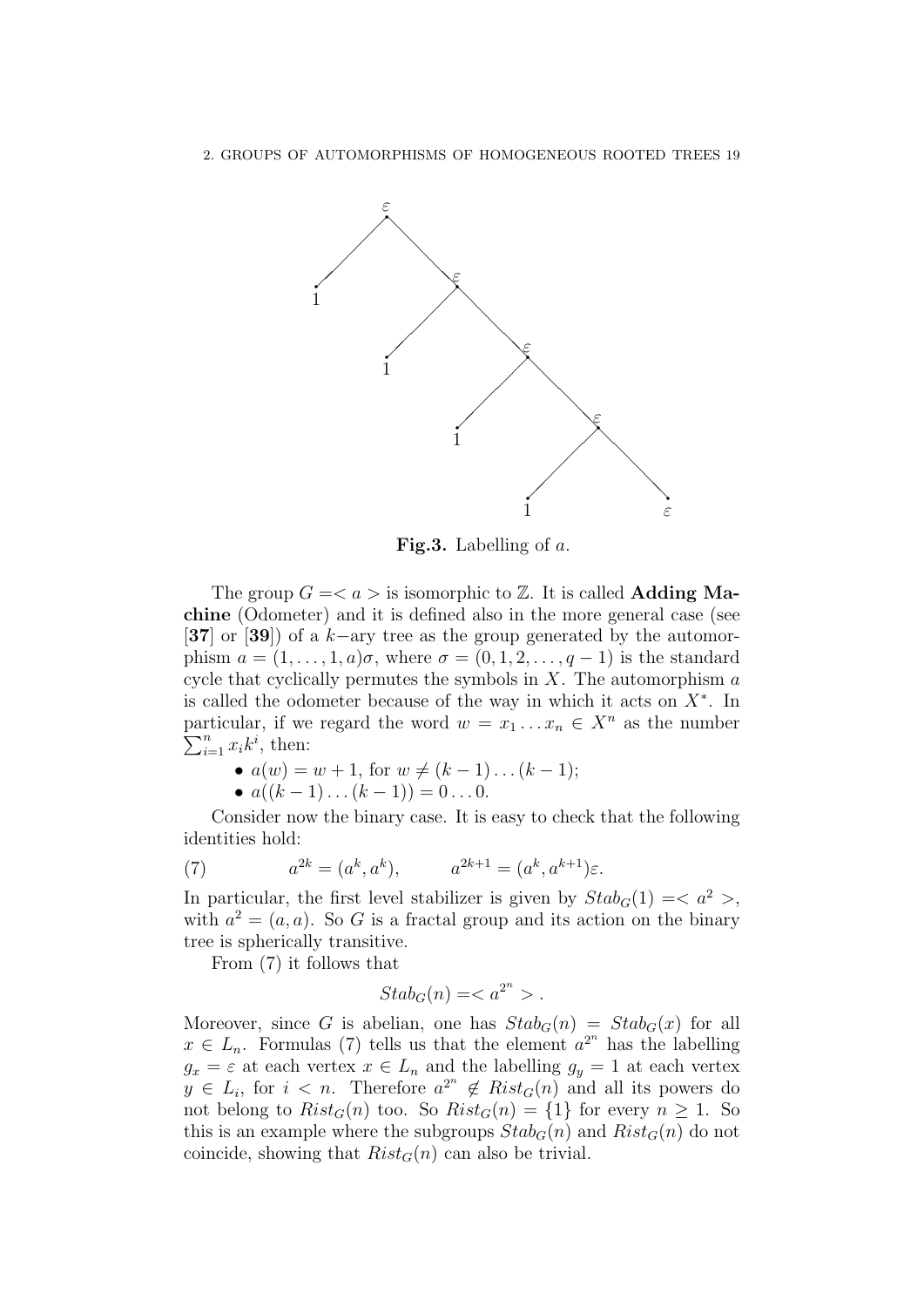2.1.2. Automaton Groups.

DEFINITION 2.9. An **automaton** is a quadruple  $A = (S, X, \lambda, \pi)$ , where:

- $(1)$  S is a set, called set of states;
- $(2)$  X is an alphabet;
- (3)  $\pi : S \times X \rightarrow S$  is the transition map;
- (4)  $\lambda: S \times X \rightarrow X$  is the output map.

The automaton  $A$  is said *finite* if  $S$  is finite and it is said *invertible* if, for all  $s \in S$ , the transformation  $\lambda(s, \cdot) : X \to X$  is a permutation of  $X$ .

An automaton  $A$  can be represented by its **Moore diagram**: this is a directed labeled graph whose vertices are identified with the states of A. For every state  $s \in S$  and every letter  $x \in X$ , the diagram has an arrow from s to  $\pi(s, x)$  labeled by  $x | \lambda(s, x)$ .

A natural action on the words over  $X$  is induced, so that the maps  $\pi$  and  $\lambda$  can be extended to  $S \times X^*$  as:

(8) 
$$
\pi(s, xw) = \pi(\pi(s, x), w)
$$

(9) 
$$
\lambda(s, xw) = \lambda(s, x)\lambda(\pi(s, x), w),
$$

by setting  $\pi(s, \emptyset) = s$  and  $\lambda(s, \emptyset) = \emptyset$ , for all  $s \in S, x \in X$  and  $w \in X^*$ . Moreover, the Equation (9) defines uniquely a map  $\lambda : S \times X^{\omega} \rightarrow$ 

 $X^{\omega}$ , where  $X^{\omega}$  denotes the set of infinite words over X.

If we fix an initial state  $s$  in an automaton  $A$ , then a transformation  $\lambda(s, \cdot)$  on the set  $X^* \cup X^\omega$  is defined: it is denoted by  $\mathcal{A}_s$ . The image of a word  $x_1x_2...$  can be easily found by using the Moore diagram. One has to consider the directed path starting at the state s with consecutive labels  $x_1|y_1, x_2|y_2$  and so on, so that the image of the word  $x_1x_2...$ under the transformation  $A_s$  will be equal to  $y_1y_2 \ldots$ 

Now if  $X = \{0, 1, \ldots, q-1\}$  is an alphabet of q letters and G is a self-similar group on  $X^{\omega}$ , then its action defines an automaton over the alphabet  $X$  whose states are the elements of  $G$  and such that the output and the transition maps  $\lambda$  and  $\pi$  are defined in such a way that

$$
g(xw) = \lambda(g, x)w^{\pi(g, x)},
$$

for all  $w \in X^{\omega}$ .

The automaton A that one gets has the property that the transformation  $A_q$  coincides with the action of g and it is called the *complete* automaton of the self-similar group G.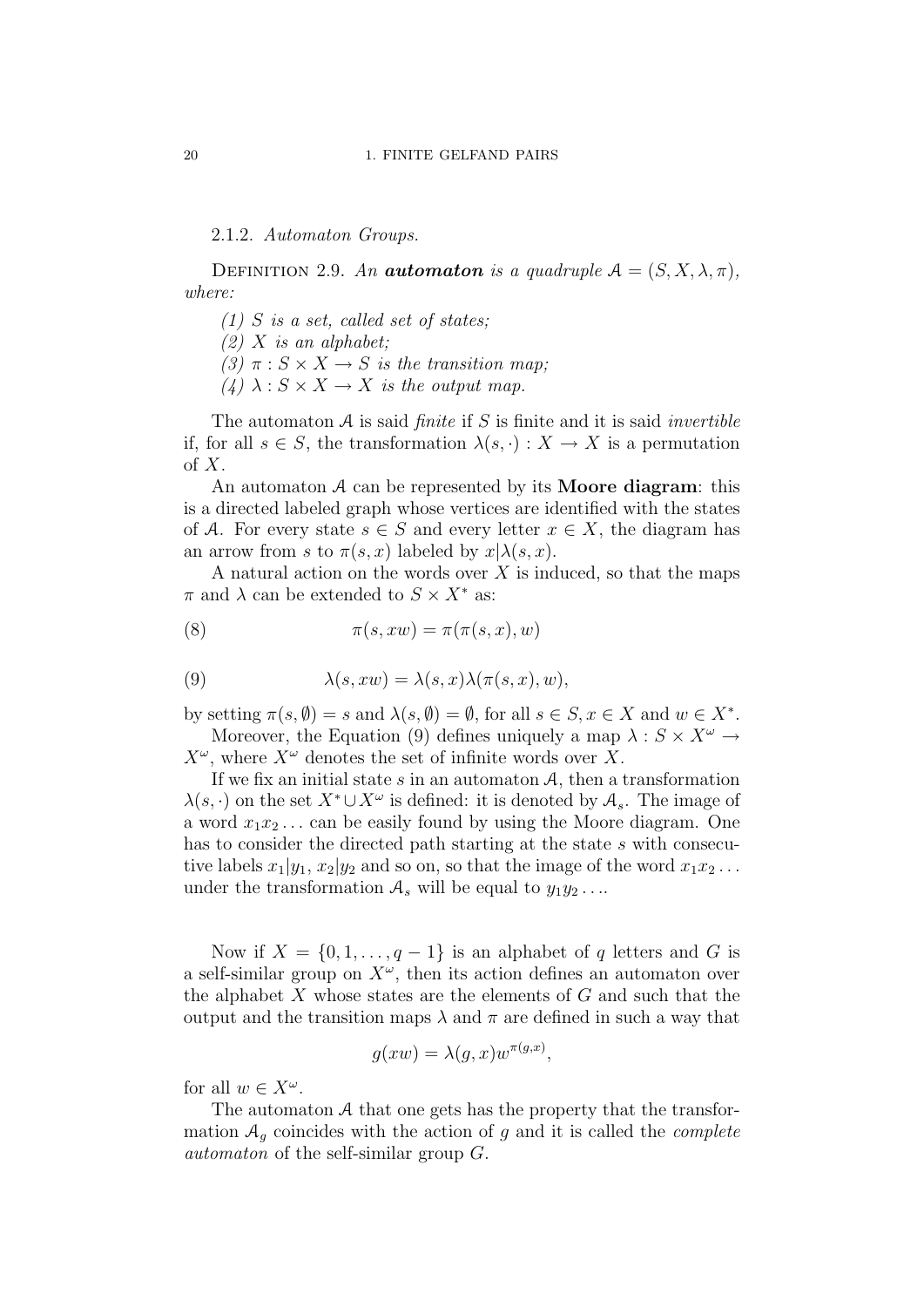Since the complete automaton is infinite for infinite groups, it is more convenient to define the group generated by an automaton in the following way.

Given an invertible automaton  $A = (S, X, \lambda, \pi)$ , the group generated by the transformations  $A_s$ , for  $s \in S$ , is called the **automaton group** generated by A and is denoted by  $G(A)$ .

The following proposition holds.

PROPOSITION 2.10. The action of a group on the set  $X^{\omega}$  is selfsimilar if and only if it is generated by an automaton.

The automaton groups  $G(A)$ , where A is a finite automaton, are are the most interesting. In Section 2.2.1 of this chapter a fundamental example will be presented.

2.2. Iterated Monodromy Groups. A particular class of selfsimilar groups is given by the so called itarated monodromy groups.

The Iterated Monodromy Groups theory has been mostly developed by V. Nekrashevych in [44]. See also [38] and [9].

In order to introduce the iterated monodromy groups, we need the following definition.

DEFINITION 2.11. Let  $M$  be an arcwise connected and locally arcwise connected topological space. A d−fold partial self-covering **map** on the space M is a d–fold covering map  $f : M_1 \longrightarrow M$ , where  $M_1$  is an open arcwise connected subset of M.

It is known that a map  $f : M_1 \longrightarrow M_2$  is a d–fold covering map if it is surjective and every point  $x \in M_2$  has a neighborhood U such that the preimage  $f^{-1}(U)$  is the disjoint union of d subsets  $U_i \subseteq M_1$ such that  $f: U_i \longrightarrow U$  is a homeomorphism.

So suppose we have a d–fold partial covering map  $f : M_1 \longrightarrow M$ and let  $\pi_1(M, t)$  be the fundamental group of M with base point t. It is clear that the set of iterated preimages of  $t$  naturally constitutes a d–ary rooted tree T, whose root is t and such that each point x has exactly d preimages  $x_1, \ldots, x_d$  which are declared to be adjacent to x in T. In this way, the n-th level of the tree consists of  $d^n$  points belonging to  $f^{-n}(t)$ . Although the intersection of  $f^{-n}(t)$  and  $f^{-m}(t)$ can be non empty for  $n \neq m$ , the tree T has to be regarded as the disjoint union of the sets  $f^{-n}$ , for all  $n \geq 0$ .

There exists a natural action of the fundamental group  $\pi_1(M, t)$  on T. Given a loop  $\gamma$  based at t, for each point  $s \in f^{-n}(t)$  there exists a unique preimage  $\gamma_{[s]}$  of  $\gamma$  starting at s and ending in some point  $s' \in f^{-n}(t)$ . The action of  $\gamma$  on T is defined as

$$
\gamma(s) = s',
$$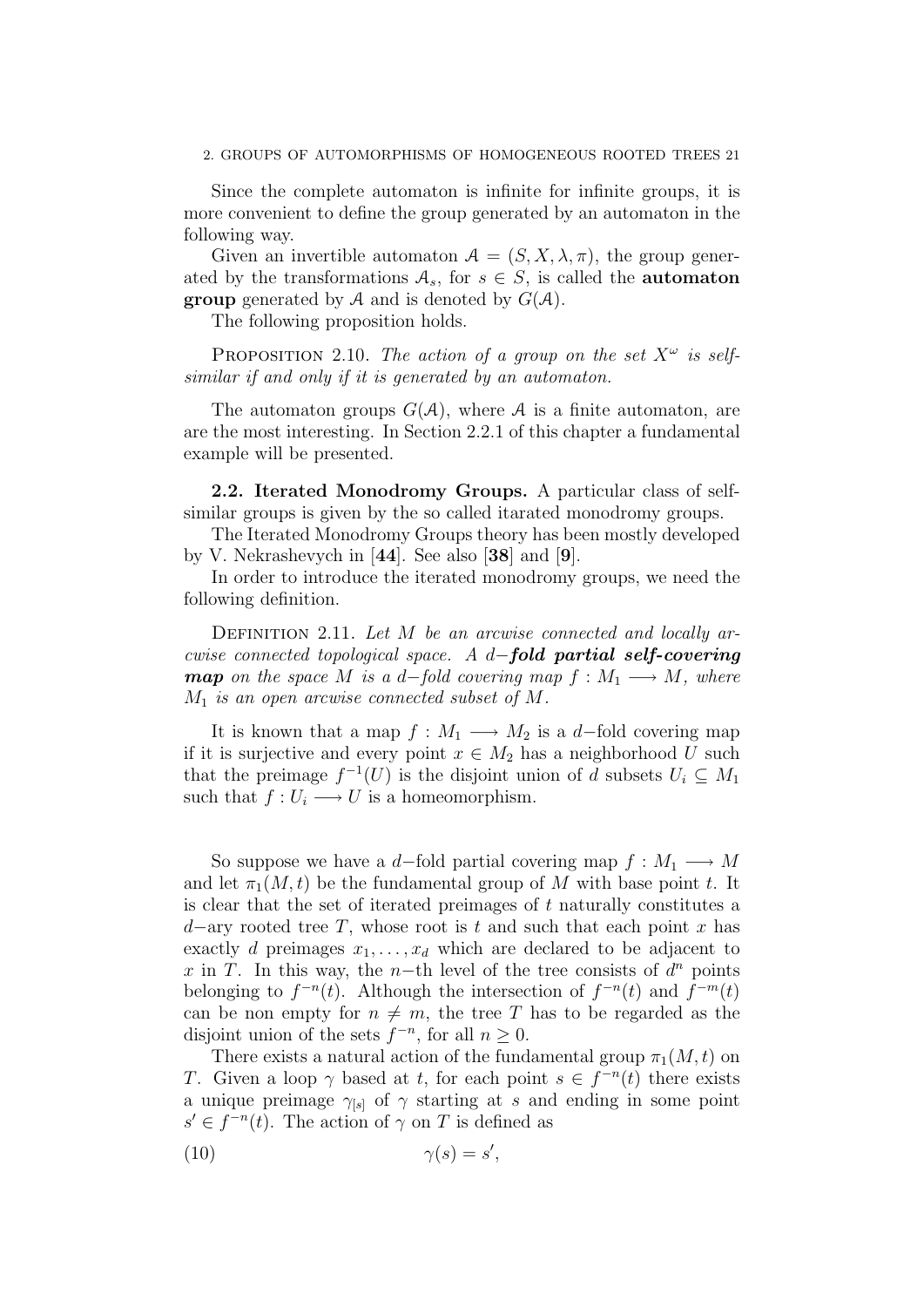so it induces a permutation of  $f^{-n}(t)$ . The group of all permutations of  $f^{-n}(t)$  induced by the action of  $\pi_1(M, t)$  is called the n-th monodromy group of f. Moreover,  $\gamma$  acts on T as a tree automorphism. In fact, if  $\gamma(s) = s'$ , then  $\gamma(f(s)) = f(s')$ , since  $f(\gamma_{[s]}) = \gamma_{[f(s)]}$ .

DEFINITION 2.12. The **Iterated Monodromy Group** of f is defined as the group

$$
IMG(f) = \pi_1(M, t)/N,
$$

where N denotes the kernel of the action defined in  $(10)$ .

One can show that, up to isomorphism, the group  $IMG(f)$  does not depend from the base point  $t$ .

In order to better characterize the action of  $\pi_1(M, t)$  on T, one can introduce an alphabet  $X = \{0, 1, \ldots, d-1\}$  and consider the set  $X^*$  of all finite words over X, which also has a  $d$ -ary rooted tree structure such that the word w is declared to be adjacent to  $wx$ , if  $w \in X^*$  and  $x \in X$ .

In fact, it is possible to define an isomorphism  $\Lambda : X^* \longrightarrow T$  in such a way that the action of  $\pi_1(M, t)$  on  $X^*$  is **self-similar**.

The isomorphism  $\Lambda$  can be defined inductively. We set  $\Lambda(\emptyset) = t$ . For every word  $w \in X^n$ , we construct a path  $l_w$  in M from t to a point  $s_w \in f^{-n}(t)$  and define  $\Lambda(w) = s_w$ . In this way, for each  $x \in X$  the point t is connected by the path  $l_x$  to a point  $s_x \in M$  belonging to  $f^{-1}(t)$ , with  $s_x \neq s_{x'}$  for  $x \neq x'$ . We define  $\Lambda(x)$  to be the endpoint of the path  $l_x$ .

Suppose we have already defined  $\Lambda(w)$  for all  $w \in X^m$ , with  $m \leq n$ and that it is an isomorphism between the first  $n$  levels of  $T$  and  $X^*$ . Let xw be a word of  $X^{n+1}$ , with  $w \in X^n$  and  $x \in X$ . Define

$$
l_{xw} = l_w f_{[w]}^{-n}(l_x),
$$

where  $f_{[w]}^{-n}$  $\int_{[w]}^{L-n}(l_x)$  is the unique preimage of the path  $l_x$  under  $f^{-n}$  starting at w. Define  $\Lambda(xw)$  to be the end of the path  $l_{xw}$ .

PROPOSITION 2.13. The map  $\Lambda : X^* \longrightarrow T$  defined above is an isomorphism.

**Proof.** It suffices to prove that  $f(\Lambda(xvx')) = \Lambda(xv)$ , for all  $x, x' \in$ X and  $v \in X^*$ . In fact,

$$
f(l_{xvx'}) = f(l_{vx'})f(f_{[vx']}^{-n}(l_x)) = f(l_{vx'})f_{[v]}^{-(n-1)}(l_x).
$$

By definition,  $f_{[n]}^{-(n-1)}$  $\int_{[v]}^{(n-1)} (l_x)$  is a path going from  $\Lambda(v)$  to  $\Lambda(xv)$ , so f maps the end  $\Lambda(xvx')$  of the path  $l_{xvx'}$  to  $\Lambda(xv)$ .  $\Box$ 

DEFINITION 2.14. The action of  $IMG(f)$  on  $X^*$  induced by the isomorphism  $\Lambda$  is called the **standard action** of  $IMG(f)$ .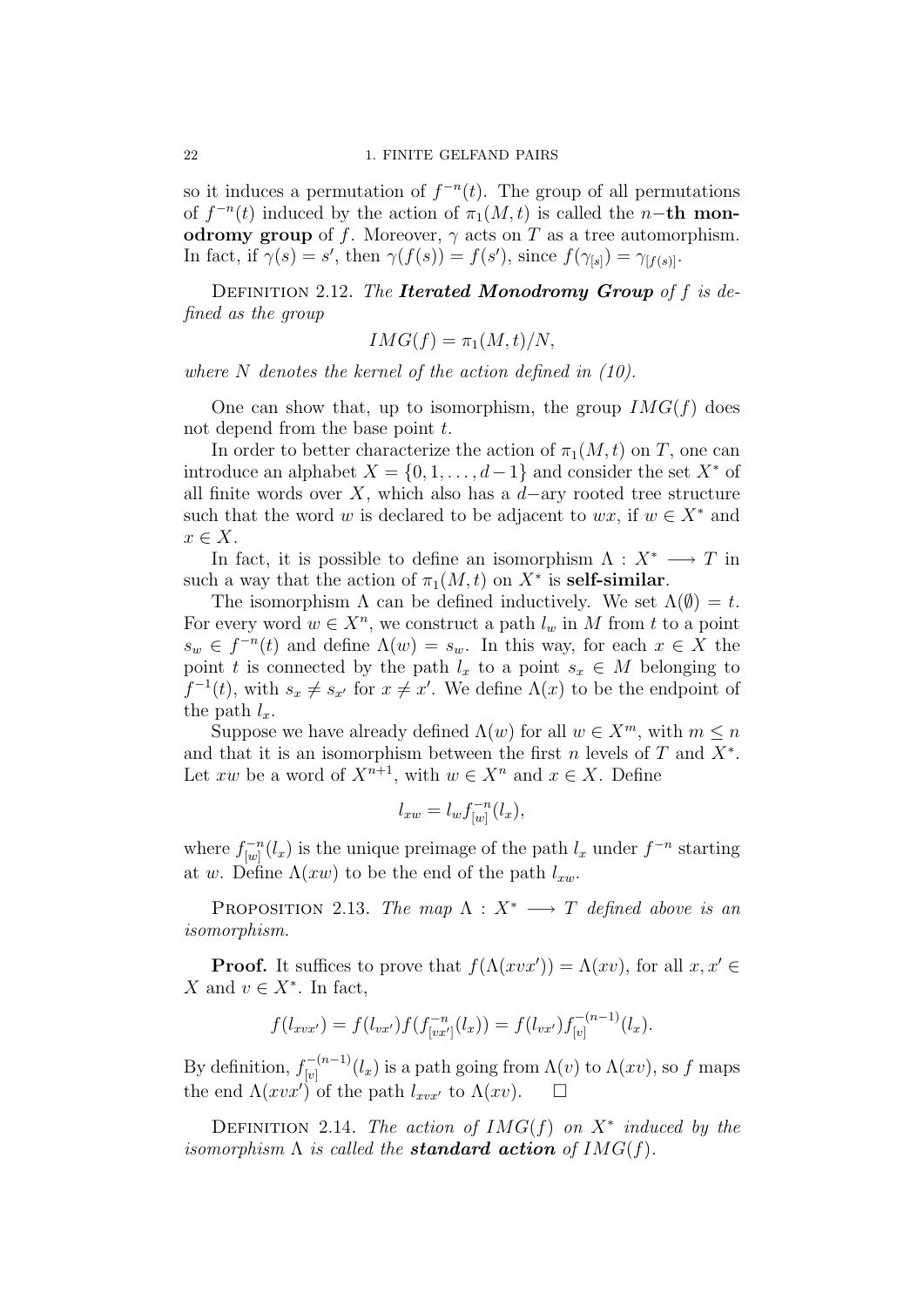#### 2. GROUPS OF AUTOMORPHISMS OF HOMOGENEOUS ROOTED TREES 23

THEOREM 2.15. The standard action of  $IMG(f)$  is self-similar. In particular, the restriction  $\gamma_x$  of  $\gamma \in \text{IMG}(f)$  at  $x \in X$  is given by

$$
\gamma_x = l_x \gamma_{[x]} (l_{\gamma(x)})^{-1}.
$$

**Proof.** Let  $v \in X^n$  and suppose  $\gamma(xv) = x'u$ , with  $x' \in X$  and  $u \in X^n$ . Then the vertices v and u are connected by the path

$$
\alpha = f_{[v]}^{-n}(l_x) \cdot \gamma_{[xv]} \cdot (f_{[u]}^{-n}(l_{x'}))^{-1},
$$

which goes through the vertices  $v \to xv \to x'u \to u$ . So the loop  $l = l_x \gamma_{[x]} l_{x'}^{-1}$  based at t is the element of  $IMG(f)$  moving v to u and it is independent of v and u. This gives  $\gamma_x = l_x \gamma_{[x]} (l_{\gamma(x)})^{-1}$ . □

A fundamental example is given by Iterated Monodromy Groups associated with rational functions  $f \in \mathbb{C}(z)$ . We need the following definition.

DEFINITION 2.16. Let  $\widehat{M}$  be a topological space. A map  $f : \widehat{M} \longrightarrow$  $\widehat{M}$  is a **branched covering** if there exists a set  $R \subset \widehat{M}$  of branching points such that f is a local homeomorphism in each point  $x \in \widehat{M} \setminus R$ . The set  $P = \bigcup_{n=0}^{\infty} f^n(R)$  is called the **postcritical set**. If the set  $M = \widehat{M} \setminus \overline{P}$  is arcwise connected and locally arcwise connected, then  $f: M_1 \longrightarrow M$  is a partial self-covering of the set M, with  $M_1 =$  $f^{-1}(M)$ .

In particular, let  $f(z) = \frac{p(z)}{q(z)} \in \mathbb{C}(z)$  a non-constant **rational func**tion, with p, q co-prime. Then we have  $deg(f) = \max\{deg(p), deg(q)\}.$ The function f defines a branched  $deg(f)$ −fold self-covering of the Riemann sphere  $\widehat{\mathbb{C}} = \mathbb{C} \cup \{\infty\}$ . A point  $z \in \widehat{\mathbb{C}}$  is critical if f is not a local homeomorphism on any neighborhood of z, i.e. if  $f'(z) = 0$ .

Let  $C_f$  be the set of the critical points of f. We denote by  $P_f$  the set of the post-critical points, i.e.  $P_f = \bigcup_{n=0}^{\infty} f^n(C_f)$ . If  $\overline{P_f}$  is such that  $M = \widehat{\mathbb{C}} \setminus \overline{P_f}$  is arcwise connected, then f defines a  $deg(f)$ −fold partial self-covering  $f : M_1 \longrightarrow M$ , with  $M_1 = \widehat{\mathbb{C}} \setminus f^{-1}(\overline{P_f}).$ 

In particular, if  $P_f$  if finite, f is called **post-critically finite**. If this is the case,  $M$  and  $M_1$  are punctured spheres and the fundamental group  $\pi_1(M)$  is the free group of rank  $|P_f| - 1$ .

It is known (see [44]) that iterated monodromy groups of postcritically finite polynomials are amenable. Many problems about iterated monodromy groups are still open ([7]).

- (1) When is the iterated monodromy group of a rational function torsion free?
- (2) Can any be non amenable? Or contain a free subgroup of rank  $k > 2?$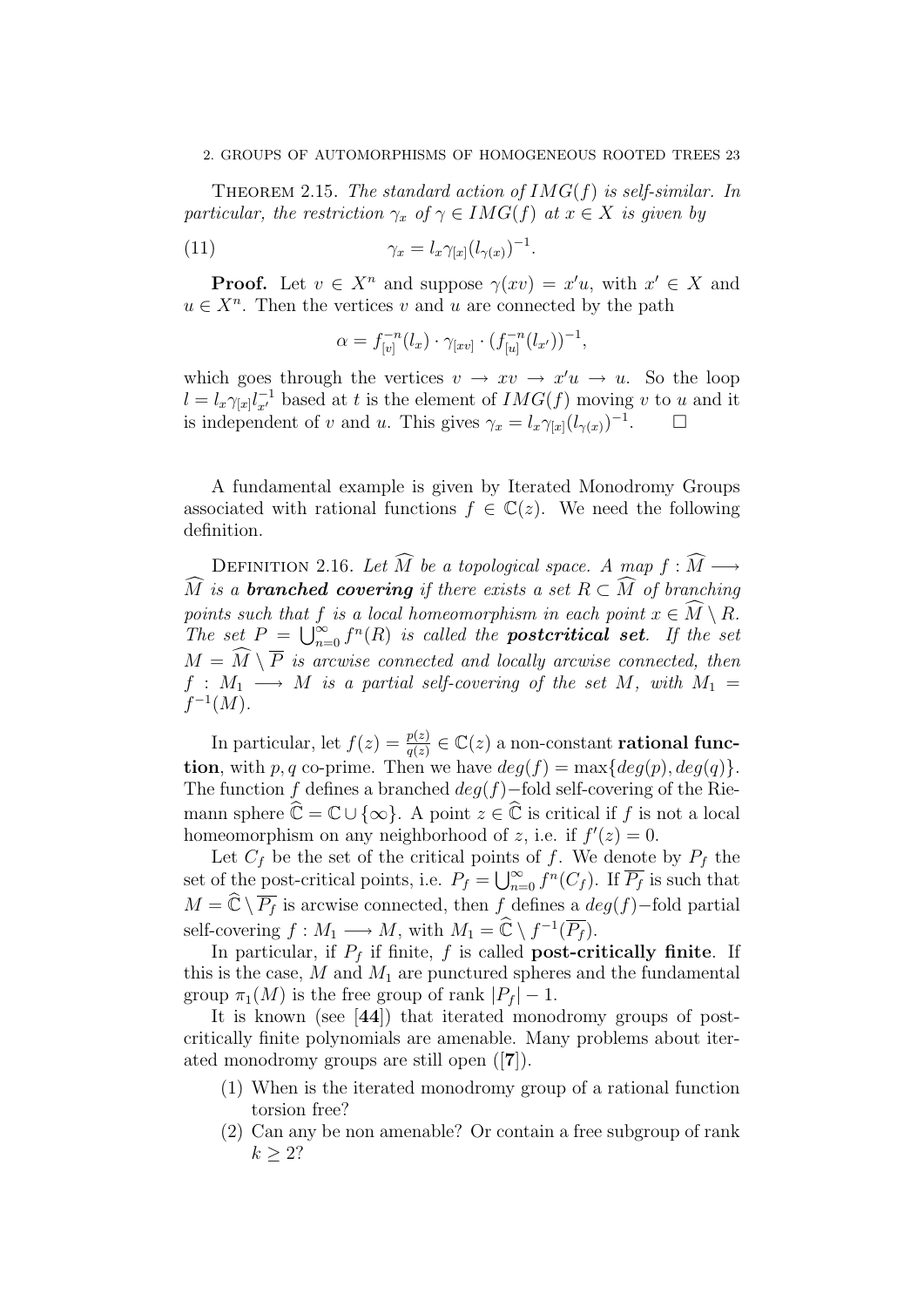#### 24 1. FINITE GELFAND PAIRS

(3) Which rational functions have iterated monodromy groups of exponential growth?

2.2.1. The Basilica Group. The Basilica group, that we will denote B, was introduced by R. I. Grigorchuk and A. Zuk in  $[40]$  as the group of automorphisms of the binary tree generated by the three-state automaton having the following Moore diagram:



Fig.4. The automaton defining the Basilica group.

This is the first example of an amenable group (a highly non–trivial and deep result of Bartholdi and Virág  $[10]$ ) not belonging to the class SG of subexponentially amenable groups, which is the smallest class containing all groups of subexponential growth and closed after taking subgroups, quotients, extensions and direct unions.

Studying the automaton above, we deduce that the Basilica group  $B$  is generated by the automorphisms  $a$  and  $b$  having the following self-similar form:

$$
(12) \qquad \qquad a = (b, 1)
$$

and

$$
(13) \t b = (a, 1)\varepsilon,
$$

where  $\varepsilon$  denotes the nontrivial permutation of  $S_2$ . In the following figure the labelling of generators  $a$  and  $b$  are presented. Observe that the nontrivial labellings are only in the leftmost branch of the tree.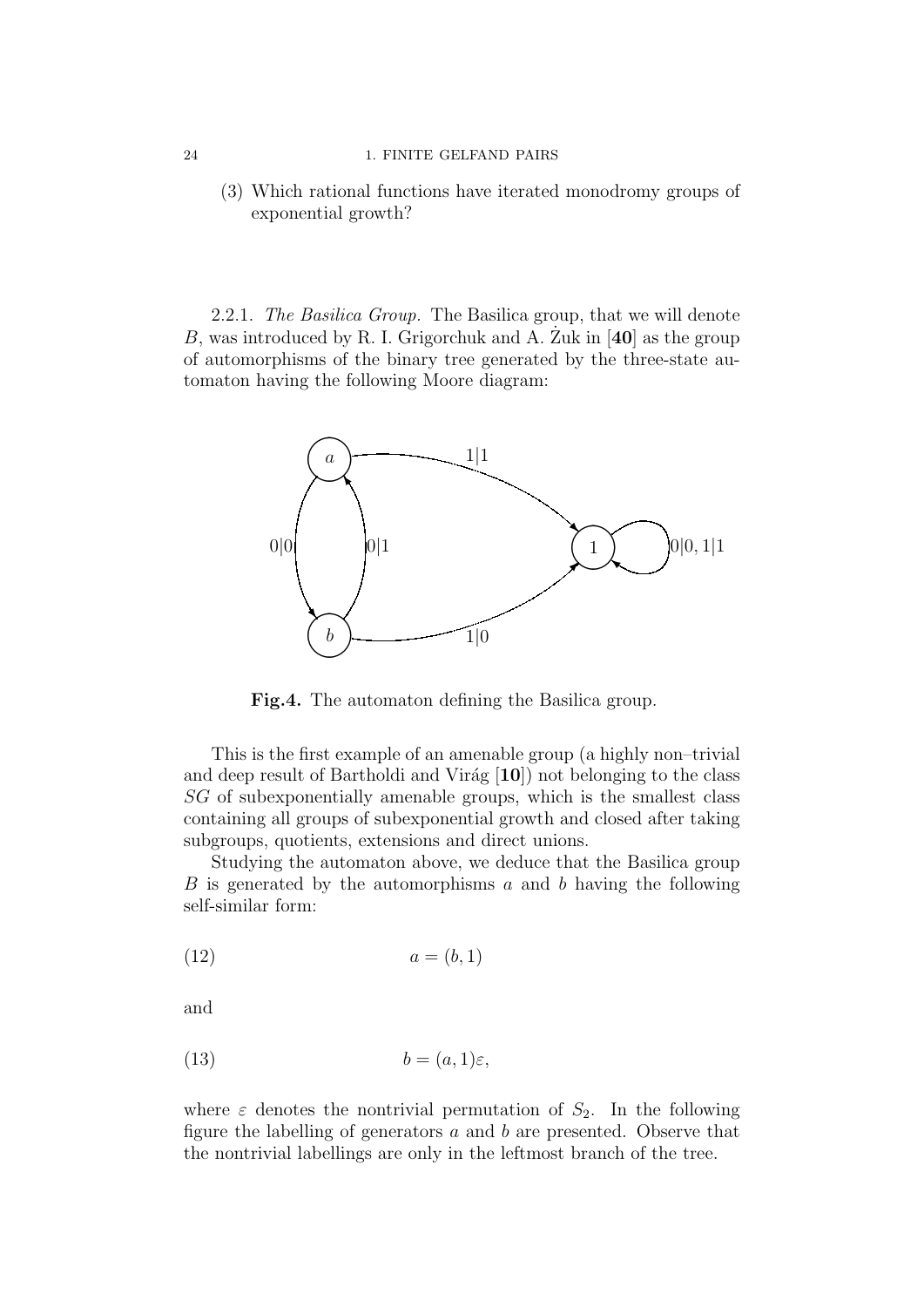

**Fig.5.** Labelling of the generators  $a$  and  $b$ .

One can easily verify that the first level stabilizer  $Stab_B(1)$  is given by  $Stab_B(1) =$ . Since

$$
a = (b, 1), ab = (1, ba)
$$
 and  $b2 = (a, a),$ 

we can deduce from Lemma 2.6 that B is fractal.

It is obvious that the action of the Basilica group on the first level of  $T_2$  is transitive. Since this group is fractal, it easily follows that the action is also spherically transitive, i.e. transitive on each level of the tree. Moreover, the Basilica group is weakly regular branch over its commutator subgroup  $B'$ . In fact, one can easily verify that

$$
[a, b^2] = ([b, a], 1).
$$

Using the fractalness of  $B$ , we get

$$
B' \ge \langle [a, b^2] \rangle^B \ge \langle [b, a] \rangle^B \times \{1\} = B' \times \{1\}.
$$

Moreover  $(B' \times \{1\})^b = \{1\} \times B'$ . So B' contains  $B' \times B'$  and, since  $B' \neq \{1\}$ , the group B is regular weakly branch over B'.

It is a remarkable fact due to Nekrashevych [44] that this group can be described as the iterated monodromy group  $IMG(z^2 - 1)$  of the complex polynomial  $z^2 - 1$ .

In fact, if we consider the complex polynomial  $f(z) = z^2 - 1$ , then it defines a 2-fold self-covering of the Riemann sphere  $\overline{\mathbb{C}}$ . Using notation of section 2.2, the set of critical points of  $f$  is given by  $C_f = \{0, \infty\}$ , so that the set of post-critical points  $P_f = \bigcup_{n=0}^{\infty} f^n(C_f)$ is  $P_f = \{-1, 0, \infty\}$ . So we have  $M = \widehat{\mathbb{C}} \setminus \overline{P_f} = \mathbb{C} \setminus \{-1, 0\}$  and  $M_1 = \widehat{\mathbb{C}} \setminus f^{-1}(\overline{P_f}) = \mathbb{C} \setminus \{-1, 0, 1\}.$  In particular, f defines a 2-fold partial self-covering  $f : M_1 \to M$  and the fundamental group  $\pi_1(M)$ is the free group of rank 2. If  $a$  is a loop around 0 in  $M$  based, for instance, at  $-\frac{1}{2}$  $\frac{1}{2}$ , and b is a loop around  $-1$  in M based at the same point  $-\frac{1}{2}$  $\frac{1}{2}$ , then it is easy verify that one gets the relations (12) and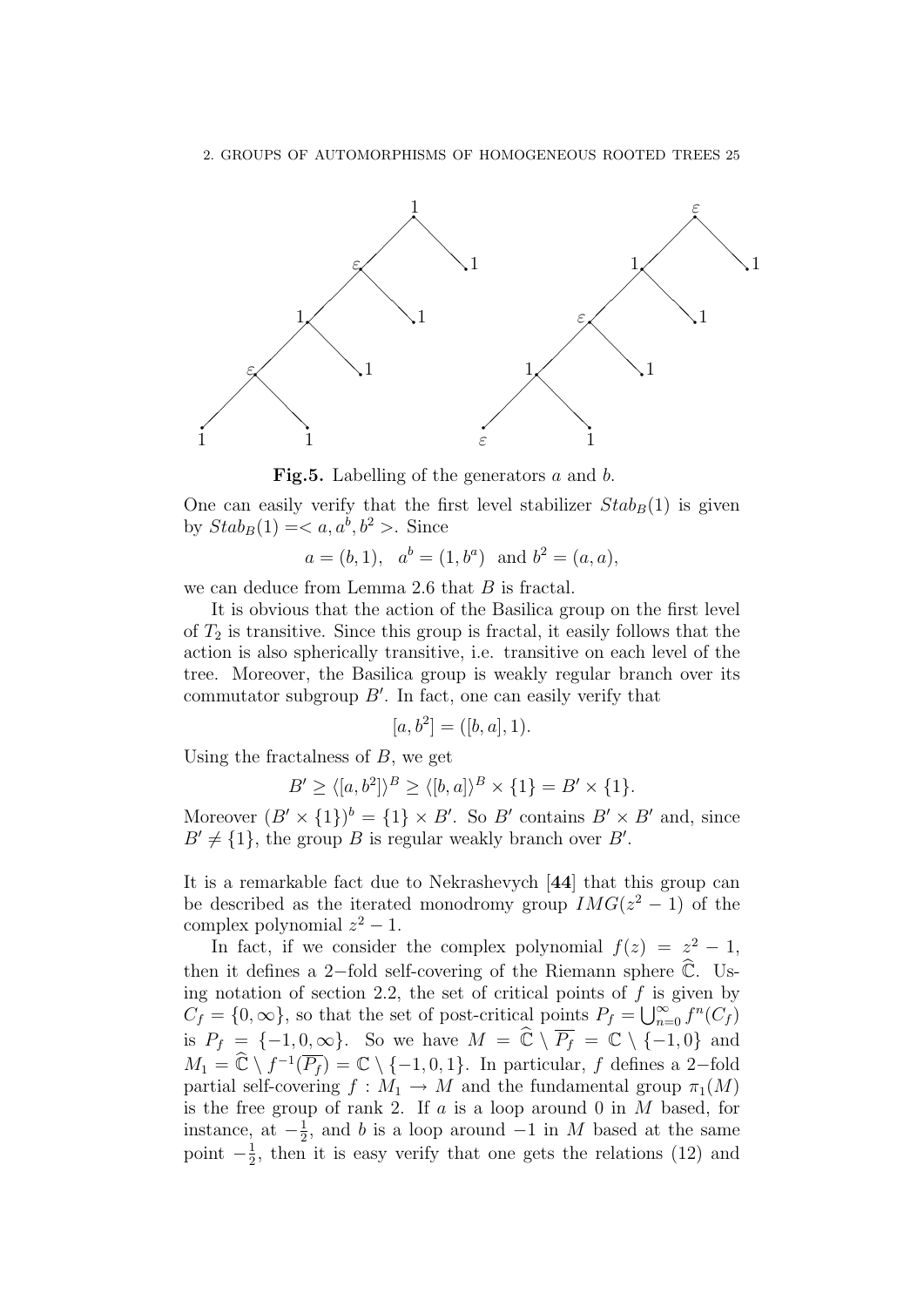(13), where the alphabet  $X = \{0, 1\}$  has to be regarded as the set of preimages of  $-\frac{1}{2}$  $\frac{1}{2}$ , with  $-\frac{\sqrt{2}}{2}$  $\frac{\sqrt{2}}{2}$  identified with 0 and  $\frac{\sqrt{2}}{2}$  $\frac{\sqrt{2}}{2}$  identified with 1.

2.3. Gelfand Pairs associated with groups of automorphisms of a homogeneous rooted tree. A first example of Gelfand pairs is given by the Adding Machine. In this context, denote this group by A. We already saw that this group is isomorphic to the group  $\mathbb Z$  of integer numbers and so it is abelian. This implies that, considering its action on the n−th level  $L_n$  of the binary tree, setting  $A_n = A/Stab_A(n)$  and  $K_n = Stab_{A_n}(x_0)$ , with  $x_0 = 0^n$ , then  $(A_n, K_n)$  is a Gelfand pair for every  $n \in \mathbb{N}$ . In particular, we have

$$
A_n \cong \mathbb{Z}/2^n\mathbb{Z},
$$

with generator a and such that  $a^{2^n} = 1$  in  $A_n$ . Since the group is abelian, we have  $Stab_A(x_0) = Stab_A(n)$  and so  $K_n = \{1\}.$ 

The space  $L(L_n)$  clearly has dimension  $2^n$ . Since its decomposition into irreducible subrepresentations has to be multiplicity-free (see Theorem 1.7), then all irreducible (of dimension 1) representations of  $A_n$ occur in  $L(L_n)$ .

Denote  $V_h$  the representation of  $A_n$  corresponding to the character  $\chi_h$ , defined as

$$
\chi_h(a) = \omega_h = e^{\frac{2\pi i h}{2^n}},
$$
 for  $h = 0, ..., 2^n - 1$ .

So we get

$$
L(L_n) = \bigoplus_{h=0}^{2^n - 1} V_h.
$$

For every  $h = 0, 1, ..., 2<sup>n</sup> - 1$ , the corresponding spherical function  $\phi_h$ coincides with the character  $\chi_{2n-h}$ . In fact, we have

$$
\begin{array}{rcl}\n\phi_h^a(a^l) & = & \chi_{2^n - h}^a(a^l) = \chi_{2^n - h}(a^{l-1}) \\
& = & e^{\frac{2\pi i(2^n - h)(l-1)}{2^n}} = e^{\frac{2\pi i(-hl+h)}{2^n}} \\
& = & \chi_h(a) \cdot \chi_{2^n - h}(a^l) = \omega_h \cdot \phi_h(a^l)\n\end{array}
$$

)

and so  $\phi_h \in V_h$ . Since the spherical functions coincide, in this case, with the characters of the cyclic group  $\mathbb{Z}/2^{n}\mathbb{Z}$ , Theorem 1.16 implies that the Gelfand pair  $(A_n, 1)$  is not symmetric for  $n \geq 3$ .

This shows that the hypothesis of fractalness is not sufficient to get a 2−points homogeneous action on  $L_n$ . A counterexample, in the case  $n = 3$ , is given by the pairs  $(000, 101)$  and  $(101, 011)$ . We have  $d(000, 101) = d(101, 011) = 3$ . The vertex 000 is mapped into 101 by the automorphism  $a^5$ , but  $a^5$  maps 101 into 010 and so the action is not 2−points homogeneous.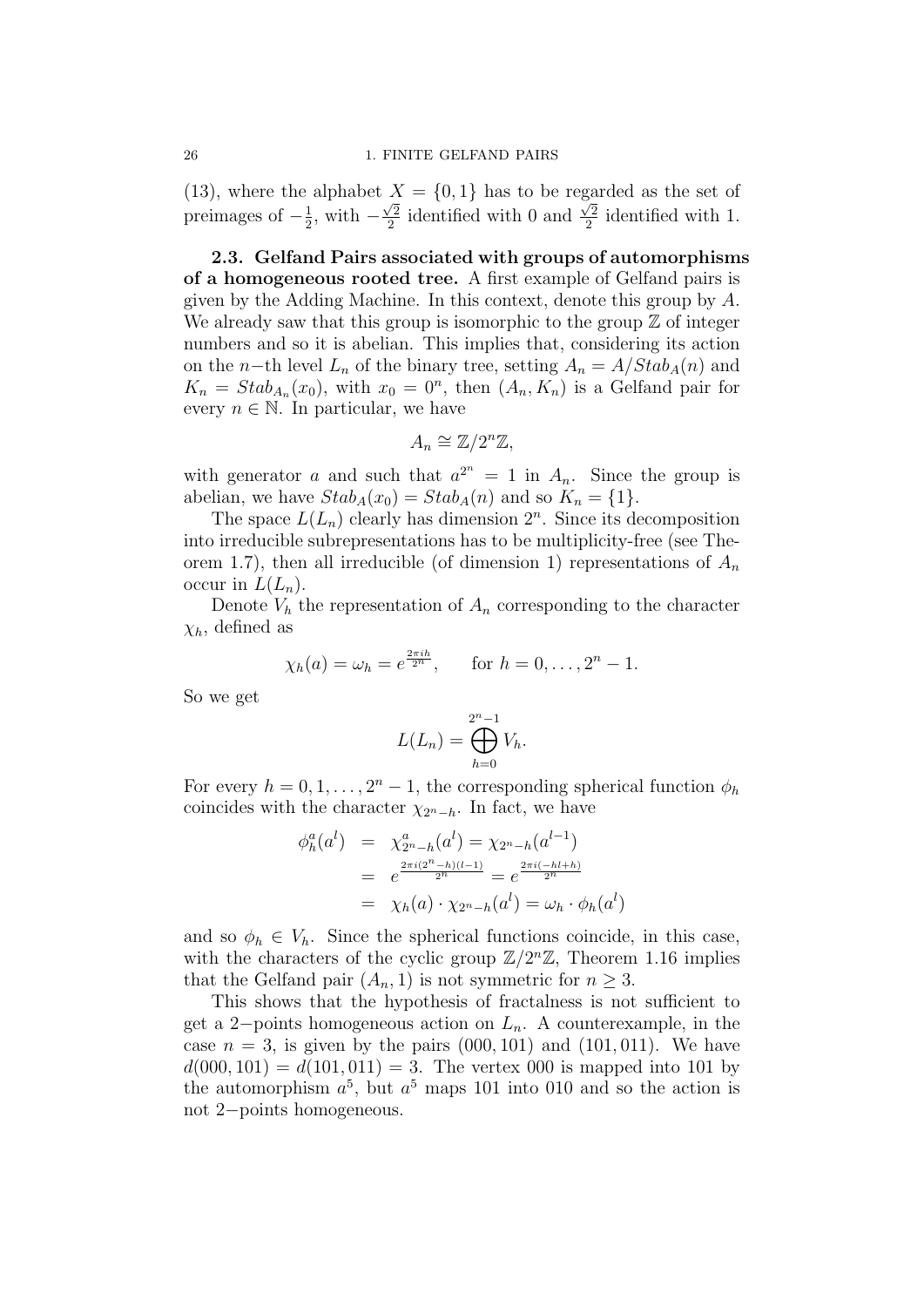In [17] I proved with Daniele D'Angeli that the action of the Basilica group B on the n−th level  $L_n$  of the rooted binary tree  $T_2$  gives rise to symmetric Gelfand pairs.

As usual, for every  $n \geq 1$ , we can regard each vertex of the n-th level of  $T_2$  as a word of length n in the alphabet  $X = \{0, 1\}$ . Denote  $x_0$  the vertex  $\underline{00} \dots \underline{0}$  of  $L_n$  and set

 $\sum_{n \text{ times}}$ 

 $B_n = B/Stab_B(n).$ 

Let  $K_n$  the parabolic subgroup of  $B_n$  stabilizing  $x_0$ . The following general lemma holds.

LEMMA 2.17. Let G act spherically transitively on  $T_q$ . Denote  $G_n$ the quotient group  $G/Stab_G(n)$  and  $K_n$  the stabilizer in  $G_n$  of a fixed leaf  $x_0 \in L_n$ . Then the action on  $L_n$  is 2-points homogeneous if and only if  $K_n$  acts transitively on each sphere of  $L_n$ .

**Proof.** Suppose that  $K_n$  acts transitively on each sphere of  $L_n$  and consider the elements  $x, y, x'$  and  $y'$  such that  $d(x, y) = d(x', y')$ . Since the action of  $G_n$  is transitive, there exists an automorphism  $q \in G_n$ such that  $g(x) = x'$ . Now  $d(x', g(y)) = d(x', y')$  and so  $g(y)$  and y' are in the same sphere of center x' and radius  $d(x', y')$ . But  $K_n$  is conjugate with  $Stab_{G_n}(x')$  and so there exists an automorphism  $g' \in$  $Stab_{G_n}(x')$  carrying  $g(y)$  to y'. The composition of g and g' is the required automorphism.

Suppose now that the action of  $G_n$  on  $L_n$  is 2−points homogeneous and consider two elements x and y in the sphere of center  $x_0$ and radius i. Then  $d(x_0, x) = d(x_0, y) = i$ . So there exists an automorphism  $g \in Stab_{G_n}(x_0)$  such that  $g(x) = y$ . This completes the proof.  $\square$ 

We have the following theorem.

THEOREM 2.18. The action of the Basilica group B on  $L_n$  is 2−points homogeneous, for all  $n \in \mathbb{N}$ .

Proof. From Lemma 2.17 it suffices to show that the action of the parabolic subgroup  $K_n = Stab_{B_n}(0^n)$  is transitive on each sphere.

Denote by  $u_j$  the vertex  $0^{j-1}1$  for every  $j = 1, \ldots, n$ . Observe that the automorphisms

$$
(b2)a = a-1b2a = (b-1, 1)(a, a)(b, 1) = (ab, a) = ((1, ba), a)
$$

and

$$
b^{a}b^{-1}a = (b^{-1}, 1)(a, 1)\varepsilon(b, 1)(1, a^{-1})\varepsilon(b, 1) = (1, b)
$$

belong to  $K_n$  for each n. Moreover, using the fractalness of B, it is possible to find elements  $g_j \in K_n$  such that the restriction  $g_j|T_{0^{j-1}}$  is  $(b^2)^a = ((1, b^a), a)$  or  $b^a b^{-1} a = (1, b)$ . So, the action of such automorphisms on the subtree  $T_{u_j}$  corresponds to the action of the whole group  $B = \langle a, b \rangle$  on T. We can regard this action as the action of  $K_n$  on the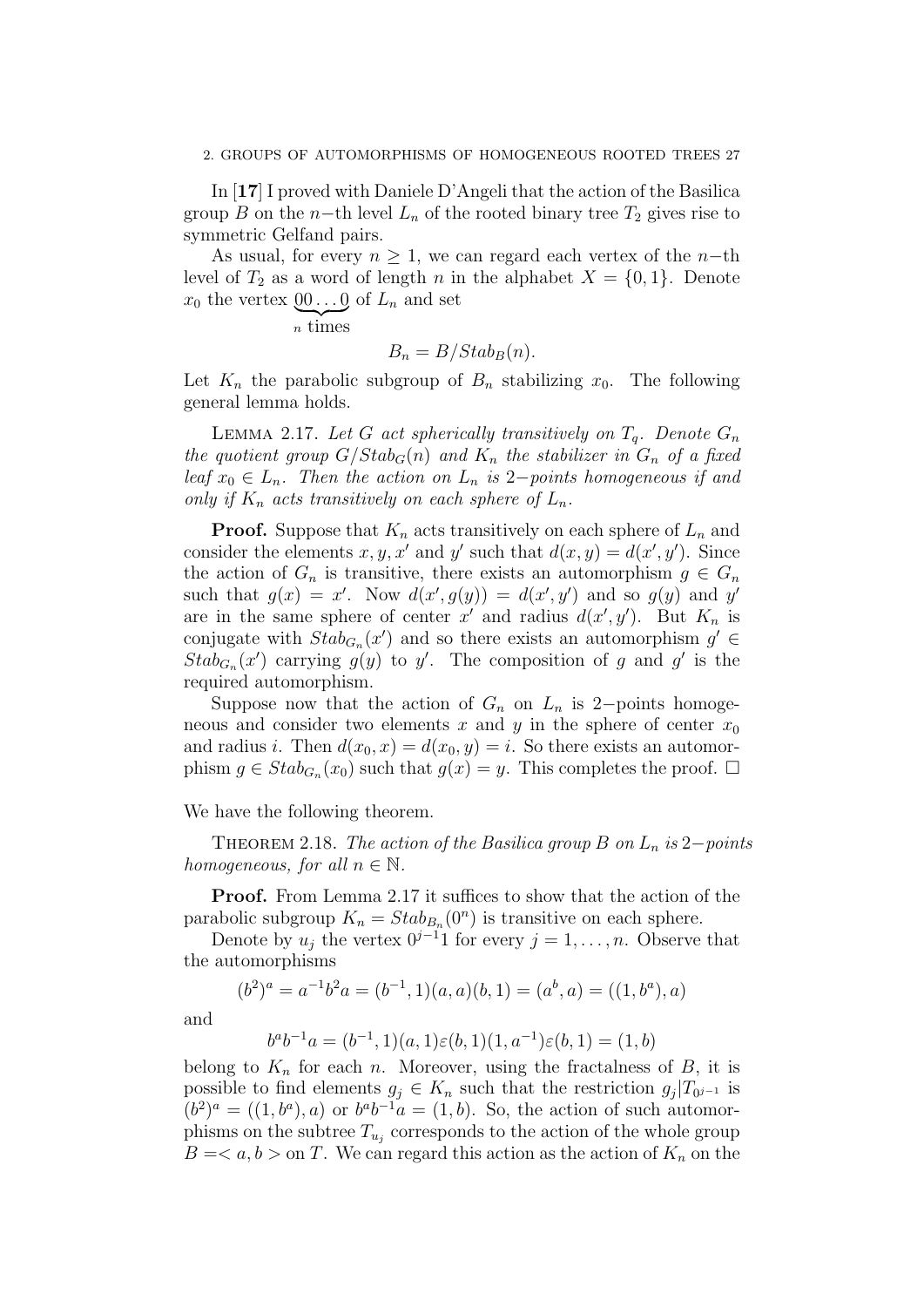spheres centered at  $x_0$  and so we get that  $K_n$  acts transitively on these spheres. This implies that the action of  $B$  is 2−points homogeneous on  $L_n$ .  $\square$ 



Fig.6. The 2−points homogeneous action of B.

COROLLARY 2.19. For every  $n \geq 1$ ,  $(B_n, K_n)$  is a symmetric Gelfand pair.

We know that the number of  $K_n$ –orbits in  $L(n)$  is exactly the number of the irreducible subrepresentations occurring in the decomposition of  $L(L_n)$  under the action of  $B_n$ . Since the submodules  $W_j$ 's described in the previous section are  $n + 1$  as the  $K_n$ –orbits, it follows that the Basilica group admits the same decomposition into irreducible subrepresentations and the same spherical functions that we gave for  $Aut(T_2)_n$  in (3).

A similar argument can be used in the case of the Grigorchuk **group**, that we denote  $G$ . This group was introduced for the first time in [34] and it is the group of automorphisms of the rooted binary tree whose generators have the following self-similar form:

$$
a = (1, 1)\varepsilon
$$
,  $b = (a, c)$ ,  $c = (a, d)$ ,  $d = (1, b)$ ,

where  $\varepsilon$  denotes, as usual, the nontrivial permutation in  $S_2$ . It is the first example of group with intermediate growth (in particular, it is amenable). It is a group belonging to  $SG \setminus EG$ , where  $EG$  denotes the smallest class containing all abelian and finite groups and closed after taking subgroups, quotients, extensions and direct unions.

It is a fractal group acting spherically transitively on  $T_2$  and it is regular branch on its subgroup  $K = \langle (ab)^2 \rangle^G$ . For more details see, for instance, [36].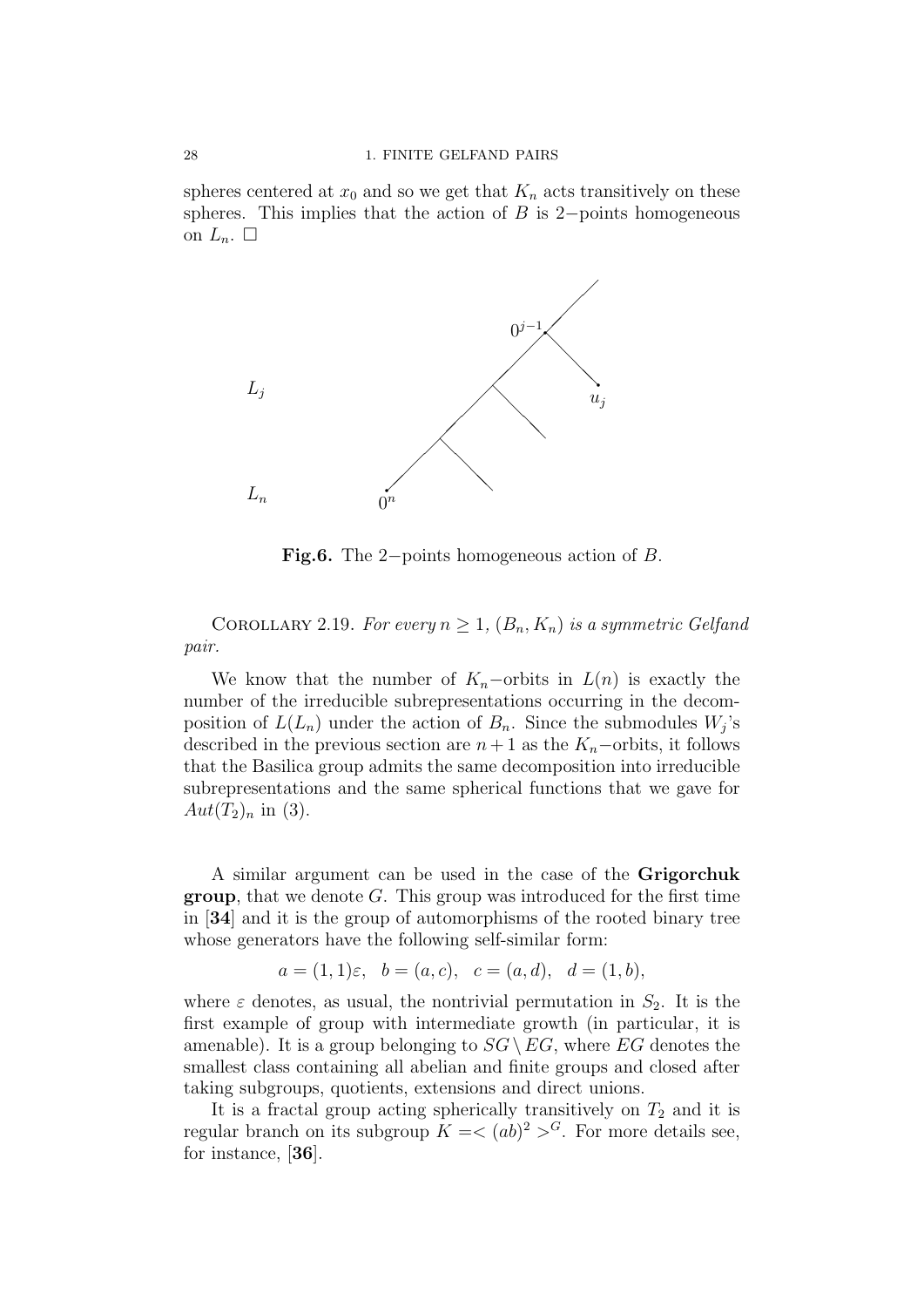#### 2. GROUPS OF AUTOMORPHISMS OF HOMOGENEOUS ROOTED TREES 29

The action of the Grigorchuk group on the binary rooted tree is 2−points homogeneous (see [12]) on the level  $L_n$ , for all  $n \geq 1$ . As a consequence, the decomposition of  $L(L_n)$  under the action of this group into irreducible subrepresentations is still  $L(L_n) = \bigoplus_{j=0}^n W_j$ , where the  $W_j$ 's are the subspaces introduced for  $Aut(T_2)$ .

Now consider the proof of Theorem 2.1 in the case  $q = 2$ . One can observe that the fundamental fact is that the automorphisms  $g'$ and  $g''$  act transitively on the subtrees  $T'$  and  $T''$ , respectively, and trivially elsewhere. Moreover, the only hypothesis of fractalness does not guarantee that the action is 2−points homogeneous, as we have seen in the case of the Adding Machine, for which one gets symmetric Gelfand pairs only for  $n = 1, 2$ . On the other hand, if a fractal group G acts 2−transitively on  $L_1$  and if it has the property that the rigid stabilizers of the vertices of the first level  $Rist_G(i), i = 0, 1, \ldots, q-1$  are spherically transitive for each  $i$ , the proof of Theorem 2.1 works again by taking the automorphisms  $g'$  and  $g''$  in the rigid vertex stabilizers. But this is not a necessary condition, as the example of the Grigorchuk group shows.

In fact, one can verify (see [6]) that, in this case,  $Rist_G(0) = \langle$  $d^a, d^{ac} >$ , with  $d^a = (b, 1)$  and  $d^{ac} = (b^a, 1)$ . So  $Rist_G(0)$  fixes the vertices 00 and 01, and then it does not act transitively on the subtree  $T_0$ . This shows, for instance, that a fractal regular branch group does not need to have this property, which appears to be very strong.

On the other hand, a direct computation shows that the Basilica group has this property, what gives another proof that the action on each level  $L_n$  is 2−points homogeneous.

THEOREM 2.20. Let  $B$  be the Basilica group. Then the rigid vertex stabilizers  $Risk_B(i)$ ,  $i = 0, 1$ , act spherically transitively on the corresponding subtrees  $T_i$ .

**Proof.** Since B is spherically transitive and so  $Risk_B(0) \simeq Risk_B(1)$ , it suffices to prove the assertion only for  $Rist_B(0)$ . Consider the automorphisms  $a = (b, 1)$  and  $a^{b^2} = (b^a, 1)$  in  $Risk_B(0)$ . We want to show that the subgroup  $\langle a, a^{b^2} \rangle$  is spherically transitive on  $T_0$ , equivalently we will prove that the group  $\langle b, b^a \rangle$  is spherically transitive on T.

The latter is clearly transitive on the first level. To complete it suffices to prove its fractalness. We have

$$
b^{-1}b^a = (1, a^{-1})\varepsilon(b^{-1}, 1)(a, 1)\varepsilon(b, 1) = (1, a^{-1}b^{-1})\varepsilon(a, b)\varepsilon = (b, (b^{-1})^a)
$$

and

$$
(b^{-1}b^{a})^{b^{2}} = (a^{-1}, a^{-1})(b, (b^{-1})^{a})(a, a) = (b^{a}, (b^{-1})^{a^{2}}),
$$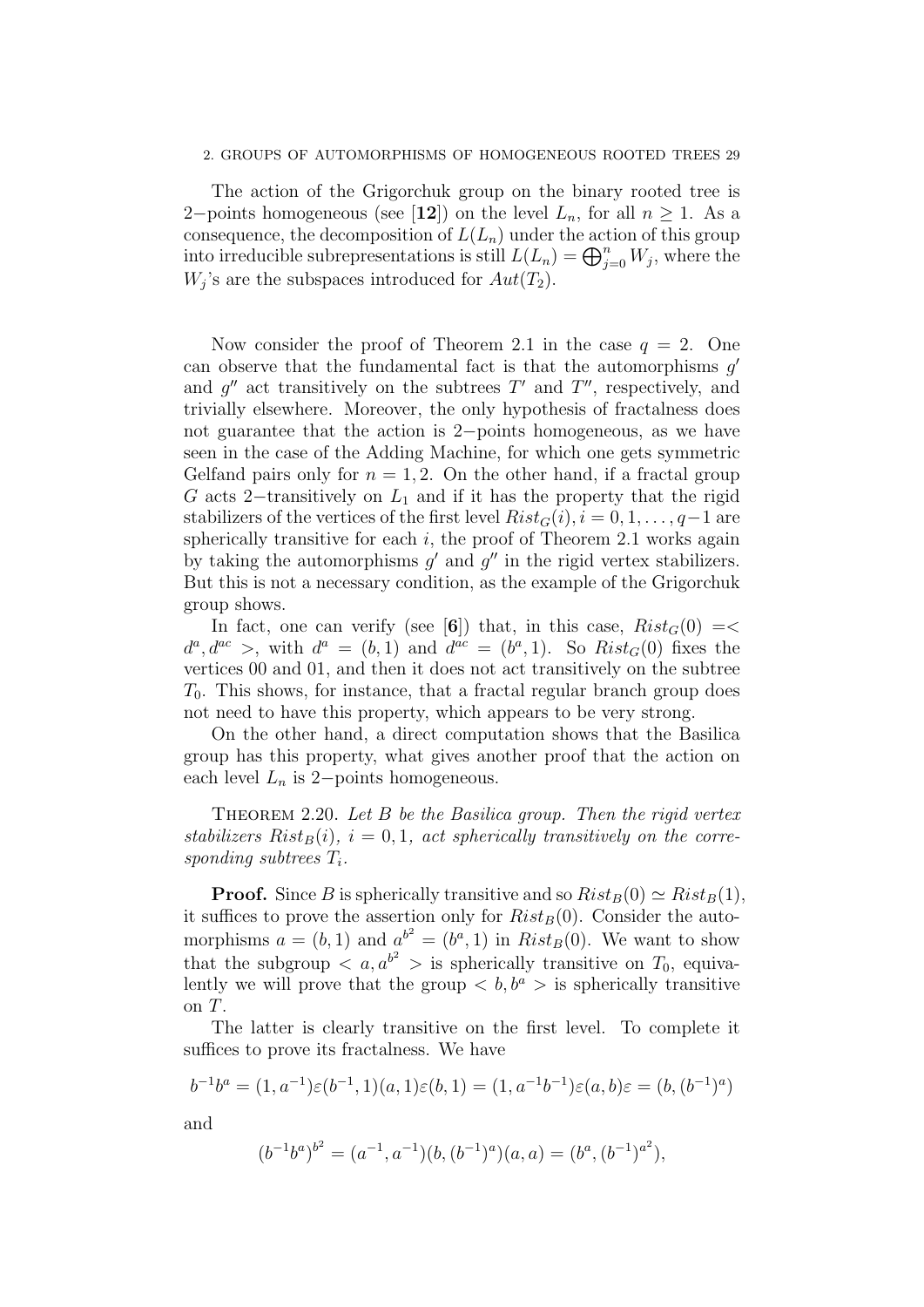and so the projection on the first factor gives both the generators b and  $b^a$ . The elements

$$
(b^{-1}b^{a})^{-1} = (b^{-1}, b^{a}), \quad ((b^{-1}b^{a})^{-1})^{b^{-2}} = ((b^{-1})^{a^{-1}}, b)
$$

fulfill the requirements for the projection on the second factor and this completes the proof.  $\Box$ 

In [17] we also studied the case of the group  $I = IMG(z^2 + i),$ i.e. the iterated monodromy group defined by the complex polynomial  $f(z) = z<sup>2</sup> + i$ . This group has been introduced in [7] and later studied by K. U. Bux and R. Pérez  $([13])$ , who proved that it has intermediate growth and so it is amenable.

The generators of  $I$  have the following self-similar form:

 $a = (1, 1)\varepsilon$ ,  $b = (a, c)$ ,  $c = (b, 1)$ ,

where  $\varepsilon$  denotes, as usual, the nontrivial permutation in  $S_2$ . The corresponding labellings are:



**Fig.7.** Labelling of the generators  $a, b$  and  $c$  of  $I$ .

By a direct computation one gets the following relations:

$$
a2 = b2 = c2 = (ac)4 = (ab)8 = (bc)8 = 1.
$$

Moreover, the first level stabilizer of I is  $Stab<sub>I</sub>(1) = < b, c, b^a, c^a >$ . In particular, since

$$
b^a = (c, a), \qquad c^a = (1, b),
$$

we deduce that  $I$  is a fractal group. It is clear that  $I$  transitively acts on the first level of the rooted binary tree. Since  $I$  is fractal, it follows that this action is also spherically transitive.

Moreover, it is known (see [38]) that  $I$  is a regular branch group over its subgroup  $N$  defined by

$$
N = <[a, b], [b, c] >^I.
$$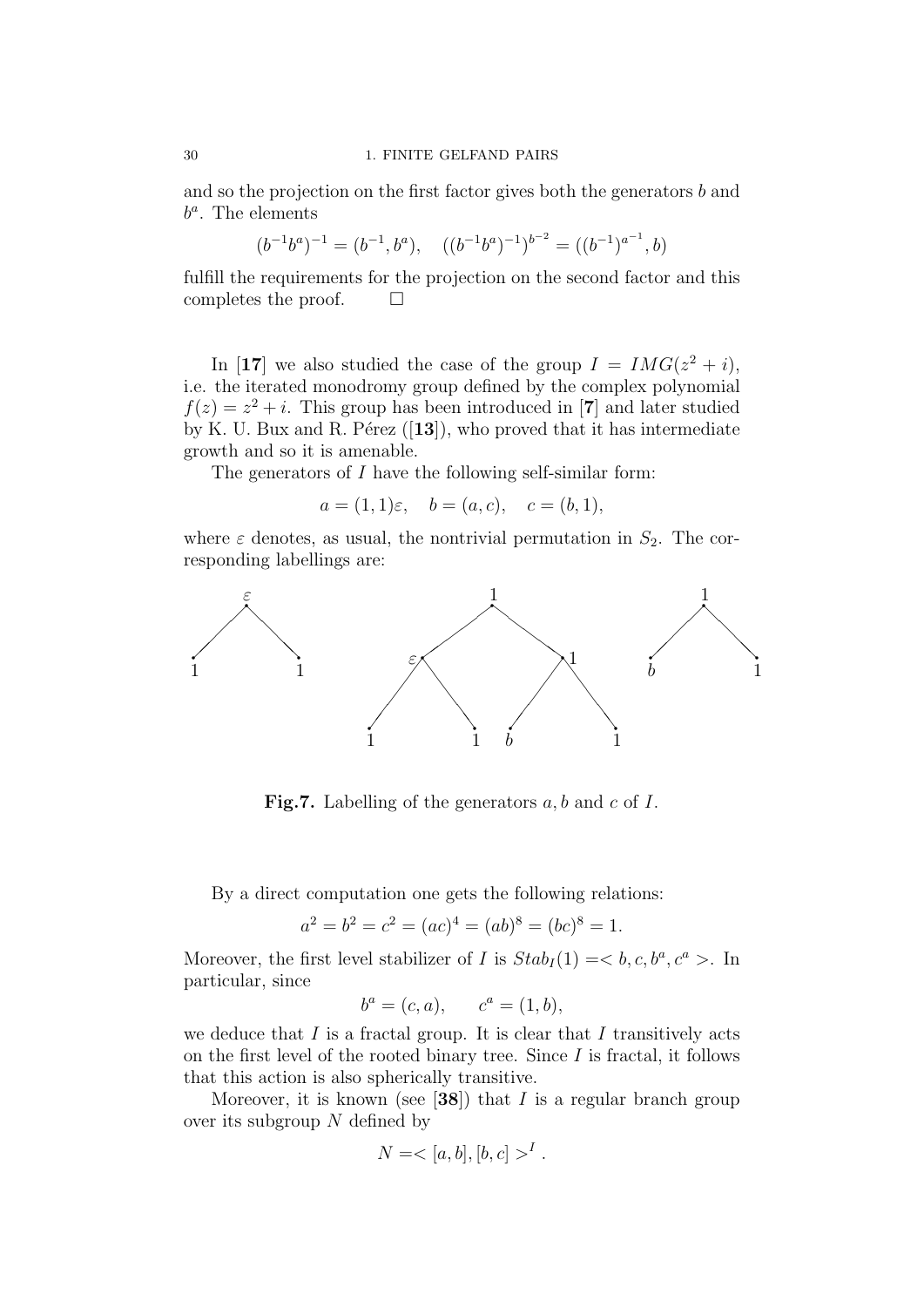#### 2. GROUPS OF AUTOMORPHISMS OF HOMOGENEOUS ROOTED TREES 31

For the group  $I$  it is possible to prove the same result proven for the Basilica group in Theorem 2.18. So set  $I_n = I/Stab_I(n)$ . In order to get an easy computation, this time we choose the vertex  $x_0$  as  $x_0 = 1^n \in L_n$ and we set  $K_n = Stab_{I_n}(1^n)$ . In the following theorem we will prove that the action of the parabolic subgroup  $K_n$  is transitive on each sphere.

THEOREM 2.21. The action of the group I on  $L_n$  is 2−points homogeneous for all  $n \geq 1$ .

**Proof.** Denote by  $u_j$  the vertex  $1^{j-1}0$  for every  $j = 1, \ldots, n$ . Using the fractalness of I, it is possible to find an element  $g_i \in K_n$ such that the restriction  $g_j|T_{1^{j-1}}$  is b and an element  $h_j \in K_n$  such that the restriction  $h_j|T_{1j-1}$  is c. Consider now the automorphism  $b^a b b^a = (c, a)(a, c)(c, a) = (a^c, c^a)$ . By fractalness it is possible to find an element  $k_j \in K_n$  such that the restriction  $k_j | T_{1^{j-1}}$  is  $b^a b b^a$ . The action of the subgroup generated by the automorphisms  $g_j, h_j, k_j$  on the subtree  $T_{u_j}$  corresponds to the action of the subgroup  $H =$ on T. It is easy to prove that this action is spherically transitive. In fact it is clear that  $H$  acts transitively on the first level, so it suffices to show that  $H$  is fractal. To show this consider, for instance, the elements

$$
b = (a, c), \quad a^c a = (b, b), \quad b^a b b^a = (a^c, c^a)
$$

and

$$
b^a = (c, a), \quad a^c a = (b, b), \quad bb^a b = (c^a, a^c).
$$

Now, the action of H on  $T_{u_j}$  can be regarded as the action of  $K_n$  on the spheres of center  $x_0$ , and so we get that  $K_n$  acts transitively on these spheres. This implies that the action of I on  $L_n$  is 2−points homogeneous, as required.  $\square$ 



Fig.8. The 2−points homogeneous action of I.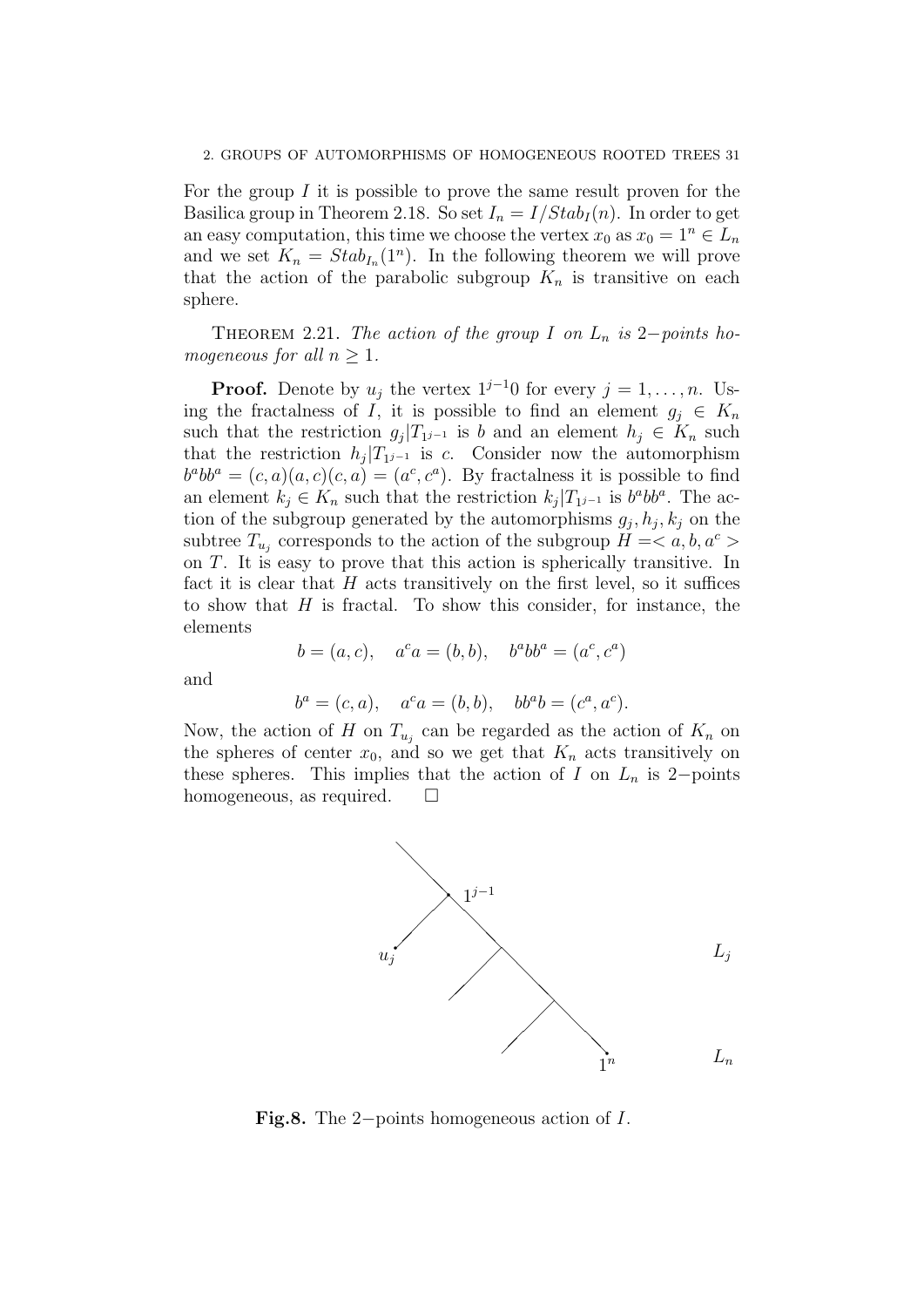COROLLARY 2.22. For every  $n \geq 1$ ,  $(I_n, K_n)$  is a symmetric Gelfand pair.

As in the case of the Basilica group, it follows that the group  $I_n$ admits the same decomposition into irreducible subrepresentations and the same spherical functions given in (3).

Remark. The interesting fact is that, in the case of  $IMG(z^2 + i)$ , the rigid stabilizers of the vertices of the first level of the tree do not act spherically transitively on the corresponding subtrees  $T_0$  and  $T_1$ . In fact, the rigid stabilizer of the first level is  $Rist_I(1) = < c > G$ , so every automorphism in  $Risk_I(1)$  is the product of elements of the form  $c^g$ , where  $q = w(a, b, c)$  is a word in a, b and c, and of their inverses. Set  $\varphi(c^g) = (g_0, g_1)$ . We want to show, by induction on the length of the word  $w(a, b, c)$ , that we suppose reduced, that in both  $g_0$  and  $g_1$  the number of occurrences of a is even. This will imply that the action of  $Rist_I(1)$  on the first level of the subtrees  $T_0$  and  $T_1$  cannot be transitive and will prove the assertion.

If  $|w(a, b, c)| = 0$ , then  $c^g = c = (b, 1)$ . If  $|w(a, b, c)| = 1$ , then we can have  $c^a = (1, b)$ ,  $c^b = (b^a, 1)$  or  $c^c = c = (b, 1)$ . Let us suppose the result to be true for  $|w'(a, b, c)| = n - 1$ . Then we have  $c^{w(a,b,c)} =$  $c^{w'(a,b,c)x}$ , with  $x \in \{a,b,c\}$  and  $c^{w'(a,b,c)} = (g'_0, g'_1)$  such that in both  $g'_0$ and  $g'_1$  the number of occurrences of a is even. If  $x = a$ , we get  $c^{w(a,b,c)} = a$  $(g'_1, g'_0)$ , if  $x = b$ , we get  $c^{w(a,b,c)} = ((g'_0)^a, (g'_1)^b)$  and if  $x = c$  then we get  $c^{w(a,b,c)} = ((g'_0)^b, g'_1)$ . In all cases, we get a pair  $(g_0, g_1)$  satisfying the condition that in both  $g_0$  and  $g_1$  the number of occurrences of a is even, as we wanted.

So the group  $I$  does not have the "rigid property" that Basilica group has, what shows that this property is not necessary to get symmetric Gelfand pairs.

In [19], I studied with D. D'Angeli a particular group of automorphisms of the rooted dyadic tree and the associated Gelfand pairs. In this context, we regard the binary rooted tree  $T_2$  in the following way: the root of  $T_2$  is identified with the group of integers  $\mathbb{Z}$ ; each vertex, say at level  $L_n$ , can be regarded as a coset of  $2^n\mathbb{Z}$  in  $\mathbb{Z}$ . Finally, the boundary  $\partial T_2$  corresponds to the ring of dyadic integers  $\mathbb{Z}_2$  (for more details see [31]).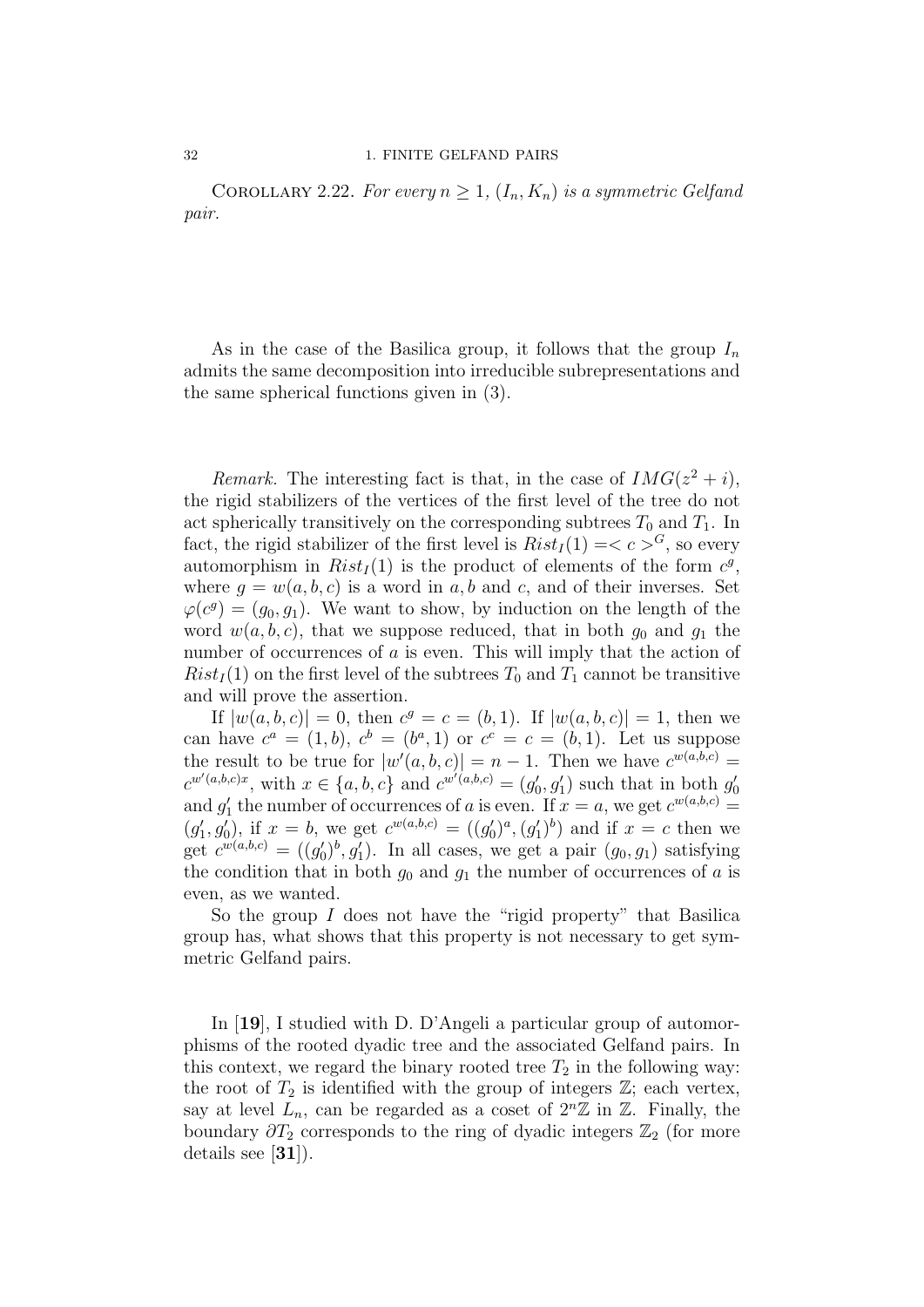

Fig.9. The dyadic tree.

We study the group  $G$  of automorphisms of  $T_2$  generated by the sum of 1 and by the multiplication by an odd integer  $q$  for each vertex in  $T_2$ . Denote by a and b such automorphisms, respectively. The action of  $G$  on  $T_2$  is self-similar: we directly prove that these automorphisms admit the following self-similar form:

$$
a = (1, a)\varepsilon, \quad b = (b, ba^h),
$$

with  $q = 2h+1$  (observe that a is exactly the automorphism generating the Adding Machine). By using the self-similarity, we deduce that  $G$  is isomorphic to the Baumslag-Solitar group  $BS_q = \langle s, t : t^{-1}st = s^q \rangle$ , introduced in [11]. Observe that, for  $q = -1$ , this group becomes the infinite dihedral group  $D_{\infty} = \langle s, t : t^{-1}st = s^{-1} \rangle$ .

Denoting, as usual,  $G_n$  the finite homomorphic image of  $G$  acting faithfully on  $L_n$  and  $K_n \leq G_n$  the parabolic subgroup stabilizing a fixed vertex in  $L_n$ , we prove there that  $(G_n, K_n)$  is a Gelfand pair for every  $n \geq 1$ . In particular, we show, by direct computations involving characters, that the decomposition of the corresponding permutation representation into irreducible G−representations is multiplicity-free and we give the relative spherical functions. Actually, the result can also be obtained from the general theory of representations of semidirect products developed in [14].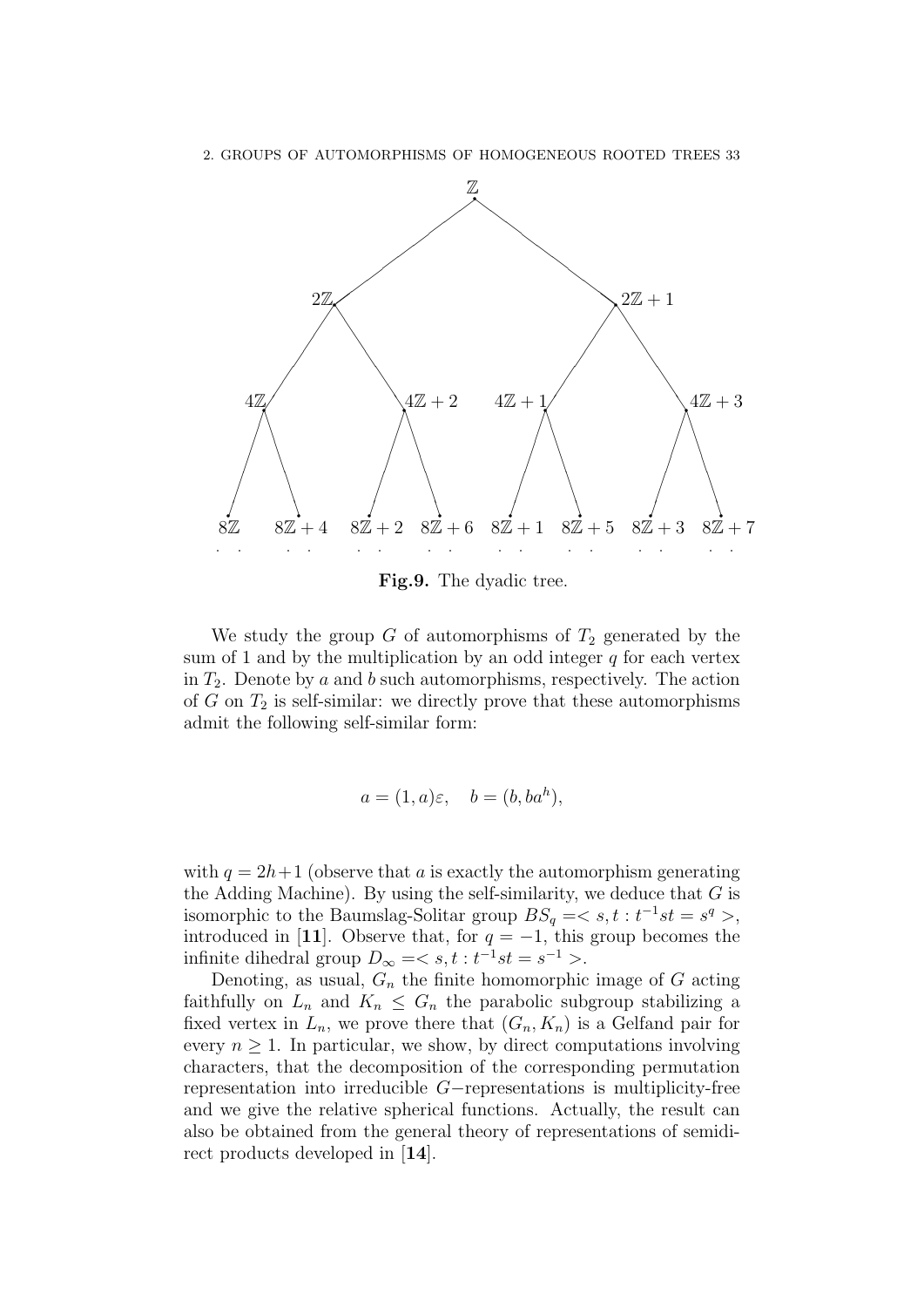#### 34 1. FINITE GELFAND PAIRS

# 3. Groups of automorphisms of poset block structures

In this section we will study the Gelfand pairs associated with the action of groups on different structures, namely the poset block structures. These structures contain, as a particular case, the rooted binary trees that we considered in the previous sections. Moreover, they constitute a subclass of a more general class, given by the orthogonal block structures  $(3]$  and  $(4)$ ). We give here the definition of orthogonal block structure.

Let  $\Omega$  be a finite set. Given a partition F of  $\Omega$ , let  $R_F$  be the relation matrix of  $F$ , i.e.

> $R_F(\alpha, \beta) = \begin{cases} 1 & \text{if } \alpha \text{ and } \beta \text{ are in the same part of } F \\ 0 & \text{otherwise.} \end{cases}$ 0 otherwise.

If  $R_F(\alpha, \beta) = 1$ , we usually write  $\alpha \sim_F \beta$ .

DEFINITION 3.1. A partition F of  $\Omega$  is **uniform** if all its parts have the same size. This number is denoted  $k_F$ .

The trivial partitions of  $\Omega$  are the **universal** partition U, which has a single part and whose relation matrix is  $J_{\Omega}$ , and the equality **partition**  $E$ , all of whose parts are singletons and whose relation matrix is  $I_{\Omega}$ . We denote  $J_{\Omega}$  the matrix of size  $|\Omega|$  all of whose entries are 1 and  $I_{\Omega}$  the identity matrix of size  $|\Omega|$ .

The partitions of  $\Omega$  constitute a poset with respect to the relation  $\preccurlyeq$ , where  $F \preccurlyeq G$  if every part of F is contained in a part of G. Given any two partitions F and G, their infimum is denoted  $F \wedge G$  and is the partition whose parts are intersections of  $F$ −parts with  $G$ −parts; their supremum is denoted  $F \vee G$  and is the partition whose parts are minimal subject to being unions of F−parts and G−parts.

DEFINITION 3.2. A set  $\mathfrak F$  of uniform partitions of  $\Omega$  is an **orthoq**onal block structure if:

- $(1)$   $\mathcal F$  contains  $U$  and  $E$ ;
- (2) for all F and  $G \in \mathcal{F}$ ,  $\mathcal{F}$  contains  $F \wedge G$  and  $F \vee G$ ;
- (3) for all F and  $G \in \mathcal{F}$ , the matrices  $R_F$  and  $R_G$  commute with each other.

The groups that naturally act on the poset block structures are the generalized wreath products of permutation groups, introduced in [5]. We will show that they contain, as a particular case, the classical direct product and wreath product of permutation groups. In the next sections, we will give the definition and we will study the associated Gelfand pairs.

3.1. The generalized wreath product of permutation groups. Let  $(I, \leq)$  be a finite poset, with  $|I| = n$ . First of all, we need some definitions.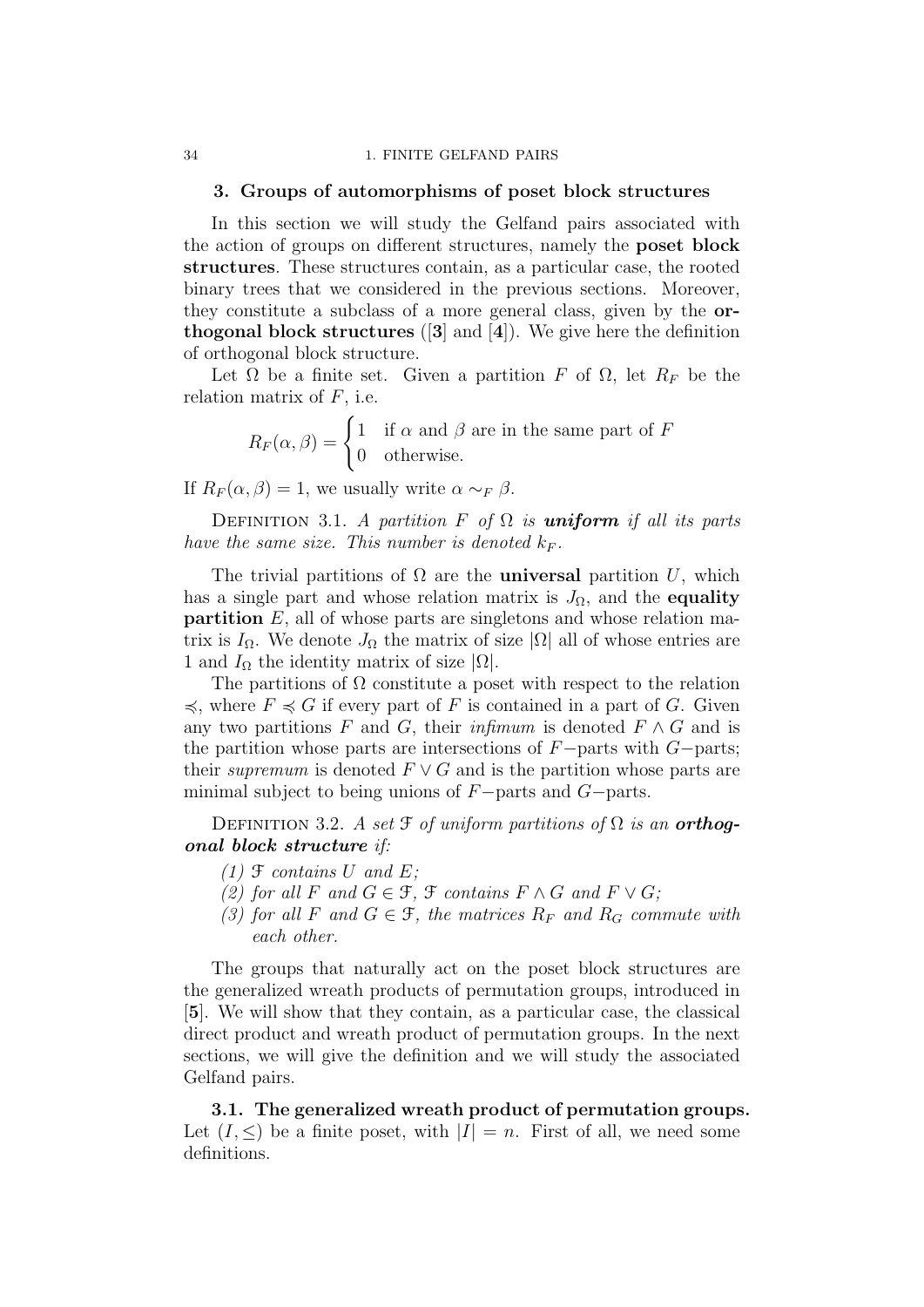DEFINITION 3.3. A subset  $J \subset I$  is said

- ancestral if, whenever  $i > j$  and  $j \in J$ , then  $i \in J$ ;
- hereditary if, whenever  $i < j$  and  $j \in J$ , then  $i \in J$ ;
- a chain if, whenever  $i, j \in J$ , then either  $i \leq j$  or  $j \leq i$ ;
- an antichain if, whenever  $i, j \in J$  and  $i \neq j$ , then neither  $i \leq j$  nor  $j \leq i$ .

In particular, for every  $i \in I$ , the following subsets of I are ancestral:

 $A(i) = \{j \in I : j > i\}$  and  $A[i] = \{j \in I : j > i\},\$ 

and the following subsets of  $I$  are hereditary:

$$
H(i) = \{ j \in I : j < i \} \text{ and } H[i] = \{ j \in I : j \le i \}.
$$

Given a subset  $J \subseteq I$ , we set

- $A(J) = \bigcup_{i \in J} A(i);$
- $A[J] = \bigcup_{i \in J} A[i];$
- $H(J) = \bigcup_{i \in J} H(i);$
- $H[J] = \bigcup_{i \in J} H[i].$

In what follows we will use the notation in [5].

For each  $i \in I$ , let  $\Delta_i = \{\delta_0^i, \ldots, \delta_{m-1}^i\}$  be a finite set, with  $m \geq 2$ . For  $J \subseteq I$ , put  $\Delta_J = \prod_{i \in J} \Delta_i$ . In particular, we put  $\Delta = \Delta_I$ .

If  $K \subseteq J \subseteq I$ , let  $\pi_K^J$  denote the natural projection from  $\Delta_J$  onto  $\Delta_K$ . In particular, we put  $\pi_J = \pi_J^I$ . Moreover, we will use  $\Delta^i$  for  $\Delta_{A(i)}$ and  $\pi^i$  for  $\pi_{A(i)}$ .

For each  $i \in I$ , let  $G_i$  be a permutation group on  $\Delta_i$  and let  $F_i$  be the set of all functions from  $\Delta^i$  into  $G_i$ . For  $J \subseteq I$ , we put  $F_J = \prod_{i \in J} F_i$ and set  $F = F_I$ . An element of F will be denoted  $f = (f_i)$ , with  $f_i \in F_i$ .

DEFINITION 3.4. For each  $f \in F$ , the action of f on  $\Delta$  is defined as follows: if  $\delta = (\delta_i) \in \Delta$ , then

(14) 
$$
\delta f = \varepsilon
$$
, where  $\varepsilon = (\varepsilon_i) \in \Delta$  and  $\varepsilon_i = \delta_i(\delta \pi^i f_i)$ .

It is easy to verify that this is a faithful action of F on  $\Delta$ , i.e. if  $f, h \in F$  and if  $\delta f = \delta h$  for all  $\delta \in \Delta$ , then  $f = h$ .

In [5] it is proven that  $(F, \Delta)$  is a permutation group with respect to the action defined in (14). This group is called the generalized wreath product of the permutation groups  $(G_i, \Delta_i)_{i \in I}$  and it is denoted  $\prod_{(I,\leq)}(G_i,\Delta_i)$ .

The following theorem is given in [5]. We denote  $Sym(\Delta_i)$  the symmetric group acting on the set  $\Delta_i$ . We also use the notation  $Sym(m)$ if  $|\Delta_i|=m$ .

THEOREM 3.5. The generalized wreath product of the permutation groups  $(G_i, \Delta_i)_{i \in I}$  is transitive on  $\Delta$  if and only if  $(G_i, \Delta_i)$  is transitive for each  $i \in I$ .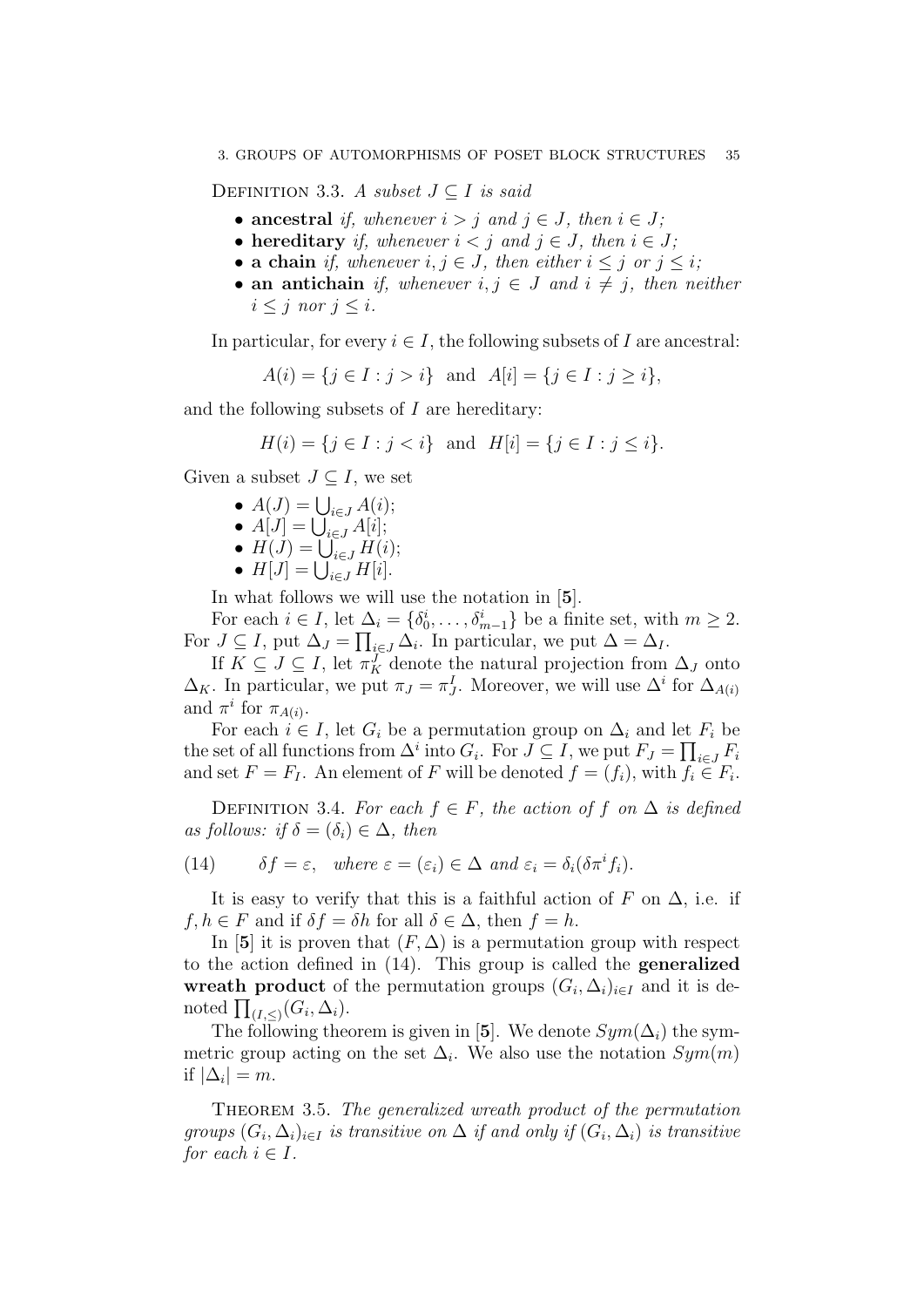In order to give the definition of poset block structure, we need to introduce some equivalence relations on  $\Delta$ , that we will call **ancestral** relations.

Let A be the set of ancestral subsets of I. If  $J \in \mathcal{A}$ , then the equivalence relation  $\sim_J$  on  $\Delta$  associated with J is defined as

$$
\delta \sim_J \epsilon \quad \Leftrightarrow \quad \delta \pi_J = \epsilon \pi_J,
$$

for each  $\delta, \epsilon \in \Delta$ .

DEFINITION 3.6. A poset block structure is a pair  $(\Delta, \sim_{\mathcal{A}})$ , where

- $(1) \Delta = \prod_{(I,\leq)} \Delta_i$ , with  $(I,\leq)$  a finite poset and  $|\Delta_i| \geq 2$ , for each  $i \in I$ ;
- (2)  $\sim_A$  denotes the set of equivalence relations on  $\Delta$  defined by the ancestral subsets of I.

Note that the set  $\sim_A$  defines an orthogonal block structure on  $\Delta$ .

DEFINITION 3.7. An automorphism of a poset block structure  $(\Delta, \sim_A)$  is a permutation  $\sigma$  of  $\Delta$  such that, for every equivalence  $\sim_A$  $in \sim_{\mathcal{A}},$ 

$$
\delta \sim_J \varepsilon \quad \Leftrightarrow \quad (\delta \sigma) \sim_J (\varepsilon \sigma),
$$

for all  $\delta, \varepsilon \in \Delta$ .

The following theorem is proven in [5].

THEOREM 3.8. Let  $(\Delta, \sim_A)$  be the poset block structure associated with the poset  $(I, \leq)$ . Let F be the generalized wreath product  $\prod_{(I,\leq)} Sym(\Delta_i)$ . Then F is the group of automorphisms of  $(\Delta, S)$ .

Remark. We want to present an example of orthogonal block structure which cannot be obtained as the set  $\sim_A$  of ancestral relations associated with a poset  $(I, \leq)$ .

Consider the quaternion group  $Q = \{1, -1, i, -i, j, -j, k, -k\}$ . It has four (all normal) proper subgroups, three of them isomorphic to the Klein group and one isomorphic to the cyclic group  $\mathbb{Z}/2\mathbb{Z}$ . They are:

$$
I = \{1, i, -1, -i\}, \quad J = \{1, j, -1, -j\}, \quad K = \{1, k, -1, -k\}
$$
  
and  $Z = \{1, -1\}.$ 

Each subgroup  $R \leq Q$  defines a uniform partition  $\sim_R$  of Q into its cosets. Since in this group all subgroups commute pairwise, these partitions form an orthogonal block structure of height 3 that can be represented as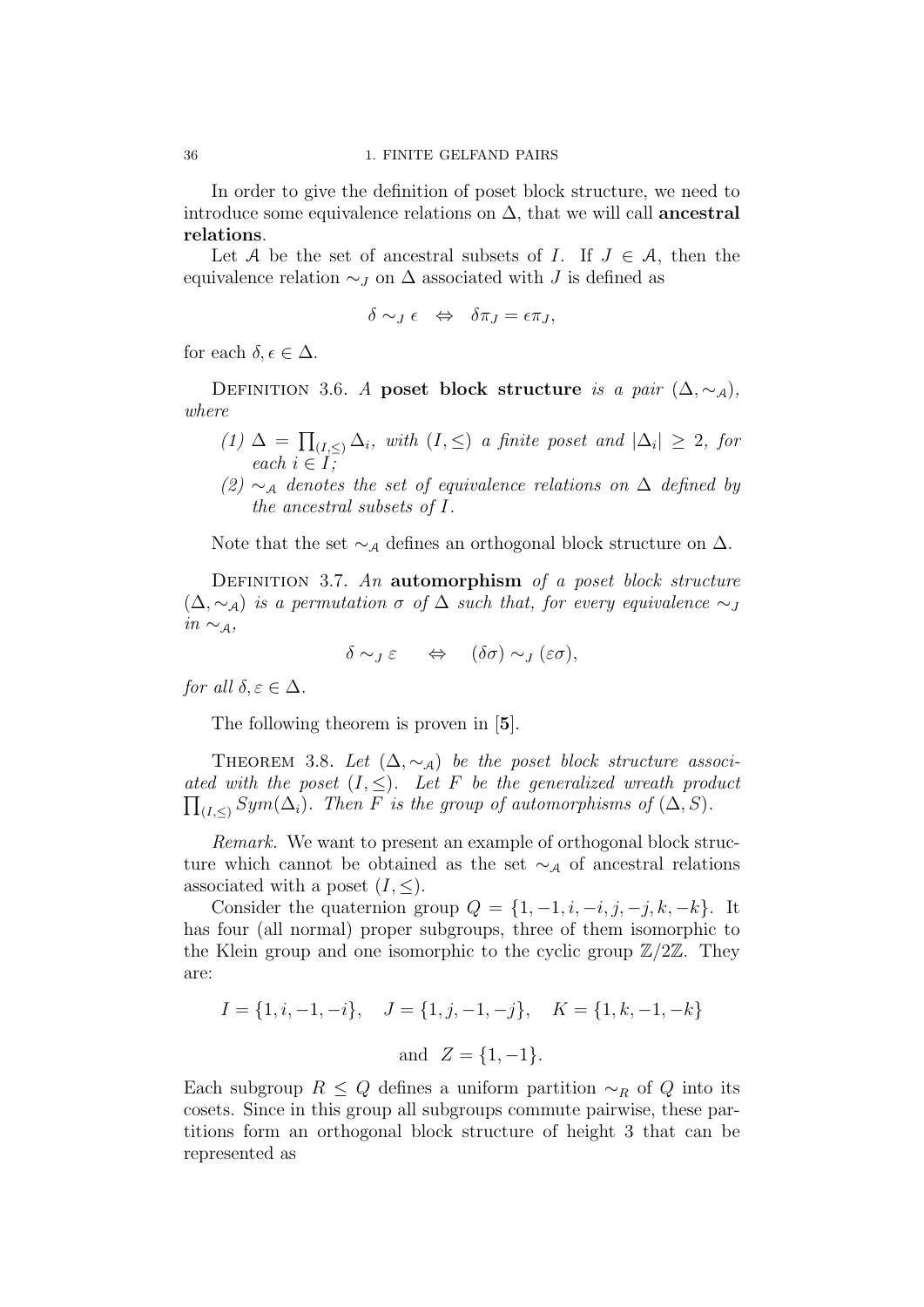

Fig.10. The orthogonal block structure associated with Q.

On the other hand, it is easy to check that this structure cannot be obtained as the ancestral poset of any poset  $(I, \leq)$  with  $|I| = 3$ .

3.1.1. The permutation direct product. If  $(I, \leq)$  is a finite poset, with  $\leq$  the identity relation, then the generalized wreath product becomes the permutation direct product.



Fig.11. The poset I in the case of the permutation direct product.

In this case, we have  $A(i) = \emptyset$  for each  $i \in I$  and so an element f of F is given by  $f = (f_i)_{i \in I}$ , where  $f_i$  is a function from a singleton  $\{*\}\$ into  $G_i$  and so its action on  $\delta_i$  does not depend from any other component of  $\delta$ .

To fix our ideas, consider the case  $n = 3$ , with  $\Delta_1 = \Delta_2 = \Delta_3 =$  $\{0,1\}$ . The elements of  $\Delta$  can be represented as the leaves of a rooted binary tree of depth three and so as words of length three in the alphabet {0, 1}.

The partitions of  $\Delta$  given by the equivalences  $\sim_J$ , with  $J \subseteq I$ ancestral, are:

- $\blacklozenge$   $\Delta$  = {000, 001, 010, 011, 100, 101, 110, 111} by the equivalence  $\sim_{\emptyset}$ ;
- $\blacklozenge$   $\Delta = \{000, 001, 010, 011\}$  [[ $\{100, 101, 110, 111\}$  by the equivalence  $\sim_{\{1\}};$
- $\Delta = \{000, 001, 100, 101\}$  [[ $\{010, 011, 110, 111\}$  by the equivalence  $\sim$ <sub>{2}</sub>;
- $\triangle$   $\triangle$  = {000, 010, 100, 110} [[{001, 011, 101, 111} by the equivalence  $\sim$ {3};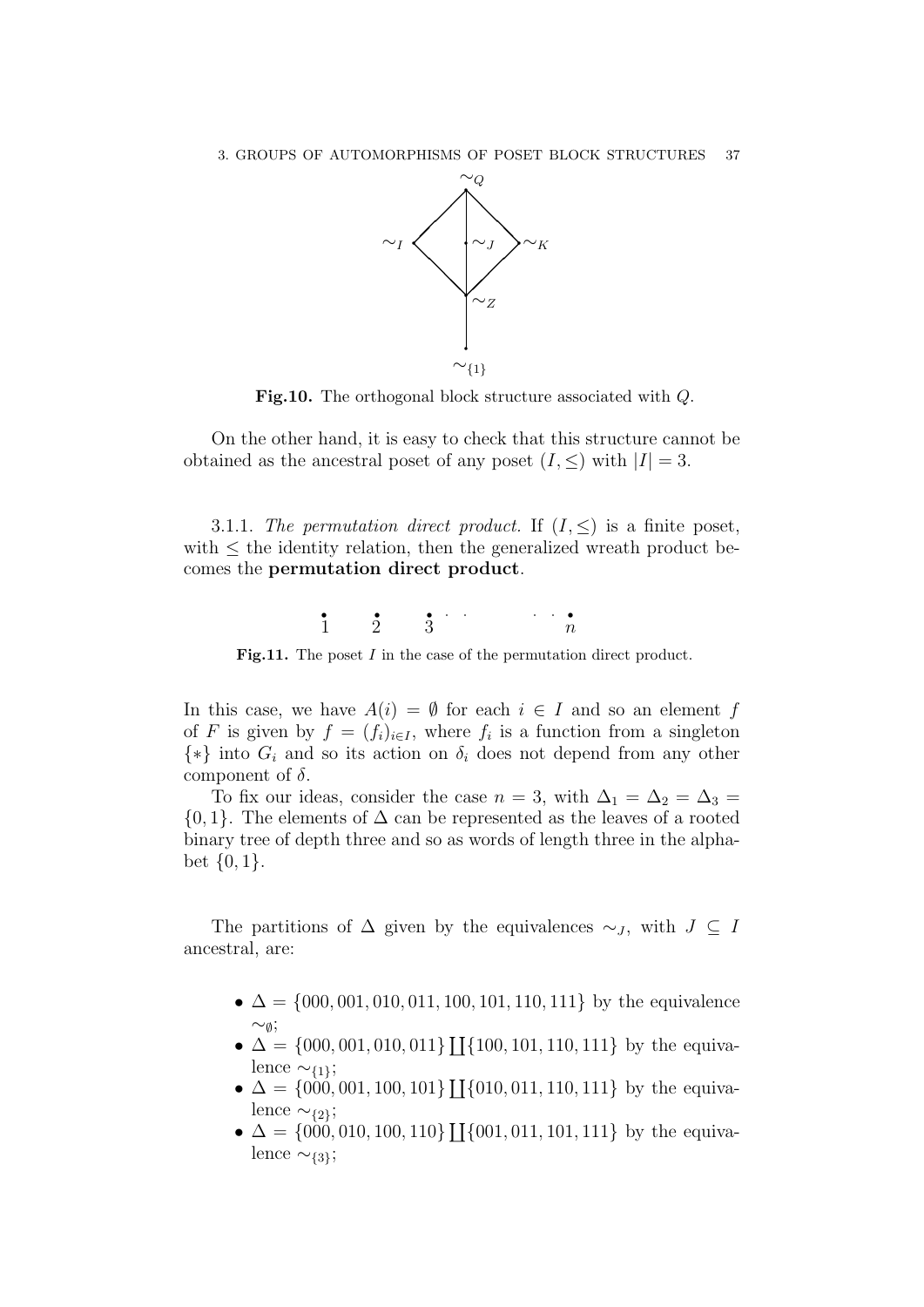- $\Delta = \{000, 001\} \coprod \{010, 011\} \coprod \{100, 101\} \coprod \{110, 111\}$  by the equivalence  $\sim_{\{1,2\}}$ ;
- $\Delta = \{000, 010\} \coprod \{001, 011\} \coprod \{100, 110\} \coprod \{101, 111\}$  by the equivalence  $\sim$ {1,3};
- $\Delta = \{000, 100\}$  [[ $\{001, 101\}$ ][ $\{010, 110\}$ ][ $\{011, 111\}$  by the equivalence  $\sim_{\{2,3\}}$ ;
- $\Delta = \{000\} \coprod \{001\} \coprod \{010\} \coprod \{011\} \coprod \{100\} \coprod \{101\} \coprod \{101\}$  $\coprod$ {111} by the equivalence ∼<sub>I</sub>;

The labelling in the picture describe the components of an automorphism  $f \in F$  acting on  $\Delta$ , where  $f_1(*) = g_1 \in G_1$ ,  $f_2(*) = g_2 \in G_2$  and  $f_3(*) = g_3 \in G_3$ .



Fig.12. The labelling of an automorphism  $f \in F$  acting on  $\Delta$ .

3.1.2. The permutation wreath product. If  $(I, \leq)$  is a finite chain as in the following picture,



Fig.13. The poset I in the case of the permutation wreath product.

then the generalized wreath product becomes the permutation wreath product

$$
(G_n, \Delta_n) \wr (G_{n-1}, \Delta_{n-1}) \wr \cdots \wr (G_1, \Delta_1).
$$

In this case, we have  $A(i) = \{1, 2, \ldots, i - 1\}$  for each  $i \in I$  and so an element f of F is given by  $f = (f_i)_{i \in I}$ , with

$$
f_i: \Delta_1 \times \cdots \times \Delta_{i-1} \longrightarrow G_i
$$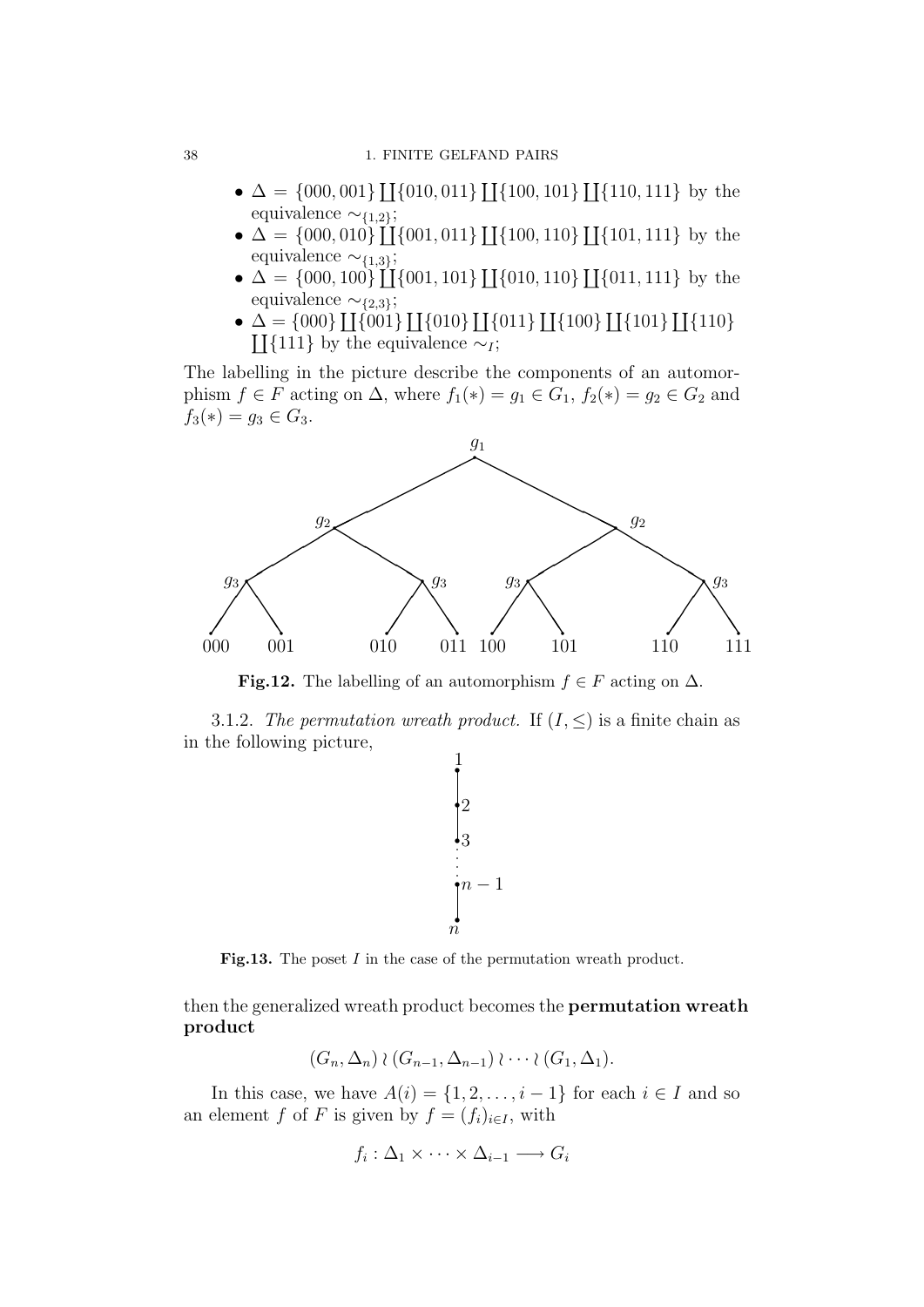and so its action on  $\delta_i$  depends on all the previous components of  $\delta$ .

The partitions of  $\Delta$  given by the equivalences  $\sim_J$ , with  $J \subseteq I$ ancestral, are:

- $\Delta = \{000, 001, 010, 011, 100, 101, 110, 111\}$  by the equivalence ∼∅;
- $\Delta = \{000, 001, 010, 011\}$  [[ $\{100, 101, 110, 111\}$  by the equivalence  $\sim_{\{1\}};$
- $\Delta = \{000, 001\} \coprod \{010, 011\} \coprod \{100, 101\} \coprod \{110, 111\}$  by the equivalence  $\sim_{\{1,2\}}$ ;
- $\Delta = \{000\} \coprod \{001\} \coprod \{010\} \coprod \{011\} \coprod \{100\} \coprod \{101\} \coprod \{101\}$  $\coprod$ {111} by the equivalence ∼*I*;

The labelling in the following picture describe the components of an automorphism  $f \in F$  acting on  $\Delta$ , where  $f_1(*) = g_1 \in G_1$  and  $f_2(0), f_2(1)$ are elements of  $G_2$  and  $f_3(00)$ ,  $f_3(01)$ ,  $f_3(10)$ ,  $f_3(11)$  are elements of  $G_3$ .



**Fig.14.** The labelling of an automorphism  $f \in F$  acting on  $\Delta$ .

The representation of  $\Delta$  by a rooted tree of depth n is not the best one. In [21] we give a better construction to represent a poset block structure  $(\Delta, \sim_A)$ , using the notion of ancestral poset. To understand it, let us introduce in A a partial order relation  $\leq$  defined as

$$
J_1 \leq J_2 \iff J_1 \supseteq J_2,
$$

for all  $J_1, J_2 \in \mathcal{A}$ . In particular, we write  $J_1 \lessdot J_2$  if  $J_1 \supseteq J_2$  and  $J_1 \supseteq J_3 \supseteq J_2$  implies  $J_1 = J_3$  or  $J_2 = J_3$ .

Its Hasse diagram is a poset  $(A, \leq)$ . Observe that the empty set is always ancestral in I. A singleton  $\{i\}$  constituted by a maximal element in  $I$  is still an ancestral set. Inductively, if  $J$  is an ancestral set, then  $J \sqcup \{i\}$  is an ancestral set if i is a maximal element in  $I \setminus J$ . So the length of a maximal chain in  $(A, \leq)$  is n. We will call  $(A, \leq)$ the ancestral poset.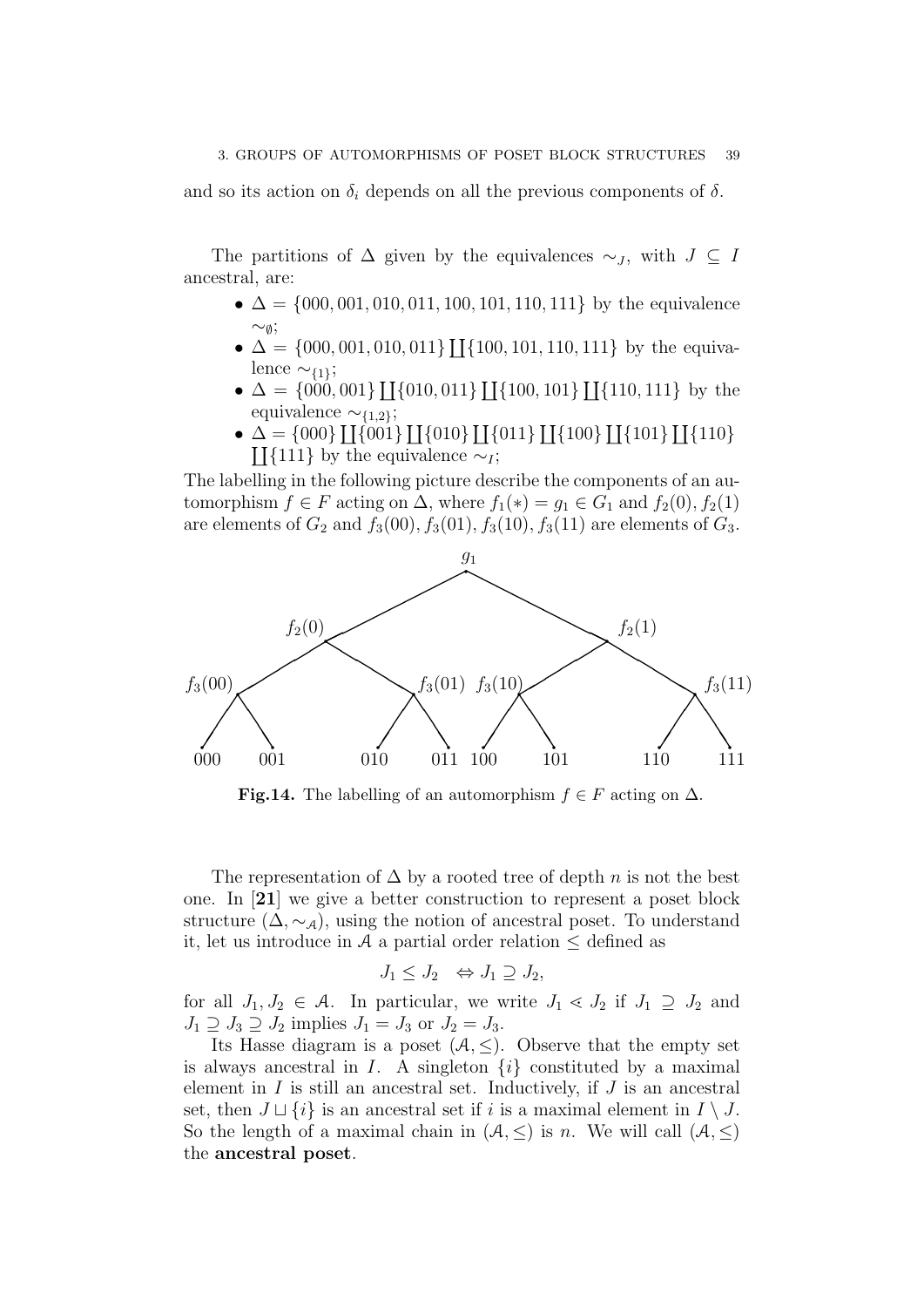As an example, consider the poset  $(I, \leq)$  given by



So we have

 $\mathcal{A} = \{\emptyset, \{1\}, \{3\}, \{1, 2\}, \{1, 3\}, \{1, 2, 3\}, \{1, 3, 4\}, \{1, 2, 3, 4\}\}\$ 

and the poset  $(A, \leq)$  is given by



Let  $C = \{I = J_0, J_1, \ldots, J_n = \emptyset\}$  be a maximal chain in A, so that  $|J_k| = |J_{k-1}| - 1$  for all  $k = 1, \ldots, n$ . In particular, let

$$
J_{k-1} = J_k \coprod \{i_k\},\
$$

for all  $k = 1, \ldots, n$ .

Let us design a rooted tree of depth  $n$  associated with  $C$  as follows: the n−th level is constituted by  $|\Delta|$  vertices (each of these vertices constitutes a class of the equivalence  $\sim_I$ ); the  $(n-1)$ −st level is constituted by  $\frac{|\Delta|}{k_{\sim J_1}}$  vertices. Each of these vertices is a father of  $k_{\sim J_1}$  sons that are in the same class of the equivalence  $\sim_{J_1}$ . Inductively, at the *i*−th level there are  $\frac{|\Delta|}{k_{\sim J_{n-i}}}$  vertices which are fathers of  $k_{\sim J_{n-i}}$  vertices of the  $(i + 1)$ –st level belonging to the same class of the equivalence  $\sim_{J_{n-i}}$ .

We can perform the same construction for every maximal chain  $C$  in  $(A, \leq)$ . The next step is to assemble the different structures identifying the vertices associated with the same relations. The resulting structure is a poset P, that represents the poset block structure  $(\Delta, \sim_{\mathcal{A}})$ .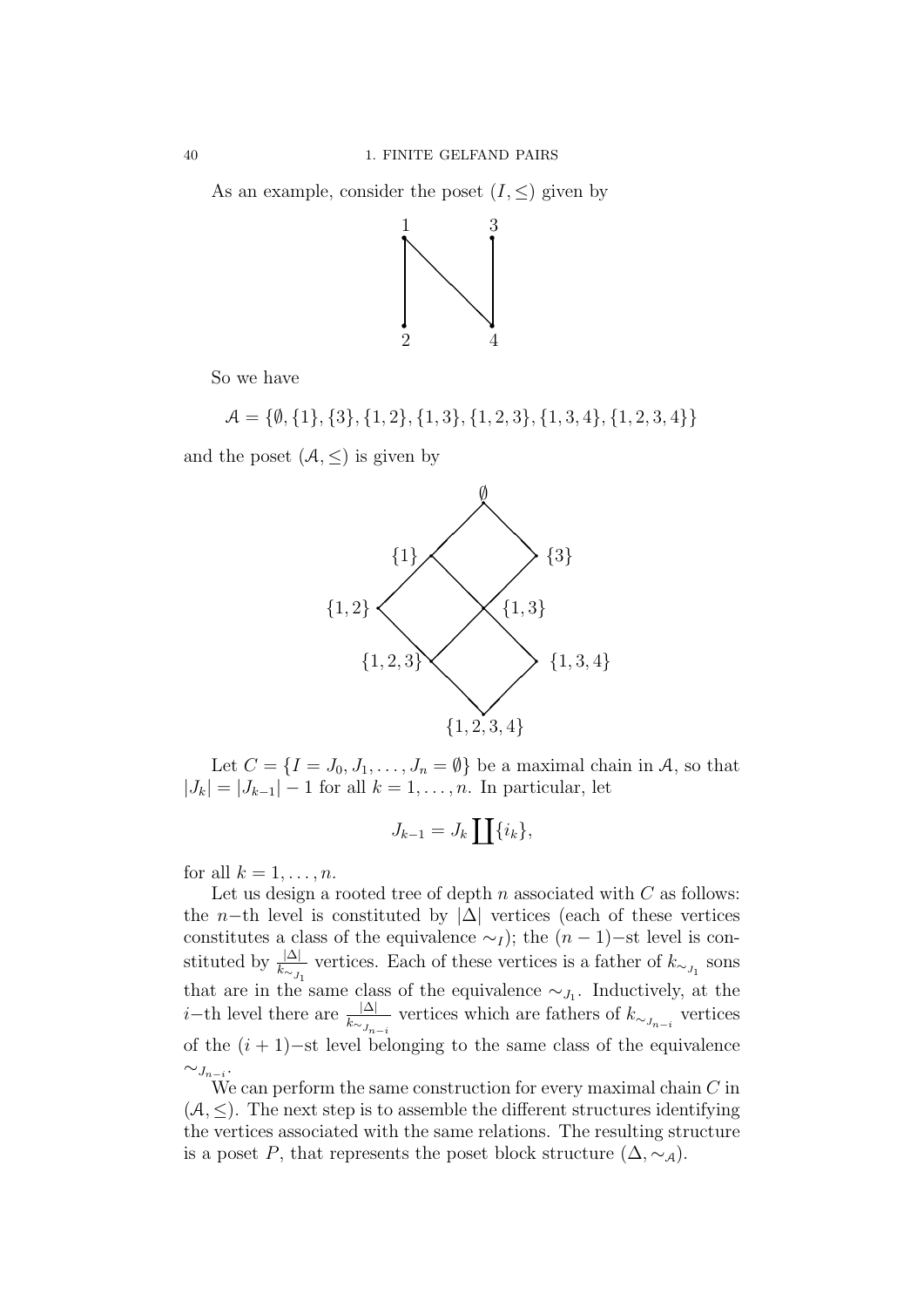3.1.3. Example. Consider the case of the following poset  $(I, \leq)$ :



One can easily check that, in this case, the ancestral poset  $(A, \leq)$  is the following:



Suppose  $m = 2$  and  $\Delta_1 = \Delta_2 = \Delta_3 = \{0, 1\}$ , so that we can think of  $\Delta$  as the set of words of length 3 in the alphabet  $\{0, 1\}$ . The partitions of  $\Delta$  given by the equivalences  $\sim_J$ , with  $J \subseteq I$  ancestral, are:

- $\Delta = \{000, 001, 010, 011, 100, 101, 110, 111\}$  by the equivalence  $\sim_{\emptyset}$ ;
- $\triangle$   $\triangle$  = {000, 001, 010, 011} [[{100, 101, 110, 111} by the equivalence  $\sim$ {1};
- $\Delta = \{000, 001\} \coprod \{010, 011\} \coprod \{100, 101\} \coprod \{110, 111\}$  by the equivalence  $\sim$ {1,2};
- $\Delta = \{000, 010\}$  [[ $\{001, 011\}$ ][ $\{100, 110\}$ ][ $\{101, 111\}$  by the equivalence  $\sim$ {1,3};
- $\Delta = \{000\} \coprod \{001\} \coprod \{010\} \coprod \{011\} \coprod \{100\} \coprod \{101\} \coprod \{101\}$  $\coprod$ {111} by the equivalence ∼<sub>I</sub>.

Consider the chains  $C_1 = \{I, \{1, 2\}, \{1\}, \emptyset\}$  and  $C_2 = \{I, \{1, 3\}, \{1\}, \emptyset\}$ in A. The associated trees  $T_1$  and  $T_2$  are, respectively,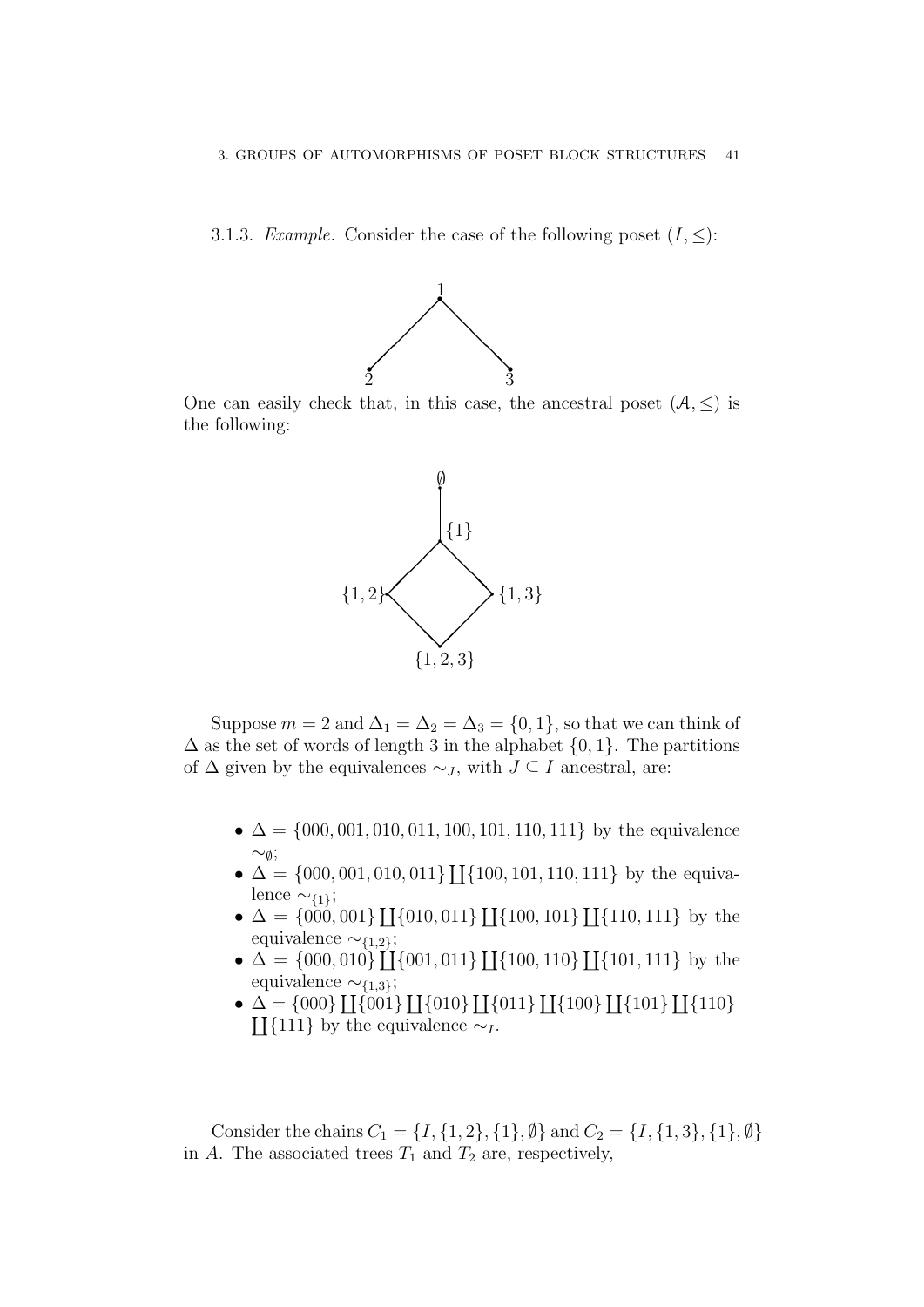

Assembling these trees, we get the following poset block structure.



3.2. Gelfand pairs associated with groups of automorphisms of a poset block structure. In what follows we will suppose  $G_i =$  $Sym(m)$ , where  $|\Delta_i| = m$  for all  $i \in I$ . Fix an element  $\delta_0 = (\delta_0^1, \ldots, \delta_0^n)$ in  $\Delta$ . Then the stabilizer  $Stab_F(\delta_0)$  is the subgroup of F acting trivially on  $\delta_0$ . We can think of an automorphism  $f \in F$  as the *n*-tuple  $(f_1,\ldots,f_n)$ , with  $f_i:\Delta^i\longrightarrow Sym(m)$ . Set  $\Delta_0^i=\prod_{j\in A(i)}\delta_0^j$  $\mathfrak{c}_0^j$ . We have the following lemma.

LEMMA 3.9. The stabilizer of  $\delta_0 = (\delta_0^1, \ldots, \delta_0^n) \in \Delta$  in F is the subgroup

$$
K := Stab_F(\delta_0) = \{ f = (f_1, \dots, f_n) \in F : f_i|_{\Delta_0^i} \in Stab_{Sym(m)}(\delta_0^i)
$$
  
whenever  $\Delta^i = \Delta_0^i$  or  $A(i) = \emptyset \}.$ 

**Proof.** One can easily verify that K is a subgroup of F. If  $i \in I$  is such that  $A(i) = \emptyset$  then, by definition of generalized wreath product, it must be  $f_i(*) \in Stab_{Sym(m)}(\delta_0^i)$ . For the remaining indices  $i \in I$  we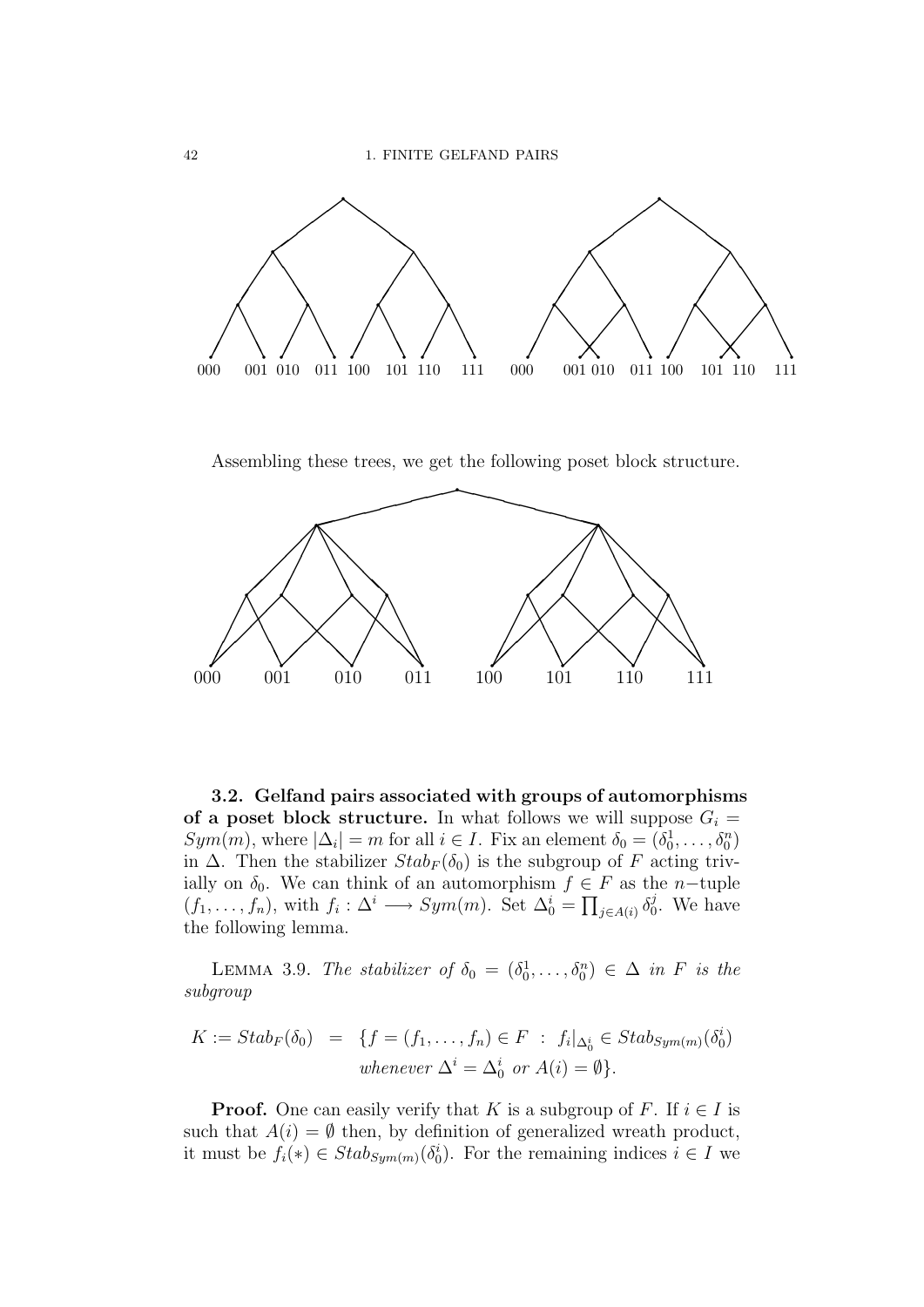have

$$
\delta_0^i f = \delta_0^i \iff \delta_0^i(\delta_0^{A(i)}) f_i = \delta_0^i
$$
  

$$
\iff (\delta_0^{A(i)}) f_i \in Stab_{Sym(m)}(\delta_0^i)
$$
  

$$
\iff f_i|_{\Delta_0^i} \in Stab_{Sym(m)}(\delta_0^i).
$$

This proves the lemma.  $\square$ 

In the following lemma the K−orbits on  $\Delta$  are described. We recall that the action of  $Sym(m-1) \cong Stab_{Sym(m)}(\delta_0^i)$  on  $\Delta_i$  has two orbits, i.e.  $\Delta_i = \{\delta_0^i\} \coprod (\Delta_i \setminus \{\delta_0^i\})$ . Set  $\Delta_i^0 = \{\delta_0^i\}$  and  $\Delta_i^1 = \Delta_i \setminus \{\delta_0^i\}$ .

LEMMA 3.10. The  $K-orbits$  on  $\Delta$  have the following form:

$$
\left(\prod_{i\in I\setminus H[S]} \Delta_i^0\right) \times \left(\prod_{i\in S} \Delta_i^1\right) \times \left(\prod_{i\in H(S)} \Delta_i\right),
$$

where S is any antichain in I.

**Proof.** First of all suppose that  $\delta, \epsilon \in \left(\prod_{i \in I\setminus H[S]}\Delta_i^0\right) \times \left(\prod_{i \in S}\Delta_i^1\right) \times$  $\left(\prod_{i\in H(S)}\Delta_i\right)$ , for some antichain S. Then  $\delta_{I\setminus H[S]} = \epsilon_{I\setminus H[S]} = \delta_0^{I\setminus H[S]}$  $\int_0^{I \setminus H[\mathcal{S}]}$ . If  $s \in S$  we have  $A(s) \subseteq I \backslash H[S]$  and this implies  $(A(s))f_s \in Stab_{Sym(m)}(\delta_0^s)$ . So  $\epsilon_s = \delta_s(\delta_0^{A(s)})$  $\mathcal{A}^{(s)}(f_s)$ . If  $i \in H(S)$  then  $A(i) \neq \emptyset$  and  $\Delta^i \neq \Delta_0^i$ . This implies  $(A(i))f_i \in Sym(m)$  and so  $\epsilon_i = \delta_i(\delta_0^{A(i)})$  $\binom{A(i)}{0}$ , This shows that K acts transitively on each orbit.

On the other hand, let  $S \neq S'$  be two distinct antichains and  $\delta \in$  $\left(\prod_{i\in I\setminus H[S]}\Delta_i^0\right)\times\left(\prod_{i\in S}\Delta_i^1\right)\times\left(\prod_{i\in H(S)}\Delta_i\right)$  and  $\epsilon\in\left(\prod_{i\in I\setminus H[S']}\Delta_i^0\right)\times$  $\left(\prod_{i\in S'}\Delta_i^1\right)\times\left(\prod_{i\in H(S')}\Delta_i\right)$ . Suppose  $s\in S\setminus(S\cap S')$  and so  $I\setminus$  $H[S] \neq I \setminus H[\dot{S}']$ . If  $s \in I \setminus H[S']$  then  $\delta_s \neq \delta_0^s = \epsilon_s$ . But  $(A(S))f_s \in$  $Stab_{Sym(m)}(\delta_0^s)$  and so  $\delta_s(A(S)f_s) \neq \epsilon_s$ . If  $s \in H(S')$  there exists  $s' \in S' \setminus (S \cap S')$  such that  $s < s'$ . This implies that  $s' \in I \setminus H[S]$  and we can proceed as above.

The proof follows from the fact that the orbits are effectively a partition of  $\Delta$ .  $\Box$ 

Using Gelfand's condition (Lemma 1.3), the next proposition will prove that the generalized wreath product  $F = \prod_{(I,\leq)} (Sym(\Delta_i), \Delta_i)$ acting on  $\Delta$  and the stabilizer K of the element  $\delta_0 = (\delta_0^1, \ldots, \delta_0^n)$  constitute a Gelfand pair.

PROPOSITION 3.11. Given  $(\delta, \epsilon) \in \Delta \times \Delta$ , there exists an element  $q \in F$  such that  $q(\delta, \epsilon) = (\epsilon, \delta)$ .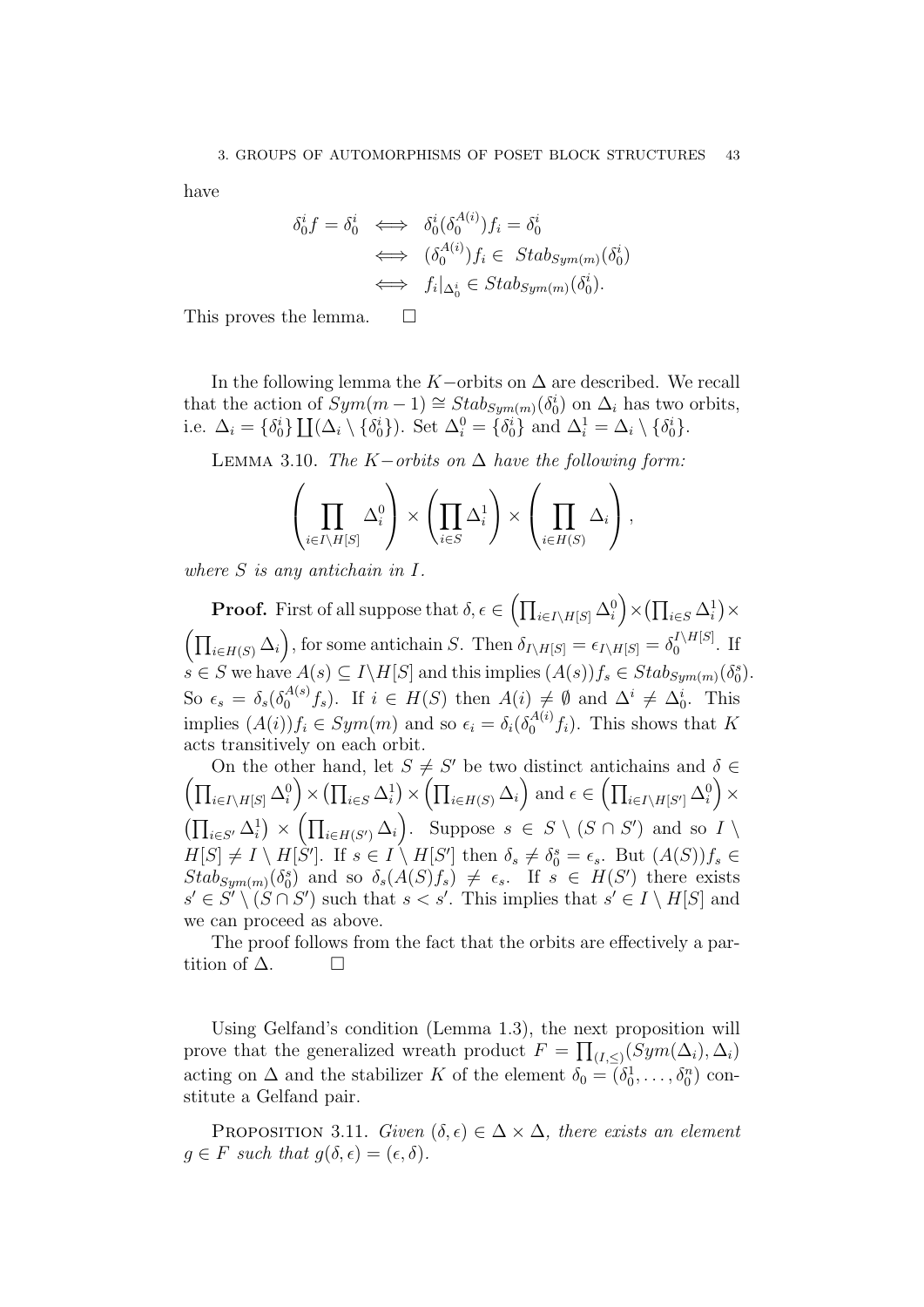**Proof.** Set  $\delta = (\delta_i)_{i \in I}$  and  $\epsilon = (\epsilon_i)_{i \in I}$ . Let  $i \in I$  such that  $A(i)$  $\emptyset$ . Then, by the m−transitivity of the symmetric group  $Sym(m) \cong$  $Sym(\Delta_i)$ , there exists  $g_i \in Sym(\Delta_i)$  such that  $\delta_i g_i = \epsilon_i$  and  $\epsilon_i g_i = \delta_i$ . For every index *i* such that  $A(i) \neq \emptyset$  define  $f_i : \Delta^i \longrightarrow Sym(\Delta_i)$  as  $\delta \pi^i f_i = \epsilon \pi^i f_i = \sigma_i$  where  $\sigma_i \in Sym(\Delta_i)$  is a permutation such that  $\delta_i \sigma_i = \epsilon_i$  and  $\epsilon_i \sigma_i = \delta_i$ . The element  $g \in F$  that we get is the requested automorphism.

COROLLARY 3.12.  $(F, K)$  is a symmetric Gelfand pair.

Now set  $L(\Delta) = \{f : \Delta \longrightarrow \mathbb{C}\}\$ . In [5] the authors give the decomposition of  $L(\Delta)$  into F−irreducible subrepresentations. In particular, one has

(15) 
$$
L(\Delta) = \bigoplus_{S \subseteq I \text{ antichain}} W_S
$$

with

(16) 
$$
W_S = \left(\bigotimes_{i \in A(S)} L(\Delta_i)\right) \otimes \left(\bigotimes_{i \in S} V_i^1\right) \otimes \left(\bigotimes_{i \in I \setminus A[S]} V_i^0\right),
$$

where, for each  $i = 1, \ldots, n$ ,  $L(\Delta_i)$  is the space of the complex functions on  $\Delta_i$ , whose decomposition into  $G_i$ –irreducible subrepresentations is

$$
L(\Delta_i) = V_i^0 \bigoplus V_i^1,
$$

where  $V_i^0 \cong \mathbb{C}$  is the subspace of constant functions on  $\Delta_i$  and  $V_i^1 =$  ${f : \Delta_i \to \mathbb{C} : \sum_{x \in \Delta_i} f(x) = 0}.$  Moreover, one has  $W_S = W_{S'}$  if and only if  $S = S'$ . In particular, this gives an alternative proof of the fact that  $(F, K)$  is a Gelfand pair, since the decomposition (15) is multiplicity-free.

Actually, the authors do not mention about Gelfand pairs theory, so in [21] we preferred to give a different proof, which appears in Proposition 3.11. On the other hand, the multiplicity-free decomposition of  $L(\Delta)$  is not a sufficient condition to get a symmetric Gelfand pair.

In the next proposition we present the spherical functions associated with the symmetric Gelfand pair  $(F, K)$ .

PROPOSITION 3.13. For every antichain  $S \subseteq I$ , the spherical function  $\phi_S$  belonging to the subspace  $W_S$  is

(17) 
$$
\phi_S = \bigotimes_{i \in A(S)} \varphi_i \bigotimes_{i \in S} \psi_i \bigotimes_{i \in I \setminus A[S]} \rho_i,
$$

where  $\varphi_i$  is the function defined on  $\Delta_i$  as

$$
\varphi_i(x) = \begin{cases} 1 & x = \delta_0^i \\ 0 & otherwise \end{cases}
$$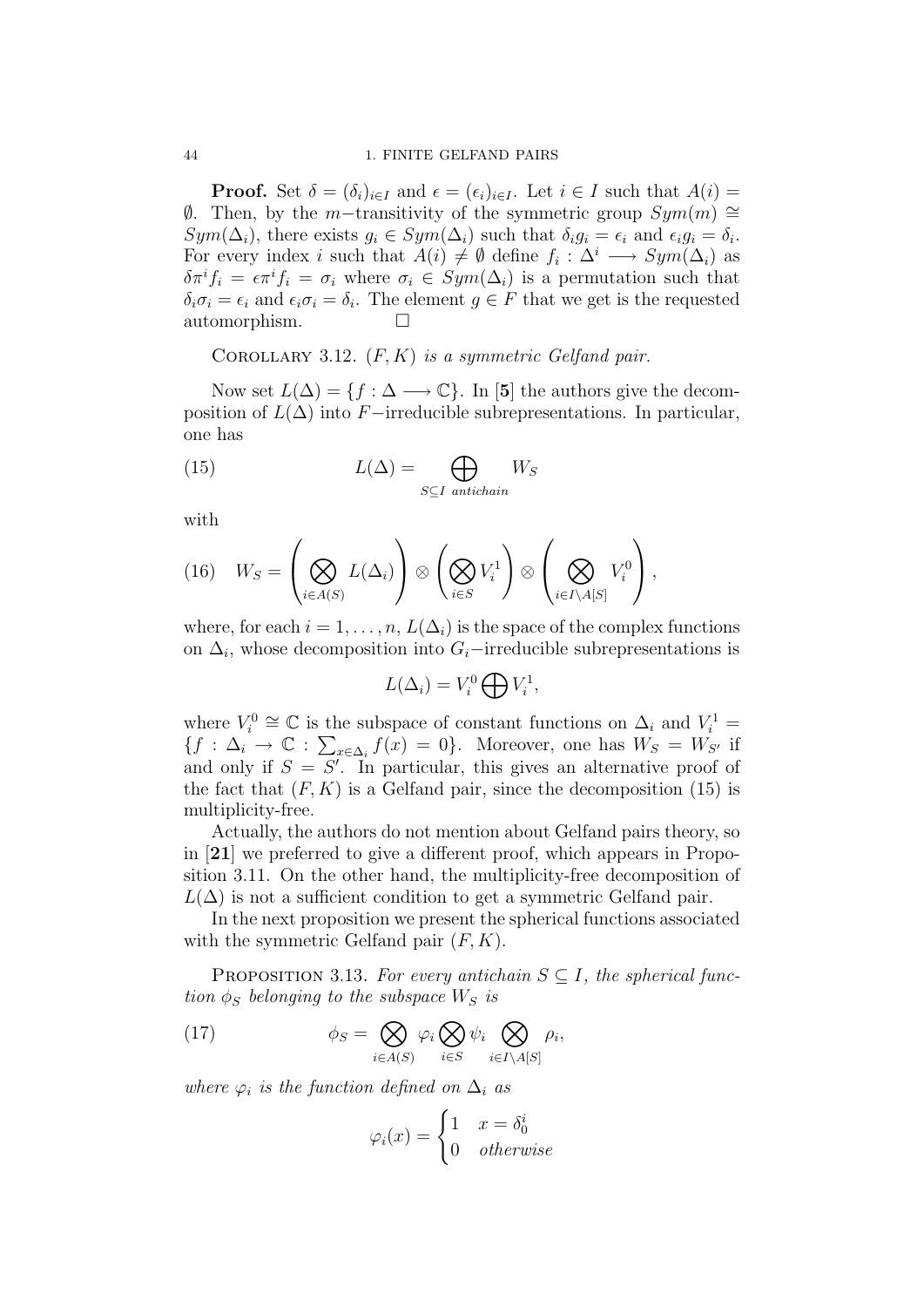and  $\psi_i$  is the function defined on  $\Delta_i$  as

$$
\psi_i(x) = \begin{cases} 1 & x = \delta_0^i \\ -\frac{1}{m-1} & otherwise \end{cases}
$$

and  $\rho_i$  is the function on  $\Delta_i$  such that  $\rho_i(x) = 1$  for every  $x \in \Delta_i$ .

**Proof.** It is clear that  $\phi_S \in W_S$  and that  $\phi_S(\delta_0) = 1$ , so it remains to show that each  $\phi_S$  is K−invariant.

Set  $B_1 = \{i \in A(S) : A(i) = \emptyset\}$ . If there exists  $i \in B_1$  such that  $\delta_i \neq \delta_0^i$  then  $\phi_S(\delta) = \phi_S^k(\delta) = 0$  for every  $k \in K$ , since  $\delta_i \varphi_i =$  $(\delta_i k^{-1}) \varphi_i = 0$  because  $k_i \in Stab_{G_i}(\delta_0^i)$ . Hence  $\phi$  and  $\phi^k$  coincide on the elements  $\delta \in \Delta$  satisfying this property. So we can suppose that  $\delta_i = \delta_0^i$  for each  $i \in B_1$ .

Let  $B_2$  be the set of maximal elements in  $A(S) \setminus B_1$ . If there exists  $j \in B_2$  such that  $\delta_j \neq \delta_0^j$  $\phi_0^j$  then one has  $\phi_S(\delta) = \phi_S^k(\delta) = 0$  for every  $k \in K$ , since  $\delta_j \varphi_j = (\delta_j k^{-1}) \varphi_j = 0$  because  $k_i \in Stab_{G_i}(\delta_0^i)$ . Hence  $\phi$ and  $\phi^k$  coincide on  $\delta \in \Delta$  satisfying this property. So we can suppose that  $\delta_j = \delta_0^j$  $j_0^j$  for each  $j \in B_2$ . Iterating this argument, we can restrict our attention to the elements such that  $\delta_{A(S)} = \delta_0^{A(S)}$  $\binom{A(S)}{0}$ . We have to prove that  $\phi_S(\delta) = \phi_S^k(\delta)$ , what means  $(\delta_i)\psi_i = (\delta_i)\psi_i^k$  for every  $i \in S$ . This easily follows from the definition of K and of the function  $\psi_i$ . .

3.3. The substructures of a poset block structures. As in the case of the rooted tree of type  **and its subtrees of type**  $**r**$ **, also in** the case of the poset block structures it is possible to define some substructures and to consider the action of the generalized wreath product on the variety constituted by these substructures.

Consider the poset block structure associated with the poset  $(I, \leq),$ with  $|I| = n$ .

For each  $i \in I$ , let  $\Delta_i = \{\delta_0^i, \ldots, \delta_{m_i-1}^i\}$  be a finite set, with  $m_i \geq 2$ for all  $i = 1, \ldots, n$ .

In order to understand how a substructure is done, we consider again the representation of  $\Delta$  by a rooted tree of depth n and whose branch indices are  $\mathbf{m} = (m_1, \ldots, m_n)$ .

We want to define a substructure with branch indices  $\mathbf{r} = (r_1, \ldots, r_n)$ . If  $i \in \{1, \ldots, n\}$  is an index such that  $A(i) = \emptyset$ , then the choice of  $r_i$ elements in  $\Delta_i$  does not depend from any other index.

If  $i \in \{1, \ldots, n\}$  is an index such that  $\emptyset \neq A(i) = \{i_1, \ldots, i_k\}$ , then the choice of  $r_i$  elements in  $\Delta_i$  depends on the choices performed for the indices  $i_1, \ldots, i_k$ . We suppose here that  $i_l < i$  in N, for every  $l = 1, \ldots, k$ . In other words, the i–th choice is the same for those substructures that coincide on the indices belonging to  $A(i)$ .

So the main difference that we have with respect to the case of the subtrees of a rooted tree is that, this time, the subtrees are not free and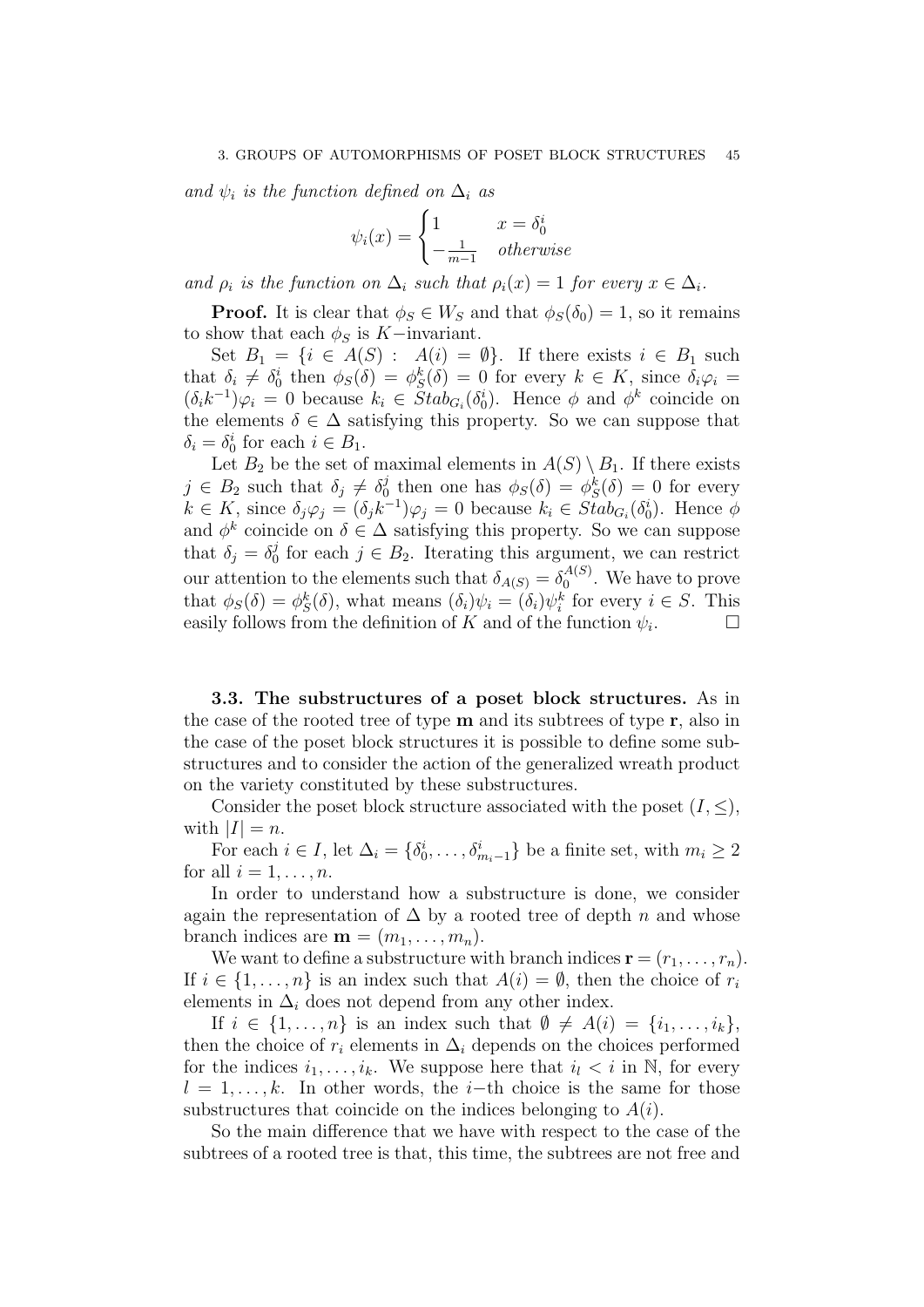they have to be chosen following the conditions given by the ancestral sets  $A(i)$ .

*Example.* Consider the poset  $(I, \leq)$  in the following figure:

i<br>İ

1

r

2

r 3

We have  $A(1) = A(3) = \emptyset$  and  $A(2) = \{1\}$ . Put now  $\mathbf{m} = (3, 3, 3)$  and  $\mathbf{r} = (2, 2, 2)$ . A substructure can be represented as a subtree of type r of the rooted tree of depth 3 of type m, with the condition that the choice of 2 elements in  $\Delta_1$  (first level) is free, the choice of 2 elements in  $\Delta_2$  (second level) depends on the first level and the choice of 2 elements of  $\Delta_3$  does not depend from any previous choice, so it must by the same starting from each vertex of the second level. For example, we can get the following substructure:



**Fig.15.** A substructure of type  $(2, 2, 2)$ .

If the poset  $(I, \leq)$  is the chain in Figure 13, then we have  $A(i)$  $\{1, \ldots, i-1\}$ . This implies that, for each  $i \geq 2$ , the choice of  $m_i$  elements in  $\Delta_i$  is a function of all the previous coordinates and so it can be different starting from every vertex of the  $(i - 1)$ -st level (that is the case of the usual subtrees of a rooted trees).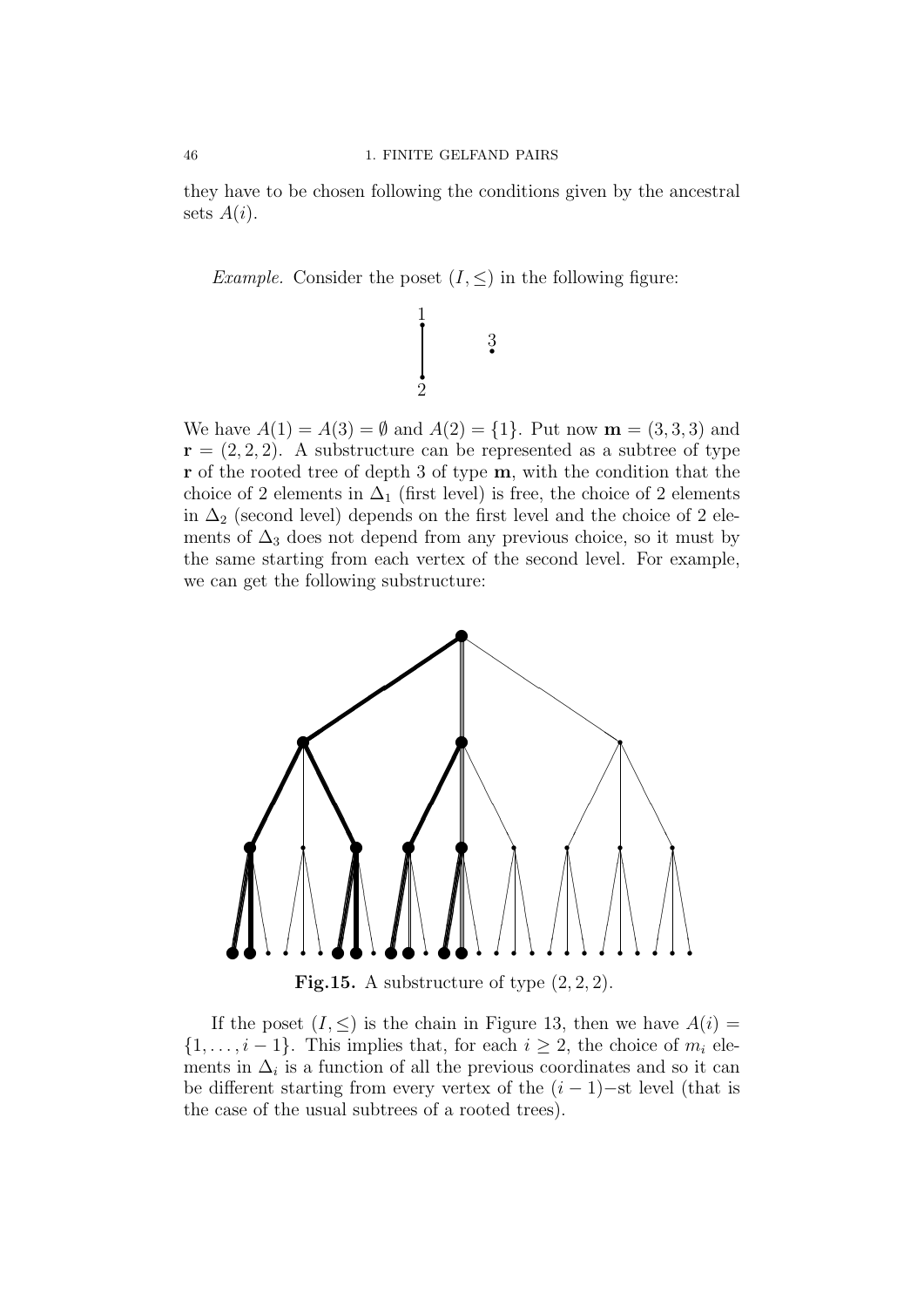It is easy to check that the number of the substructures defined above is exactly

$$
\prod_{i\in I:A(i)=\emptyset} \binom{m_i}{r_i}\cdot \prod_{i\in I:A(i)\neq\emptyset} \binom{m_i}{r_i}^{\prod_{j\in A(i)}r_j}.
$$

In fact, for those indices  $i \in I$  such that  $A(i) = \emptyset$ , we have  $\binom{m_i}{r_i}$  possible choices; for those indices  $i \in I$  such that  $A(i) \neq \emptyset$ , we have  $\binom{m_i}{r_i}$  possible choices for each of the  $\prod_{j\in A(i)} r_j$  vertices corresponding to (eventually) different choices for the coordinates in  $A(i)$ .

It is not difficult to verify that the generalized wreath product  $F$ of the symmetric groups of the sets  $\Delta_i$  transitively acts on the variety of the substructures of a poset block structure.

We can also prove, using Gelfand's Condition, that  $(F, K)$  is a symmetric Gelfand pair, where  $K$  denotes the stabilizer of a fixed substructure. In fact, the following theorem holds.

THEOREM 3.14. Let  $(I, \leq)$  be a finite poset and let  $\Delta$  be the associated poset block structure. Let F be the generalized wreath product of the symmetric groups  $Sym(\Delta_i)$ , with  $|\Delta_i| = m_i \geq 2$  for all  $i \in I$ . Let r be an n−tuple of integers such that  $1 \leq r_i \leq m_i$ . If A and B are two substructures of type  $\mathbf{r}$  in  $\Delta$ , then there exists an automorphism  $f \in F$ of  $\Delta$  such that  $f(A) = B$  and  $f(B) = A$ .

**Proof.** We can suppose, without loss of generality, that  $A(1) = \emptyset$ . We want to get an automorphism  $f = (f_i)_{i \in I} \in F$  such that  $f(A) = B$ and  $f(B) = A$ . We will proceed by induction on the depth of the substructure.

Set  $\pi_1(A) = \{i_1^A, \ldots, i_{r_1}^A\}$  and  $\pi_1(B) = \{i_1^B, \ldots, i_{r_1}^B\}.$ By the  $m_1$ -transitivity of  $Sym(\Delta_1)$ , we can choose a permutation  $f_1 \in Sym(\Delta_1)$  fixing  $\pi_1(A) \cap \pi_1(B)$  such that  $f_1(\pi_1(A) \setminus (\pi_1(A) \cap$  $\pi_1(B)) = \pi_1(B) \setminus (\pi_1(A) \cap \pi_1(B))$  and  $f_1(\pi_1(B) \setminus (\pi_1(A) \cap \pi_1(B)))$  $\pi_1(A) \setminus (\pi_1(A) \cap \pi_1(B)).$ 

Now let  $2 \leq j \leq n$  and  $A(j) = \{j_1, \ldots, j_k\}$ , with  $j_1 < \ldots <$  $j_k$  < j in N. Suppose that we have found an automorphism  $f' \in$ F such that  $f'(\pi_{\{1,\dots,j-1\}}(A)) = \pi_{\{1,\dots,j-1\}}(B)$  and  $f'(\pi_{\{1,\dots,j-1\}}(B)) =$  $\pi_{\{1,\dots,j-1\}}(A)$ . We want to show that this result can be extended to the j−th level. For both A and B, the vertices at the  $(j-1)$ −st level are exactly  $r_1r_2\cdots r_{j-1}$ . Moreover f' maps vertices of the  $(j-1)$ -st level having the same choices for the coordinates in  $A(j)$  into vertices that still have the same choices for the coordinates in  $A(j)$ , since  $f'$  is an automorphism of the poset block structure. Now for each possible ancestral situation  $a_j \in \Delta^j$  for the vertices of the  $(j-1)$ -st level of A, we put  $f_j(a_j) = g_j^A \in Sym(\Delta_j)$ , where  $g_j^A$  maps the  $r_j$  elements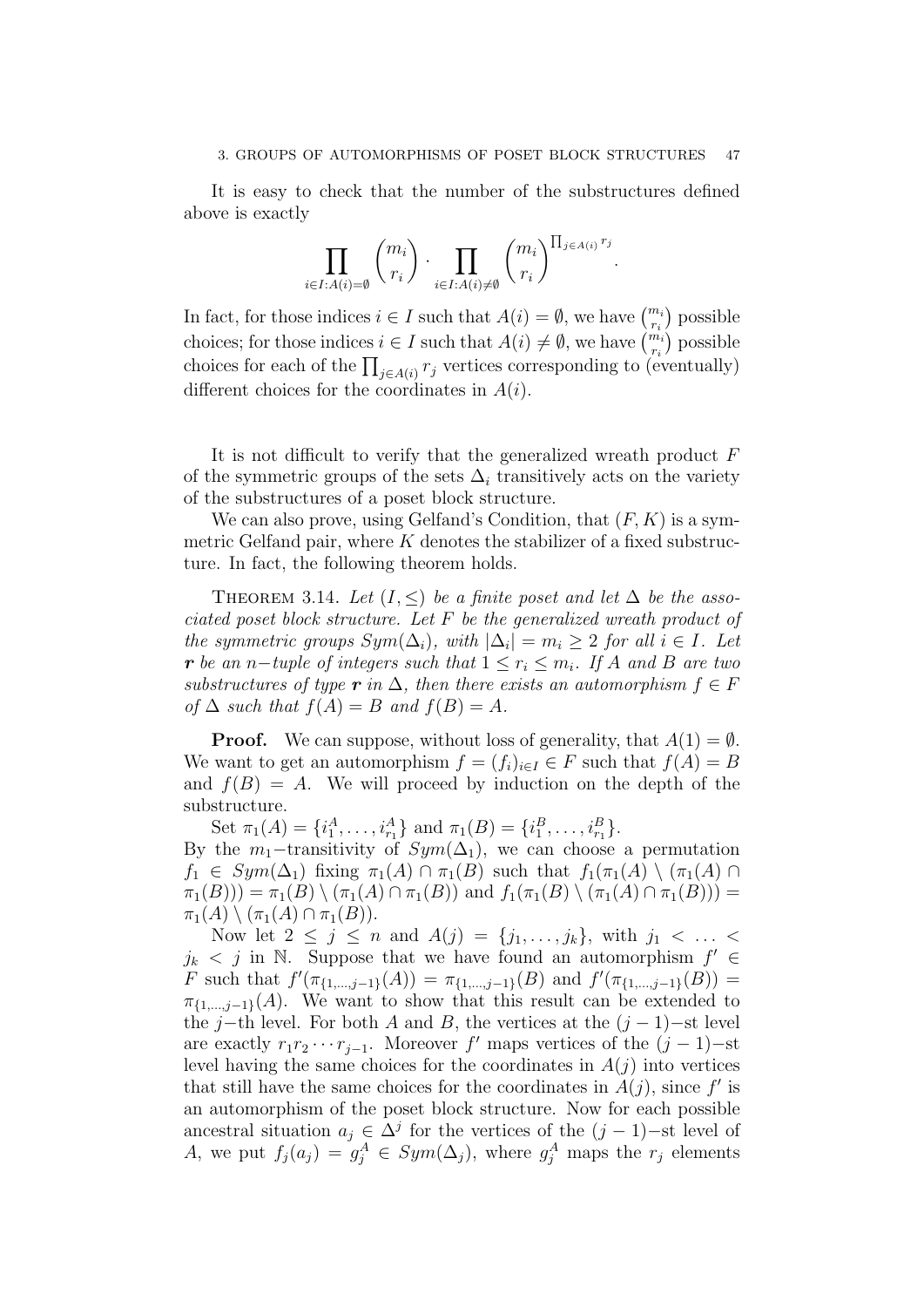starting from those vertices into the  $r_j$  elements in B starting from the image of those vertices by  $f'$ .

Analogously for each possible ancestral situation  $b_j \in \Delta^j$  for the vertices of the  $(j-1)$ -st level of B.

If  $a_j = b_j$ , then  $f_j$  has to be defined has  $f_j(a_j) = g_j^{AB} \in Sym(\Delta_j)$ , where  $g_j^{AB}$  maps the  $r_j$  elements in A into the  $r_j$  elements of B and viceversa.

If we put  $f'' = (1, \ldots, 1, f_j, 1, \ldots, 1)$ , then the composition of  $f'$ and  $f''$  gives the automorphism  $f$  required.  $\Box$ 

Now let  $K$  be the stabilizer of a fixed substructure. We get the following corollary.

COROLLARY 3.15.  $(F, K)$  is a symmetric Gelfand pair.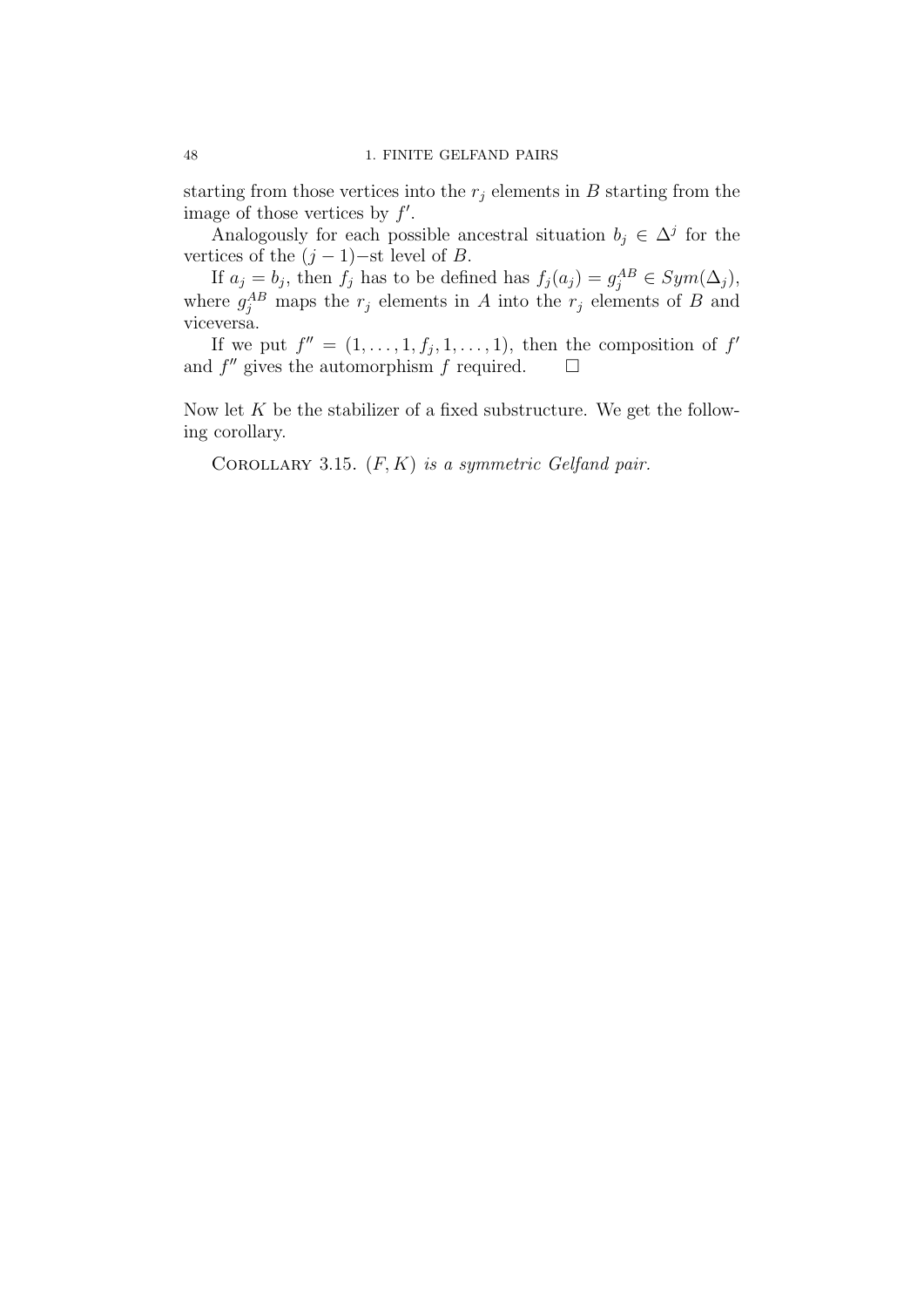## CHAPTER 2

# Markov Chains

In this second chapter, we will change our point of view: we will leave the Group Theory to get a probabilistic approach. In particular, we will introduce some special Markov chains defined on finite sets: the associated spectral analysis will give interesting results, since the eigenspaces obtained will coincide with the irreducible submodules that one gets considering the action of a particular group on the space of the functions defined on the same set.

## 1. Reversible Markov Chains: general properties

In this section we recall some fundamental facts about finite Markov chains, that we will frequently use later. Our main source is [16].

Consider a finite set X, with  $|X| = m$ . Let  $P = (p(x, y))_{x,y \in X}$  be a stochastic matrix of size  $m$  whose rows and columns are indexed by the elements of  $X$ , so that

$$
\sum_{x \in X} p(x_0, x) = 1,
$$

for every  $x_0 \in X$ . Consider the Markov chain on X with transition matrix  $P$ . We will use the notation  $P$  to indicate the Markov chain too.

DEFINITION 1.1. A **probability measure** (or distribution) on  $X$ is a function  $\nu: X \to [0,1]$  such that  $\sum_{x \in X} \nu(x) = 1$ . It is called strict if  $\nu(x) > 0$  for every  $x \in X$ .

DEFINITION 1.2. The Markov chain  $P$  is **reversible** if there exists a strict probability measure  $\pi$  on X such that

$$
\pi(x)p(x,y) = \pi(y)p(y,x),
$$

for all  $x, y \in X$ .

We will say that P and  $\pi$  are in detailed balance. For a complete treatment about these topics see [2].

Define a scalar product on  $L(X) = \{f : X \longrightarrow \mathbb{C}\}\)$  in the following way:

(18) 
$$
\langle f_1, f_2 \rangle_{\pi} = \sum_{x \in X} f_1(x) \overline{f_2(x)} \pi(x),
$$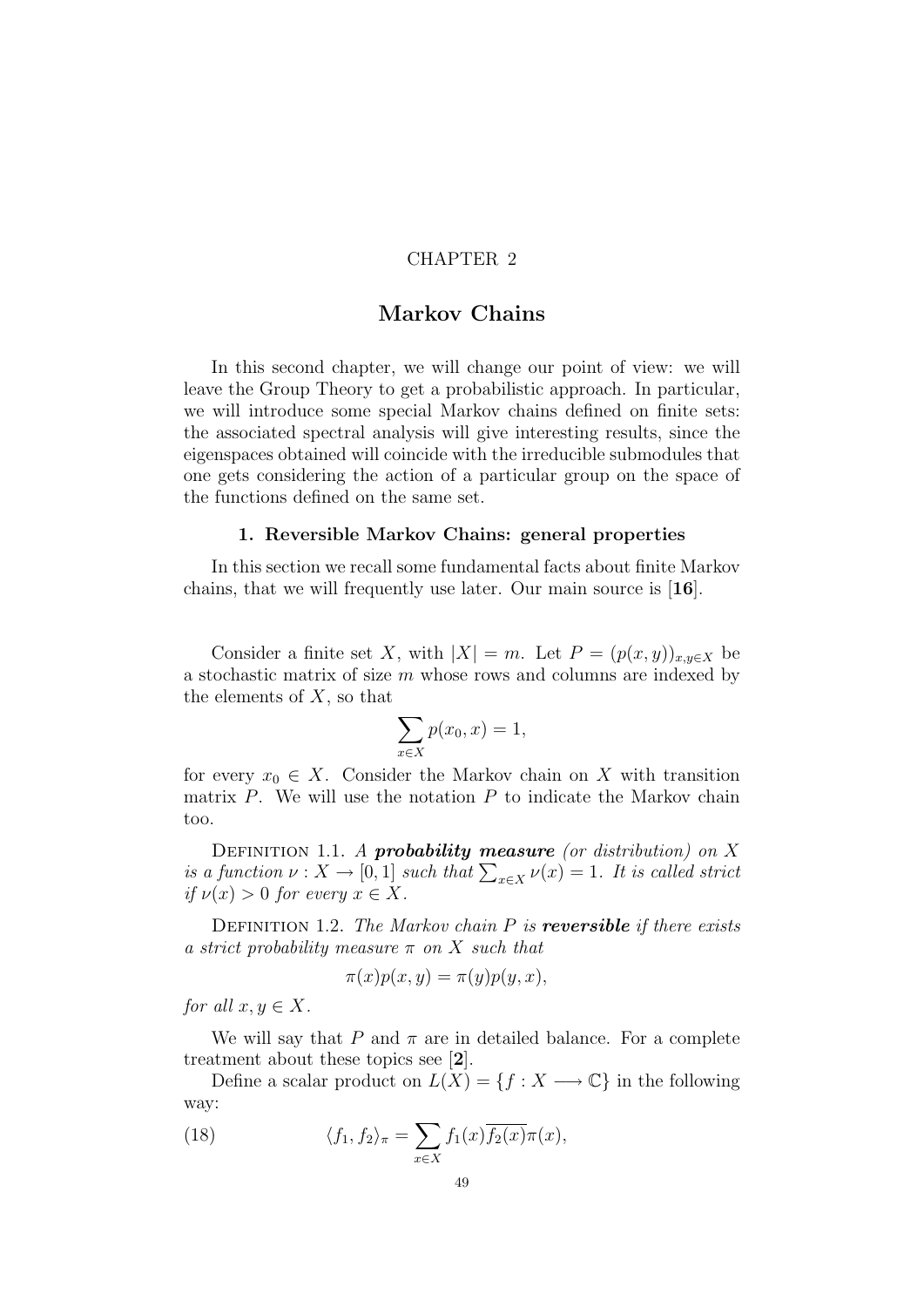for all  $f_1, f_2 \in L(X)$ . Moreover, let P be the linear operator on  $L(X)$ defined as:

(19) 
$$
(Pf)(x) = \sum_{y \in X} p(x, y) f(y).
$$

PROPOSITION 1.3. P and  $\pi$  are in detailed balance if and only if P is self-adjoint with respect to the scalar product  $\langle \cdot, \cdot \rangle_{\pi}$ .

**Proof.** Suppose that P and  $\pi$  are in detailed balance and let  $f_1, f_2 \in L(X)$ . One has:

$$
\langle Pf_1, f_2 \rangle_{\pi} = \sum_{x \in X} \left( \sum_{y \in X} p(x, y) f_1(y) \right) \overline{f_2(x)} \pi(x)
$$
  

$$
= \sum_{x \in X} \sum_{y \in X} \pi(x) p(x, y) f_1(y) \overline{f_2(x)}
$$
  

$$
= \sum_{x \in X} \sum_{y \in X} \pi(y) p(y, x) f_1(y) \overline{f_2(x)}
$$
  

$$
= \langle f_1, P f_2 \rangle_{\pi}.
$$

Conversely, if we suppose that  $P$  is self-adjoint with respect to the scalar product  $\langle \cdot, \cdot \rangle_{\pi}$ , we get:

$$
\pi(x)p(x,y) = \langle P\delta_y, \delta_x \rangle_{\pi} = \langle \delta_y, P\delta_x \rangle_{\pi} = \pi(y)p(y,x),
$$

where, for every  $x \in X$ , the Dirac function  $\delta_x$  is defined as:

$$
\delta_x(y) = \begin{cases} 1 & \text{if } y = x \\ 0 & \text{otherwise.} \end{cases}
$$

The following lemma gives a fundamental characterization of the spectrum of stochastic matrices.

LEMMA 1.4. Let  $P$  be a stochastic matrix. Then 1 is always an eigenvalue of P. Moreover, if  $\lambda$  is another eigenvalue, then  $|\lambda| \leq 1$ .

**Proof.** Let  $1_X$  the function such that  $1_X(x) = 1$ , for all  $x \in X$ . Then  $P1_X = 1_X$  and so 1 is an eigenvalue. Now let  $\lambda$  be another eigenvalue of P. Choose  $x \in X$  such that  $|f(x)| \geq |f(y)|$  for all  $y \in X$ (it is possible since  $X$  is a finite set). Then

$$
|\lambda f(x)| = |Pf(x)| = |\sum_{y \in X} p(x, y)f(y)| \le \sum_{y \in X} p(x, y)|f(y)|
$$
  

$$
\le |f(x)| \sum_{y \in X} p(x, y) = |f(x)|,
$$

which implies the assertion.  $\square$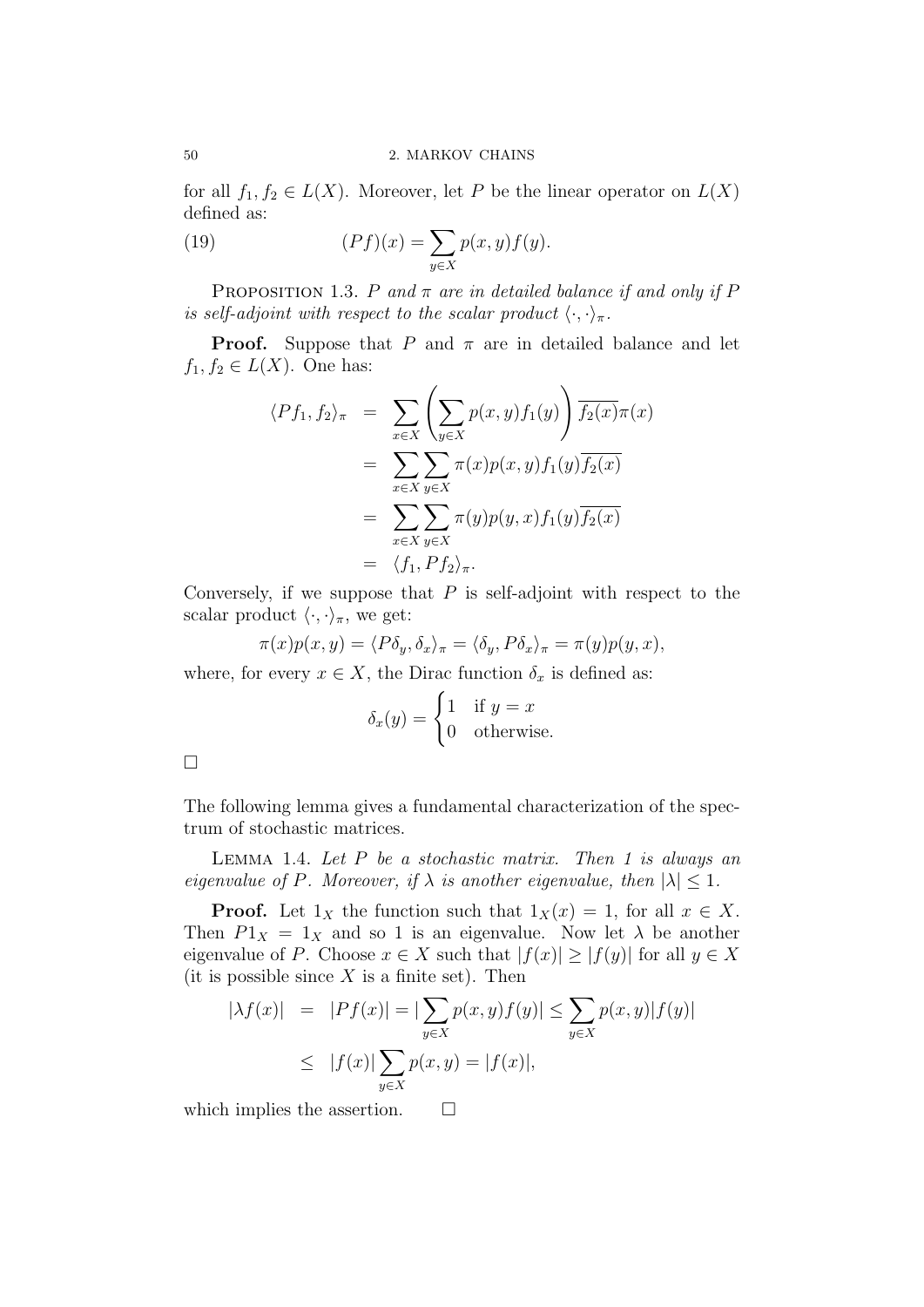Moreover it is known that, under the hypothesis that  $P$  is in detailed balance with  $\pi$ , it can be diagonalized over the reals.

Let  $\lambda_z$  be the eigenvalues of the matrix P, for every  $z \in X$ , with  $\lambda_{z_0} = 1$ . Then there exists an invertible unitary real matrix  $U =$  $(u(x,y))_{x,y\in X}$  such that  $PU = U\Delta$ , where  $\Delta = (\lambda_x \delta_x(y))_{x,y\in X}$  is the diagonal matrix whose entries are the eigenvalues of P. This equation gives, for all  $x, z \in X$ ,

(20) 
$$
\sum_{y \in X} p(x, y)u(y, z) = u(x, z)\lambda_z.
$$

Moreover, we have  $U^T D U = I$ , where  $D = (\pi(x)\delta_x(y))_{x,y \in X}$  is the diagonal matrix of coefficients of  $\pi$ . This second equation gives, for all  $y, z \in X$ ,

(21) 
$$
\sum_{x \in X} u(x, y)u(x, z)\pi(x) = \delta_y(z).
$$

Hence, the first equation tells us that each column of  $U$  is an eigenvector of P, the second one tells us that these columns are orthogonal with respect to the product  $\langle \cdot, \cdot \rangle_{\pi}$ .

If the spectral analysis is given, one can deduce the k−step transition probability, following the next proposition.

PROPOSITION 1.5. The k−th step transition probability is given by

(22) 
$$
p^{(k)}(x,y) = \pi(y) \sum_{z \in X} u(x,z) \lambda_z^k u(y,z),
$$

for all  $x, y \in X$ .

Proof. The proof is a consequence of (20) and (21). In fact, the matrix  $U^T D$  is the inverse of U, so that  $UU^T D = I$ . This means

$$
\sum_{y \in X} u(x, y)u(z, y) = \frac{1}{\pi(z)} \Delta_z(x).
$$

From the equation  $PU = U\Delta$  we get  $P = U\Delta U^T D$ , which gives

$$
p(x, y) = \pi(y) \sum_{z \in X} u(x, z) \lambda_z u(y, z).
$$

Iterating this argument we get

$$
P^k = U \Delta^k U^T D,
$$

which is the assertion.  $\Box$ 

DEFINITION 1.6. Let  $P$  be a stochastic matrix.  $P$  is **ergodic** if there exists  $n_0 \in \mathbb{N}$  such that

$$
p^{(n_0)}(x,y) > 0, \quad \text{for all } x, y \in X.
$$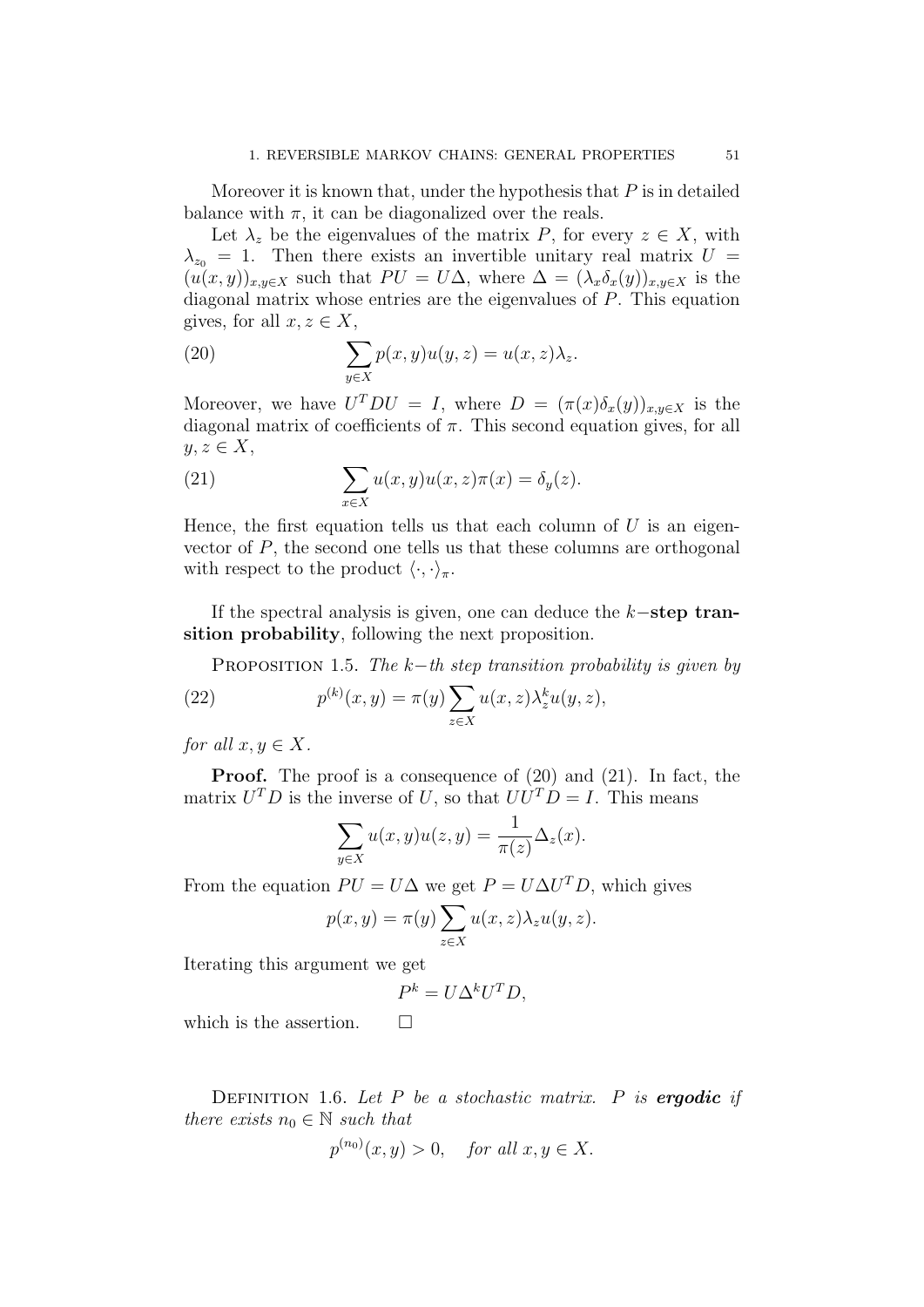#### 52 2. MARKOV CHAINS

In order to study the ergodicity property, it is useful to recall that there exists a correspondence between reversible Markov chains and weighted graphs.

DEFINITION 1.7. A weight on a graph  $\mathcal{G} = (X, E)$  is a function  $w: X \times X \longrightarrow [0, +\infty)$  such that

(1)  $w(x, y) = w(y, x)$ ; (2)  $w(x, y) > 0$  if and only if  $x \sim y$ .

If G is a weighted graph, a stochastic matrix  $P = (P(x, y))_{x,y \in X}$  on  $X$  can be associated with  $w$  by setting

$$
p(x, y) = \frac{w(x, y)}{W(x)},
$$

with  $W(x) = \sum_{z \in X} w(x, z)$ . The corresponding Markov chain is called the **random walk** on  $\mathcal{G}$ . It is easy to prove that the matrix  $P$  is in detailed balance with the distribution  $\pi$  defined, for every  $x \in X$ , as

$$
\pi(x) = \frac{W(x)}{W},
$$

with  $W = \sum_{z \in X} W(z)$ . Moreover,  $\pi$  is strictly positive if X does not contain isolated vertices.

The inverse construction can be performed. Namely, if we have a transition matrix  $P$  on  $X$  which is in detailed balance with the probability  $\pi$ , then we can define a weight w as  $w(x, y) = \pi(x)p(x, y)$ . This definition guarantees the symmetry of  $w$  and one gets a weighted graph by setting  $E = \{ \{x, y\} : w(x, y) > 0 \}.$ 

There exist some interesting relations between the weighted graph associated with a transition matrix  $P$  and its spectrum. In fact, it is easy to prove that the multiplicity of the eigenvalue 1 of  $P$  equals the number of connected components of G, as the following proposition shows.

PROPOSITION 1.8. Let  $\mathcal{G} = (X, E, w)$  be a finite weighted graph. Then the multiplicity of the eigenvalue 1 of the transition matrix P equals the number of connected components of G.

**Proof.** By definition of the Markov operator  $P$ , it is obvious that if a function  $f \in L(X)$  is constant in each connected component, then  $P f = f$ .

Conversely, suppose  $P f = f$ , with f real valued and non identically zero. Let  $X_0 \subset X$  a connected component of G and let  $x_0 \in X_0$  be such that  $|f(x_0)| \geq |f(y)|$ , for all  $y \in X_0$ . Up to replace f by  $-f$ , we can suppose  $f(x_0) \ge 0$ . We have  $f(x_0) = \sum_{y \in X_0} p(x_0, y) f(y)$ . Since  $\sum_{y \in X_0} p(x_0, y) = 1$ , we get  $y_{y \in X_0} p(x_0, y) = 1$ , we get

$$
\sum_{y \in X_0} p(x_0, y)(f(x_0) - f(y)) = 0.
$$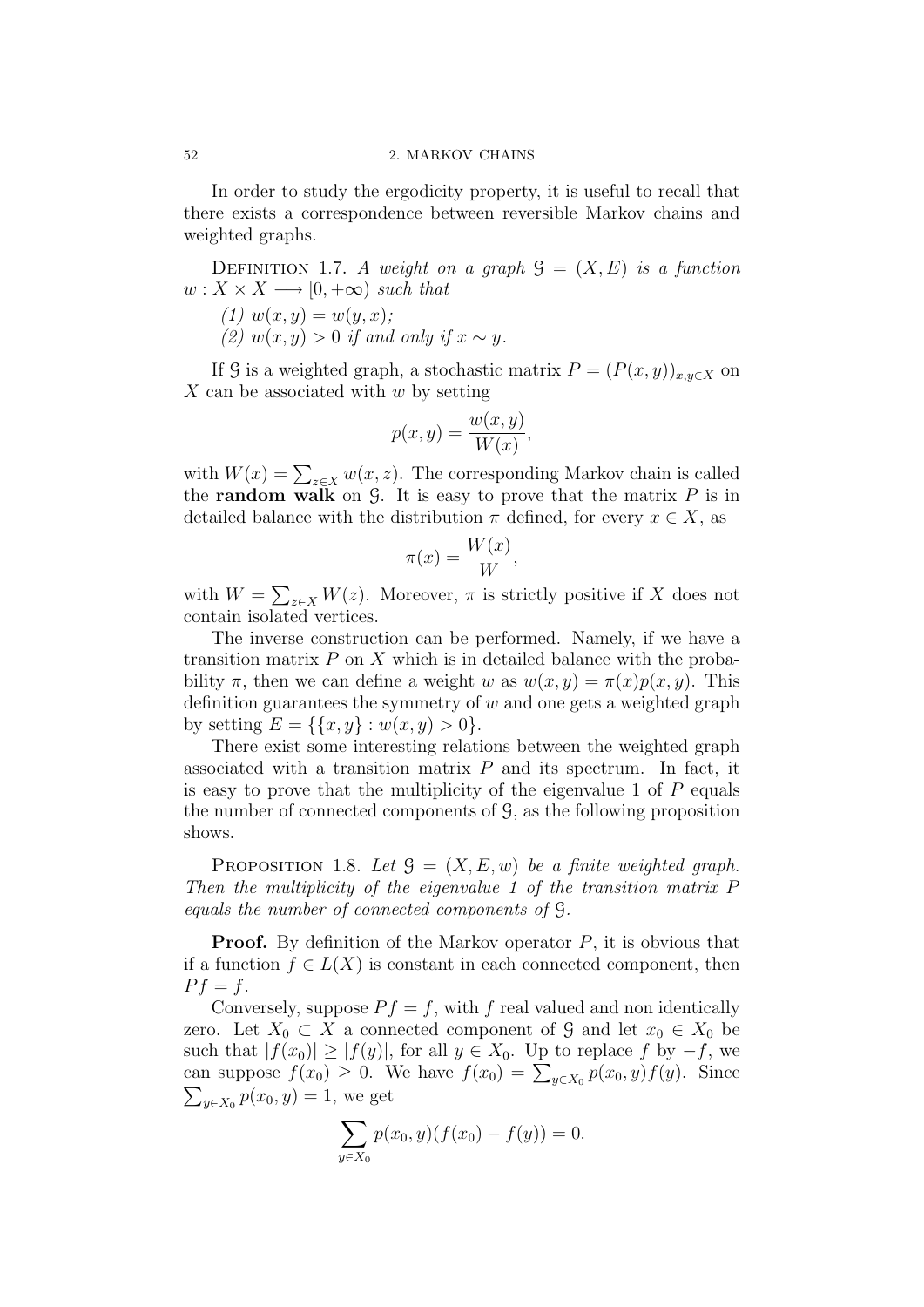Since  $p(x_0, y) \ge 0$  and  $f(x_0) \ge f(y)$  for all  $y \in X_0$ , we deduce  $f(y) =$  $f(x_0)$  for all  $y \sim x_0$ . Consider now any vertex  $z \in X_0$ : by definition of  $X_0$ , there exists a path  $p = (x_0, x_1, \ldots, x_n = z)$  connecting  $x_0$  to z.

We have proven above that  $f(x_1) = f(x_0) \ge f(y)$  for all  $y \in X_0$ . Iterating the same argument one gets

$$
f(x_0) = f(x_1) = \dots = f(x_n) = f(z)
$$

and so  $f$  is constant on the connected components of  $\mathcal{G}$ , what completes the proof.  $\Box$ 

DEFINITION 1.9. A graph  $\mathcal{G} = (X, E)$  is bipartite if there exists a nontrivial partition  $X = X_1 \coprod X_2$  of its vertices such that  $E \subseteq$  $\{\{x_1, x_2\} : x_1 \in X_1, x_2 \in X_2\}, \text{ i.e. } every \text{ edge joins a vertex in }$  $X_1$  with a vertex in  $X_2$ .

The following propositions hold (see [16] for the proof).

PROPOSITION 1.10. Let  $\mathcal{G} = (X, E, w)$  be a finite connected weighted graph and denote by P the corresponding transition matrix. Then the following are equivalent:

- $(1)$   $\mathcal{G}$  is bipartite;
- (2) the spectrum  $\sigma(P)$  is symmetric, i.e.  $\lambda \in \sigma(P)$  if and only if  $-\lambda \in \sigma(P)$ ;
- $(3)$   $-1 \in \sigma(P)$ .

PROPOSITION 1.11. Let  $\mathcal{G} = (X, E)$  be a finite graph. Then the following conditions are equivalent:

- (1) G is connected and not bipartite;
- $(2)$  for every weight function on X, the associated transition matrix P is ergodic.

So we can conclude that a reversible transition matrix  $P$  is ergodic if and only if the eigenvalue 1 has multiplicity one and −1 is not an eigenvalue.

### 2. Crested product of Markov Chains

In this section (see also [18]) we introduce a particular product of Markov chains defined on different sets. This idea is inspired to the definition of crested product for association schemes (see Section 4 of this chapter) given in [4]. In [18], we refer to it as the first crested product.

We need the following definition.

DEFINITION 2.1. A stochastic matrix  $P$  on a set  $X$  is **irreducible** if, for every  $x_1, x_2 \in X$ , there exists  $n = n(x_1, x_2)$  such that  $p^{(n)}(x_1, x_2)$  $> 0.$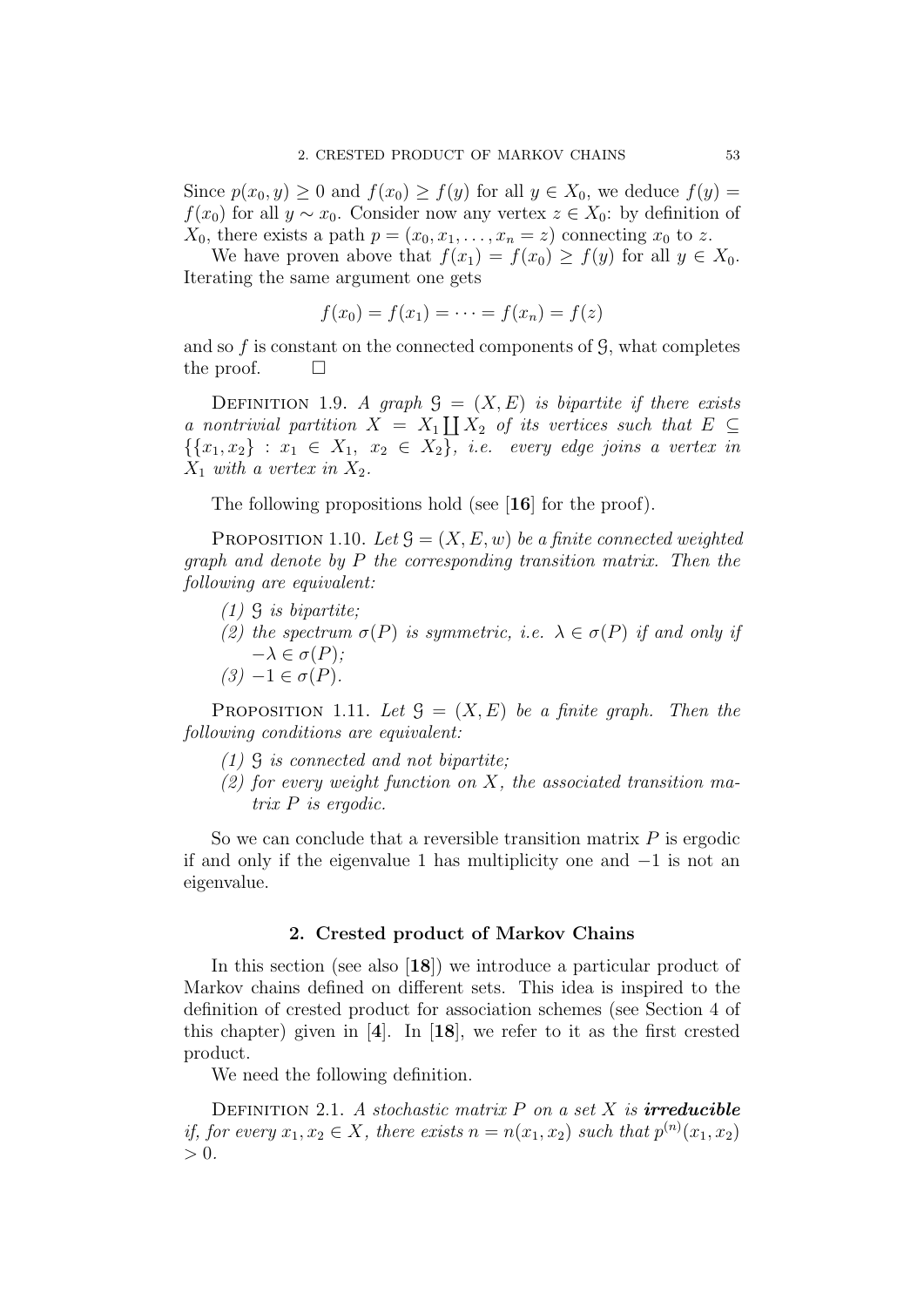#### 54 2. MARKOV CHAINS

In particular, it is clear that the irreducibility is equivalent to require that the graph associated with the probability  $P$  is connected, so that the eigenvalue 1 has multiplicity one.

Now for every  $i = 1, ..., n$  let  $X_i$  be a finite set, with  $|X_i| = m_i$ , so that we can identify  $X_i$  with the set  $\{0, 1, \ldots, m_i - 1\}$ . Let  $P_i$  be an irreducible Markov chain on  $X_i$  and let  $p_i$  be the transition probability associated with  $P_i$ . Moreover, assume that  $p_i$  is in detailed balance with the strict probability measure  $\sigma_i$  on  $X_i$ , so that

$$
\sigma_i(x)p_i(x,y)=\sigma_i(y)p_i(y,x),
$$

for all  $x, y \in X_i$ .

Consider the cartesian product  $X_1 \times \cdots \times X_n$ . Let  $\{1, \ldots, n\}$ C  $\coprod N$  be a partition of the set  $\{1, \ldots, n\}$  and let  $p_1^0, p_2^0, \ldots, p_n^0$  be real numbers such that  $p_i^0 > 0$  for every  $i = 1, \ldots, n$  and  $\sum_{i=1}^{n} p_i^0 = 1$ .

DEFINITION 2.2. The **crested product** of Markov chains  $P_i$ 's with respect to the partition  $\{1, \ldots, n\} = C \coprod N$  is the Markov chain on the product  $X_1 \times \cdots \times X_n$  whose transition matrix is

(23) 
$$
P = \sum_{i \in C} p_i^0 (I_1 \otimes \cdots \otimes I_{i-1} \otimes P_i \otimes I_{i+1} \otimes \cdots \otimes I_n)
$$

$$
+ \sum_{i \in N} p_i^0 (I_1 \otimes \cdots \otimes I_{i-1} \otimes P_i \otimes J_{i+1} \otimes \cdots \otimes J_n),
$$

where  $I_i$  denotes the identity matrix of size  $m_i$  and  $J_i$  denotes the uniform matrix on  $X_i$ , i.e. the matrix of size  $m_i$  all of whose entries are 1  $\frac{1}{m_i}$ , so that

$$
J_i = \frac{1}{m_i} \begin{pmatrix} 1 & 1 & \cdots & 1 \\ 1 & \ddots & & \vdots \\ \vdots & & \ddots & \vdots \\ 1 & \cdots & \cdots & 1 \end{pmatrix}.
$$

In other words, we choose an index  $i \in \{1, \ldots, n\}$  with probability  $p_i^0$ . If  $i \in C$ , then P acts on the i–th coordinate by the matrix  $P_i$  and fixes the remaining coordinates; if  $i \in N$ , then P fixes the coordinates corresponding to the indices  $\{1, \ldots, i-1\}$ , acts on the *i*−th coordinate by the matrix  $P_i$  and changes uniformly the remaining ones.

From (23) it follows that, for all  $(x_1, \ldots, x_n), (y_1, \ldots, y_n) \in X_1 \times$  $\cdots \times X_n$ , the transition probability p associated with P is given by

$$
p((x_1,\ldots,x_n),(y_1,\ldots,y_n))=
$$

$$
\sum_{i \in C} p_i^0(\delta_1(x_1, y_1) \cdots \delta_{i-1}(x_{i-1}, y_{i-1}) p_i(x_i, y_i) \delta_{i+1}(x_{i+1}, y_{i+1}) \cdots \delta_n(x_n, y_n))
$$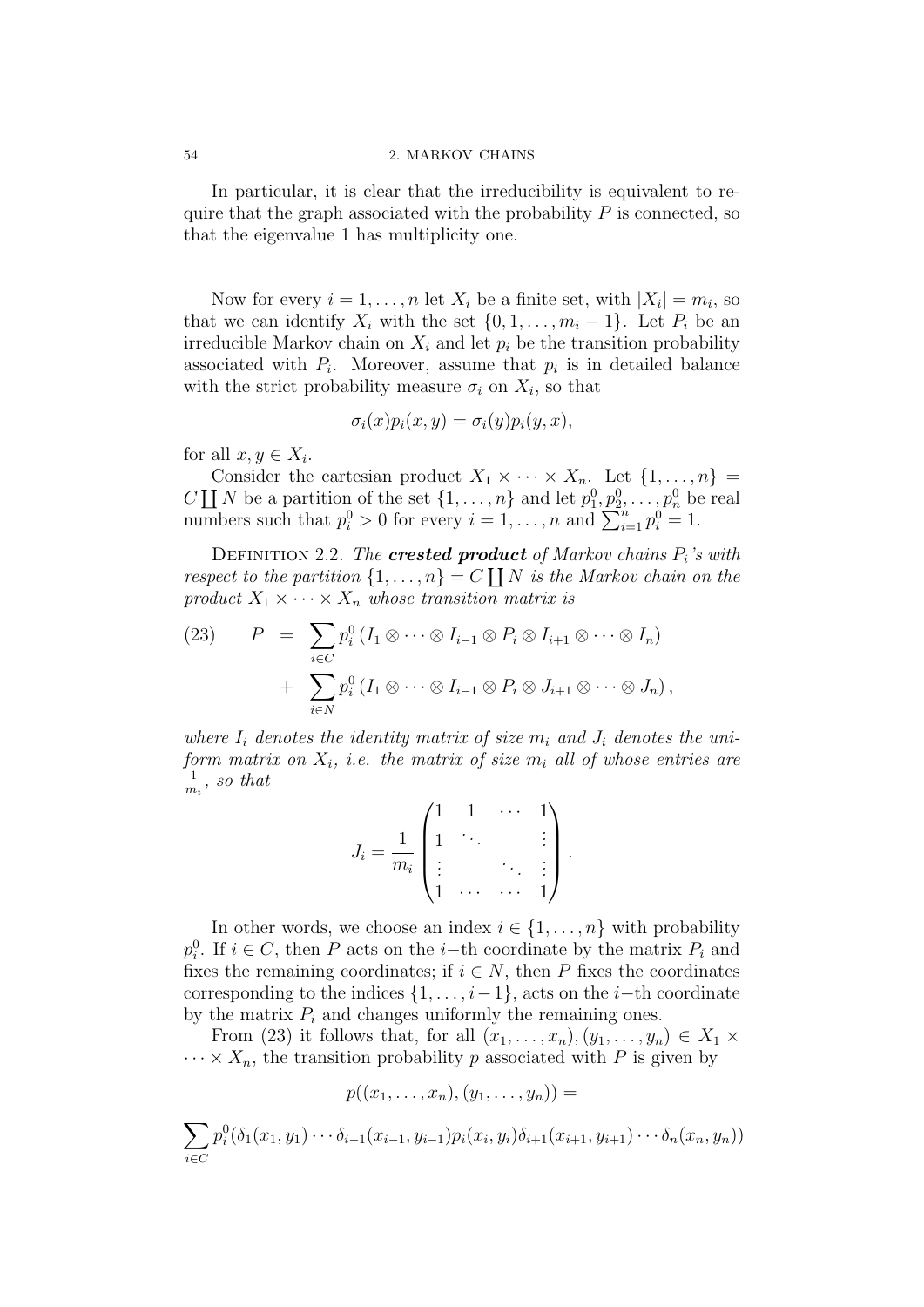$$
+\sum_{i\in N} p_i^0\left(\frac{\delta_1(x_1,y_1)\cdots\delta_{i-1}(x_{i-1},y_{i-1})p_i(x_i,y_i)}{\prod_{j=i+1}^n m_j}\right),
$$

where  $\delta_i$  is defined by

$$
\delta_i(x_i, y_i) = \begin{cases} 1 & \text{if } x_i = y_i, \\ 0 & \text{otherwise.} \end{cases}
$$

We want to investigate the spectral analysis of the operator P. We recall that the following isomorphism holds:

$$
L(X_1 \times \cdots \times X_n) \cong \bigotimes_{i=1}^n L(X_i),
$$

where  $(f_1 \otimes \cdots \otimes f_n)(x_1, \ldots, x_n) := f_1(x_1)f_2(x_2)\cdots f_n(x_n)$ , with  $f_i \in$  $L(X_i)$  and  $x_i \in X_i$ , for every  $i = 1, \ldots, n$ .

Assume that, for every  $i = 1, \ldots, n$ , the following spectral decomposition holds:

$$
L(X_i) = \bigoplus_{j_i=0}^{r_i} V_{j_i}^i,
$$

where  $V_{j_i}^i$  is an eigenspace for  $P_i$  with associated eigenvalue  $\lambda_{j_i}$  and whose dimension is  $m_{j_i}$ . Observe that the hypothesis of reversibility implies that  $\lambda_{j_i}$  is real and that the hypothesis of irreducibility implies that the multiplicity of 1 as eigenvalue is one.

Now set  $N = \{i_1, ..., i_l\}$  and  $C = \{c_1, ..., c_h\}$ , with  $h + l = n$  and such that  $i_1 < \ldots < i_l$  and  $c_1 < \ldots < c_h$ .

THEOREM 2.3. The probability  $P$  defined above is reversible if and only if  $P_k$  is symmetric for every  $k > i_1$ . If this is the case, P is in detailed balance with the strict probability measure  $\pi$  on  $X_1 \times \cdots \times X_n$ given by

$$
\pi(x_1,\ldots,x_n)=\frac{\sigma_1(x_1)\sigma_2(x_2)\cdots\sigma_{i_1}(x_{i_1})}{m_{i_1+1}\cdots m_n}.
$$

**Proof.** Consider the elements  $x = (x_1, \ldots, x_n)$  and  $y = (y_1, \ldots, y_n)$ belonging to  $X_1 \times \cdots \times X_n$ . First, we want to prove that the condition  $\sigma_k = \frac{1}{m}$  $\frac{1}{m_k}$ , for every  $k > i_1$ , is sufficient. Let  $k \in \{1, \ldots, n\}$  such that  $x_i = y_i$  for every  $i = 1, ..., k - 1$  and  $x_k \neq y_k$ . Suppose  $k < i_1$ . Then we have

$$
p(x,y) = p_k^0 (p_k(x_k, y_k) \delta_{k+1}(x_{k+1}, y_{k+1}) \cdots \delta_n(x_n, y_n)).
$$

If  $x_i = y_i$  for every  $i = k + 1, \ldots, n$ , we get

$$
\pi(x)p(x,y) = \sigma_1(x_1)\cdots\sigma_k(x_k)\cdots\sigma_{i_1}(x_{i_1})p_k^0 \frac{p_k(x_k, y_k)}{m_{i_1+1}\cdots m_n}
$$
  

$$
= \sigma_1(y_1)\cdots\sigma_k(y_k)\cdots\sigma_{i_1}(y_{i_1})p_k^0 \frac{p_k(y_k, x_k)}{m_{i_1+1}\cdots m_n}
$$
  

$$
= \pi(y)p(y, x),
$$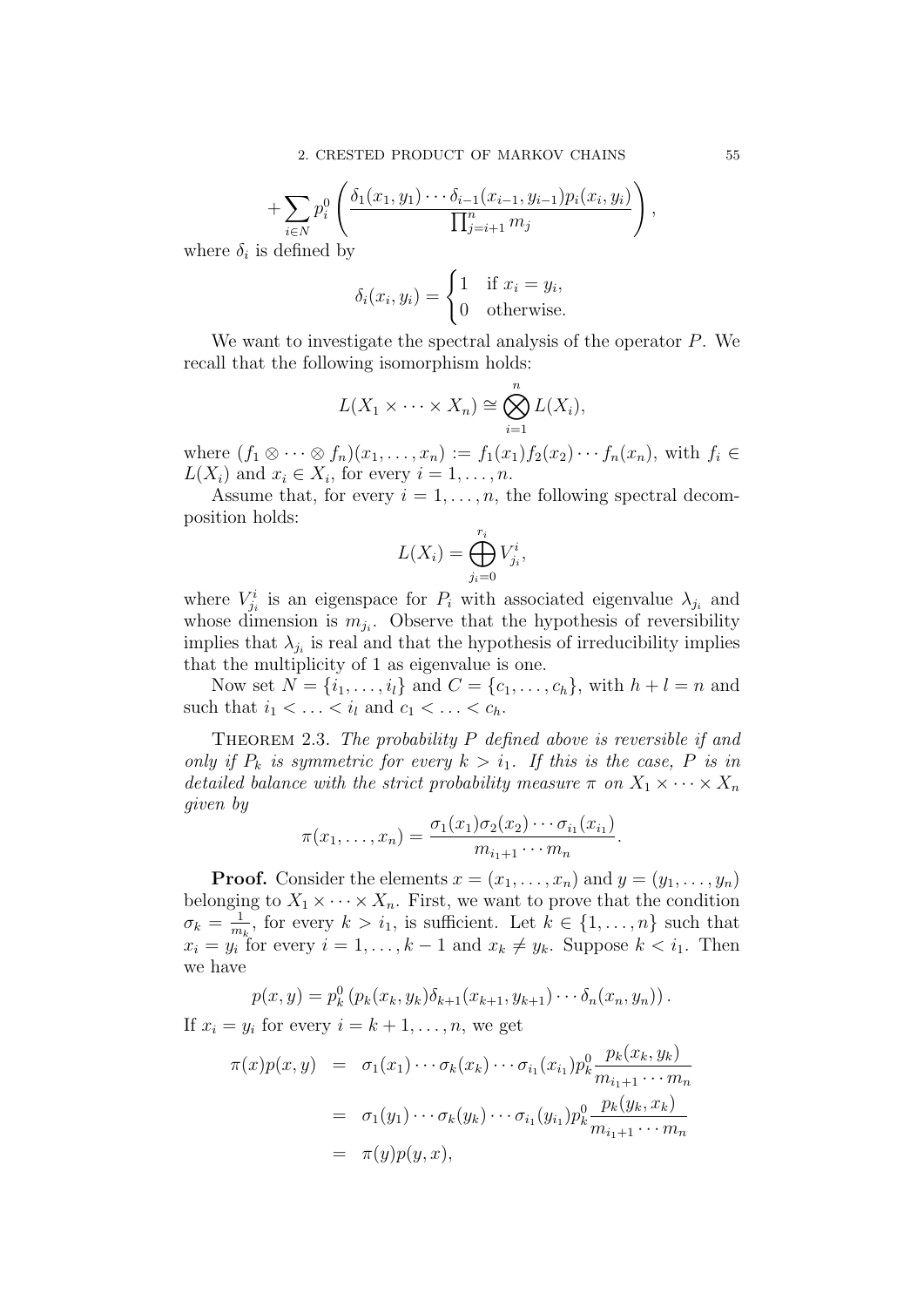since  $\sigma_k(x_k)p_k(x_k,y_k) = \sigma_k(y_k)p_k(y_k,x_k)$ . If the condition  $x_i = y_i$  is not satisfied for every  $i = k + 1, \ldots, n$ , then the equality  $\pi(x)p(x, y) =$  $\pi(y)p(y, x) = 0$  easily follows.

If  $k = i_1$ , then we get

$$
p(x,y) = p_{i_1}^0 \left( p_{i_1}(x_{i_1}, y_{i_1}) \frac{1}{m_{i_1+1} \cdots m_n} \right)
$$

and so

$$
\pi(x)p(x,y) = \sigma_1(x_1) \cdots \sigma_{i_1}(x_{i_1}) p_{i_1}^0 \frac{p_{i_1}(x_{i_1}, y_{i_1})}{m_{i_1+1}^2 \cdots m_n^2}
$$
  
=  $\sigma_1(y_1) \cdots \cdots \sigma_{i_1}(y_{i_1}) p_{i_1}^0 \frac{p_{i_1}(y_{i_1}, x_{i_1})}{m_{i_1+1}^2 \cdots m_n^2}$   
=  $\pi(y)p(y, x),$ 

since  $\sigma_{i_1}(x_{i_1})p_{i_1}(x_{i_1}, y_{i_1}) = \sigma_{i_1}(y_{i_1})p_{i_1}(y_{i_1}, x_{i_1}).$ In the case  $k > i_1$ , we have

$$
p(x, y) = \sum_{i \in N, i \le k} p_i^0 \frac{p_i(x_i, y_i)}{m_{i+1} \cdots m_n}
$$

and so

$$
\pi(x)p(x,y) = \frac{\sigma_1(x_1)\cdots\sigma_{i_1}(x_{i_1})}{m_{i_1+1}\cdots m_n} \sum_{i \in N, i \leq k} p_i^0 \frac{p_i(x_i, y_i)}{m_{i+1}\cdots m_n}
$$

$$
= \frac{\sigma_1(y_1)\cdots\sigma_{i_1}(y_{i_1})}{m_{i_1+1}\cdots m_n} \sum_{i \in N, i \leq k} p_i^0 \frac{p_i(y_i, x_i)}{m_{i+1}\cdots m_n}
$$

$$
= \pi(y)p(y, x).
$$

In fact, the terms corresponding to an index  $i < k$  satisfy  $p_i(x_i, y_i) =$  $p_i(y_i, x_i)$  since  $x_i = y_i$ , the term corresponding to the index k satisfies  $p_k(x_k, y_k) = p_k(y_k, x_k)$  since the equality

$$
p_k(x_k, y_k) = p_k(y_k, x_k)
$$

holds by hypothesis.

Now we want to prove that the condition  $\sigma_k = \frac{1}{m}$  $\frac{1}{m_k}$ , for every  $k > i_1$ , is also necessary. Suppose that the equality  $\pi(x)p(x, y) = \pi(y)p(y, x)$ holds. By hypothesis of irreducibility we can consider two elements  $x^0, y^0 \in X_1 \times \cdots \times X_n$  such that  $x_{i_1}^0 \neq y_{i_1}^0$  and with the property that  $p_{i_1}(x_{i_1}^0, y_{i_1}^0) \neq 0$ . Now we have

$$
\pi(x^0)p(x^0, y^0) = \pi(y^0)p(y^0, x^0) \Leftrightarrow \pi(x^0)p_{i_1}(x^0_{i_1}, y^0_{i_1}) = \pi(y^0)p_{i_1}(y^0_{i_1}, x^0_{i_1}).
$$

This gives

$$
\frac{\pi(x^0)}{\pi(y^0)} = \frac{p_{i_1}(y^0_{i_1}, x^0_{i_1})}{p_{i_1}(x^0_{i_1}, y^0_{i_1})} = \frac{\sigma_{i_1}(x^0_{i_1})}{\sigma_{i_1}(y^0_{i_1})}.
$$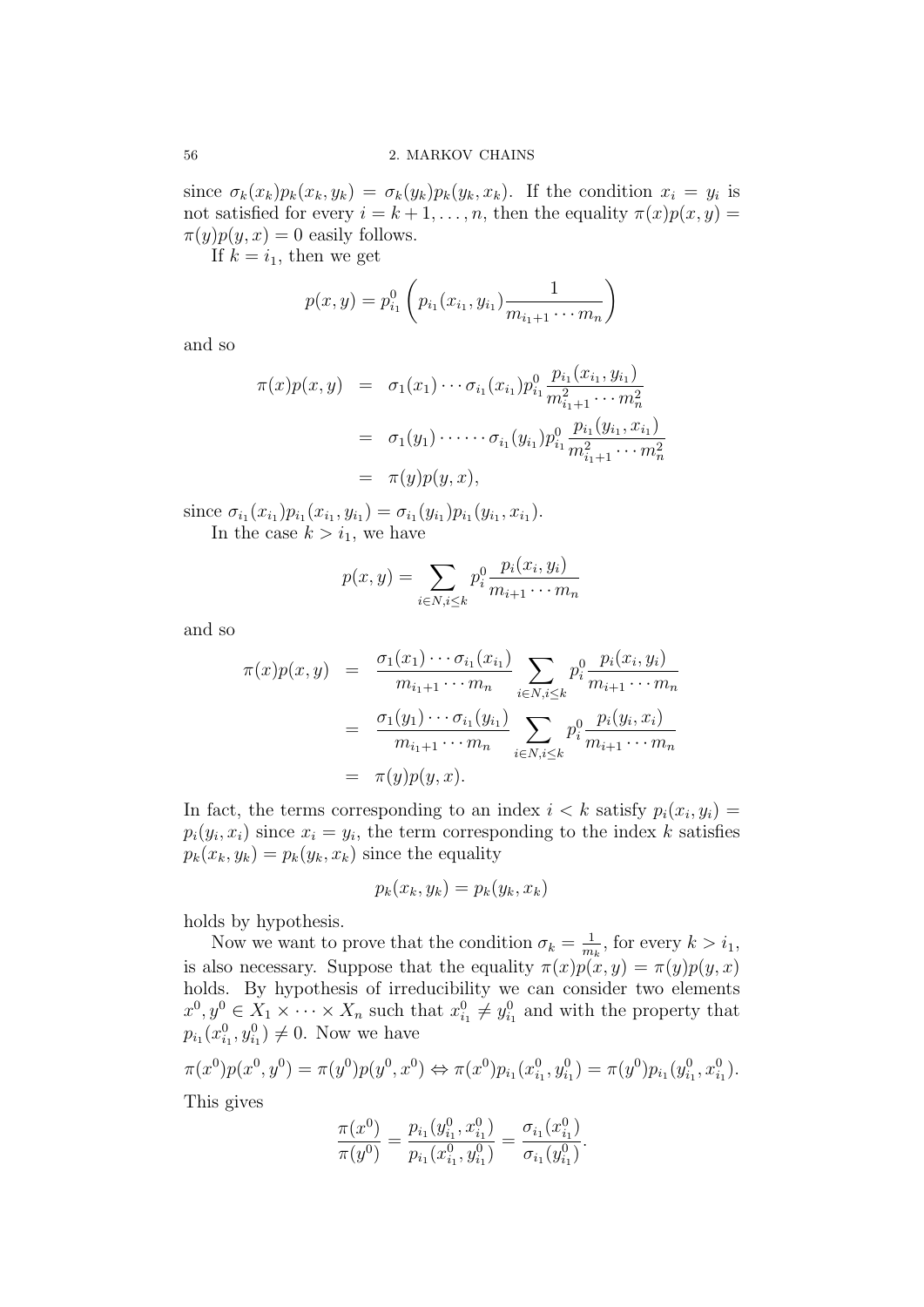Consider now the element  $x = (x_1^0, ..., x_{i_1}^0, y_{i_1+1}^0, ..., y_n^0)$ . The equality  $\pi(x)p(x, y^0) = \pi(y^0)p(y^0, x)$  implies

$$
\frac{\pi(x)}{\pi(y^0)} = \frac{p_{i_1}(y^0_{i_1}, x^0_{i_1})}{p_{i_1}(x^0_{i_1}, y^0_{i_1})} = \frac{\sigma_{i_1}(x^0_{i_1})}{\sigma_{i_1}(y^0_{i_1})}.
$$

So we get  $\pi(x^0) = \pi(x)$ , i.e. the probability  $\pi$  does not depend from the coordinates  $i_1+1, \ldots, n$ . Set now  $x' = (x_1^0, \ldots, x_{i_1}^0, \ldots, x_{k-1}^0, x_k, \ldots, x_n)$ . The equality  $\pi(x^0)p(x^0, x') = \pi(x')p(x', x^0)$  gives

$$
\pi(x^0) \left( \sum_{j \in N, j \leq k} p_j^0(p_j(x_j^0, x_j')) \right) = \pi(x') \left( \sum_{j \in N, j \leq k} p_j^0(p_j(x_j', x_j^0)) \right).
$$

Since the probability  $\pi$  does not depend from the coordinates  $i_1$  + 1,..., *n*, we get  $p_k(x_k^0, x_k') = p_k(x_k', x_k^0)$ . This implies  $\sigma_k(x_k') = \sigma_k(x_k^0)$ and so the hypothesis of irreducibility guarantees that  $\sigma_k$  is uniform on  $X_k$ . This completes the proof.  $\square$ 

From now on, suppose that the matrix  $P_k$  is symmetric for every  $k > i_1$ . The following theorem describes the eigenspaces of P.

THEOREM 2.4. The eigenspaces of the operator  $P$  are given by

•  $W^1 \otimes \cdots \otimes W^{k-1} \otimes V_{j_k}^k \otimes V_0^{k+1} \otimes V_0^{k+2} \otimes \cdots \otimes V_0^n$ with  $j_k \neq 0$ , for  $k \in \{i_1 + 1, \ldots, n\}$  and where

$$
W^i = \begin{cases} L(X_i) & \text{if } i \in N, \\ V^i_{j_i}, \quad j_i = 0, \dots, r_i & \text{if } i \in C, \end{cases}
$$

with eigenvalue

$$
\sum_{i \in C: i < k} p_i^0 \lambda_{j_i} + p_k^0 \lambda_{j_k} + \sum_{i > k} p_i^0.
$$

 $\bullet\ V^1_{j_1}\otimes\cdots\otimes V^{i_1-1}_{j_{i_1-1}}\otimes V^{i_1}_{j_{i_1}}$  $V^{i_1}_{j_{i_1}} \otimes V^{i_1+1}_0 \otimes \cdots \otimes V^n_0,$ with  $j_t = 0, \ldots, r_t$ , for every  $t = 1, \ldots, i_1$ , with eigenvalue

$$
\sum_{i=1}^{i_1} p_i^0 \lambda_{j_i} + \sum_{i=i_1+1}^{n} p_i^0.
$$

**Proof.** Fix an index  $k \in \{i_1 + 1, i_1 + 2, \ldots, n\}$  and consider the function  $\varphi$  in the space

$$
W^1 \otimes \cdots \otimes W^{k-1} \otimes V_{j_k}^k \otimes V_0^{k+1} \otimes V_0^{k+2} \otimes \cdots \otimes V_0^n,
$$

with  $j_k \neq 0$  and

$$
W^i = \begin{cases} L(X_i) & \text{if } i \in N, \\ V_{j_i}^i, \quad j_i = 0, \dots, r_i & \text{if } i \in C, \end{cases}
$$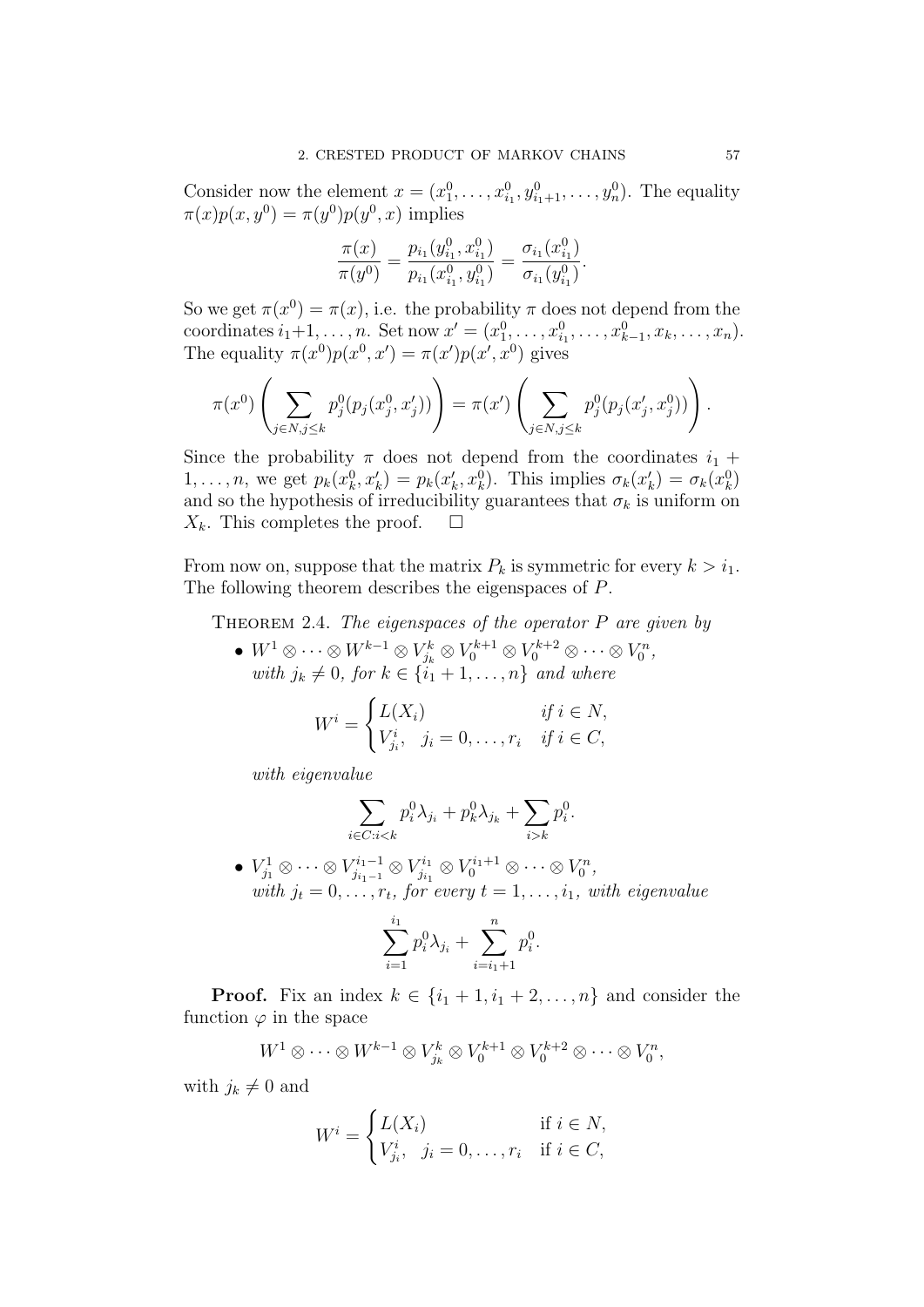so that  $\varphi = \varphi_1 \otimes \cdots \otimes \varphi_{k-1} \otimes \varphi_k \otimes \varphi_{k+1} \otimes \cdots \otimes \varphi_n$  with  $\varphi_i \in W^i$ for  $i = 1, \ldots, k - 1$ ,  $\varphi_k \in V_{j_k}^k$  and  $\varphi_l \in V_0^l$  for  $l = k + 1, \ldots, n$ . Set  $x = (x_1, ..., x_n)$  and  $y = (y_1, ..., y_n)$ , then

$$
(P\varphi)(x) = \sum_{y} p(x, y)\varphi(y)
$$
  
\n
$$
= \sum_{y} \left( \sum_{i \in C} p_{i}^{0}\delta_{1}(x_{1}, y_{1}) \cdots \delta_{i-1}(x_{i-1}, y_{i-1})p_{i}(x_{i}, y_{i})\delta_{i+1}(x_{i+1}, y_{i+1}) \cdots \delta_{n}(x_{n}, y_{n}) \right) + \sum_{i \in N} p_{i}^{0}\delta_{1}(x_{1}, y_{1}) \cdots \delta_{i-1}(x_{i-1}, y_{i-1})p_{i}(x_{i}, y_{i}) \frac{1}{m_{i+1}} \cdots \frac{1}{m_{n}} \right) \times \varphi_{1}(y_{1}) \cdots \varphi_{k-1}(y_{k-1})\varphi_{k}(y_{k})\varphi_{k+1}(y_{k+1}) \cdots \varphi_{n}(y_{n})
$$
  
\n
$$
= \sum_{i \in C, i \leq k} \left( \sum_{y_{i}} p_{i}^{0}p_{i}(x_{i}, y_{i})\varphi_{i}(y_{i}) \right) \varphi_{1}(x_{1}) \cdots \varphi_{i-1}(x_{i-1})\varphi_{i+1}(x_{i+1}) \cdots \varphi_{n}(x_{n})
$$
  
\n
$$
+ \sum_{i \in C, i \leq k} \left( \sum_{y_{i}} p_{i}^{0}p_{i}(x_{i}, y_{i})\varphi_{i}(y_{i}) \right) \varphi_{1}(x_{1}) \cdots \varphi_{i-1}(x_{i-1})\varphi_{i+1}(x_{i+1}) \cdots \varphi_{n}(x_{n})
$$
  
\n
$$
+ \sum_{i \in N, i \geq k} \left( \sum_{y_{i}, \ldots, y_{m}} p_{i}^{0}p_{i}(x_{i}, y_{i}) \frac{1}{m_{i+1}} \cdots \frac{1}{m_{n}} \varphi_{i}(y_{i}) \cdots \varphi_{n}(y_{n}) \right) \varphi_{1}(x_{1}) \cdots \varphi_{i-1}(x_{i-1})
$$
  
\n
$$
+ \chi_{N}(k) \sum_{y_{k}, \ldots, y_{n}} p_{k}^{0}p_{i}(x_{i}, y_{k}) \frac{1}{m_{k+1}} \cdots \frac{1}{m_{n}} \
$$

where  $\chi_N$  is the characteristic function of N. Note that in this case the summands corresponding to the indices  $i < k$ ,  $i \in N$ , are equal to 0 since we have supposed  $j_k \neq 0$ .

Consider now the function  $\varphi$  in the space

$$
V_{j_1}^1 \otimes \cdots V_{j_{i_1-1}}^{i_1-1} \otimes V_{j_{i_1}}^{i_1} \otimes V_0^{i_1+1} \otimes \cdots \otimes V_0^n,
$$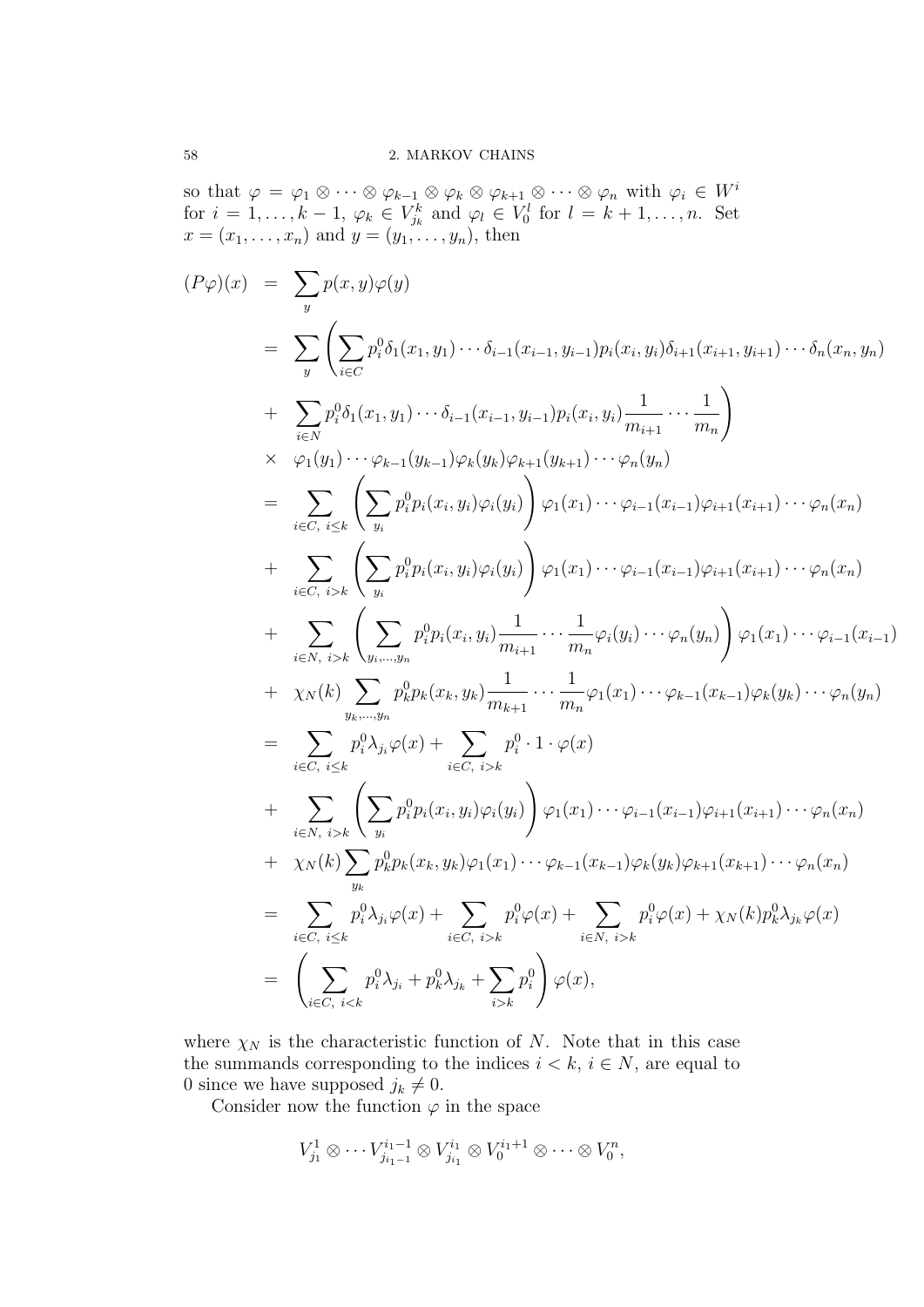with  $j_t = 0, \ldots, r_t$ , for every  $t = 1, \ldots, i_1$ . In this case we have

$$
(P\varphi)(x) = \sum_{y} p(x, y)\varphi(y)
$$
  
\n
$$
= \sum_{i \in C, i < i_1} \left( \sum_{y_i} p_i^0 p_i(x_i, y_i) \varphi_i(y_i) \right) \varphi_1(x_1) \cdots \varphi_{i-1}(x_{i-1}) \varphi_{i+1}(x_{i+1}) \cdots \varphi_n(x_n)
$$
  
\n
$$
+ \sum_{i \in C, i > i_1} \left( \sum_{y_i} p_i^0 p_i(x_i, y_i) \varphi_i(y_i) \right) \varphi_1(x_1) \cdots \varphi_{i-1}(x_{i-1}) \varphi_{i+1}(x_{i+1}) \cdots \varphi_n(x_n)
$$
  
\n
$$
+ \sum_{i \in N, i > i_1} \left( \sum_{y_i, \dots, y_n} p_i^0 p_i(x_i, y_i) \frac{1}{m_{i+1}} \cdots \frac{1}{m_n} \varphi_i(y_i) \cdots \varphi_n(x_n) \right) \varphi_1(x_1) \cdots \varphi_{i-1}(x_{i-1})
$$
  
\n
$$
+ \sum_{y_{i_1}, \dots, y_n} \left( p_{i_1}^0 p_{i_1}(x_{i_1}, y_{i_1}) \frac{1}{m_{i_1+1}} \cdots \frac{1}{m_n} \varphi_{i_1}(y_{i_1}) \cdots \varphi_n(x_n) \right) \varphi_1(x_1) \cdots \varphi_{i-1}(x_{i-1})
$$
  
\n
$$
= \sum_{i \in C, i < i_1} p_i^0 \lambda_{j_i} \varphi(x) + \sum_{i \in C, i > i_1} p_i^0 \varphi(x) + \sum_{i \in N, i > i_1} p_i^0 \varphi(x) + p_{i_1}^0 \lambda_{j_{i_1}} \varphi(x)
$$
  
\n
$$
= \left( \sum_{i=1}^{i_1} p_i^0 \lambda_{j_i} + \sum_{i=i_1+1}^{n} p_i^0 \right) \varphi(x).
$$

Observe that, by computing the sum of the dimensions of these eigenspaces, one gets

$$
\sum_{k=i_1+1}^n m_1 \cdots m_{k-1}(m_k-1) + m_1 m_2 \cdots m_{i_1} = m_1 m_2 \cdots m_n,
$$

which is just the dimension of the space  $X_1 \times \cdots \times X_n$ .  $\Box$ 

Remark. The expression of the eigenvalues of  $P$  given in the previous theorem tells us that if  $P_i$  is ergodic for every  $i = 1, \ldots, n$ , then also  $P$  is ergodic, since the eigenvalue 1 is obtained with multiplicity one and the eigenvalue −1 can never be obtained.

Now we can show the matrices  $U, D$  and  $\Delta$  associated with P. For every *i*, let  $U_i$ ,  $D_i$  and  $\Delta_i$  be the matrices of eigenvectors, of the coefficients of  $\sigma_i$  and of eigenvalues for the probability  $P_i$ , respectively. The following proposition holds.

PROPOSITION 2.5. Let P be the crested product defined in  $(23)$ . Then we have: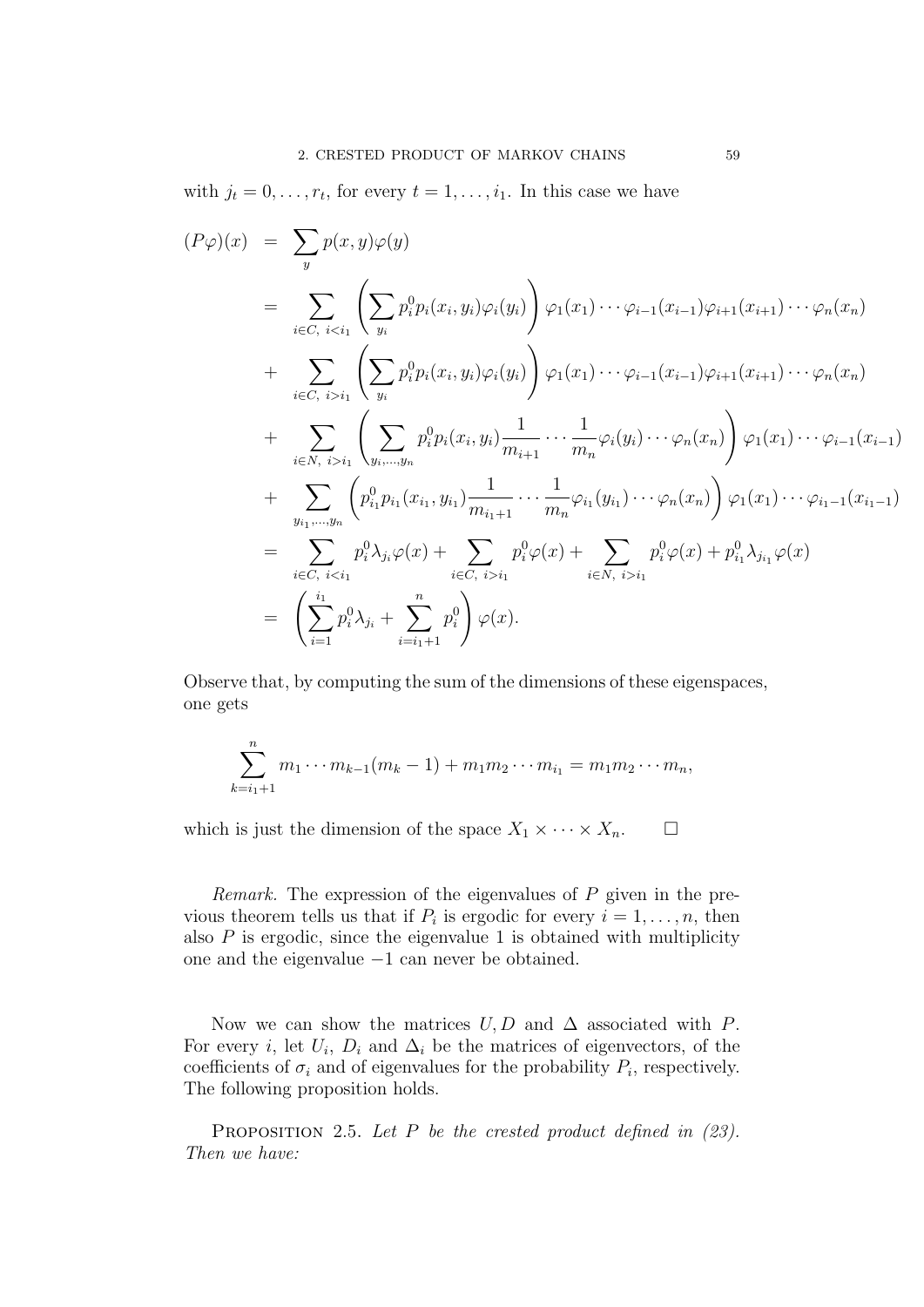• 
$$
U = \sum_{k=i_1+1}^{n} M_1 \otimes \cdots \otimes M_{k-1} \otimes (U_k - A_k) \otimes A_{k+1} \otimes \cdots \otimes A_n
$$
  
+ $U_1 \otimes U_2 \otimes \cdots \otimes U_{i_1} \otimes A_{i_1+1} \otimes \cdots \otimes A_n$ , with

$$
M_i = \begin{cases} I_i^{\sigma_i-norm} & \text{if } i \in N \\ U_i & \text{if } i \in C \end{cases}
$$

where

$$
I_i^{\sigma_i-norm} = \begin{pmatrix} \frac{1}{\sqrt{\sigma_i(0)}} & & & \\ & \frac{1}{\sqrt{\sigma_i(1)}} & & \\ & & \ddots & \\ & & & \frac{1}{\sqrt{\sigma_i(m_i-1)}} \end{pmatrix}
$$

We denote  $A_i$  the matrix of size  $m_i$  whose entries on the first column are all 1 and the remaining ones are 0.

.

- $D = \bigotimes_{i=1}^n D_i$ .
- $\Delta = \sum_{i \in C} p_i^0 (I_1 \otimes \cdots \otimes I_{i-1} \otimes \Delta_i \otimes I_{i+1} \otimes \cdots \otimes I_n)$  $+\sum_{i\in N}p_i^0\left(I_1\otimes\cdots\otimes I_{i-1}\otimes\Delta_i\otimes J_{i+1}^{diag}\otimes\cdots\otimes J_n^{diag}\right),\ where$  $J^{diag}_i$  $\hat{u}^{aug}_i$  is the diagonal matrix of size  $m_i$  given by

$$
J_i^{diag} = \begin{pmatrix} 1 & & & \\ & 0 & & \\ & & \ddots & \\ & & & 0 \end{pmatrix}.
$$

**Proof.** The expression of the matrix  $U$ , whose columns are an orthonormal basis of eigenvectors for  $P$ , is a consequence of Theorem 2.4. In order to get the diagonal matrix  $D$ , whose entries are the coefficients of  $\pi$ , it suffices to consider the tensor product of the corresponding matrices associated with the distribution  $\sigma_i$ , for every  $i = 1, \ldots, n$ , as it follows from Theorem 2.3. Finally, to get the matrix  $\Delta$  of eigenvalues of P it suffices to replace, in the expression of the matrix P in  $(23)$ , the matrix  $P_i$  by  $\Delta_i$  and the matrix  $J_i$  by the corresponding diagonal matrix  $J_i^{diag}$ i  $\Box$ 

Remark. Observe that another matrix  $U'$  of eigenvectors for  $P$  is given by  $U' = \bigotimes_{i=1}^n U_i$ . The matrix U that we have given above seems to be more useful whenever one wants to compute the  $k$ −th step transition probability  $p^{(k)}(0, x)$  using Formula (22), since it contains a greater number of 0 in the first row with respect to  $U'$  and so a small number of terms in the sum is nonzero. Here we denote 0 the element of  $X_1 \times \cdots \times X_n$  given by the *n*-tuple  $(0, \ldots, n)$ .

Consider  $x = (x_1, \ldots, x_n)$  and  $y = (y_1, \ldots, y_n)$  in X, where we set  $X = X_1 \times \cdots \times X_n$ . From (22) and Proposition 2.5, we get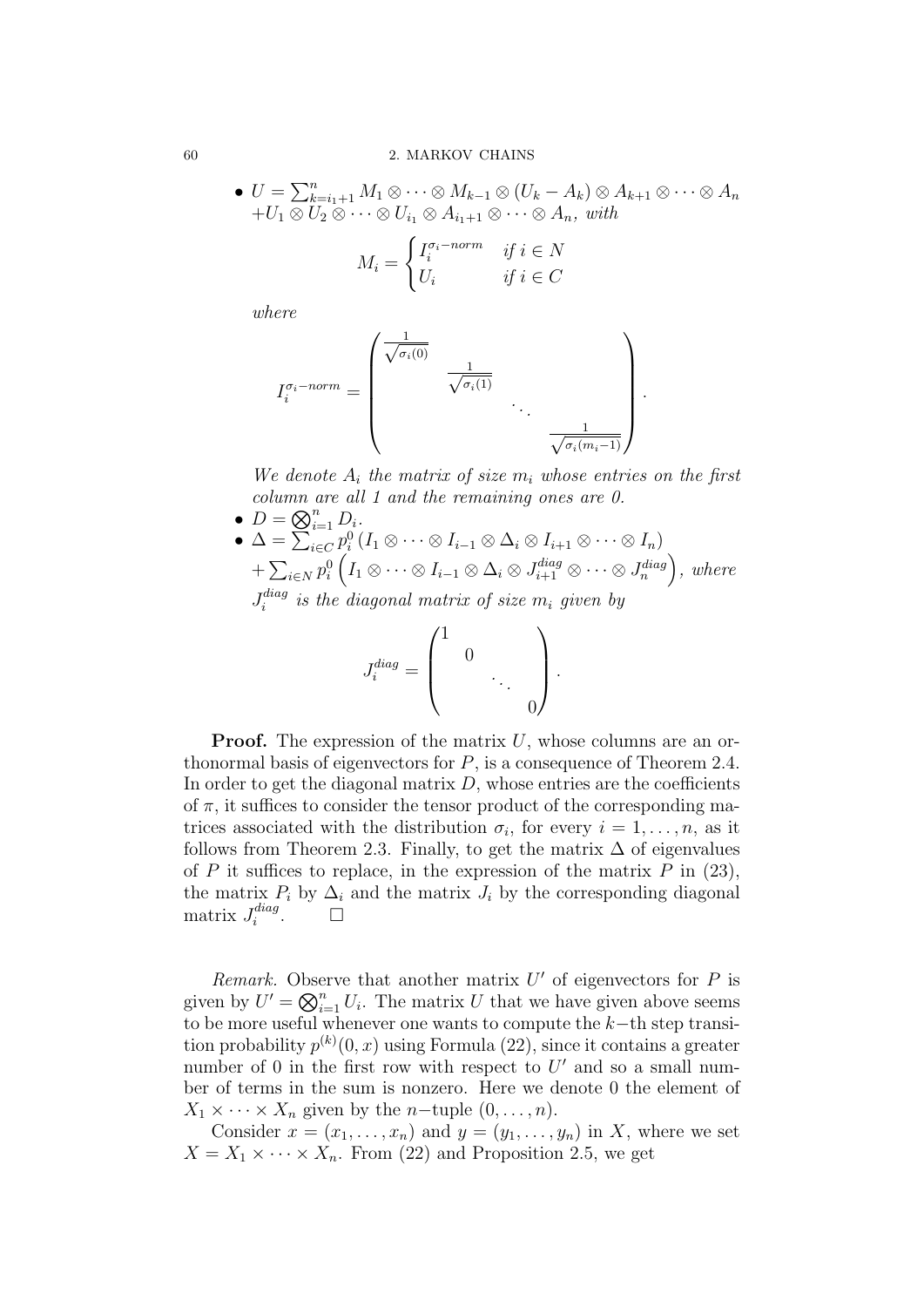$$
p^{(k)}(x,y) = \pi(y) \left[ \sum_{z \in X} \left( \sum_{r=i_1+1}^n m_1(x_1, z_1) \cdots m_{r-1}(x_{r-1}, z_{r-1})(u_r - a_r)(x_r, z_r) \right) \right]
$$
  

$$
\times a_{r+1}(x_{r+1}, z_{r+1}) \cdots a_n(x_n, z_n)
$$
  

$$
+ u_1(x_1, z_1) \cdots u_{i_1}(x_{i_1}, z_{i_1}) a_{i_1+1}(x_{i_1+1}, z_{i_1+1}) \cdots a_n(x_n, z_n)) \lambda_z^k
$$
  

$$
\times \left( \sum_{r=i_1+1}^n m_1(y_1, z_1) \cdots m_{r-1}(y_{r-1}, z_{r-1})(u_r - a_r)(y_r, z_r) \right)
$$
  

$$
\times a_{r+1}(y_{r+1}, z_{r+1}) \cdots a_n(y_n, z_n)
$$
  

$$
+ u_1(y_1, z_1) \cdots u_{i_1}(y_{i_1}, z_{i_1}) a_{i_1+1}(y_{i_1+1}, z_{i_1+1}) \cdots a_n(y_n, z_n)) \right],
$$

where  $m_i, u_i, a_i$  are the probabilities associated, respectively, with the matrices  $M_i, U_i, A_i$  occurring in Proposition 2.5.

2.1. The crossed product. The crossed product of the Markov chains  $P_i$ 's can be obtained as a particular case of the crested product, by choosing a special partition of  $\{1, \ldots, n\}$ , namely  $C = \{1, \ldots, n\}$ and  $N = \emptyset$ . It is also called direct product. The analogous case for product of groups has been studied in [25].

In this case, we have

(24) 
$$
P = \sum_{i=1}^{n} p_i^0 (I_1 \otimes \cdots \otimes I_{i-1} \otimes P_i \otimes I_{i+1} \otimes \cdots \otimes I_n);
$$

the corresponding transition probability is

$$
p((x_1,...,x_n),(y_1,...,y_n)) = \sum_{i=1}^n p_i^0 \delta_1(x_1,y_1) \cdots p_i(x_i,y_i) \cdots \delta_n(x_n,y_n),
$$

for all  $(x_1, \ldots, x_n), (y_1, \ldots, y_n) \in X_1 \times \cdots \times X_n$ . This is equivalent to choose the *i*-th coordinate with probability  $p_i^0$  and to change it according with the probability transition  $P_i$ . In particular, we get

$$
p((x_1, \ldots, x_n), (y_1, \ldots, y_n)) =
$$
\n
$$
\begin{cases}\n p_i^0 p_i(x_i, y_i) & \text{if } x_j = y_j \text{ for all } j \neq i \\
0 & \text{otherwise.} \n\end{cases}
$$

In the particular case  $X_1 = \cdots = X_n = X$ , with  $p_0^1 = \cdots = p_n^0 = \frac{1}{n}$  $\frac{1}{n}$ the probability  $p$  defines an analogous of the Ehrenfest model (see, for instance, [15]), where *n* is the number of balls and  $|X| = m$  is the number of urns. In order to obtain a new configuration, we choose a ball with probability  $1/n$  (let it be the i–th ball in the urn  $x_i$ ) and with probability  $p_i(x_i, y_i)$  we put it in the urn  $y_i$ .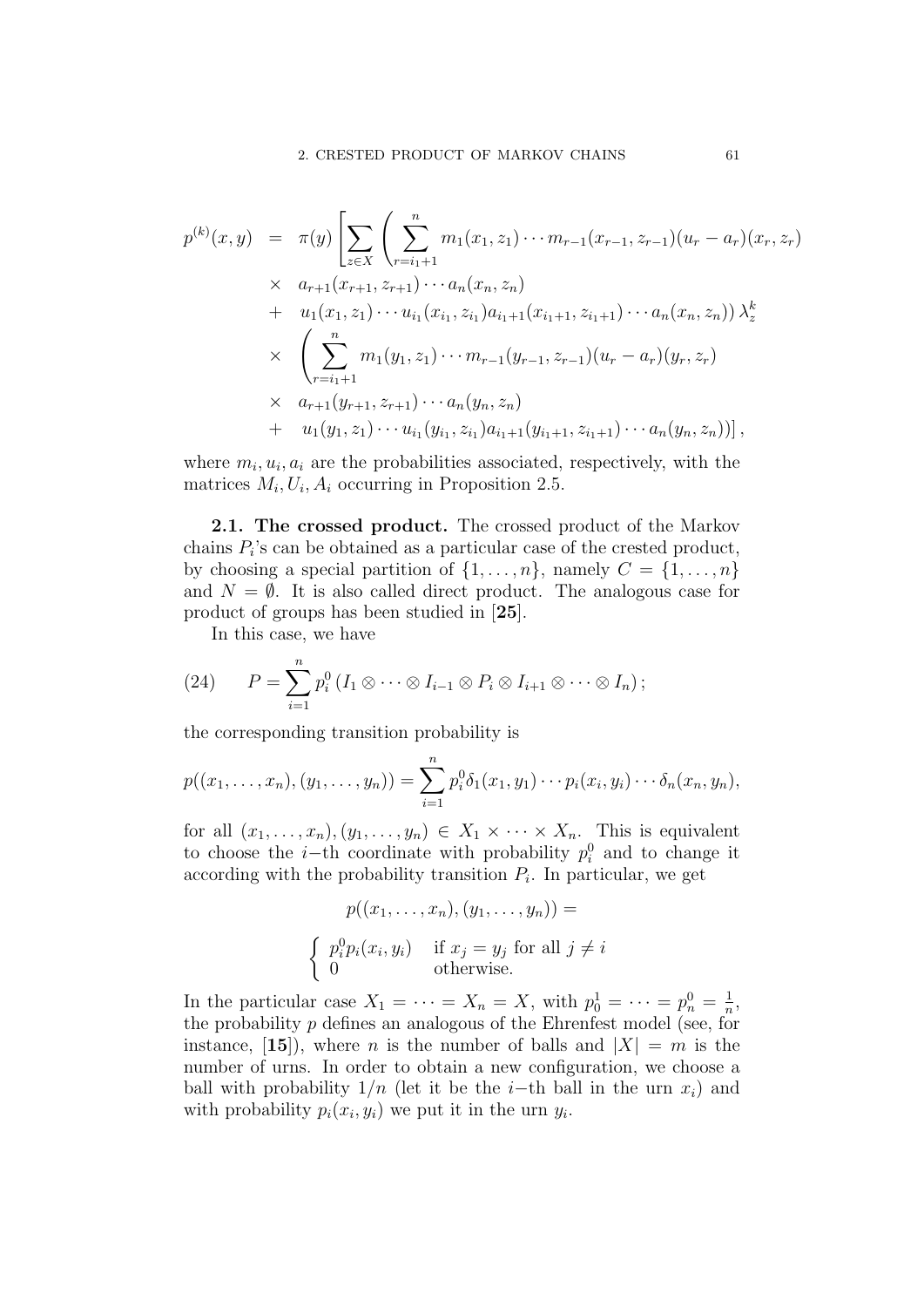As a consequence of Theorem 2.3, we get that if  $P_i$  is in detailed balance with  $\pi_i$ , then P is in detailed balance with the strict probability measure  $\pi$  on  $X_1 \times \cdots \times X_n$  defined as

$$
\pi(x_1,\ldots,x_n)=\pi_1(x_1)\pi_2(x_2)\cdots\pi_n(x_n).
$$

The following proposition studies the spectral theory of the operator P and it is a straightforward consequence of Theorem 2.4.

PROPOSITION 2.6. Let  $\varphi_0^i = 1_{X_i}, \varphi_1^i, \ldots, \varphi_{m_i-1}^i$  be the eigenfunctions of  $P_i$  associated with the (not necessarily distinct) eigenvalues  $\lambda_0^i = 1, \lambda_1^i, \cdots, \lambda_{m_i-1}^i$ , respectively. Then the eigenvalues of P are the numbers

$$
\lambda_I = \sum_{k=1}^n p_k^0 \lambda_{i_k}^k,
$$

with  $I = (i_1, \ldots, i_n) \in \{0, \ldots, m_1 - 1\} \times \cdots \times \{0, \ldots, m_n - 1\}$ . The corresponding eigenfunctions are defined as

$$
\varphi_I((x_1,\ldots,x_n))=\varphi_{i_1}^1(x_1)\cdots\varphi_{i_n}^n(x_n).
$$

Moreover, the eigenspaces described in Theorem 2.4 become, in the case of the crossed product,

$$
(25) \t\t V_{j_1}^1 \otimes \cdots \otimes V_{j_n}^n,
$$

where  $j_i \in \{0, \ldots, r_i\}$  for every  $i = 1, \ldots, n$ .

As a consequence of Proposition 2.5, in order to get the matrices  $U, D$  and  $\Delta$  associated with P, it suffices to consider the tensor product of the corresponding matrices associated with the probability  $P_i$ , for every  $i = 1, \ldots, n$ . If, for every i, we denote  $U_i$ ,  $D_i$  and  $\Delta_i$  the matrices of eigenvectors, of the coefficients of  $\pi_i$  and of eigenvalues for the probability  $P_i$ , respectively, then we get the following corollary.

COROLLARY 2.7. Let P be the probability defined in  $(24)$ . Then we have

$$
\begin{cases} PU = U\Delta \\ U^TDU = I, \end{cases}
$$

where  $U = \bigotimes_{i=1}^n U_i$ ,  $\Delta = \bigotimes_{i=1}^n \Delta_i$  and  $D = \bigotimes_{i=1}^n D_i$ .

In particular, we can express the  $k$ −th step transition probability matrix as

$$
P^{k} = \left(\bigotimes_{i=1}^{n} U_{i}\right) \left(\bigotimes_{i=1}^{n} \Delta_{i}\right)^{k} \left(\bigotimes_{i=1}^{n} U_{i}\right)^{T} \left(\bigotimes_{i=1}^{n} D_{i}\right).
$$

Let  $x = (x_1, \ldots, x_n)$  and  $y = (y_1, \ldots, y_n)$ . Then we get

$$
p^{(k)}(x,y) = \pi(y) \sum_{I} \varphi_I(x) \lambda_I^k \varphi_I(y) =
$$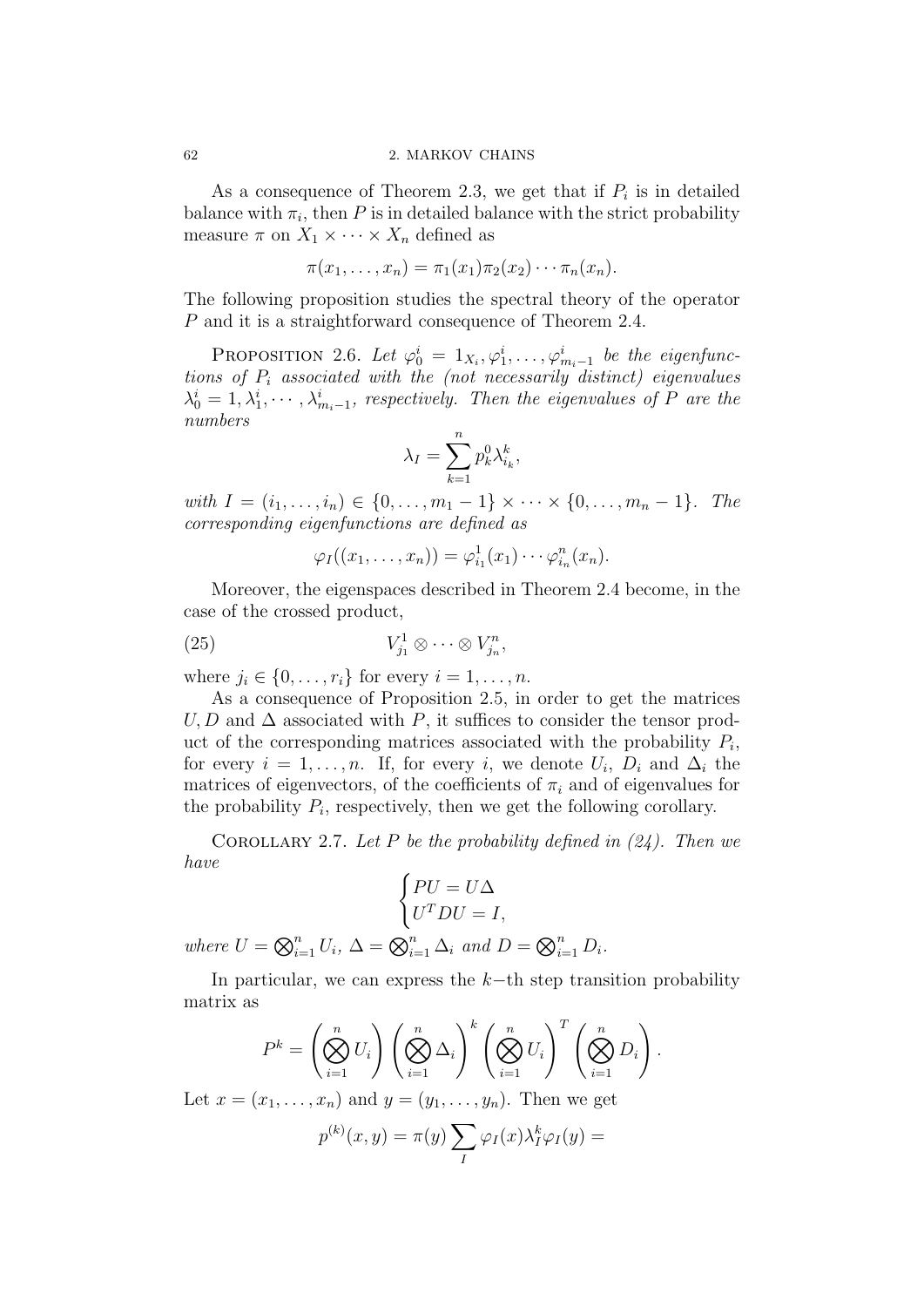$$
\pi_1(y_1) \cdots \pi_n(y_n) \sum_I \varphi_{i_1}^1(x_1) \cdots \varphi_{i_n}^n(x_n) (p_1^0 \lambda_{i_1}^1 + \cdots + p_n^0 \lambda_{i_n}^n)^k \varphi_{i_1}^1(y_1) \cdots \varphi_{i_n}^n(y_n),
$$
  
with  $I = (i_1, \ldots, i_n)$ .

If the matrix  $P_i$  is ergodic for every  $i = 1, \ldots, n$ , then also the matrix  $P$  is ergodic, since the eigenvalue 1 can be obtained only by choosing  $I = (0, \ldots, 0)$  and the eigenvalue  $-1$  can never be obtained.

Consider now the action of the symmetric group  $S_m$  on the set  $X = \{0, 1, 2, \ldots, m - 1\}$ . Suppose  $m \geq 2$ . Choose the element  $0 \in X$ and consider the subgroup K of  $S_m$  stabilizing 0. It is well known that the subgroup K is isomorphic to the symmetric group  $S_{m-1}$ , so that we have

$$
X \cong S_m/S_{m-1}.
$$

Set  $L(X) = \{f : X \to \mathbb{C}\}\$ and, as usual, consider the action of  $S_m$  on  $L(X)$  given by

$$
(\pi f)(i) = f(\pi^{-1}i),
$$

for all  $\pi \in S_m$ ,  $f \in L(X)$  and  $i \in X$ . It is well known (see, for instance, [33]) that the representation of  $S_m$  on  $L(X)$  decomposes into two  $S_m$ –irreducible subrepresentations as

$$
(26) \t\t\t L(X) = V_0 \oplus V_1,
$$

where  $V_0 \cong \mathbb{C}$  is the space of constant functions on X and  $V_1 = \{f :$  $X \longrightarrow \mathbb{C} : \sum_{i=0}^{m-1} f(i) = 0$ . In particular, we have  $dim(V_0) = 1$  and  $dim(V_1) = m - 1.$ 

Since the decomposition in (26) is multiplicity-free, it is clear that  $(S_m, S_{m-1})$  is a Gelfand pair. The associated spherical functions are:

- $\phi_0 \in V_0$ , defined as  $\phi_0(x) \equiv 1$  for all  $i \in X$ ;
- $\phi_1 \in V_1$ , defined as

$$
\phi_1(i) = \begin{cases} 1 & \text{if } i = 0\\ \frac{1}{1-m} & \text{otherwise.} \end{cases}
$$

In particular, Theorem 1.16 implies that  $(S_m, S_{m-1})$  is a symmetric Gelfand pair.

Observe that this is a particular case of the action of  $Aut(T_q)$  on the q−ary rooted tree, studied in Chapter 1 of this work. The decomposition given in (26) is a particular case of (2), with  $q = m$  and  $n = 1$ .

Consider the cartesian product  $X_1 \times \cdots \times X_n$ . To avoid confusion, suppose  $X_1 = \cdots = X_n = X$ , with  $|X| = m$ . The symmetric group  $S_m$  acts on each factor X and on the space  $L(X)$  as described above.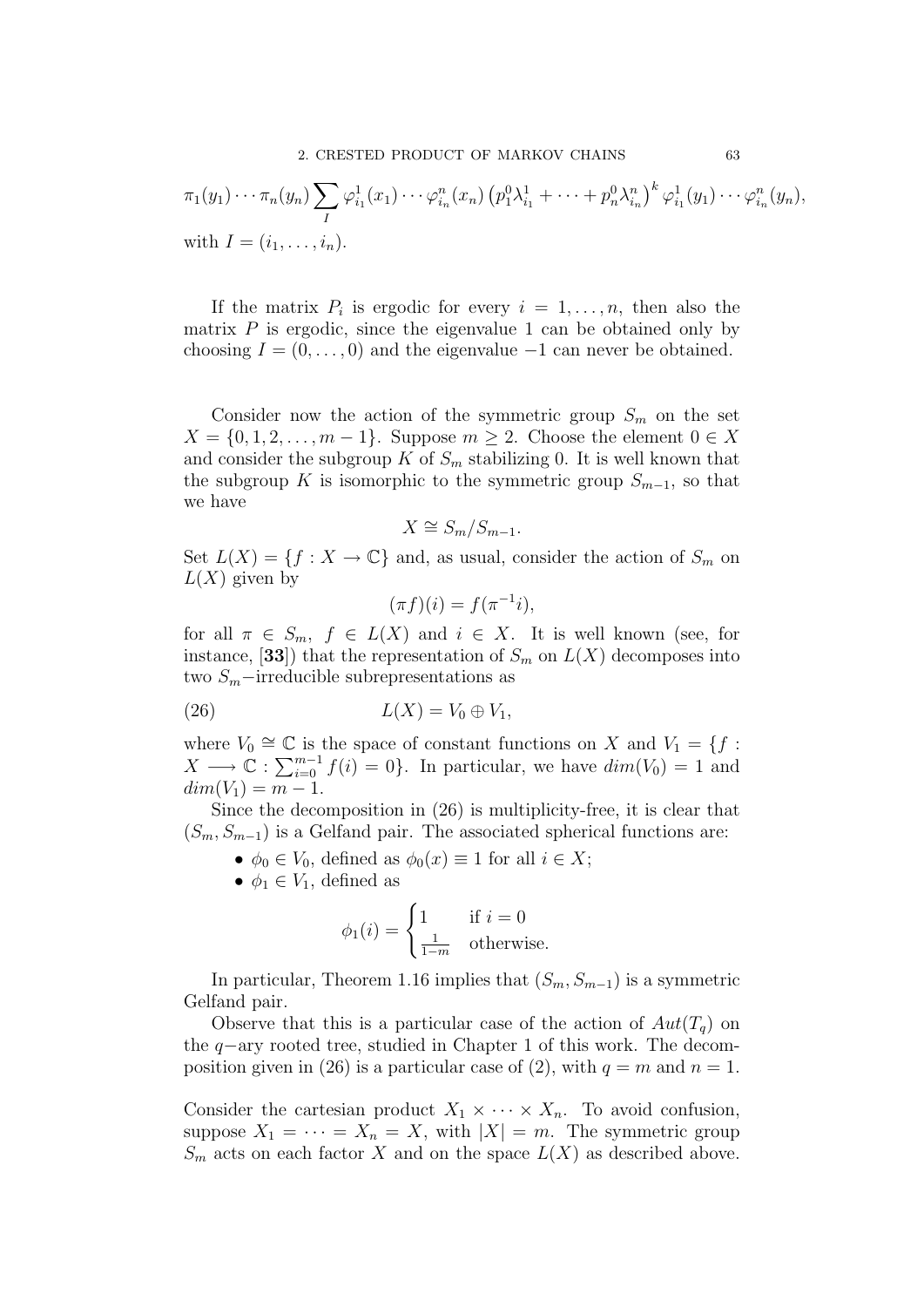A natural action of the direct product  $S_m \times \cdots \times S_m$  $\overline{\overline{\phantom{a}}\phantom{a}}$   $\overline{\phantom{a}}\phantom{a}$   $\overline{\phantom{a}}\phantom{a}$   $\overline{\phantom{a}}\phantom{a}$   $\overline{\phantom{a}}\phantom{a}$   $\overline{\phantom{a}}\phantom{a}$   $\overline{\phantom{a}}\phantom{a}$   $\overline{\phantom{a}}\phantom{a}$   $\overline{\phantom{a}}\phantom{a}$   $\overline{\phantom{a}}\phantom{a}$   $\overline{\phantom{a}}\phantom{a}$   $\overline{\phantom{a}}\phantom{a}$   $\$ on the product

$$
X^n = \underbrace{X \times \cdots \times X}_{n \text{ times}} \text{ is defined by}
$$

$$
(\pi_1, \ldots, \pi_n)(i_1, \ldots, i_n) = (\pi_1(i_1), \ldots, \pi_n(i_n)),
$$

with  $\pi_i \in S_m$  and  $i_k \in X_k$ . If  $L(X) = V_0 \bigoplus V_1$  is the decomposition of the space  $L(X)$  into  $S_m$ –irreducible subrepresentations, then the decomposition of  $L(X \times \cdots \times X)$  into  $(S_m)^n$ -irreducible subrepresentations is given by

$$
L(X^n) \cong L(X)^{\otimes^n} \cong \bigoplus_{l_i \in \{0,1\}} \left( \bigotimes_{i=1}^n V_{l_i}^i \right).
$$

The interesting fact is that the same decomposition can be obtained by the spectral analysis of the operator  $P$  defined in  $(24)$ , by choosing  $P_i = J_i$ , for every  $i = 1, \ldots, n$ . In fact, the eigenspaces given in (25) become, in this case,

$$
(27) \t\t V_{j_1}^1 \otimes \cdots \otimes V_{j_n}^n,
$$

where  $j_i \in \{0, 1\}$  for every  $i = 1, ..., n$ , since the operator  $J_i$  acting on  $L(X_i)$  has two eigenspaces, given by the space of constant function  $V_0^i$ and the space  $V_1^i = \{f : X_i \to \mathbb{C} : \sum_{k=0}^{m-1} f(k) = 0\}$ , whose eigenvalues are 1 and 0, respectively.

This particularity will be remarked also in the next section devoted to the nested product: this time, the group which we will refer to will be the wreath product of symmetric groups.

2.2. The nested product. The nested product of the Markov chains  $P_i$ 's is obtained as a particular case of the crested product, with respect to the partition  $\{1, \ldots, n\} = C \coprod N$ , with  $C = \emptyset$  and  $N = \{1, \ldots, n\}$ . The term nested comes from the association schemes theory (see, for example, [3] and [4]).

The formula (23) becomes, in this case,

(28) 
$$
P = \sum_{i=1}^{n} p_i^0 (I_1 \otimes \cdots \otimes P_i \otimes J_{i+1} \otimes J_{i+2} \otimes \cdots \otimes J_n).
$$

Theorem 2.3 tells us that P is reversible if and only if  $P_k$  is symmetric, for every  $k > 1$ , i.e.  $\sigma_i \equiv \frac{1}{m}$  $\frac{1}{m_i}$  for every  $i = 2, \ldots, n$ . In this case, P is in detailed balance with the strict probability measure  $\pi$  on  $X_1 \times \cdots \times X_n$  given by

$$
\pi(x_1 \ldots, x_n) = \frac{\sigma_1(x_1)}{\prod_{i=2}^n m_i}.
$$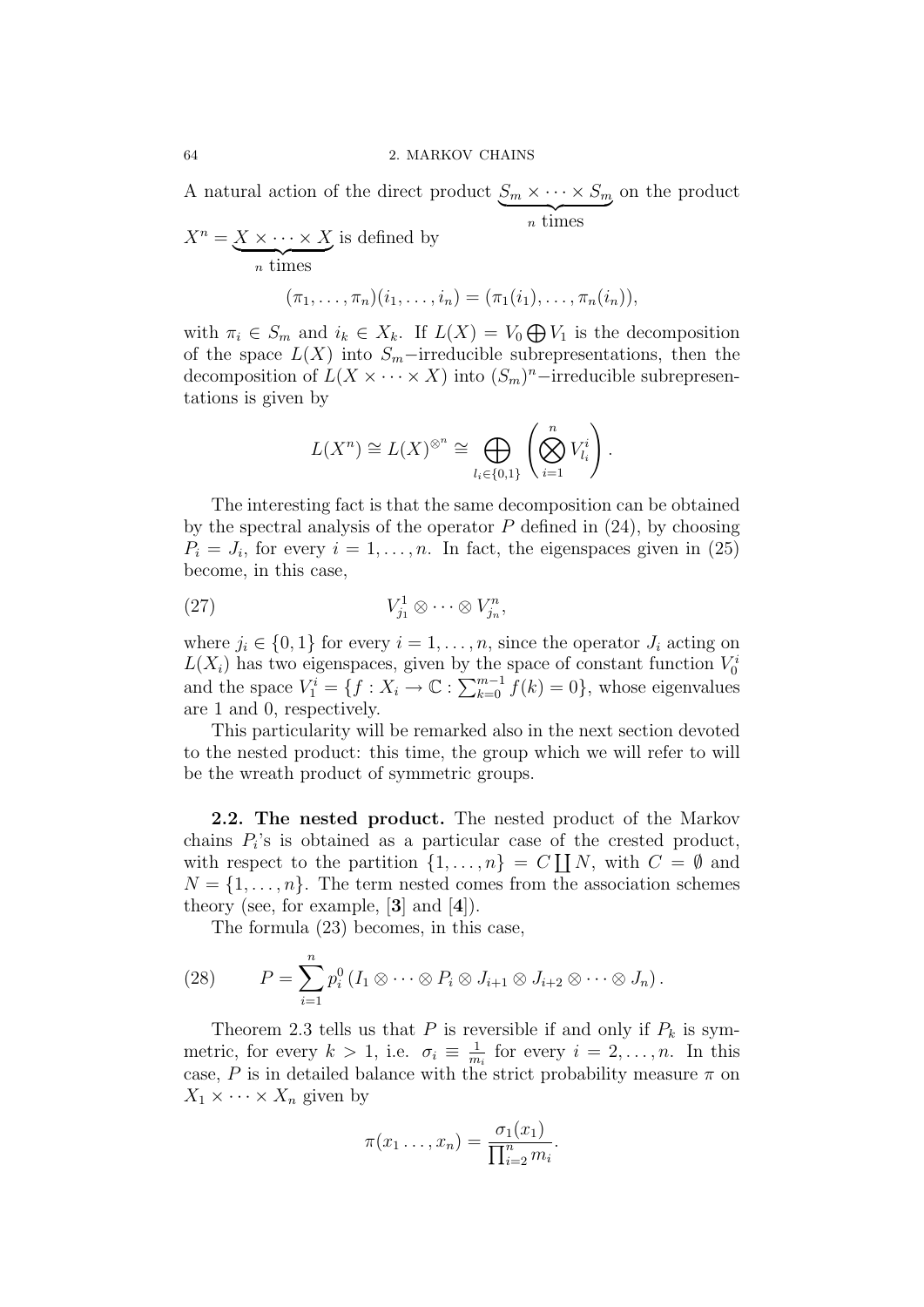Let us assume  $\sigma_i$  to be uniform, for every  $i = 2, \ldots, n$ . The transition probability associated with P is

$$
p((x_1,...,x_n),(y_1,...,y_n)) = \frac{p_1^0 p_1(x_1,y_1)}{m_2 m_3 \cdots m_n} + \sum_{j=2}^{n-1} \frac{\delta((x_1,...,x_{j-1}),(y_1,...,y_{j-1})) p_j^0 p_j(x_j,y_j)}{m_{j+1} \cdots m_n} + \delta((x_1,...,x_{n-1}),(y_1,...,y_{n-1})) p_n^0 p_n(x_n,y_n).
$$

Also in this case we can study the spectral theory of the operator P defined in  $(28)$ .

Let

$$
L(X_i) = \bigoplus_{j_i=0}^{r_i} V_{j_i}^i
$$

be the spectral decomposition of  $L(X_i)$ , for all  $i = 1, \ldots, n$  and let  $\lambda_0^i = 1, \lambda_1^i, \ldots, \lambda_{r_i}^i$  the distinct eigenvalues of  $P_i$  associated with these eigenspaces. From Theorem 2.4 we get the following proposition.

PROPOSITION 2.8. The eigenspaces of  $L(X_1 \times \cdots \times X_n)$  are

- $L(X_1) \otimes \cdots \otimes L(X_{n-1}) \otimes V_{j_n}^n$ , of eigenvalue  $p_n^0 \lambda_{j_n}^n$ , for  $j_n =$  $1, \ldots, r_n$ , with multiplicity  $m_1 \cdots m_{n-1} \cdot \dim(V_{j_n})$ ;
- $L(X_1) \otimes \cdots \otimes L(X_k) \otimes V_{j_{k+1}}^{k+1} \otimes V_0^{k+2} \otimes \cdots \otimes V_0^n$ , of eigenvalue  $p_{k+1}^{0} \lambda_{j_{k+1}}^{k+1} + p_{k+2}^{0} + \cdots + p_n^{0}$ , with  $j_{k+1} = 1, \ldots, r_{k+1}$  and for  $k = 1, \ldots, n-2$ , with multiplicity  $m_1 \cdots m_k \cdot \dim(V_{j_{k+1}}^{k+1})$  $_{j_{k+1}}^{r_{k+1}});$
- $V_{j_1}^1 \otimes V_0^2 \otimes \cdots \otimes V_0^n$ , of eigenvalue  $p_1^0 \lambda_{j_1}^1 + p_2^0 + \cdots + p_n^0$ , for  $j_1 = 0, 1, \ldots, r_1$ , with multiplicity  $\dim(\tilde{V}_{j_1})$ .

Moreover, as in the general case, one can verify that, under the hypothesis that the operators  $P_i$  are ergodic, for  $i = 1, \ldots, n$ , then also the operator  $P$  is ergodic.

Finally, Proposition 2.5 in the case of the nested product yields the following corollary.

COROLLARY 2.9. Let  $P$  be the nested product of the probabilities  $P_i$ , with  $i = 1, \ldots, n$ . Then we have:

 $\bullet\,\, U=U_1\otimes A_2\otimes\cdots\otimes A_n$  $+\sum_{k=2}^n I_1^{\sigma_1-norm}\otimes\cdots\otimes I_{k-1}^{\sigma_{k-1}-norm}\otimes (U_k-A_k)\otimes A_{k+1}\otimes\cdots\otimes A_n.$  $\bullet$   $D = \overline{\bigotimes}_{i=1}^{n} D_i$ .  $\bullet\ \Delta=\sum_{i=1}^np_i^0\left(I_1\otimes\cdots\otimes I_{i-1}\otimes \Delta_i\otimes J_{i+1}^{diag}\otimes\cdots\otimes J_{n}^{diag}\right).$ 

Also in this case the interesting fact is that, for a particular choice of the matrices  $P_i$ 's, the spectral decomposition given in Proposition 2.8 is the same that one gets by considering the action of a particular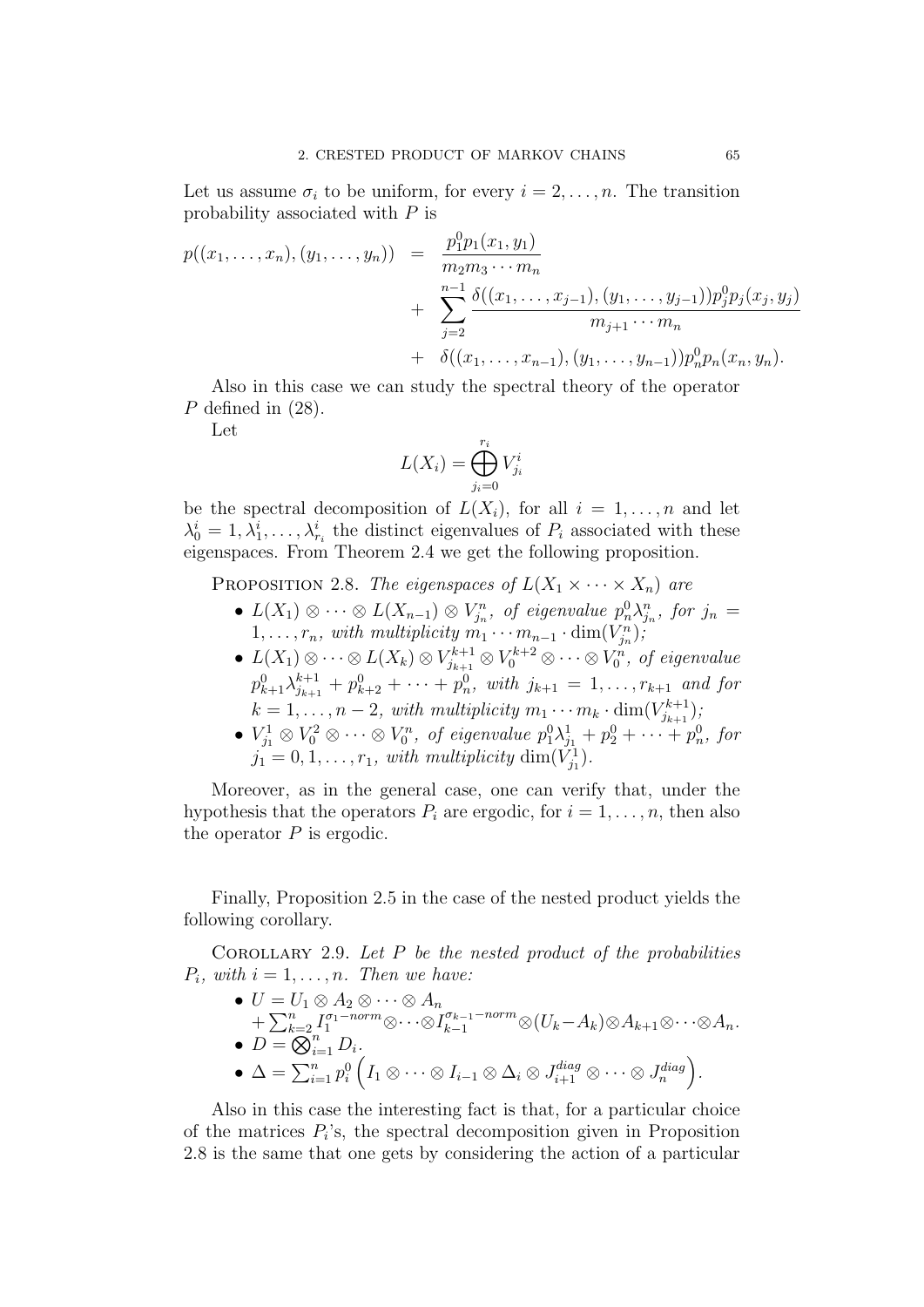#### 66 2. MARKOV CHAINS

group on the space  $L(X_1 \times \cdots \times X_n)$ : this group is the iterated wreath product of the symmetric groups acting on the sets  $X_i$ .

For simplicity, suppose  $X := X_1 = \cdots = X_n$ , with  $|X| = m$ . So the elements of the cartesian product  $X \times \cdots \times X$  can be regarded as the leaves of the rooted  $m$ -ary tree  $T_m$  of depth n. The group  $S_m \wr \cdots \wr S_m$  is the group of the automorphism of this tree and its action  $\overline{n}$  times

on  $X \times \cdots \times X$  is described in Chapter 1, Section 2.

If we set  $P_i = J_i$ , for all  $i = 1, \ldots, n$ , then the irreducible subrepresentations in (2) are just the eigenspaces listed in Proposition 2.8: in particular, the space  $W_0$  is the space of constant functions and, for every  $j = 1, \ldots, n$ , the space  $W_j$  in (2) coincides with the space

$$
L(X_1) \otimes \cdots \otimes L(X_{j-1}) \otimes V_1^j \otimes V_0^{j+1} \otimes \cdots \otimes V_0^n,
$$

where, as usual,  $L(X_i) = V_0^i \oplus V_1^i$  is the decomposition of  $L(X_i)$  into irreducible  $S_m$ –subrepresentations, with  $V_0 \cong \mathbb{C}$  and  $V_1 = \{f : X_i \longrightarrow \mathbb{C}$  $\mathbb{C} : \sum_{k=0}^{m-1} f(k) = 0$ .

2.2.1. k–steps transition probability. The formula that describes the transition probability after  $k$  steps in the case of nested product can be simplified using the base of eigenvectors given in Corollary 2.9 and supposing that the starting point is  $0 = (0, \ldots, 0)$ .

From the general formula, with the usual notations, we get

$$
p^{(k)}(0, y) = \pi(y) \left[ \sum_{z \in X} \left( \sum_{r=2}^{n} \delta_{\sigma_1}(0, z_1) \cdots \delta_{\sigma_{r-1}}(0, z_{r-1})(u_r - a_r)(0, z_r) \right) \right] \times a_{r+1}(0, z_{r+1}) \cdots a_n(0, z_n) + u_1(0, z_1) a_2(0, z_2) \cdots a_n(0, z_n) \right) \lambda_z^k
$$
  
 
$$
\times \left( \sum_{r=2}^{n} \delta_{\sigma_1}(y_1, z_1) \cdots \delta_{\sigma_{r-1}}(y_{r-1}, z_{r-1})(u_r - a_r)(y_r, z_r) \right) \times a_{r+1}(y_{r+1}, z_{r+1}) \cdots a_n(y_n, z_n)
$$
  
+ 
$$
u_1(y_1, z_1) a_2(y_2, z_2) \cdots a_n(y_n, z_n))]
$$
  
= 
$$
\pi(y) \left[ 1 + \sum_{j=2}^{n} \sum_{z_j \neq 0} \left( \sum_{r=j}^{n} \frac{1}{\sqrt{\sigma_1(0)} \cdots \sqrt{\sigma_{r-1}(0)}} (u_r - a_r)(0, z_r) \right) \right]
$$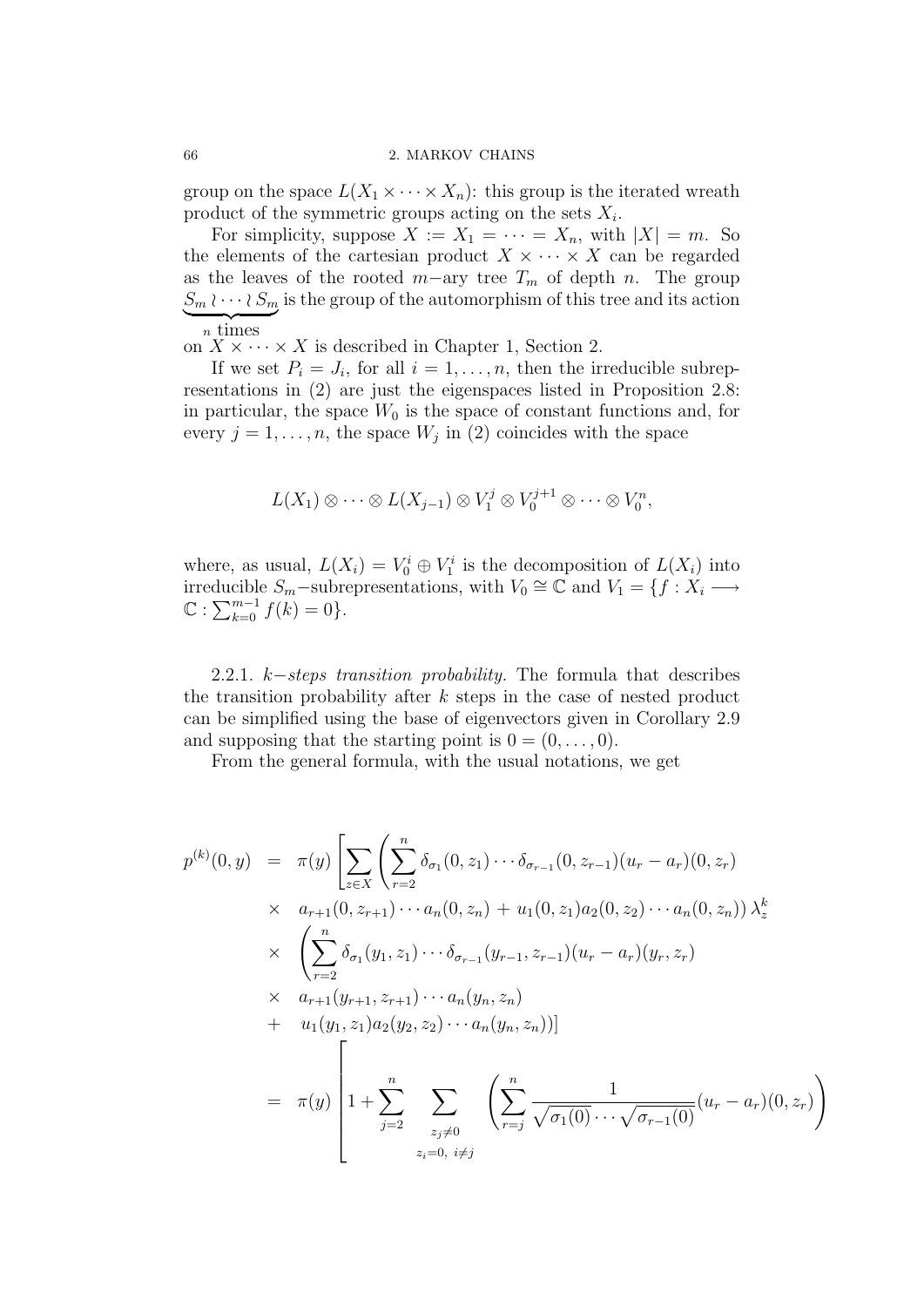$$
\times \left( p_r^0 \lambda_{z_r}^r + \sum_{m>r} p_m^0 \right)^k \left( \sum_{r=j}^n \delta_{\sigma_1}(y_1, 0) \delta_{\sigma_2}(y_2, z_2) \cdots \delta_{\sigma_{r-1}}(y_{r-1}, z_{r-1}) \times (u_r - a_r)(y_r, z_r) a_{r+1}(y_{r+1}, z_{r+1}) \cdots a_n(y_n, z_n)) + \sum_{\substack{z_1 \neq 0 \\ z_i = 0, i > 1}} u_1(0, z_1) \left( p_1^0 \lambda_{z_1}^1 + \sum_{m=2}^n p_m^0 \right)^k u_1(y_1, z_1) \right).
$$

Observe that in this case the sum consists of no more than

$$
|X_1| + \sum_{i=2}^{n} (|X_i| - 1) = \sum_{i=1}^{n} |X_i| - n + 1
$$

nonzero terms.

Example. We want to express the k–th step transition probability in the case  $n = 2$ . So consider the product  $X \times Y$ , with  $X =$  $\{0, 1, \ldots, m\}$  and  $Y = \{0, 1, \ldots, n\}$ . Let

$$
L(X) = \bigoplus_{j=0}^{r} V_j \quad \text{and} \quad L(Y) = \bigoplus_{i=0}^{s} W_i
$$

be the spectral decomposition of the spaces  $L(X)$  and  $L(Y)$ , respectively. Let  $\lambda_0 = 1, \lambda_1, \ldots, \lambda_r$  and  $\mu_0 = 1, \mu_1, \ldots, \mu_s$  be the distinct eigenvalues of  $P_X$  and  $P_Y$ , respectively. Then the eigenspaces of  $L(X \times$ Y) are  $L(X) \otimes W_i$ , for  $i = 1, \ldots, s$ , with dimension  $(m + 1)$  dim $(W_i)$ and associated eigenvalue  $p_Y^0 \mu_i$ , and  $V_j \otimes W_0$ , for  $j = 0, \ldots, r$ , with dimension  $\dim(V_j)$  and associated eigenvalue  $p_X^0 \lambda_j + p_Y^0$ .

The expression of U becomes

$$
U = I_X^{\sigma_X-norm} \otimes (U_Y - A_Y) + U_X \otimes A_Y.
$$

In particular, let  $\{v^0, v_1^1, \ldots, v_{\dim(V_1)}^1, \ldots, v_1^r, \ldots, v_{\dim(V_r)}^r\}$  and  $\{w^0, w_1^1, \ldots, w_{\dim(W_1)}^1, \ldots, w_1^s, \ldots, w_{\dim(W_s)}^s\}$  be the eigenvectors of  $P_X$ and  $P<sub>Y</sub>$ , respectively, i.e. they represent the columns of the matrices  $U_X$  and  $U_Y$ .

Then, the columns of the matrix  $U$  corresponding to the elements  $(i, 0) \in \{0, \ldots, m\} \times \{0, \ldots, n\}$  are the eigenvectors  $v^i \otimes (1, \ldots, 1)$  with eigenvalue  $p_X^0 \lambda_i + p_Y^0$ . On the other hand, the columns corresponding to the elements  $(i, j) \in \{0, \ldots, m\} \times \{0, \ldots, n\}$ , with  $j = 1, \ldots, n$ , are the eigenvectors  $(0, \ldots, 0,$ 1  $\sqrt{\sigma_X(i)}$  $\sum_{i-th}$  place i−th place  $(0, \ldots, 0) \otimes w^j$  whose eigenvalue is

 $p_Y^0 \mu_j$ . As a consequence, only  $m+1+n$  of these eigenvectors can be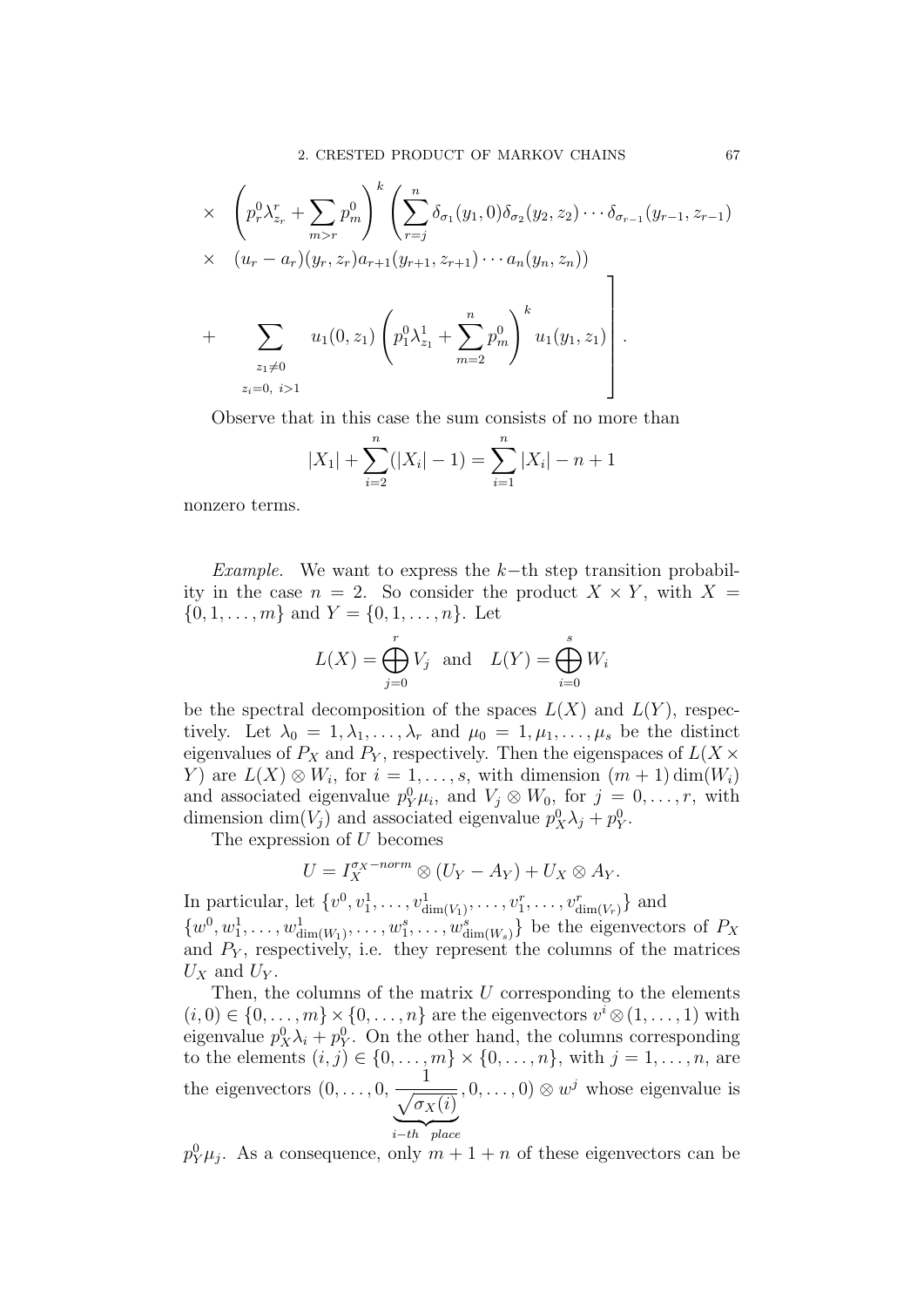nonzero in the first coordinate, so the probability  $p^{(k)}((0,0),(x,y))$  can be expressed as a sum of  $m + 1 + n$  nonzero terms: moreover, these terms become  $m + 1$  if  $x \neq 0$ . We have

$$
p^{(k)}((0,0),(x,y)) = \pi((x,y)) \left( \sum_{i=0}^{m} v^{i}(0)v^{i}(x)(p_{X}^{0}\lambda_{i}+p_{Y}^{0})^{k} + \frac{1}{\sqrt{\sigma_{X}(0)\sigma_{X}(x)}} \sum_{j=1}^{n} w^{j}(0)\delta_{0}(x)w^{j}(y)(p_{Y}^{0}\mu_{j})^{k} \right) = \frac{\sigma_{X}(x)}{n+1} \left[ \sum_{i=0}^{r} \left( \sum_{a=1}^{\dim(V_{i})} v_{a}^{i}(0)v_{a}^{i}(x) \right) (p_{X}^{0}\lambda_{i}+p_{Y}^{0})^{k} + \sum_{j=1}^{s} \left( \frac{1}{\sqrt{\sigma_{X}(0)\sigma_{X}(x)}} \sum_{b=1}^{\dim(W_{j})} w_{b}^{j}(0)\delta_{0}(x)w_{b}^{j}(y) \right) (p_{Y}^{0}\mu_{j})^{k} \right].
$$

2.3. The Insect. We describe here a particular Markov chain defined on the  $n - th$  level of the rooted tree, introduced by A. Figà-Talamanca in [32] and called the "Insect" in [18], [20] and [21].

We already said above that if  $|X_i| = m_i$ , with  $X_i = \{0, 1, \ldots, m_i - \}$ 1, then the elements of the cartesian product  $X_1 \times \cdots \times X_n$  can be regarded as the set of the leaves of the rooted tree  $T$  of depth  $n$ , such that the root has degree  $m_1$ , each vertex of the first level has  $m_2$  children and in general each vertex of the i–th level of the tree has  $m_{i+1}$  children, for every  $i = 1, \ldots, n - 1$ . As usual, we denote the *i*-th level of the tree by  $L_i$ . We recall that the group  $Aut(T)$  of all automorphisms of  $T$  is given by the iterated wreath product

$$
S_{m_n} \wr S_{m_{n-1}} \wr \cdots \wr S_{m_1}.
$$

Moreover,  $Aut(T)$  is also the group of isometries of T, with respect to the usual ultrametric distance.

The Insect is a Markov chain  $P$  on the level  $L_n$  of the tree, defined from the simple random walk on T starting in a vertex  $x \in L_n$ . In fact, it is possible to define a probability distribution  $\mu_x$  on  $L_n$  such that, for every  $y \in L_n$ ,  $\mu_x(y)$  is the probability that y is the first point in  $L_n$  visited by the random walk. If we put  $p(x, y) = \mu_x(y)$ , then we get a stochastic matrix  $P = (p(x, y))_{x, y \in L_n}$ . Moreover, since the random walk is  $Aut(T)$ −invariant, we can suppose that the random walk starts at the leftmost leaf, that we will call  $x_0 = (0, \ldots, 0)$ .

We use the notation of [16] in a more general context: the authors consider there the particular case  $m_1 = \cdots m_n = q$ .

Set  $\xi_n = \emptyset$  and  $\xi_i = \emptyset \emptyset \dots \emptyset$ . For  $j \geq 0$ , let  $\alpha_j$  be the probability of  $\sum_{n-i}$  times

ever reaching  $\xi_{j+1}$  given that  $\xi_j$  is reached at least once. This definition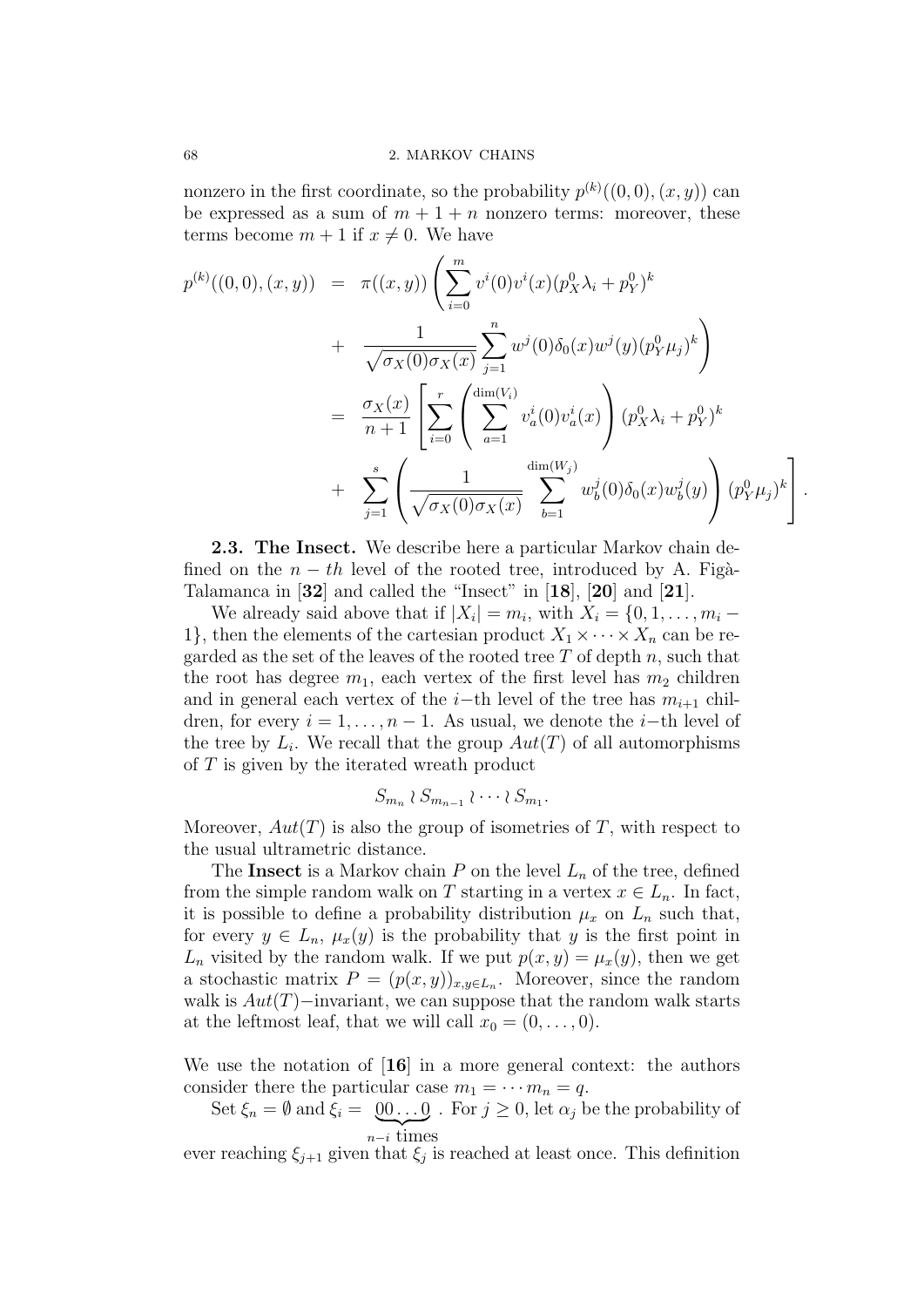implies

$$
\alpha_0 = 1
$$
 and  $\alpha_1 = \frac{1}{m_n + 1}$ .

In fact, with probability 1, the vertex  $\xi_1$  is reached at the first step and, starting from  $\xi_1$ , with probability  $\frac{1}{m_n+1}$  it reaches  $\xi_2$ , while with probability  $\frac{m_n}{m_n+1}$  it returns to some vertex of  $L_n$ . Finally, one has  $\alpha_n = 0.$ 

For  $1 < j < n$ , the following recursive relation holds:

(29) 
$$
\alpha_j = \frac{1}{m_{n+1-j}+1} + \alpha_{j-1}\alpha_j \frac{m_{n+1-j}}{m_{n+1-j}+1}.
$$

In fact, starting at  $\xi_j$ , with probability  $\frac{1}{m_{n+1-j}+1}$  the insect reaches in one step  $\xi_{j+1}$ , otherwise with probability  $\frac{m_{n+1-j}}{m_{n+1-j+1}}$  it reaches  $\xi_{j-1}$  or one of its brothers; then, with probability  $\alpha_{i-1}$  it reaches again  $\xi_i$  and one starts the recursive argument.

The solution of (29), for  $1 \leq j \leq n-1$ , is given by

$$
\alpha_j = \frac{1 + m_n + m_n m_{n-1} + m_n m_{n-1} m_{n-2} + \dots + m_n m_{n-1} m_{n-2} \dots m_{n-j+2}}{1 + m_n + m_n m_{n-1} + m_n m_{n-1} m_{n-2} + \dots + m_n m_{n-1} m_{n-2} \dots m_{n-j+1}}
$$
  
= 
$$
1 - \frac{m_n m_{n-1} m_{n-2} \dots m_{n-j+1}}{1 + m_n + m_n m_{n-1} + m_n m_{n-1} m_{n-2} + \dots + m_n m_{n-1} m_{n-2} \dots m_{n-j+1}}
$$

We already remarked that the random walk, and so the Insect Markov chain, is invariant with respect to the action of  $Aut(T)$ , which is the group of isometries of the tree. This implies that the probability  $p(x_0, x)$ , for  $x \in L_n$ , only depends on the ultrametric distance  $d(x_0, x)$ . We get

$$
p(x_0, x_0) = \frac{1}{m_n} (1 - \alpha_1) + \frac{1}{m_n m_{n-1}} \alpha_1 (1 - \alpha_2) + \cdots
$$
  
+ 
$$
\frac{1}{m_n m_{n-1} \cdots m_2} \alpha_1 \alpha_2 \cdots \alpha_{n-2} (1 - \alpha_{n-1}) + \frac{1}{m_n \cdots m_1} \alpha_1 \cdots \alpha_{n-1}.
$$

In particular, the j−th summand is the probability of returning back to  $x_0$  if the corresponding random walk in T reaches  $\xi_j$  but not  $\xi_{i+1}$ .

It is easy to compute  $p(x_0, x)$ , where x is a point at distance j from  $x_0$ . For  $j = 1$ , we clearly have  $p(x_0, x_0) = p(x_0, x)$ . We observe that, for  $j > 1$ , to reach x one is forced to first reach  $\xi_j$ , so that we have

$$
p(x_0, x) = \frac{1}{m_n \cdots m_{n-j+1}} \alpha_1 \alpha_2 \cdots \alpha_{j-1} (1 - \alpha_j) + \cdots + \frac{1}{m_n \cdots m_2} \alpha_1 \alpha_2 \cdots \alpha_{n-2} (1 - \alpha_{n-1}) + \frac{1}{m_n \cdots m_1} \alpha_1 \alpha_2 \cdots \alpha_{n-1}.
$$

Actually, the Insect Markov chain is a particular case of the nested product defined in (28), as the following proposition shows.

.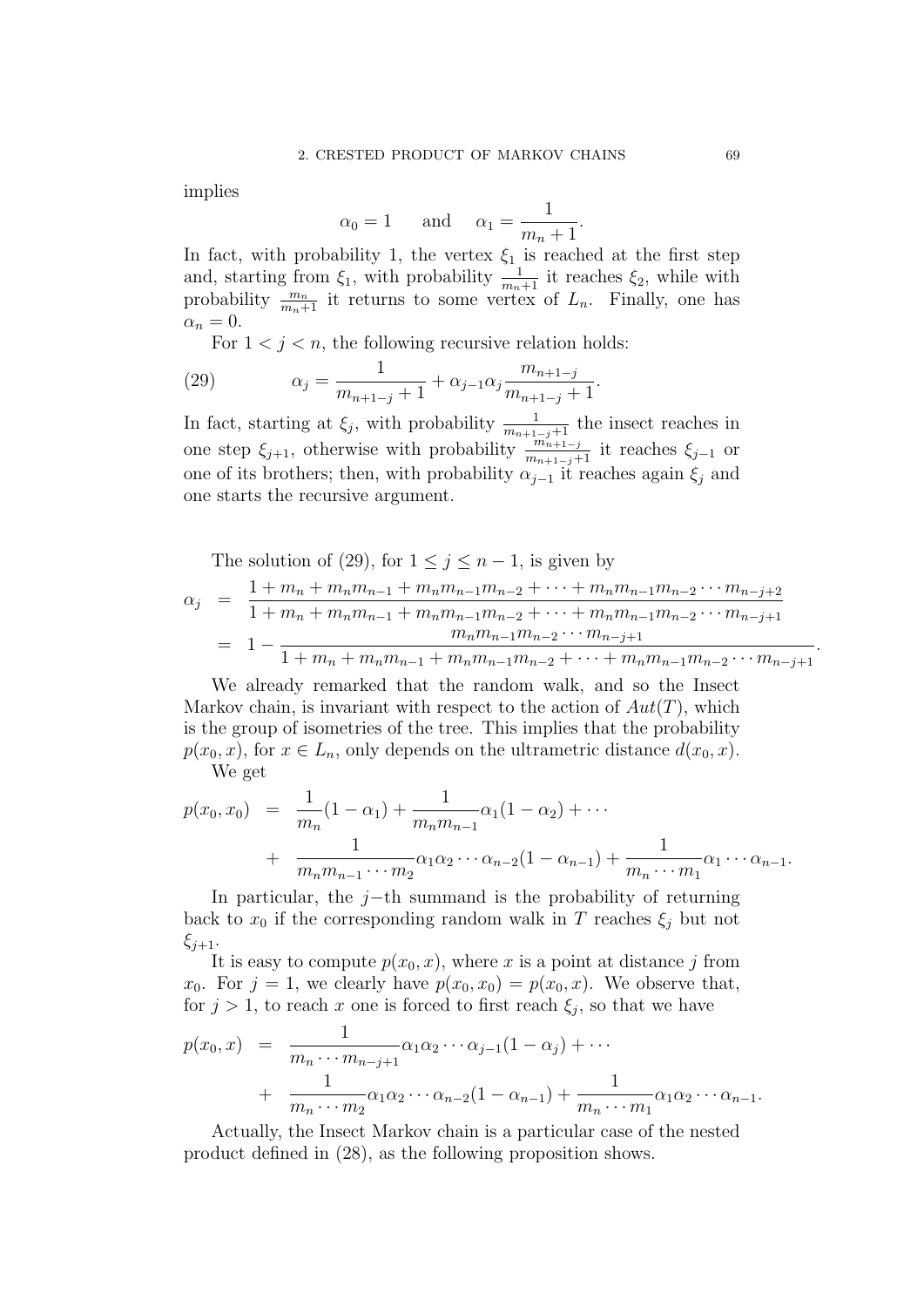PROPOSITION 2.10. The transition probability

$$
p((x_1,...,x_n),(y_1,...,y_n)) = \frac{p_1^0 p_1(x_1,y_1)}{m_2 m_3 \cdots m_n} + \sum_{j=2}^{n-1} \frac{\delta((x_1,...,x_{j-1}),(y_1,...,y_{j-1})) p_j^0 p_j(x_j,y_j)}{m_{j+1} \cdots m_n} + \delta((x_1,...,x_{n-1}),(y_1,...,y_{n-1})) p_n^0 p_n(x_n,y_n),
$$

associated with the Markov chain in (28), gives rise to the Insect Markov chain defined on  $L_n$ , regarded as the sets of elements of the product  $X_1 \times \cdots \times X_n$ , choosing  $p_i^0 = \alpha_1 \alpha_2 \cdots \alpha_{n-i}(1-\alpha_{n-i+1})$  for  $i = 1, \ldots, n-1$ and  $p_n^0 = 1 - \alpha_1$  and the transitions probabilities  $p_j$ 's to be uniform for all  $j = 1, \ldots, n$ .

**Proof.** Set, for every  $i = 1, \ldots, n-1$ ,

$$
p_i^0 = \alpha_1 \alpha_2 \cdots \alpha_{n-i} (1 - \alpha_{n-i+1})
$$

and  $p_n^0 = 1 - \alpha_1$ . Moreover, assume that the probability  $p_i$  on  $X_i$  is uniform, i.e.

$$
P_i = J_i.
$$

If  $d(x_0, x) = n$ , then we get

$$
p(x_0, x) = \frac{\alpha_1 \alpha_2 \cdots \alpha_{n-1}}{m_1 m_2 \cdots m_n}.
$$

If  $d(x_0, x) = j > 1$ , i.e.  $x_i^0 = x_i$  for all  $i = 1, ..., n - j$ , then

$$
p(x_0, x) = \frac{\alpha_1 \alpha_2 \cdots \alpha_{n-1}}{m_1 m_2 \cdots m_n} + \sum_{i=1}^{n-j} \frac{\alpha_1 \cdots \alpha_{n-i-1} (1 - \alpha_{n-i})}{m_n \cdots m_{i+2} m_{i+1}}.
$$

Finally, if  $x = x_0$ , we get

$$
p(x_0, x_0) = \frac{\alpha_1 \alpha_2 \cdots \alpha_{n-1}}{m_1 m_2 \cdots m_n} + \sum_{i=1}^{n-2} \frac{\alpha_1 \cdots \alpha_{n-i-1} (1 - \alpha_{n-i})}{m_n \cdots m_{i+2} m_{i+1}} + \frac{(1 - \alpha_1)}{m_n}.
$$

This completes the proof.  $\square$ 

Following the remark given after Corollary 2.9, we deduce that the eigenspaces of the operator  $P$  associated with the Insect Markov chain are exactly the  $W_j$ 's of  $(2)$ .

This fact can also be obtained as a consequence of Corollary 1.8, since the Markov operator P on  $L(L_n)$  associated with the Insect Markov chain is  $Aut(T)$ −invariant, i.e.  $P \in Hom_{Aut(T)}(L(L_n), L(L_n)).$ This follows from the fact that the probability  $p(x_0, x)$  only depends on the ultrametric distance  $d(x_0, x)$ . In formulae, we have

$$
g(Pf) = P(g(f)),
$$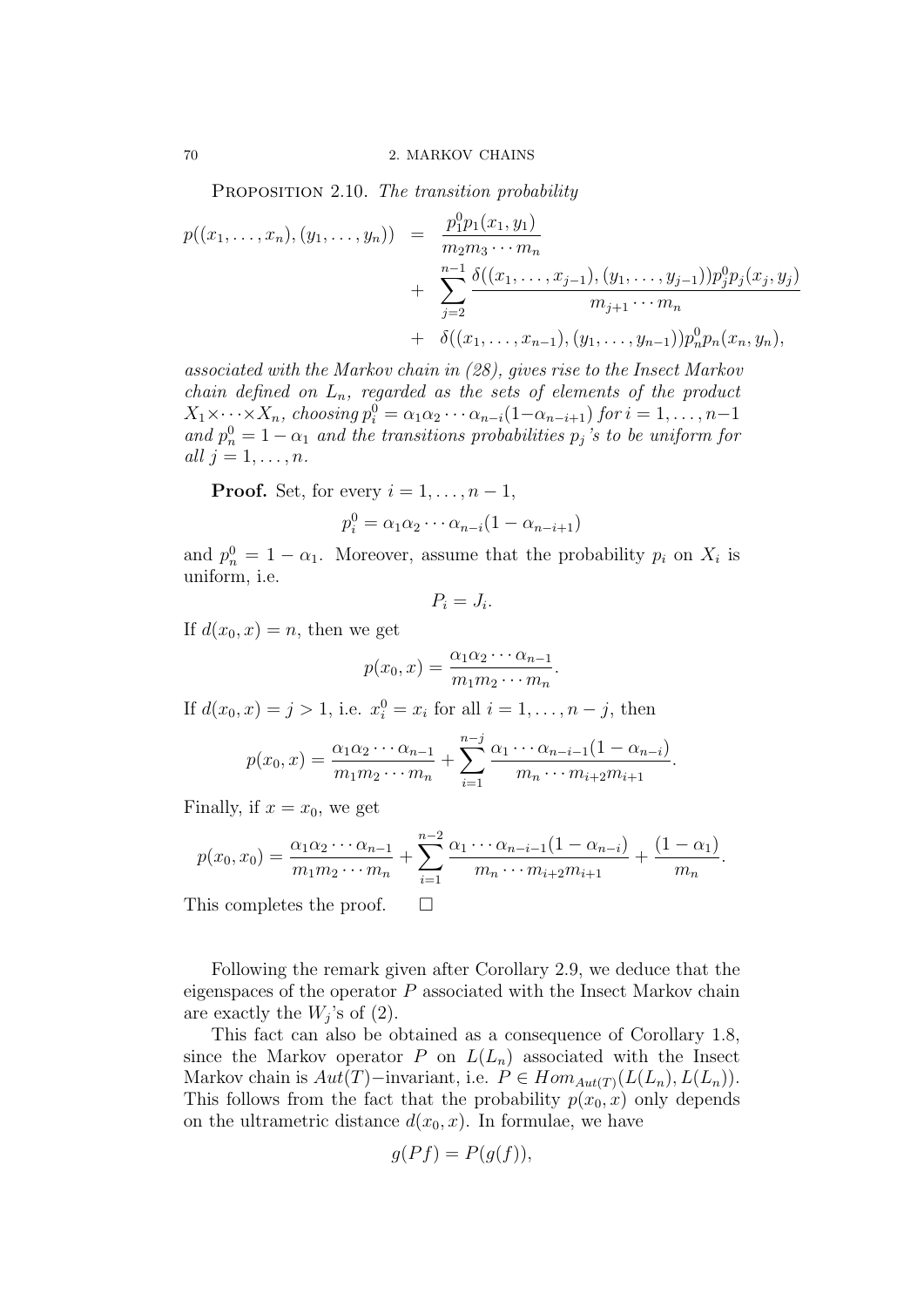for every  $f \in L(L_n)$  and  $g \in Aut(T)$ . In fact, for  $x \in L_n$ , we have

$$
(g(Pf))(x) = (Pf)(g^{-1}x) = \sum_{y \in L_n} p(g^{-1}x, y)f(y)
$$

and

$$
(P(g(f)))(x) = \sum_{y \in L_n} p(x, y)(g(f))(y) = \sum_{y \in L_n} p(x, y)f(g^{-1}y)
$$
  
= 
$$
\sum_{t \in L_n} p(x, gt)f(t),
$$

where we set  $g^{-1}y = t$ . Using that  $p(g^{-1}x, y) = p(x, gy)$  since g is an isometry, we get the assertion.

In order to compute the corresponding eigenvalues we can use the formulas given in Proposition 2.8 for the eigenvalues of the nested product by setting:

• 
$$
\lambda_0^i = 1
$$
 and  $\lambda_1^i = 0$ , for all  $i = 1, ..., n$ ;

•  $p_i^0 = \alpha_1 \alpha_2 \cdots \alpha_{n-i} (1 - \alpha_{n-i+1}),$  for  $i = 1, \ldots, n-1;$ •  $p_n^0 = 1 - \alpha_1$ .

We get:

• 
$$
\lambda_0 = \sum_{i=1}^n p_i^0 = 1;
$$
  
\n•  $\lambda_j = \sum_{i=j+1}^n p_i^0$ , for every  $j = 1, ..., n-1;$   
\n•  $\lambda_n = 0.$ 

It is easy to prove by induction on j that, for every  $j = 1, \ldots, n-1$ , the eigenvalue  $\lambda_j$  is equal to  $1 - \alpha_1 \alpha_2 \cdots \alpha_{n-j}$ .

If  $j = 1$ , we have  $\lambda_1 = \sum_{i=2}^n p_i^0 = 1 - p_1^0 = 1 - \alpha_1 \cdots \alpha_{n-1}$ . Now suppose the assertion to be true for  $j$  and show that it holds also for  $j + 1$ . We get

$$
\lambda_{j+1} = \sum_{i=j+2}^{n} p_i^0 = \sum_{i=j+1}^{n} p_i^0 - p_{j+1}^0
$$
  
=  $\lambda_j - p_{j+1}^0 = 1 - \alpha_1 \alpha_2 \cdots \alpha_{n-j} - \alpha_1 \cdots \alpha_{n-j-1} (1 - \alpha_{n-j})$   
=  $1 - \alpha_1 \cdots \alpha_j \alpha_{n-j-1}.$ 

2.3.1. Example. Let us give an example in the case  $n = 3$  with  $m_1 = m_2 = m_3 = 2$  and

$$
P_1 = P_2 = P_3 = \begin{pmatrix} 1/2 & 1/2 \\ 1/2 & 1/2 \end{pmatrix}.
$$

The tree associated with the product  $X_1 \times X_2 \times X_3$  is the following: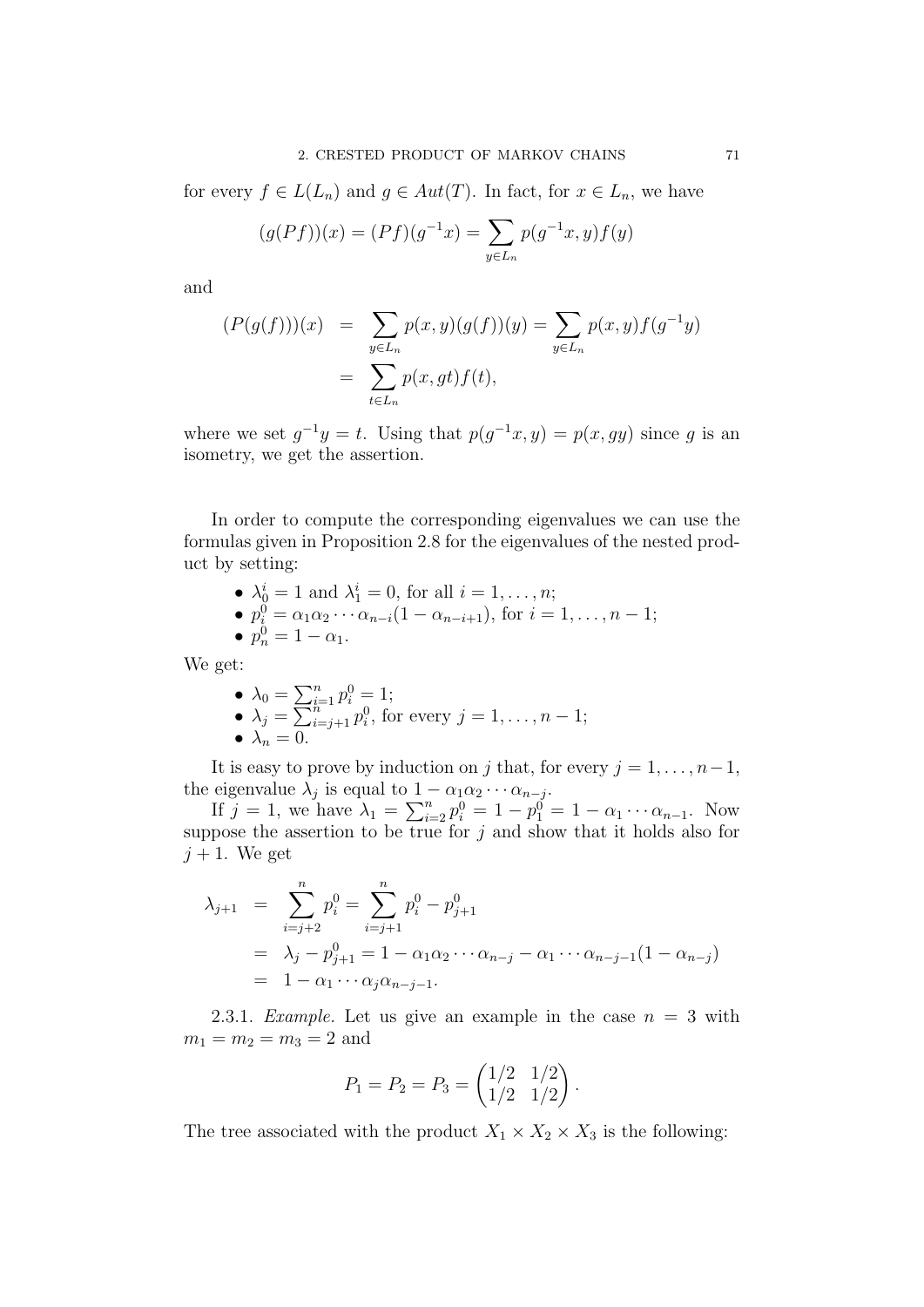

Fig.16. The rooted binary tree of depth 3.

Set

$$
L(X_1) = V_0^1 \oplus V_1^1, \quad L(X_2) = V_0^2 \oplus V_1^2, \quad \text{and } L(X_3) = V_0^3 \oplus V_1^3.
$$

The eigenspaces of  $P$  are:

- $W_0 = V_0^1 \otimes V_0^2 \otimes V_0^3$ , of dimension 1;
- $W_1 = V_1^1 \otimes V_0^2 \otimes V_0^3$ , of dimension 1;
- $W_2 = L(X_1) \otimes V_1^2 \otimes V_0^3$ , of dimension 2;
- $W_3 = L(X_1) \otimes L(X_2) \otimes V_1^3$ , of dimension 4.

We have  $\alpha_0 = 1, \alpha_1 = \frac{1}{3}$  $\frac{1}{3}$ ,  $\alpha_2 = \frac{3}{7}$  $\frac{3}{7}$ ,  $\alpha_3 = 0$  and so  $p_1^0 = \frac{1}{7}$  $\frac{1}{7}, p_2^0 = \frac{4}{21}$ we have  $\alpha_0 = 1$ ,  $\alpha_1 = 3$ ,  $\alpha_2 = 7$ ,  $\alpha_3 = 0$  and so  $p_1 = 7$ ,  $p_2 = 21$ <br>and  $p_3^0 = \frac{2}{3}$ .  $\frac{2}{3}$ .

The eigenvalues of  $P$  are the following:

- $\lambda_0 = 1$ , with multiplicity 1;
- $\lambda_1 = \frac{6}{7}$  with multiplicity 1;
- $\lambda_2 = \frac{2}{3}$  with multiplicity 2;
- $\lambda_3 = 0$ , with multiplicity 4.

The matrix  $P$  is given by

$$
P = p_1^0(J_1 \otimes J_2 \otimes J_3) + p_2^0(I_1 \otimes J_2 \otimes J_3) + p_3^0(I_1 \otimes I_2 \otimes J_3) =
$$
\n
$$
\begin{pmatrix}\n67 & 67 & 11 & 11 & 3 & 3 & 3 & 3 \\
67 & 67 & 11 & 11 & 3 & 3 & 3 & 3 \\
11 & 11 & 67 & 67 & 3 & 3 & 3 & 3 \\
11 & 11 & 67 & 67 & 3 & 3 & 3 & 3 \\
168 & 3 & 3 & 3 & 67 & 67 & 11 & 11 \\
3 & 3 & 3 & 3 & 67 & 67 & 11 & 11 \\
3 & 3 & 3 & 3 & 3 & 11 & 11 & 67 & 67 \\
3 & 3 & 3 & 3 & 11 & 11 & 67 & 67\n\end{pmatrix}
$$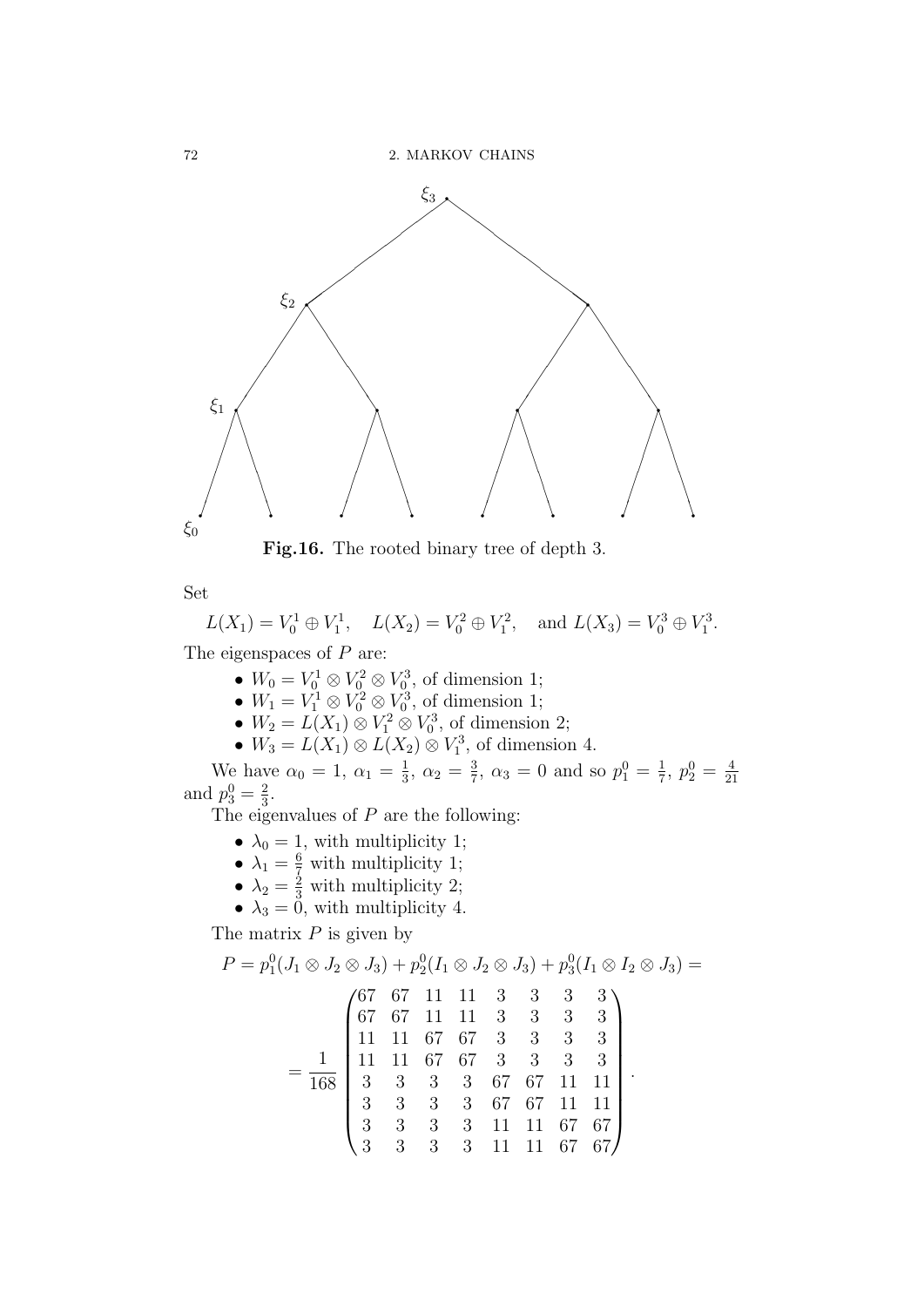#### 3. THE CUT-OFF PHENOMENON 73

# 3. The cut-off phenomenon

The rate of convergence of an ergodic Markov chain to the stationary distribution has been studied by Diaconis in relation with the following question: "How much does it take to converge to the stationary distribution  $\pi$ ?". This is motivated by the fact that in many Markov chains the difference between the value of the probability measure  $m^{(k)}$  given by the k–steps transition probability and  $\pi$  is close to 0 only after a fixed number  $k_0$  of steps, and it is large (close to 1) before  $k_0$  steps. So the distance exponentially fast breaks down in a small range. This phenomenon has been called "cut-off phenomenon". Actually, this term was introduced in [1]. Many applications are presented in the survey [24].

In [20] the cut-off phenomenon for the Insect Markov chain is investigated, using the spectral analysis of the associated Markov operator. In particular, we study the homogeneous case  $m_1 = \cdots = m_n = q$  and we show that the cut-off phenomenon does not occur.

First of all, we need some definitions.

DEFINITION 3.1. Let  $P = (p(x, y))_{x,y \in X}$  be a stochastic matrix. Then a **stationary distribution** for P is a probability measure  $\pi$  on X such that

(30) 
$$
\pi(y) = \sum_{x \in X} \pi(x) p(x, y),
$$

for all  $y \in X$ .

The following theorem gives a relation between stationary distributions and ergodicity. For a proof see, for example, Chapter 1 in  $[16]$ .

THEOREM 3.2. Let  $P$  be a stochastic matrix on  $X$ . Then  $P$  is ergodic if and only if there exists a strict probability distribution on X such that

$$
\lim_{k \to \infty} p^{(k)}(x, y) = \pi(y) \quad \text{for all } x, y \in X.
$$

This implies that the limits above exist, they are independent of  $x$  and they form a strict probability distribution. Moreover,  $\pi$  is the unique stationary distribution for P.

Note that if P is ergodic and in detailed balance with  $\pi$ , then its stationary distribution coincides with  $\pi$ . To show that, it suffices to sum over  $x \in X$  the identity

$$
\pi(x)p(x,y) = \pi(y)p(y,x),
$$

what gives  $\sum_{x \in X} \pi(x) p(x, y) = \pi(y)$ , which is just (30).

Theorem 3.2 can be easily proven under the hypothesis of reversibility of the Markov chain P. In particular, we get the following theorem.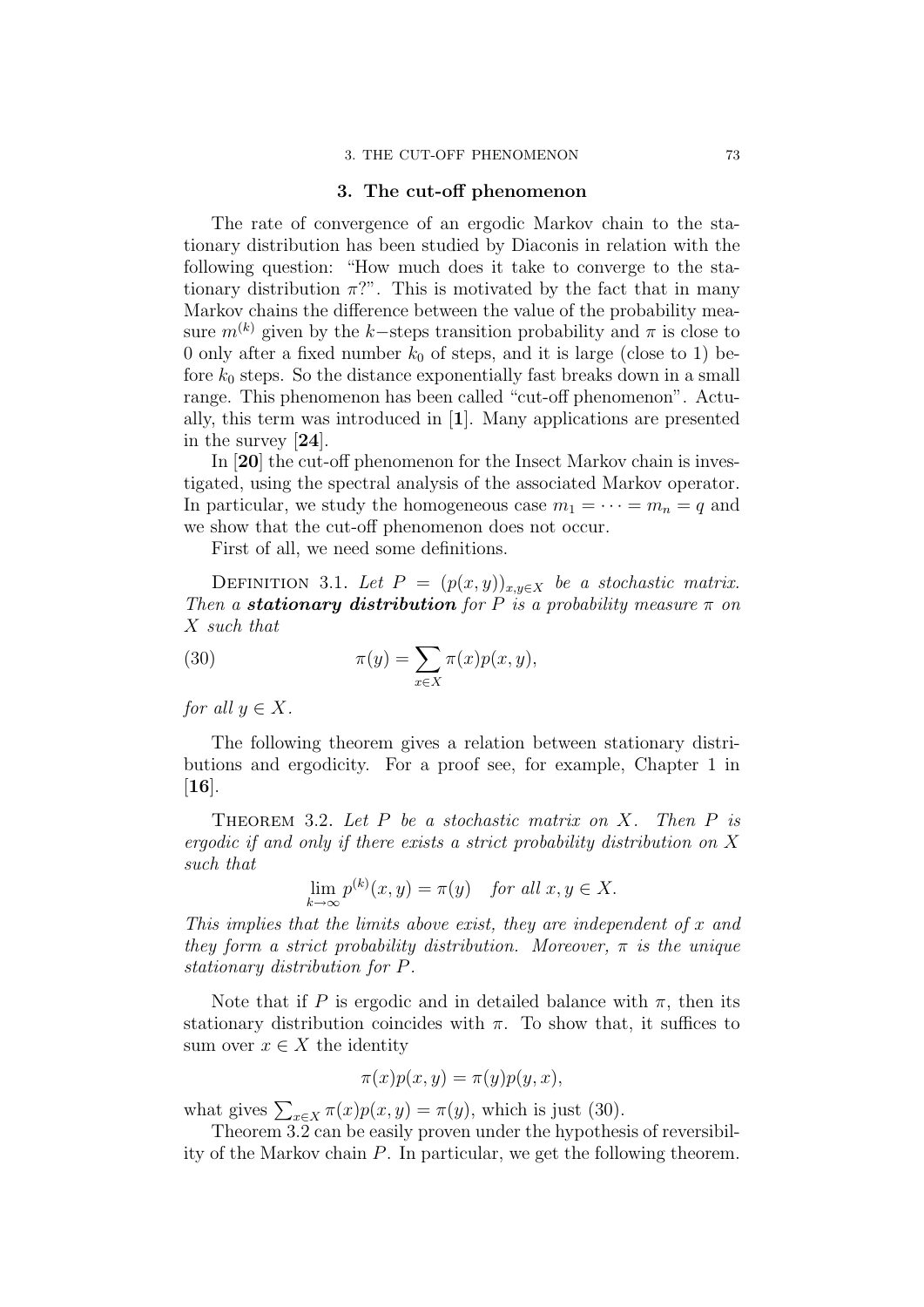THEOREM 3.3. Let P be a Markov chain in detailed balance with the distribution  $\pi$ . Suppose that P is ergodic. Then

(31) 
$$
\lim_{k \to \infty} p^{(k)}(x, y) = \pi(y),
$$

for all  $x, y \in X$ .

**Proof.** From Proposition 1.5, we have

$$
p^{(k)}(x,y) = \pi(y) \sum_{z \in X} u(x,z) \lambda_z^k u(y,z).
$$

Since  $P$  is ergodic, the eigenvalue 1 has multiplicity one, so there exists  $z_0 \in X$  such that  $\lambda_z < \lambda_{z_0} = 1$ , for all  $z \neq z_0$ . Moreover, one has  $u(x, z_0) = 1$  for all  $x \in X$ . The hypothesis of ergodicity implies  $\lambda_z$  $-1$ , for all  $z \in X$ , so that (31) can be rewritten as

$$
p^{(k)}(x, y) = \pi(y) + \pi(y) \sum_{z \neq z_0} u(x, z) \lambda_z^k u(y, z).
$$

Since  $-1 < \lambda_z < 1$  for all  $z \neq z_0$ , we get  $\lim_{k \to \infty} p^{(k)}(x, y) = \pi(y)$ .  $\Box$ 

The next definition will be useful later, because it introduces the notion of difference of two probability measures on X.

DEFINITION 3.4. Let  $\mu$  and  $\nu$  two probability measures on X. Then their **total variation distance** is defined as

$$
\|\mu - \nu\|_{TV} = \max_{A \subseteq X} \left| \sum_{x \in A} \mu(x) - \nu(x) \right| \equiv \max_{A \subseteq X} |\mu(A) - \nu(A)|.
$$

It is easy to prove that  $\|\mu - \nu\|_{TV} = \frac{1}{2}$  $\frac{1}{2} \|\mu - \nu\|_{L^1(X)}$ , where  $\|\cdot\|_{L^1(X)}$ is the standard  $L^1(X)$  distance given by

$$
\|\mu - \nu\|_{L^1(X)} = \sum_{x \in X} |\mu(x) - \nu(x)|.
$$

**3.1.** The cut-off phenomenon. Let  $m_x^{(k)}(y) = p^{(k)}(x, y)$  the distribution probability after  $k$  steps. The total variation distance defined in Definition 3.4 allows to estimate how  $m^{(k)}$  converges to the stationary distribution  $\pi$ .

There are interesting cases in which the total variation distance remains close to 1 for a long time and then tends to 0 in a very fast way (see, for some examples, [24] and [26]). This suggests the following definition (see  $[16]$ ).

Suppose that  $X_n$  is a sequence of finite sets. Let  $m_n$  and  $p_n$  be a probability measure on  $X_n$  and an ergodic transition probability on  $X_n$ , respectively. Moreover, denote by  $\pi_n$  the stationary measure of  $p_n$ and by  $m_n^{(k)}$  the distribution of  $(X_n, m_n, p_n)$  after k steps.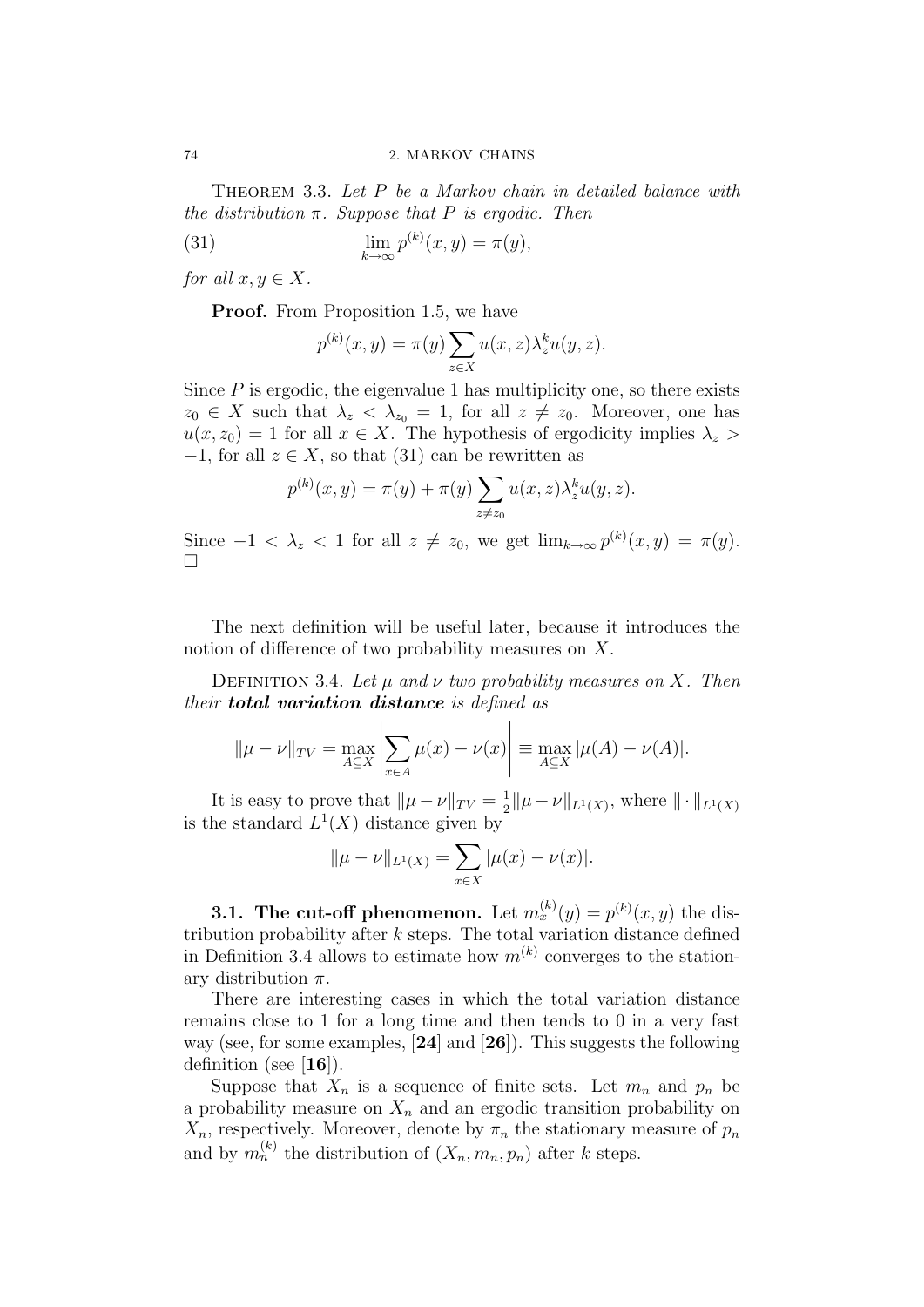Now let  $(a_n)_{n\in\mathbb{N}}$  and  $(b_n)_{n\in\mathbb{N}}$  be two sequences of positive real numbers such that

$$
\lim_{n \to \infty} \frac{b_n}{a_n} = 0.
$$

DEFINITION 3.5. The sequence of Markov chains  $(X_n, m_n, p_n)$  has a  $(a_n, b_n)$  − cut-off if there exist two functions  $f_1, f_2 : [0, +\infty) \longrightarrow \mathbb{R}$ with

$$
\bullet \ \lim_{c \to +\infty} f_1(c) = 0
$$

$$
\bullet \ \lim_{c \to +\infty} f_2(c) = 1
$$

such that, for any fixed  $c > 0$ , one has

$$
||m_n^{(a_n+cb_n)} - \pi_n||_{TV} \le f_1(c) \quad and \quad ||m_n^{(a_n-cb_n)} - \pi_n||_{TV} \ge f_2(c)
$$

for a sufficiently large n.

The following proposition gives a necessary condition for the cut-off phenomenon.

PROPOSITION 3.6. If  $(X_n, m_n, p_n)$  has an  $(a_n, b_n)-cut-off$ , then for any  $0 < \epsilon_1 < \epsilon_2 < 1$  there exist  $k_2(n) \leq k_1(n)$  such that

(1)  $k_2(n) \le a_n \le k_1(n);$ (2) for n large,  $k \geq k_1(n) \Rightarrow ||m_n^{(k)} - \pi_n||_{TV} \leq \epsilon_1$ ; (3) for n large,  $k \leq k_2(n) \Rightarrow ||m_n^{(k)} - \pi_n||_{TV} \geq \epsilon_2$ ;  $\left(4\right)$  lim<sub>n→∞</sub>  $\frac{k_1(n)-k_2(n)}{a_n}$  $\frac{1-\kappa_2(n)}{a_n}=0.$ 

**Proof.** By hypothesis there exist  $c_1$  and  $c_2$  such that  $f_2(c) \geq \epsilon_2$  for  $c \ge c_2$  and  $f_1(c) \le \epsilon_1$  for  $c \ge c_1$ . So it suffices to take  $k_1(n) = a_n + c_1b_n$ and  $k_2(n) = a_n - c_2b_n$  to get the assertion.  $\Box$ 

3.2. The case of Insect Markov chain. Consider now the Insect Markov chain in the homogeneous case  $m_1 = \cdots = m_n = q$ . The indices  $\alpha_i$  are the following:

$$
\alpha_0 = 1,
$$
\n $\alpha_1 = \frac{1}{q+1}$ \nand\n $\alpha_n = 0.$ 

The recursive formula (29) becomes, in this case,

$$
\alpha_j = \frac{1}{q+1} + \alpha_{j-1}\alpha_j \frac{1}{q+1},
$$

for every  $j = 1, \ldots, n - 1$ . The solution of this equation is given by

$$
\alpha_j = \frac{q^j - 1}{q^{j+1} - 1}.
$$

Fix the vertex  $x_0 = 0^n$ . Using the  $\alpha_j$ 's, for every  $x \in L_n$ , we can express the probability that x is the first vertex in  $L_n$  reached from  $x_0$ in the Insect Markov chain. In particular, we have:

$$
p(x_0, x_0) = q^{-1}(1 - \alpha_1) + q^{-2}\alpha_1(1 - \alpha_2) + \cdots +
$$
  
+ 
$$
q^{-n+1}\alpha_1\alpha_2 \cdots \alpha_{n-2}(1 - \alpha_{n-1}) + q^{-n}\alpha_1\alpha_2 \cdots \alpha_{n-1}.
$$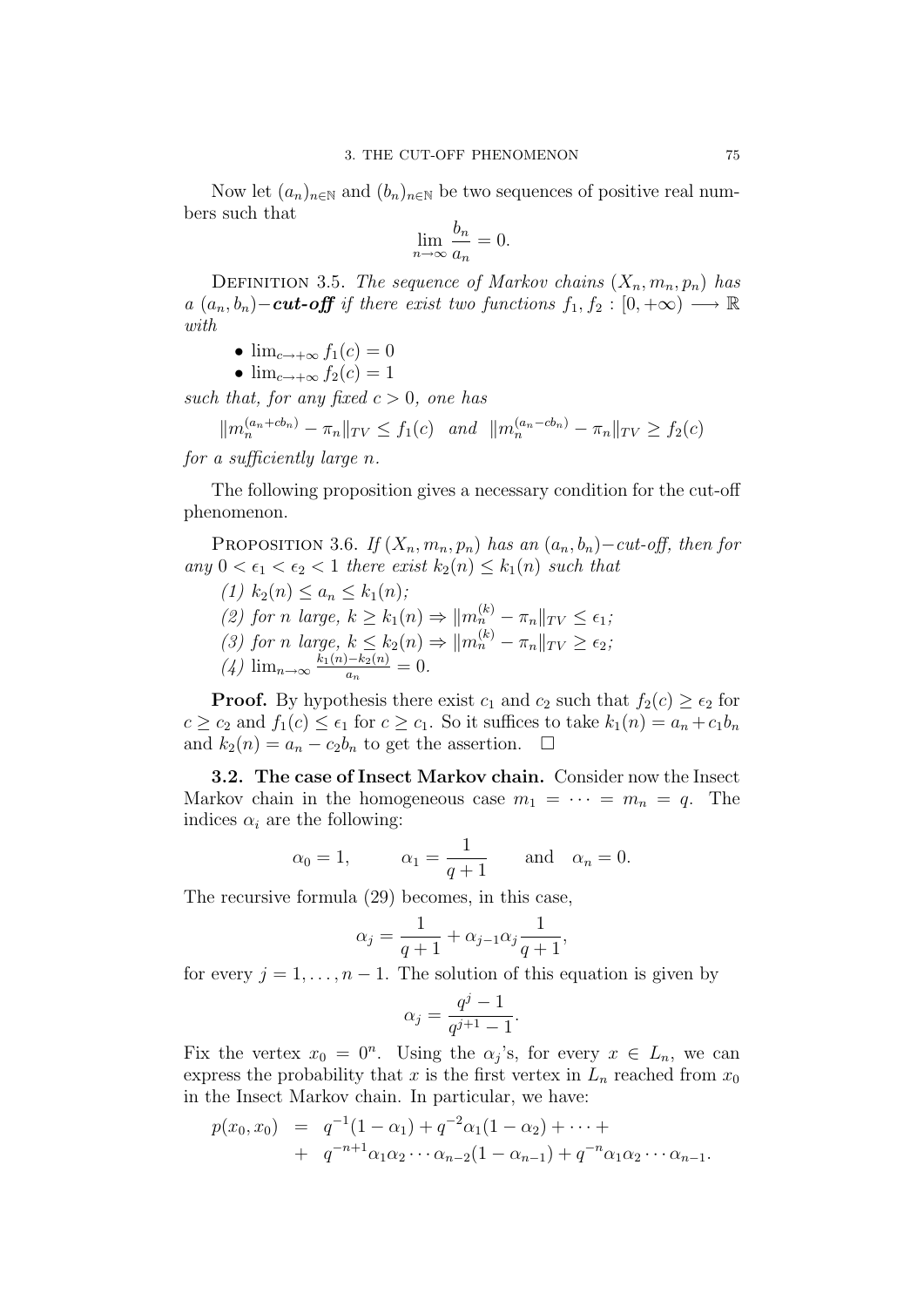It is clear that, if  $d(x_0, x) = 1$ , then  $p(x_0, x) = p(x_0, x_0)$ . More generally, if  $d(x_0, x) = j > 1$ , one has:

$$
p(x_0, x) = q^{-j} \alpha_1 \alpha_2 \cdots \alpha_{j-1} (1 - \alpha_j) + \cdots +
$$
  
+ 
$$
q^{-n+1} \alpha_1 \alpha_2 \cdots \alpha_{n-2} (1 - \alpha_{n-1}) + q^{-n} \alpha_1 \alpha_2 \cdots \alpha_{n-1}.
$$

The associated eigenvalues are:

$$
\lambda_0=1, \qquad \lambda_n=0;
$$

more in general, for  $1 \leq j \leq n$ , we have

(32) 
$$
\lambda_j = 1 - \frac{q-1}{q^{n-j+1}-1}.
$$

We already know that the Insect Markov chain is ergodic (it is the nested product of ergodic Markov chains).

Moreover, it is clear that  $P$  is in detailed balance with the uniform distribution  $\pi$  on  $L_n$  given by  $\pi(x) = \frac{1}{q^n}$  for all  $x \in L_n$ .

An expression for  $m^{(k)}(x) = p^{(k)}(x_0, x)$  can be easily obtained using the Fourier analysis. In [16], Chapter 4, it is proven that, if  $P$  is a  $G$ −invariant stochastic matrix on  $X$ , i.e. a stochastic matrix satisfying the condition

$$
p(gx, gy) = p(x, y), \quad \forall x, y \in X, \ g \in G
$$

and if  $(G, K)$  is a Gelfand pair, where K is the stabilizer of  $x_0$ , then

(33) 
$$
p^{(k)}(x_0, x) = \frac{1}{|X|} \sum_{i=0}^{n} d_i \lambda_i^k \phi_i(x),
$$

where  $\lambda_i$  is the eigenvalue associated with the spherical function  $\phi_i$  and  $d_i$  is the dimension of the corresponding spherical representation.

In our case, G is the full automorphisms group of the rooted  $q$ −ary tree of depth *n* and the  $\phi_i$ 's are the spherical functions given in (3).

Suppose now  $n \geq 2$ . In the following theorem, the cut-off phenomenon is detected thanks to a careful spectral analysis.

THEOREM 3.7. The probability measure associated with the Insect Markov chain converges to the stationary distribution without a cut-off behavior.

Proof. From (33) we get

• If  $x = x_0$ , then

$$
m^{(k)}(x_0) = \frac{1}{q^n} \left\{ 1 + \sum_{j=1}^n q^{j-1}(q-1) \left[ 1 - \frac{q-1}{q^{n-j+1}-1} \right]^k \right\}.
$$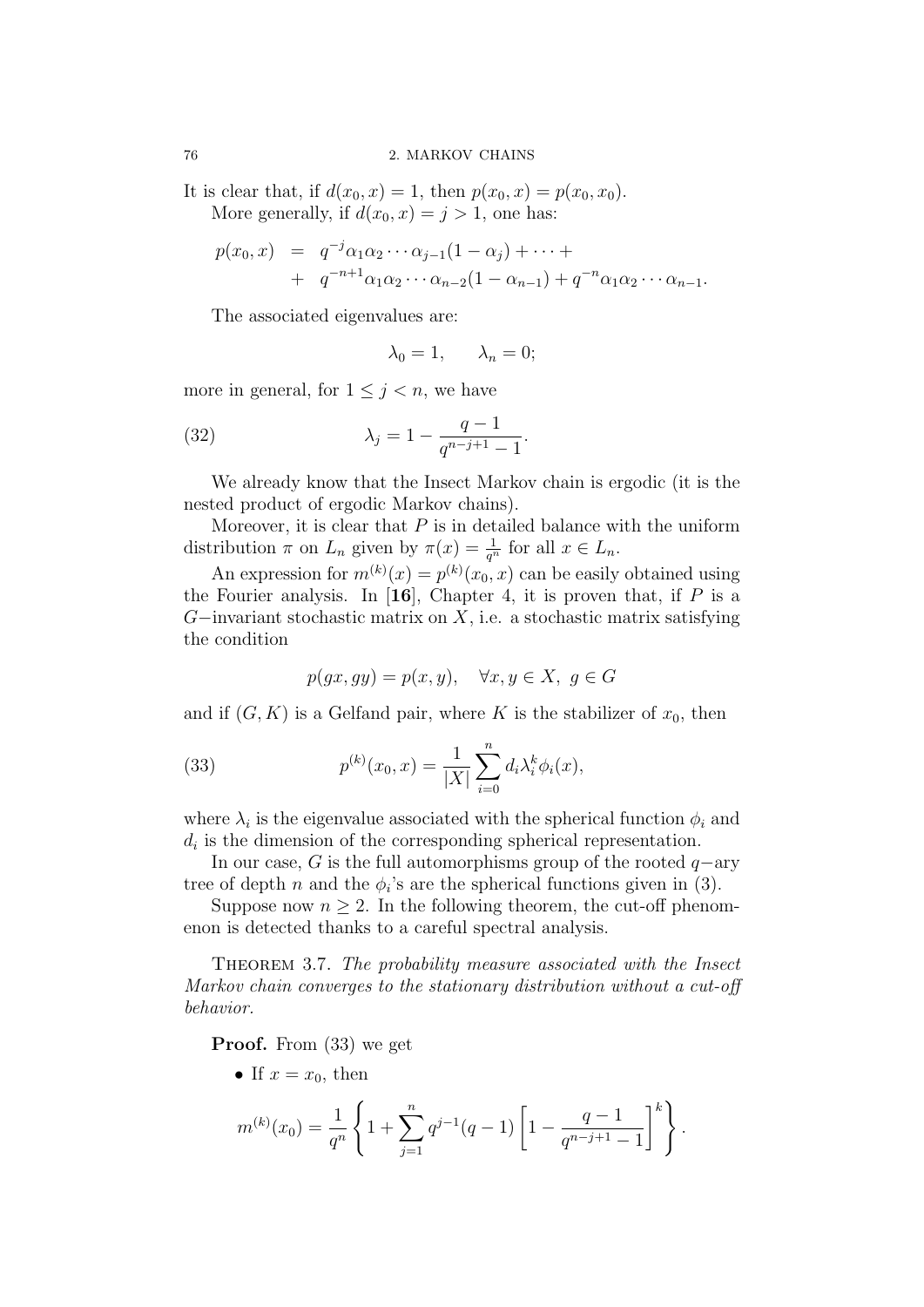• If 
$$
d(x_0, x) = h
$$
, with  $1 \le h \le n - 1$ , then  
\n
$$
m^{(k)}(x) = \frac{1}{q^n} \left\{ 1 + \sum_{j=1}^{n-h+1} q^{j-1} (q-1) \left[ 1 - \frac{q-1}{q^{n-j+1}-1} \right]^k \phi_j(x) \right\}
$$
\n
$$
= \frac{1}{q^n} \left\{ 1 + \sum_{j=1}^{n-h} q^{j-1} (q-1) \left[ 1 - \frac{q-1}{q^{n-j+1}-1} \right]^k - q^{n-h} \left[ 1 - \frac{q-1}{q^h-1} \right]^k \right\}
$$

• If  $d(x_0, x) = n$ , then

$$
m^{(k)}(x) = \frac{1}{q^n} \left\{ 1 - \left[ 1 - \frac{q-1}{q^n - 1} \right]^k \right\}.
$$

Let  $\pi$  be the uniform distribution on  $L_n$ . Then we have

$$
\|m^{(k)} - \pi\|_{L^1(L_n)} = \frac{1}{q^n} \left\{ \sum_{j=1}^n q^{j-1} (q-1) \lambda_j^k + \sum_{h=1}^{n-1} (q^h - q^{h-1}) \left| \sum_{j=1}^{n-h} q^{j-1} (q-1) \lambda_j^k - q^{n-h} \lambda_{n-h+1}^k \right| + q^{n-1} (q-1) \lambda_1^k \right\}.
$$

Now observe that

$$
\frac{1}{q^n} \sum_{h=1}^{n-1} (q^h - q^{h-1}) \sum_{j=1}^{n-h} q^{j-1} (q-1) \lambda_j^k + \frac{1}{q^n} \sum_{j=1}^n q^{j-1} (q-1) \lambda_j^k =
$$
\n
$$
\frac{1}{q^n} \sum_{j=1}^{n-1} \left[ 1 + (q-1) + (q^2 - q) + \dots + (q^{n-j} - q^{n-j-1}) \right] \cdot q^{j-1} (q-1) \lambda_j^k =
$$
\n
$$
\frac{1}{q^n} \sum_{j=1}^{n-1} q^{n-1} (q-1) \lambda_j^k = \frac{q-1}{q} \sum_{j=1}^{n-1} \lambda_j^k
$$

and

$$
\frac{1}{q^n} \sum_{h=1}^{n-1} (q^h - q^{h-1}) q^{n-h} \lambda_{n-h+1}^k + \frac{1}{q^n} (q^n - q^{n-1}) \lambda_1^k = \frac{q-1}{q} \sum_{j=1}^{n-1} \lambda_j^k.
$$

Using the trivial fact that  $\sum_j |a_j - b_j| \leq \sum_j (|a_j| + |b_j|)$ , we conclude

$$
||m^{(k)} - \pi||_{L^1(L_n)} \leq \frac{2(q-1)}{q} \sum_{j=1}^{n-1} \lambda_j^k.
$$

On the other hand

$$
\|m^{(k)} - \pi\|_{L^1(L_n)} \ge \sum_{x:d(x_0,x)=n} |m^{(k)}(x) - \pi(x)|
$$
  
= 
$$
\frac{1}{q^n} (q^n - q^{n-1}) \lambda_1^k = \frac{q-1}{q} \lambda_1^k.
$$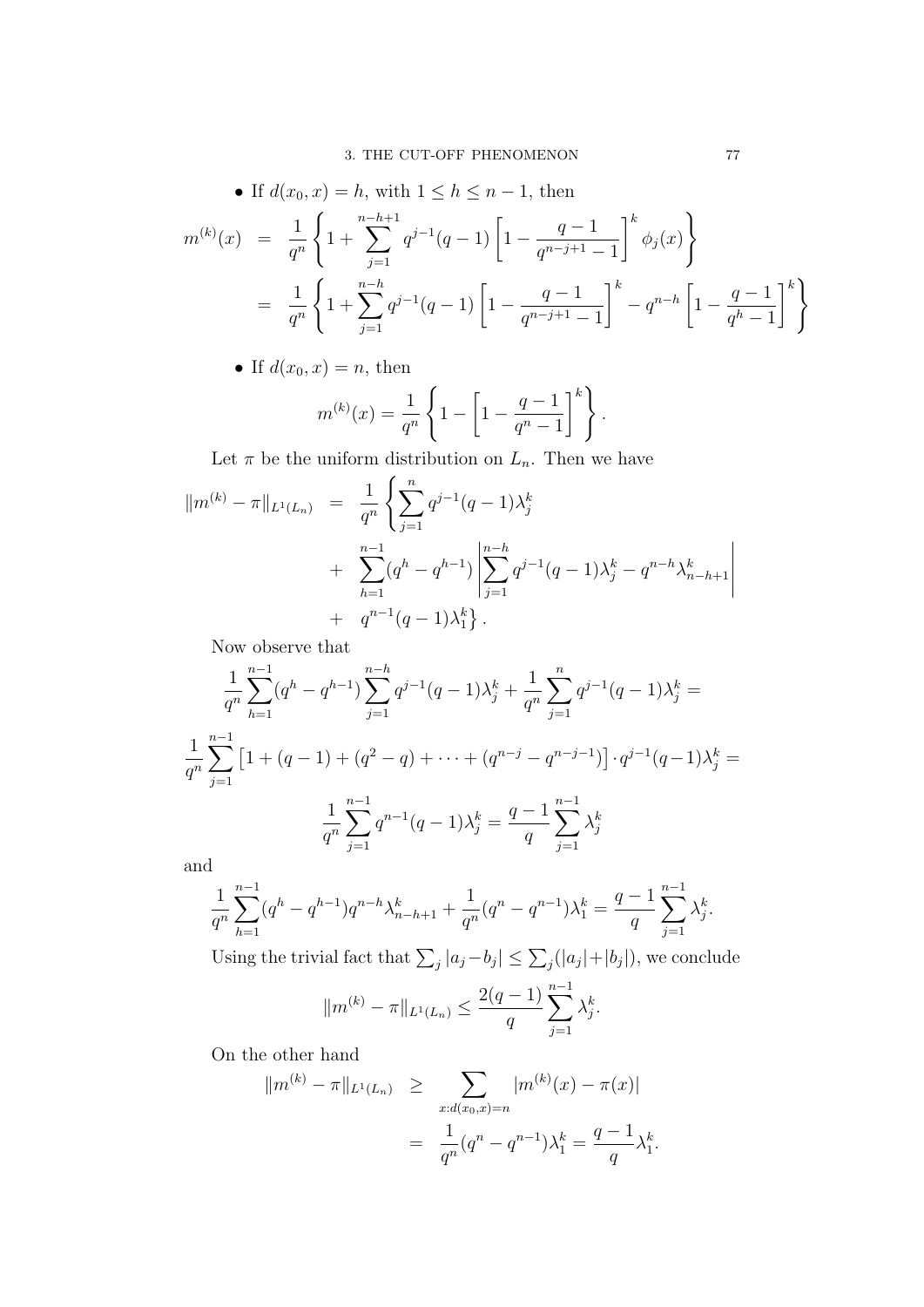So we get the following estimate:

$$
\frac{q-1}{q}\lambda_1^k \le ||m^{(k)} - \pi||_{L^1(L_n)} \le \frac{2(q-1)}{q} \sum_{j=1}^{n-1} \lambda_j^k,
$$

or, equivalently,

$$
\frac{q-1}{2q}\lambda_1^k \le ||m^{(k)} - \pi||_{TV} \le \frac{(q-1)}{q} \sum_{j=1}^{n-1} \lambda_j^k.
$$

In what follows the following inequalities will be used:

$$
(1) (1-x)^{k} \le \exp(-kx) \text{ if } x \le 1.
$$
\n
$$
(2) \frac{q^{n-1}}{q^{n-j+1}-1} \ge q^{j-1}, \text{ for } j \ge 1.
$$
\n
$$
(3) q^{j-1} \ge j, \text{ for } q \ge 2 \text{ and } j \ge 1.
$$
\nChoose  $k_2(n) = \frac{q^{n-1}}{q-1}$ , then\n
$$
\frac{q-1}{q} \sum_{j=1}^{n-1} \lambda_j^k \le \frac{q-1}{q} \sum_{j=1}^{n-1} \exp\left(-\frac{q-1}{q^{n-j+1}-1}k\right) \le (\text{ if } k \ge k_2(n))
$$
\n
$$
\le \frac{q-1}{q} \sum_{j=1}^{n-1} \exp\left(-\frac{q-1}{q^{n-j+1}-1}k_2(n)\right)
$$
\n
$$
\le \frac{q-1}{q} \sum_{j=1}^{n-1} \exp(-q^{j-1}) \le \frac{(q-1)}{q} \sum_{j=1}^{n-1} (e^{-j})
$$
\n
$$
\le \frac{(q-1)}{q} \sum_{j=1}^{\infty} (e^{-1})^j = \frac{q-1}{q} \cdot \frac{1}{e-1} := \epsilon_2.
$$

On the other hand, if  $k_1(n) = 2\frac{q^n-1}{q-1}$  $\frac{q^{n}-1}{q-1}$ , we get

 $j=1$ 

$$
\frac{q-1}{2q}\lambda_1^k = \frac{q-1}{2q} \left[ 1 - \frac{q-1}{q^n - 1} \right]^k \ge (\text{ if } k \le k_1(n))
$$
  
 
$$
\ge \frac{q-1}{2q} \left[ 1 - \frac{q-1}{q^n - 1} \right]^{2\frac{q^n - 1}{q-1}} := \epsilon_1.
$$

Now  $k_1(n) > k_2(n), \epsilon_1 < \epsilon_2$  and

- for  $k \geq k_2(n)$  we have  $||m^{(k)} \pi||_{TV} \leq \epsilon_2$ ,
- for  $k \leq k_1(n)$  we have  $||m^{(k)} \pi||_{TV} \geq \epsilon_1$ .

This implies that cut-off phenomenon does not occur in this case by Proposition 3.6. In fact, the sequences  $k_1(n)$  and  $k_2(n)$  cannot satisfy condition (4) of Proposition 3.6. This gives the assertion.  $\Box$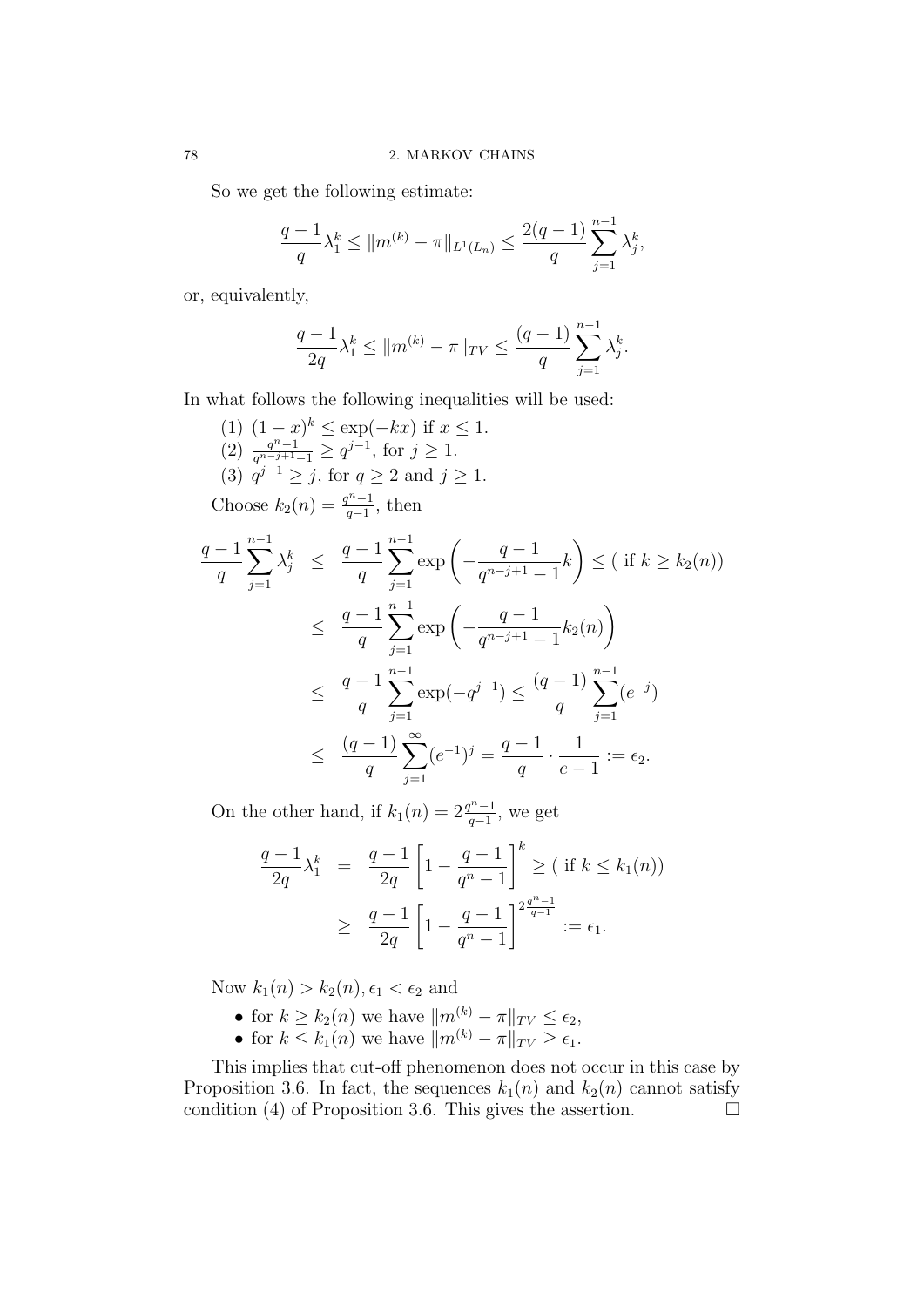3.2.1. Remark. Using the same strategy of Theorem 3.7 one can easily check that cut-off phenomenon does not occur also if we fix n and let  $q \rightarrow +\infty$ .

3.2.2. Remark. If  $n = 1$  we get the simple random walk on the complete graph  $K_q$  on q vertices, in which each vertex has a loop. It is straightforward that it is performed choosing equiprobably one of the q vertices and so the probability measure  $m^{(1)}$  equals the uniform distribution  $\pi$  on the set of the vertices.

# 4. Association Schemes

The definition of crested product given in Section 2 of this chapter for Markov chain is inspired to the definition of crested product of Association schemes introduced in [4]. Also the particular cases of crossed and nested products are inspired to the theory of association schemes (largely developed in [3]).

In this section we will present the definition of association scheme together with the main properties. Moreover, some particular examples on the rooted homogeneous tree will be described.

4.1. Definition and main properties. Association schemes are defined about relations between pairs of elements of a set  $\Omega$ , supposed finite. Many equivalent definitions of association scheme can be given (see [3]): we want to give the definitions using partitions and matrices.

### 4.1.1. A first definition.

DEFINITION 4.1. An **association scheme** with s associate classes on a finite set  $\Omega$  is a partition of  $\Omega \times \Omega$  into nonempty sets  $\mathcal{C}_0, \mathcal{C}_1, \ldots, \mathcal{C}_s$ , called the **associate classes**, such that

- (1)  $\mathfrak{C}_0 = Diag(\Omega) = \{(\omega, \omega) : \omega \in \Omega\}.$
- (2)  $\mathcal{C}_i$  is symmetric for every  $i = 1, \ldots, s$ , i.e.  $\mathcal{C}_i = \mathcal{C}'_i$ , where  $\mathcal{C}'_i$ denotes the dual of  $\mathfrak{C}_i$  defined as  $\mathfrak{C}'_i = \{(\beta, \alpha) : (\alpha, \beta) \in \mathfrak{C}_i\}.$
- (3) For all  $i, j, k \in \{0, 1, \ldots, s\}$  there exists an integer  $p_{ij}^k$  such that, for all  $(\alpha, \beta) \in \mathcal{C}_k$ ,

$$
|\{\gamma \in \Omega : (\alpha, \gamma) \in \mathcal{C}_i \text{ and } (\gamma, \beta) \in \mathcal{C}_j\}| = p_{ij}^k.
$$

We will say that the rank of this association scheme is  $s+1$ . Observe that the conditions (2) and (3) imply  $p_{ij}^k = p_{ji}^k$ . The elements  $\alpha$  and  $\beta$ are called *i*−th associates if  $(\alpha, \beta) \in \mathcal{C}_i$ . In particular, the set of *i*−th associates of  $\alpha$  is denoted by

$$
\mathcal{C}_i(\alpha) = \{ \beta \in \Omega : (\alpha, \beta) \in \mathcal{C}_i \}.
$$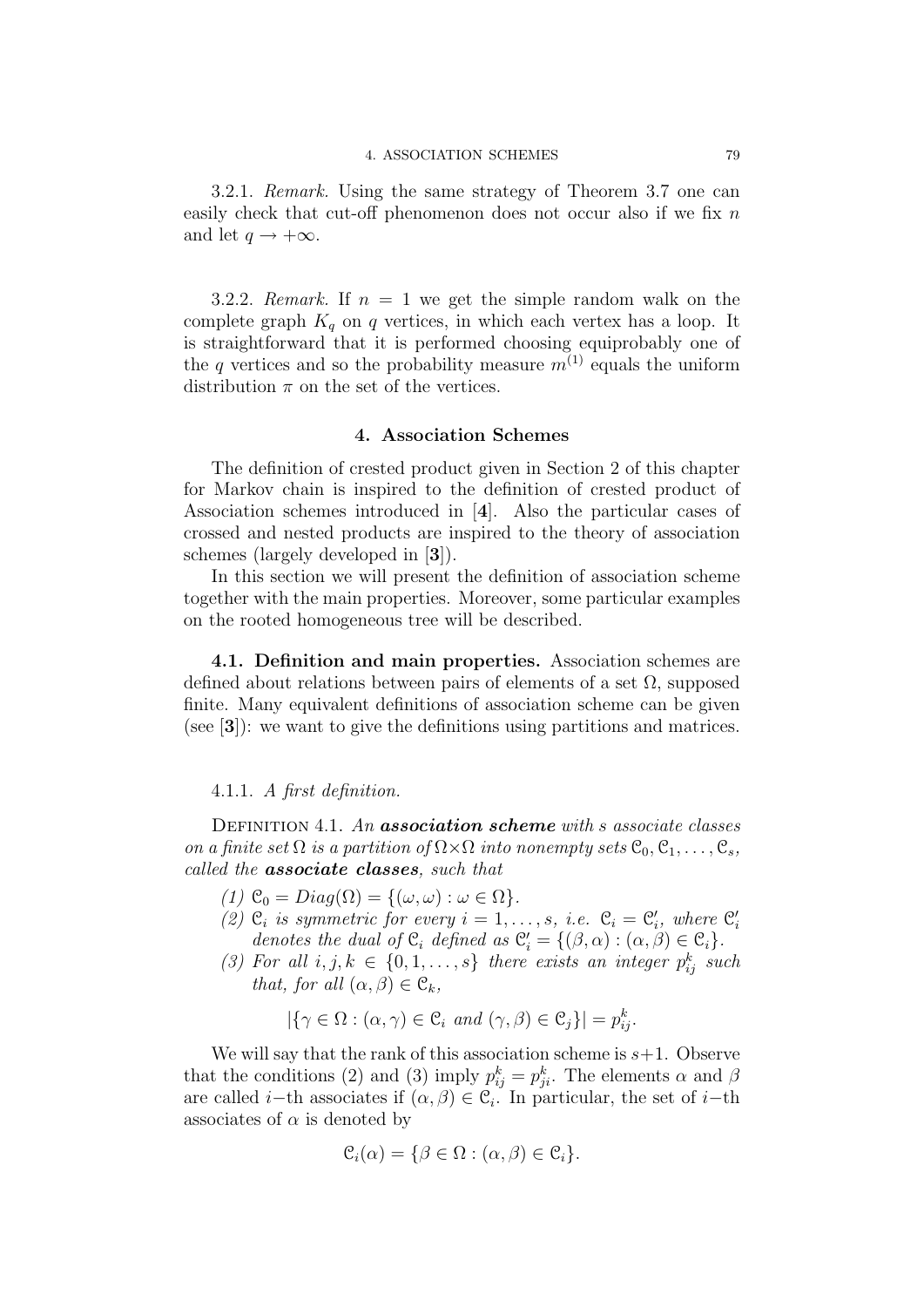#### 80 2. MARKOV CHAINS

Condition (2) implies  $p_{ij}^0 = 0$  if  $i \neq j$ . Similarly,  $p_{0j}^k = 0$  if  $j \neq k$  and  $p_{i0}^k = 0$  if  $i \neq k$ , while  $p_{0j}^j = p_{i0}^i = 1$ . Moreover, the condition (3) implies that each element of  $\Omega$  has  $p_{ii}^0 = a_i$  *i*-th associates.

Example. Let  $\Omega$  be a finite set, with  $|\Omega|=n$ . Let  $\mathfrak{C}_0$  be the diagonal subset and set

$$
\mathcal{C}_1 = \{ (\alpha, \beta) \in \Omega \times \Omega : \alpha \neq \beta \} = (\Omega \times \Omega) \setminus \mathcal{C}_0.
$$

This is the **trivial** association scheme, the only scheme on  $\Omega$  having only one associate class. It has  $a_1 = n - 1$  and it is denoted by  $\underline{n}$ .

Example. Let  $\Omega$  an  $m \times n$  rectangular array, with  $m, n \geq 2$ . Set

- $\mathcal{C}_1 = \{(\alpha, \beta) : \alpha, \beta \text{ are in the same row but } \alpha \neq \beta\};$
- $\mathcal{C}_2 = \{(\alpha, \beta) : \alpha, \beta \text{ are in the same column but } \alpha \neq \beta\};$
- $\mathcal{C}_3 = \{(\alpha, \beta) : \alpha, \beta \text{ are in different rows and columns}\}.$

It is clear that  $\mathcal{C}_3 = (\Omega \times \Omega) \setminus \mathcal{C}_0 \setminus \mathcal{C}_1 \setminus \mathcal{C}_2$ . This is an association scheme with three associate classes and  $a_1 = n - 1$ ,  $a_2 = m - 1$ ,  $a_3 = (m-1)(n-1)$ . It is called the **rectangular** association scheme  $R(m, n)$  and is also denoted by  $\underline{m} \times \underline{n}$ .

*Example.* Consider the partition  $\Omega = \Delta_1 \sqcup \ldots \sqcup \Delta_m$  of the set  $\Omega$ into  $m$  subsets of size  $n$ . These subsets are traditionally called *groups*. We declare  $\alpha$  and  $\beta$  to be:

- first associates if they are in the same groups but  $\alpha \neq \beta$ ;
- second associates if they are in different groups.

It is easy to verify that, if  $\omega \in \Omega$ , then it has  $n-1$  first associates and  $(m-1)n$  second associates. So this is an association scheme with  $s = 2$  and  $a_1 = n - 1$ ,  $a_2 = (m - 1)n$ . It is called the **group-divisible** association scheme, denoted by  $GD(m, n)$  or also  $m/n$ .

4.1.2. A second definition. Given an association scheme with associate classes  $\mathcal{C}_0, \mathcal{C}_1, \ldots, \mathcal{C}_s$ , we can associate with each class  $\mathcal{C}_i$  its adjacency matrix  $A_i$ , i.e. the matrix of size  $|\Omega|$  defined as

$$
(A_i)_{\alpha\beta} = \begin{cases} 1 & \text{if } (\alpha, \beta) \in \mathcal{C}_i \\ 0 & \text{otherwise.} \end{cases}
$$

The following lemma holds.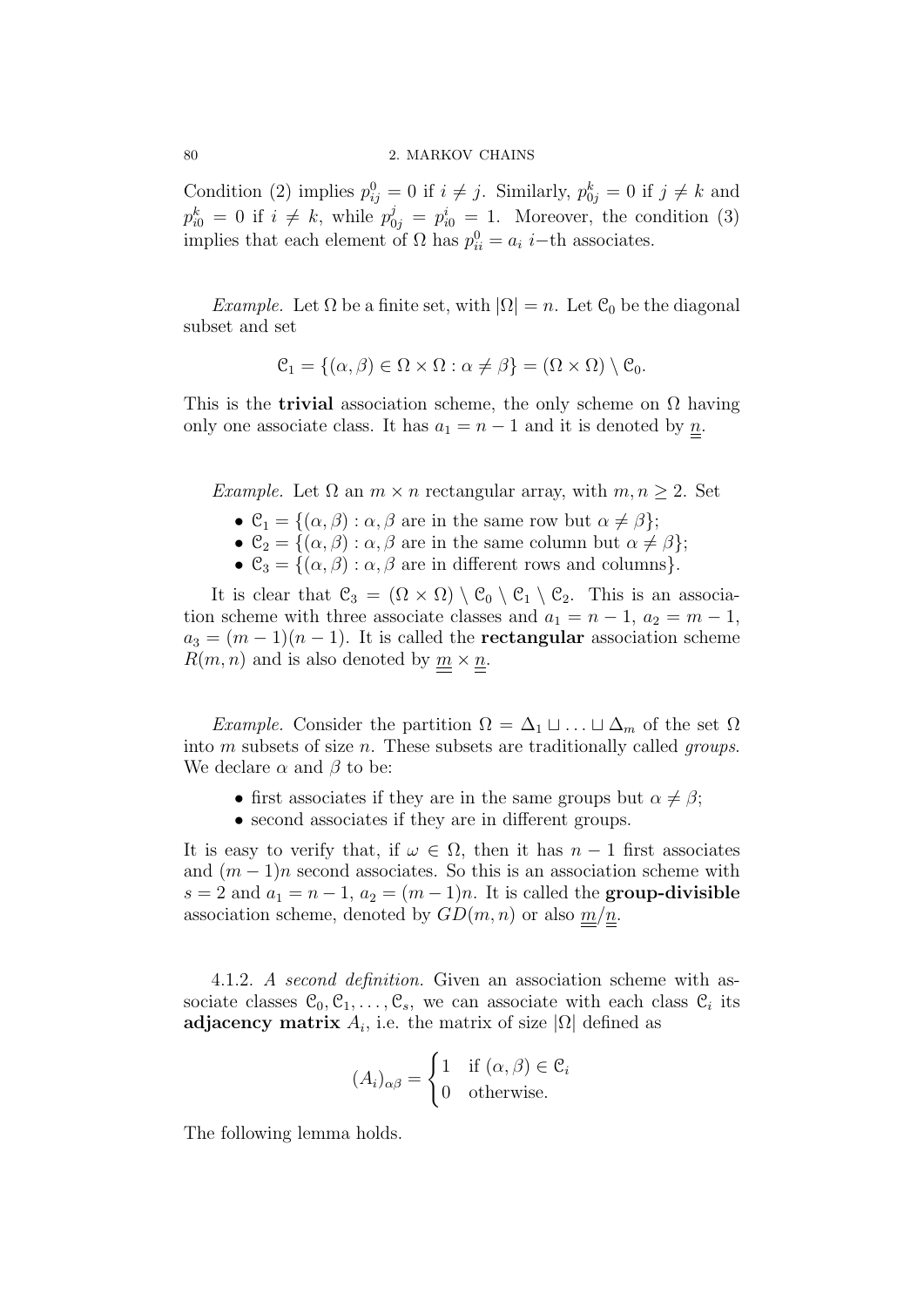Lemma 4.2. Given an association scheme with associate classes  $\mathcal{C}_0, \mathcal{C}_1, \ldots, \mathcal{C}_s$ , let  $A_i$  be the corresponding adjacency matrices. Then

(34) 
$$
A_i A_j = \sum_{k=0}^s p_{ij}^k A_k.
$$

**Proof.** Suppose  $(\alpha, \beta) \in \mathcal{C}_k$ . Then the  $(\alpha, \beta)$ –entry of the righthand side of (34) is equal to  $p_{ij}^k$ , while the  $(\alpha, \beta)$ –entry of the left-hand side is equal to

$$
(A_i A_j)(\alpha, \beta) = \sum_{\gamma \in \Omega} A_i(\alpha, \gamma) A_j(\gamma, \beta)
$$
  
=  $|\{\gamma : (\alpha, \gamma) \in \mathcal{C}_i \text{ and } (\gamma, \beta) \in \mathcal{C}_j\}|$   
=  $p_{ij}^k$ ,

because the product  $A_i(\alpha, \gamma)A_j(\gamma, \beta)$  is zero unless  $(\alpha, \gamma) \in \mathcal{C}_i$  and  $(\gamma, \beta) \in \mathfrak{C}_j$ , in which case it is 1.

This lemma leads us to a new definition of association scheme, in terms of adjacency matrices.

DEFINITION 4.3. An association scheme with s associate classes on a finite set  $\Omega$  is a set of nonzero matrices  $A_0, A_1, \ldots, A_s$ , with rows and columns indexed by  $\Omega$ , whose entries are equal to 0 or 1 and such that:

- (1)  $A_0 = I_\Omega$ , where  $I_\Omega$  denotes the identity matrix of size  $|\Omega|$ ;
- (2)  $A_i$  is symmetric for every  $i = 1, \ldots, s;$
- (3) for all  $i, j \in \{1, \ldots, s\}$ , the product  $A_i A_j$  is a linear combination of  $A_0, A_1, \ldots, A_s$ ;
- (4)  $\sum_{i=0}^{s} A_i = J_{\Omega}$ , where  $J_{\Omega}$  denotes the all-1 matrix of size  $|\Omega|$ .

Observe that the condition (4) of this definition gives an analogue of the fact that the subsets  $\mathcal{C}_0, \mathcal{C}_1, \ldots, \mathcal{C}_s$  constitute a partition of  $\Omega \times \Omega$ .

PROPOSITION 4.4. If  $A_0, A_1, \ldots, A_s$  are the adjacency matrices of an association scheme, then  $A_iA_j = A_jA_i$  for all  $i, j \in \{0, 1, \ldots, s\}.$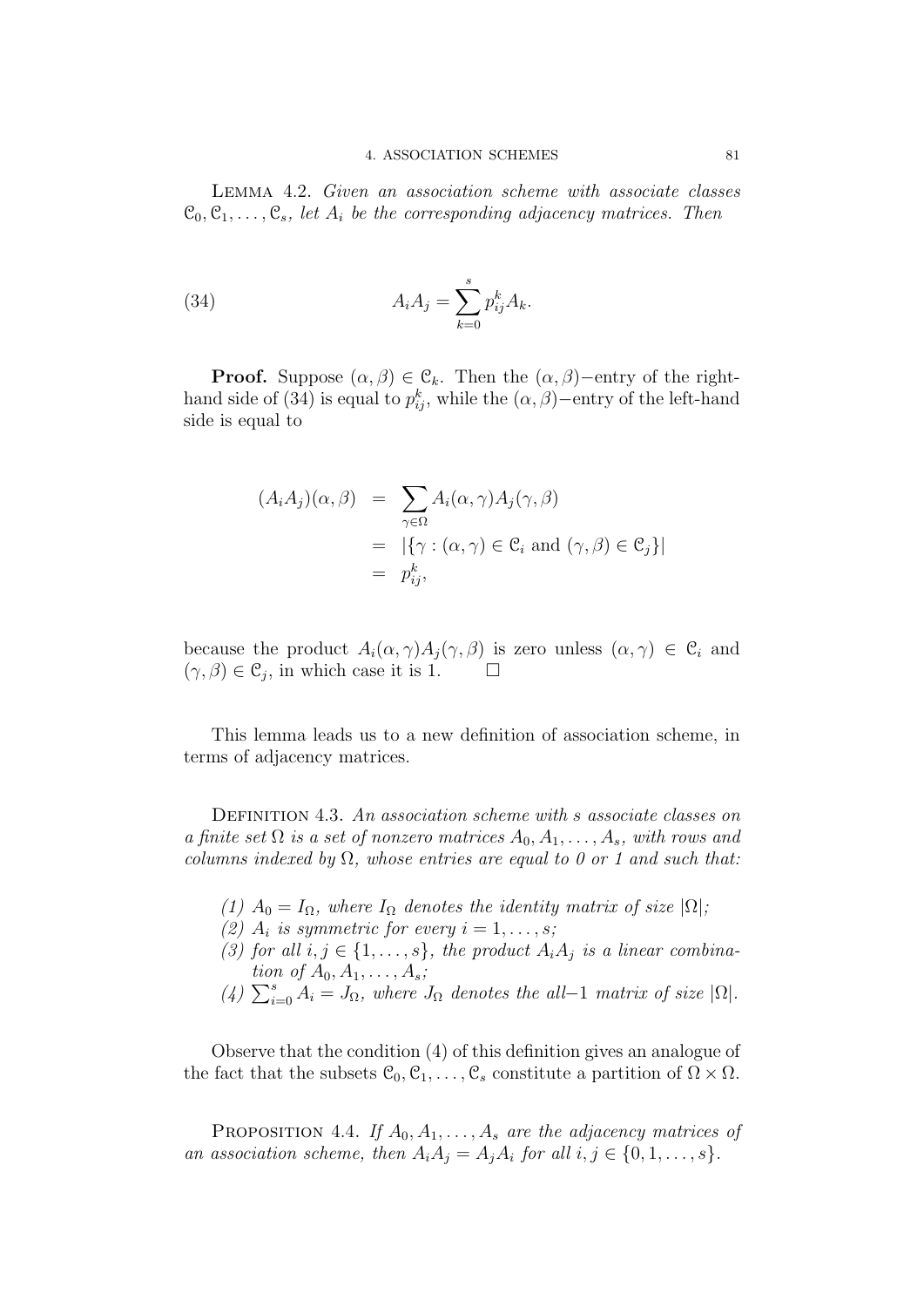Proof. We have

 $A_j A_i = A_j^T A_i^T$ , because the adjacency matrices are symmetric,  $= (A_i A_j)^T$  $=$   $\left(\sum \right)$ k  $p_{ij}^k A_k$  $\setminus^T$ , by Equation (34),  $=$   $\sum$ k  $p_{ij}^k A_k^T$  $=$   $\sum$ k  $p_i^k$ because the adjacency matrices are symmetric,  $% \alpha$  $= A_i A_j$ .  $\Box$ 

*Example.* Let  $\prod$  be a **Latin square** of size n, i.e. an  $n \times n$  array filled with  $n$  letters in such a way that each letter occurs once in each row and once in each column.

| $\boldsymbol{a}$ | $\,d$            | b                | С                |
|------------------|------------------|------------------|------------------|
| С                | $\boldsymbol{a}$ | $\it d$          | b                |
| b                | $\mathcal C$     | $\boldsymbol{a}$ | $\boldsymbol{d}$ |
| $\,d$            | b                | C                | $\it a$          |

Fig.17. A Latin square of size 4.

Let  $\Omega$  be the set of  $n^2$  cells of the array. Consider  $\alpha, \beta \in \Omega$ , with  $\alpha \neq \beta$ . We declare  $\alpha$  and  $\beta$  to be first associates if they are in the same row or in the same column or have the same letter. Otherwise, they are second associates. It is easy to check that so we get an association scheme on  $\Omega$ , with two associate classes.

4.1.3. The Bose-Mesner algebra. Consider an association scheme with adjacency matrices  $A_0, A_1, \ldots, A_s$ . Let A be the space of all real linear combinations of these matrices. This is a real vector space of dimension  $s + 1$ . In fact, the matrices  $A_0, A_1, \ldots, A_s$  are linearly independent because, given  $\alpha$  and  $\beta$  in  $\Omega$ , there exists only one index i such that  $A_i(\alpha, \beta) \neq 0$ . It follows from Lemma 4.2 that A is closed under multiplication and so it is an algebra. Proposition 4.4 tells us that A is a commutative algebra, called the Bose-Mesner algebra.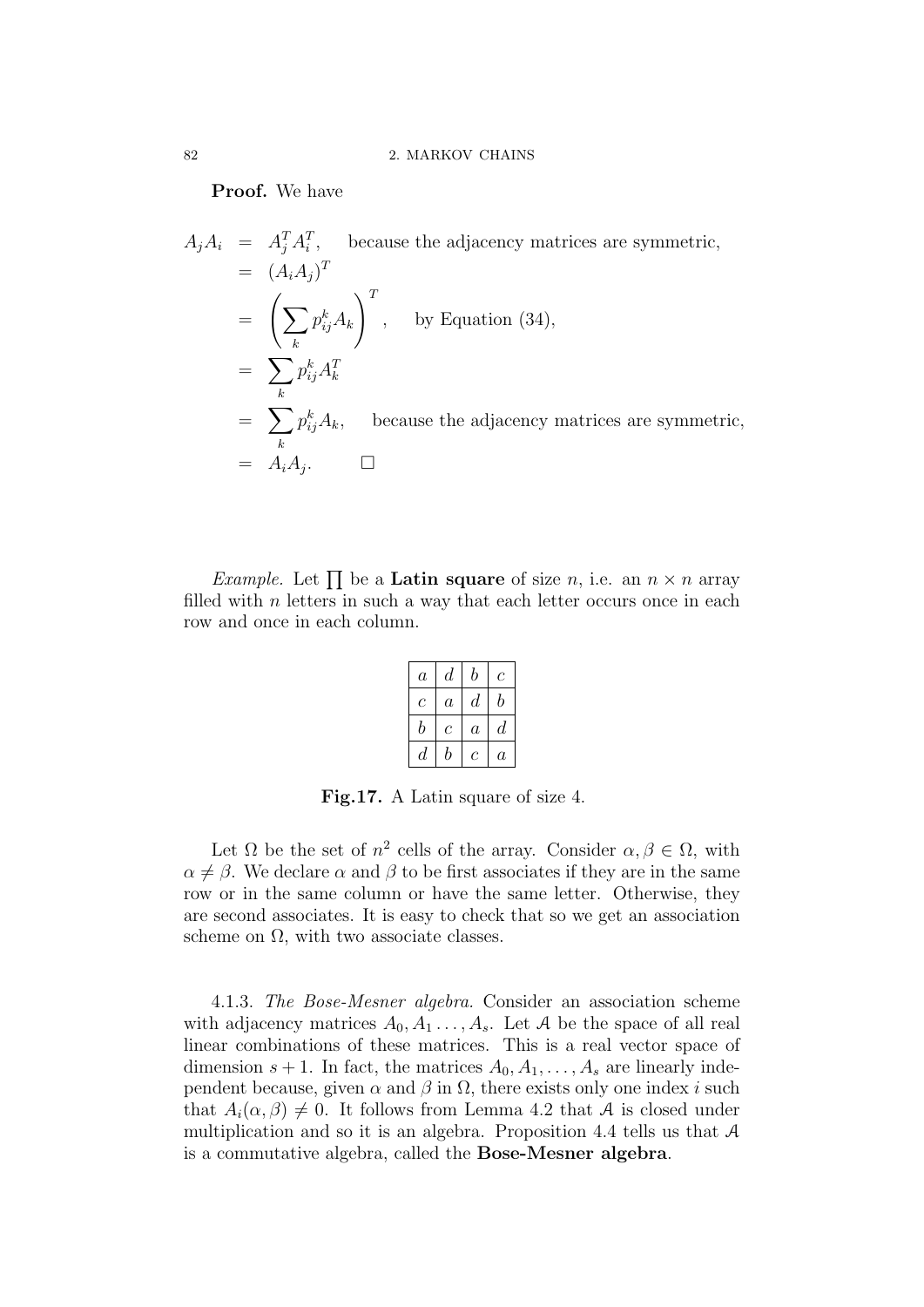Since every adjacency matrix is symmetric, a matrix  $M \in \mathcal{A}$  is symmetric and so it is diagonalizable on R, i.e. it has distinct real eigenvalues  $\lambda_1, \ldots, \lambda_r$  such that:

- $L(\Omega) = \bigoplus_{i=1}^r V_i$ , where  $V_i$  is the eigenspace associated with the eigenvalue  $\lambda_i$ ;
- the eigenspaces  $V_i$  and  $V_j$  are orthogonal, for  $i \neq j$ .

Here we denote  $L(\omega)$  the space of the real functions defined on the set  $\Omega$ .

The orthogonality of eigenspaces is with respect to the inner product on  $L(\Omega)$  defined as

$$
\langle f, g \rangle = \sum_{\omega \in \Omega} f(\omega)g(\omega)
$$
, for all  $f, g \in L(\Omega)$ .

DEFINITION 4.5. The orthogonal projector  $P$  on a subspace  $W$  is the map  $P: L(\Omega) \longrightarrow L(\Omega)$  defined by

$$
Pv \in W \qquad and \qquad v - Pv \in W^{\perp}.
$$

Now put

$$
P_1 = \frac{(M - \lambda_2 I) \cdots (M - \lambda_r I)}{(\lambda_1 - \lambda_2) \cdots (\lambda_1 - \lambda_r)}.
$$

It is easy to check that, if  $v \in V_1$ , then  $P_1v = v$ , while if  $Mv = \lambda_i v$ for  $i > 1$ , then  $P_1v = 0$ . So  $P_1$  is the orthogonal projector onto  $V_1$ . Analogously for  $V_i$ , with  $i > 1$ .

Now let  $M_1$  and  $M_2$  be two matrices in A and let  $P_1, \ldots, P_r$  and  $Q_1, \ldots, Q_m$  be the respective eigenprojectors. They commute with each other, since they are polynomials in  $M_1$  and  $M_2$ , respectively. The following properties of  $P_iQ_j$ 's hold:

- they are orthogonal, in fact  $P_iQ_jP_{i'}Q_{j'} = P_iP_{i'}Q_jQ_{j'}$ , which is zero unless  $i = i'$  and  $j = j'$ ;
- they are idempotents, in fact  $P_iQ_jP_iQ_j = P_iP_iQ_jQ_j = P_iQ_j;$
- $\sum_i \sum_j P_i Q_j = (\sum_i P_i)(\sum_j Q_j) = I^2 = I;$
- the subspaces which they project onto are contained in eigenspaces of both  $M_1$  and  $M_2$ .

If we apply this argument to  $A_0, A_1, \ldots, A_s$ , we deduce that there exist mutually orthogonal subspaces  $W_0, W_1, \ldots, W_r$ , with orthogonal projectors  $S_0, S_1, \ldots, S_r$ , such that

- $L(\Omega) = W_0 \oplus W_1 \oplus \cdots \oplus W_r;$
- each  $W_i$  is contained in an eigenspace of every  $A_j$ ;
- each  $S_i$  is a polynomial in  $A_1, \ldots, A_s$  and so in A.

Thus there are unique constant  $D(e, i)$  such that

$$
S_e = \sum_i D(e, i) A_i.
$$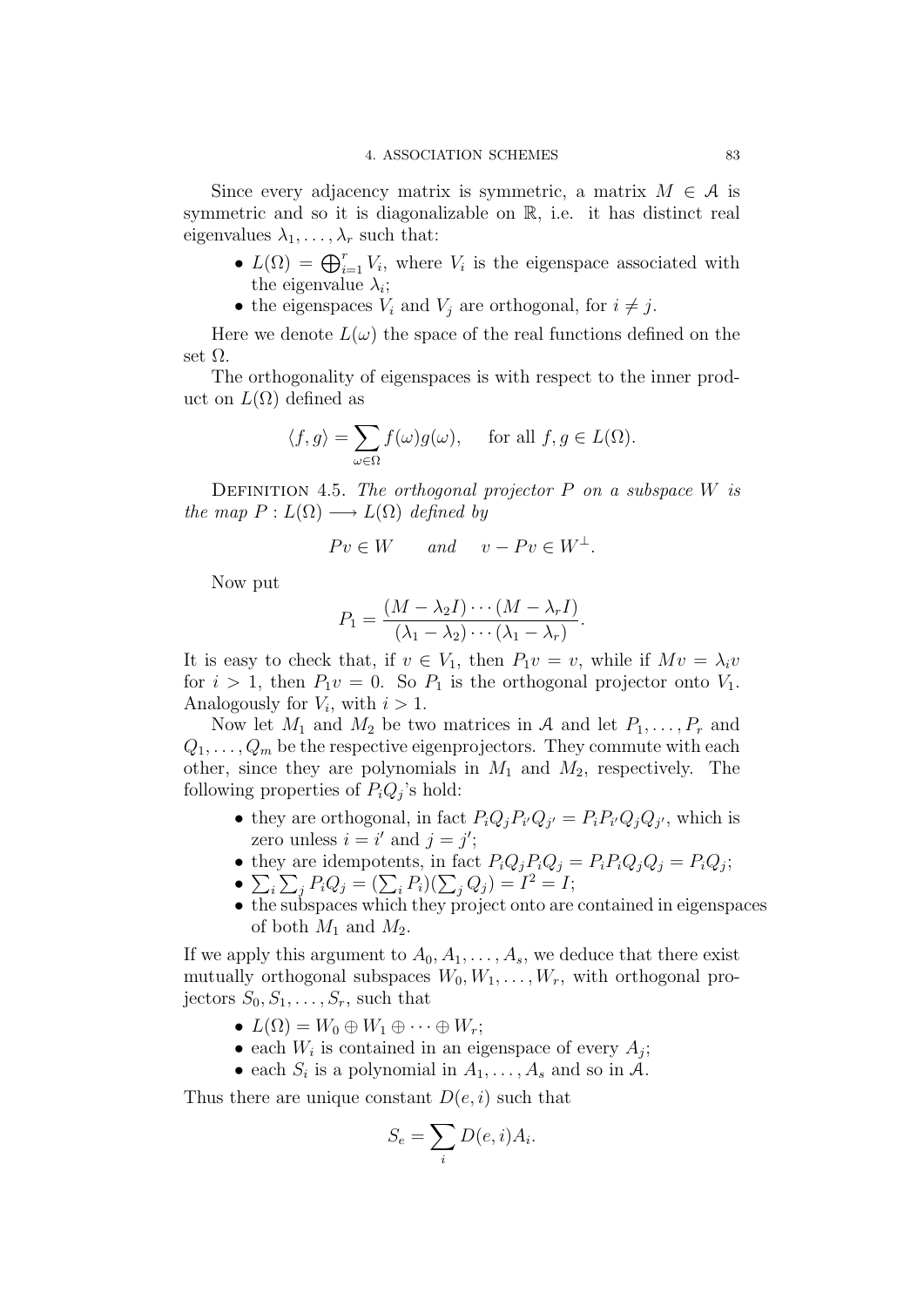On the other hand, if  $C(i, e)$  is the eigenvalue of  $A_i$  on  $W_e$ , then

$$
A_i = \sum_{e=0}^r C(i, e) S_e.
$$

Moreover, the projectors  $S_0, \ldots, S_r$  are linearly independent because  $S_eS_f = \delta_{ef}S_e$  and so they constitute another basis for A. Therefore we have  $r = s$  and  $D = C^{-1}$ .

The subspaces  $W_e$  are called **strata**, while the matrices  $S_e$  are called stratum projectors. The matrix  $C$  is the character table of the association scheme.

# 4.1.4. Crossed and nested product of association schemes.

DEFINITION 4.6. Let  $\mathcal{Q}_1$  be an association scheme on  $\Omega_1$  with classes  $\mathfrak{C}_i$ , for  $i \in \mathfrak{K}_1$  and let  $\mathfrak{Q}_2$  be an association scheme on  $\Omega_2$  with classes  $\mathcal{D}_j$ , for  $j \in \mathcal{K}_2$ . Then  $\mathcal{Q}_1$  is isomorphic to  $\mathcal{Q}_2$  if there exist bijections

$$
\phi : \Omega_1 \longrightarrow \Omega_2 \quad and \quad \pi : \mathcal{K}_1 \longrightarrow \mathcal{K}_2
$$

such that

$$
(\alpha, \beta) \in \mathcal{C}_i \Leftrightarrow (\phi(\alpha), \phi(\beta)) \in \mathcal{D}_{\pi(i)}.
$$

In this case, we say that the pair  $(\phi, \pi)$  is an **isomorphism** between association schemes and write  $\mathcal{Q}_1 \cong \mathcal{Q}_2$ .

We can now introduce two special products of association schemes, called the crossed product and the nested product, respectively.

So let  $\mathcal{Q}_1$  be an association scheme on the finite set  $\Omega_1$  with adjacency matrices  $A_0, A_1, \ldots, A_m$ , and let  $\mathcal{Q}_2$  be an association scheme on the finite set  $\Omega_2$  with adjacency matrices  $B_0, B_1, \ldots, B_r$ .

DEFINITION 4.7. The **crossed product** of  $\mathcal{Q}_1$  and  $\mathcal{Q}_2$  is the association scheme  $\mathcal{Q}_1 \times \mathcal{Q}_2$  on  $\Omega_1 \times \Omega_2$  whose adjacency matrices are

 $A_i \otimes B_j,$ 

for  $i = 0, ..., m$  and  $j = 0, ..., r$ .

The crossed product of two association schemes is also called direct product. For example, one can easily verify that the rectangular association scheme  $R(m, n)$  can be obtained as the crossed product of the schemes  $\underline{m}$  and  $\underline{n}$ .

DEFINITION 4.8. The **nested product** of  $\mathcal{Q}_1$  and  $\mathcal{Q}_2$  is the association scheme  $\Omega_1/\Omega_2$  on  $\Omega_1 \times \Omega_2$  whose adjacency matrices are

- $A_i \otimes J_{\Omega_2}$ , with  $i \neq 0$ ;
- $I_{\Omega_1} \otimes B_j$ , for every  $j = 0, 1, \ldots, r$ .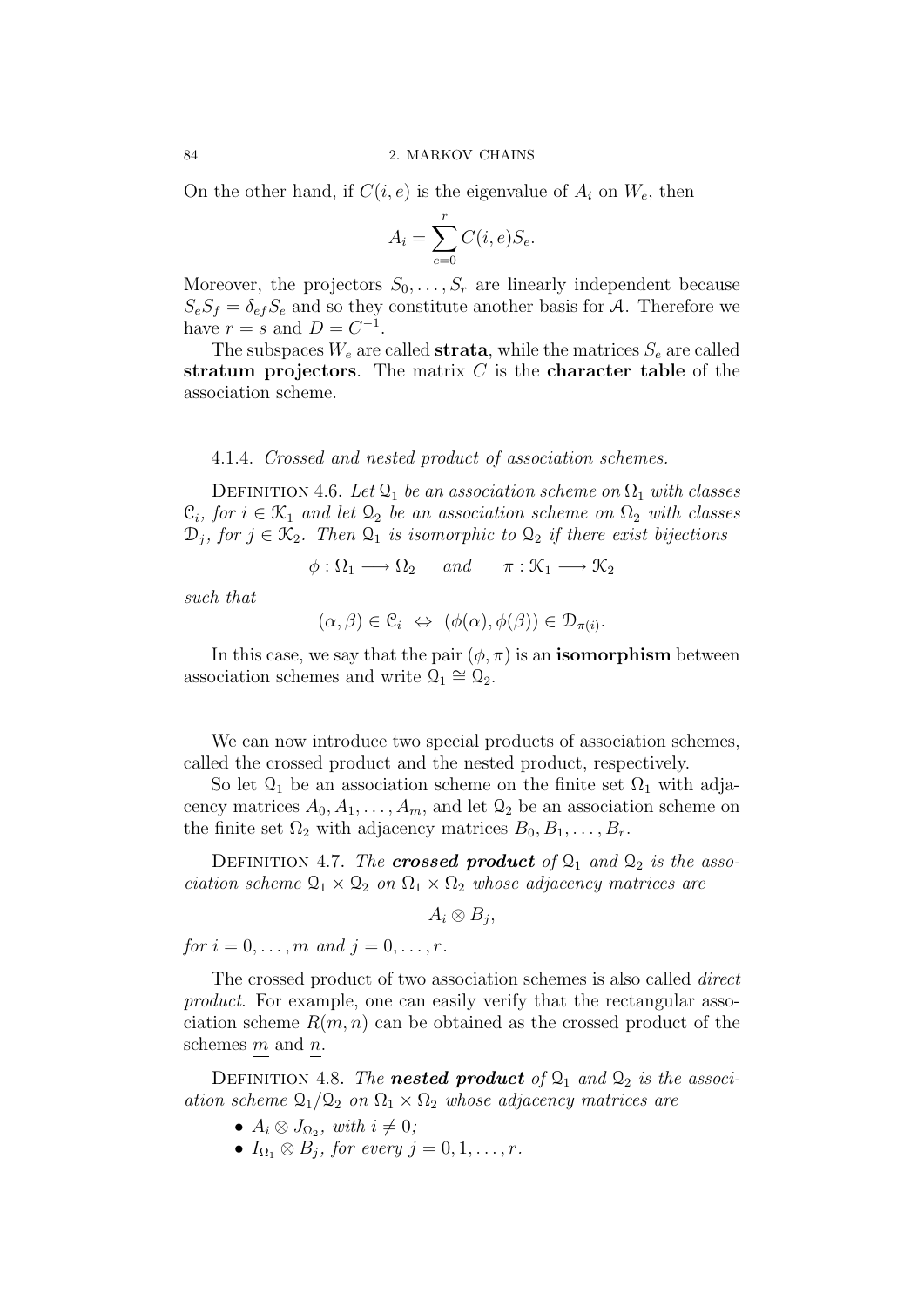The nested product of two association schemes is also called wreath product. For example, one can easily verify that the group-divisible association scheme  $GD(m, n)$  can be obtained as the nested product of the schemes  $\underline{m}$  and  $\underline{n}$ .

PROPOSITION 4.9. The following properties of crossed and nested product hold:

- (1) crossing is commutative, in the sense that  $\mathcal{Q}_1 \times \mathcal{Q}_2 \cong \mathcal{Q}_2 \times \mathcal{Q}_1$ ;
- (2) crossing is associative, in the sense that  $\mathcal{Q}_1 \times (\mathcal{Q}_2 \times \mathcal{Q}_3) \cong$  $(\mathcal{Q}_1 \times \mathcal{Q}_2) \times \mathcal{Q}_3;$
- (3) nesting is associative, in the sense that  $Q_1/(Q_2/Q_3) \cong (Q_1/Q_2)/Q_3$ .

Remarks. It is interesting to observe that the adjacency matrices of the nested product of association schemes remind the transition matrices occurring in the nested product of Markov chains (see Formula (28)). A similar consideration can be done for crossed product.

As in the case of reversible Markov chains, the crested product of association schemes, described in the following section, is a more general construction containing, as particular cases, the crossed and the nested product.

4.2. Crested product of association schemes. We introduce here the crested product of two association schemes  $\mathcal{Q}_1$  and  $\mathcal{Q}_2$ , giving a new association scheme on the space  $\Omega_1 \times \Omega_2$  that contains both crossed and nested products as special cases. Our main source is [4].

4.2.1. Preliminaries. Consider the definition of orthogonal block structures given in Definition 3.2 of Chapter 1. With a partition F belonging to an orthogonal block structure  $\mathcal F$  on  $\Omega$ , one can associate the adjacency matrix  $A_F$  defined as

$$
A_F(\alpha, \beta) = \begin{cases} 1 & \text{if } F = \bigwedge\{G \in \mathcal{F} : R_G(\alpha, \beta) = 1\} \\ 0 & \text{otherwise.} \end{cases}
$$

It is not difficult to verify that the set  $\{A_F : F \in \mathcal{F}, A_F \neq 0\}$  is an association scheme on  $\Omega$  (see [3]).

Given two partitions F and G of two sets  $\Omega_1$  and  $\Omega_2$ , respectively, denote  $F \times G$  the partition of  $\Omega_1 \times \Omega_2$  whose relation matrix is  $R_F \otimes R_G$ .

Now let  $\mathfrak F$  and  $\mathfrak G$  be two orthogonal block structures on  $\Omega_1$  and  $\Omega_2$ , respectively. Then their crossed product is given by

$$
\mathcal{F} \times \mathcal{G} = \{ F \times G : F \in \mathcal{F}, G \in \mathcal{G} \}
$$

and their nested product is given by

$$
\mathcal{F}/\mathcal{G} = \{ F \times U_2 : F \in \mathcal{F} \} \cup \{ E_1 \times G : G \in \mathcal{G} \},
$$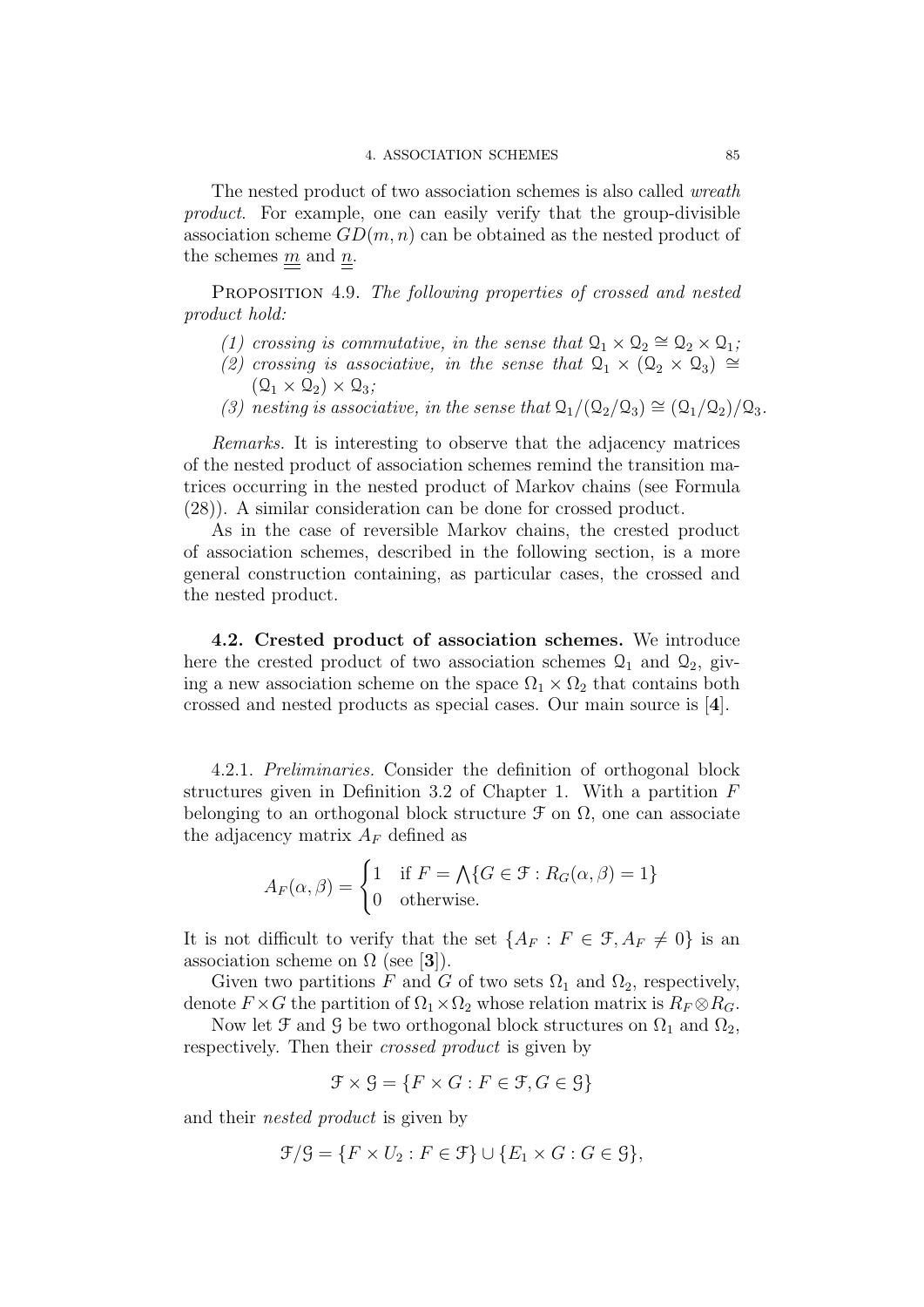#### 86 2. MARKOV CHAINS

where  $E_i$  and  $U_i$  are the trivial partitions of  $\Omega_i$ . One can show that the operation of deriving the association scheme from the orthogonal block structure commutes with both crossing and nesting.

DEFINITION 4.10. For  $i = 1, 2$ , let  $\mathcal{F}_i$  be an orthogonal block structure on a set  $\Omega_i$  and choose  $F_i \in \mathcal{F}_i$ . The **crested product** of  $\mathcal{F}_1$  and  $\mathfrak{F}_2$  with respect to  $F_1$  and  $F_2$  is the set  $\mathfrak{G}$  of partitions of  $\Omega_1 \times \Omega_2$  given by

(35) 
$$
\mathcal{G} = \{G_1 \times G_2 : G_1 \in \mathcal{F}_1, G_2 \in \mathcal{F}_2, G_1 \preccurlyeq F_1 \text{ or } G_2 \succcurlyeq F_2\}.
$$

In [4] it is proven that the crested product of orthogonal block structures defined above is an orthogonal block structure on  $\Omega_1 \times \Omega_2$ .

# Remarks.

- If  $F_1 = U_1$  or  $F_2 = E_2$ , then G is the crossed product  $\mathcal{F}_1 \times \mathcal{F}_2$ .
- If  $F_1 = E_1$  and  $F_2 = U_2$ , then G is the nested product  $\mathcal{F}_1/\mathcal{F}_2$ .

DEFINITION 4.11. Let Q be an association scheme on  $\Omega$  with adjacency matrices  $A_i$ , for  $i \in \mathcal{K}$ . Then a partition F of  $\Omega$  is **inherent** in  $\mathcal Q$  if its relation matrix  $R_F$  is in the Bose-Mesner algebra of  $\mathcal Q$ , i.e. if there exists a subset  $\mathcal L$  of  $\mathcal K$  such that  $R_F = \sum_{i \in \mathcal L} A_i$ .

It is easy to check that the trivial partitions  $E$  and  $U$  are inherent in every association scheme.

Example. Consider the 12 edges of the cube and define an association scheme on the set  $\Omega$  of these edges in the following way:

- two edges  $\alpha$  and  $\beta$  are 1–st associates if they meet at a vertex;
- two edges  $\alpha$  and  $\beta$  are 2–nd associates if they are diagonally opposite;
- two edges  $\alpha$  and  $\beta$  are 3-rd associates if they are parallel but not opposite;
- two edges  $\alpha$  and  $\beta$  are 4-th associates if they are skew.

The partitions inherent in this scheme have relation matrices  $A_0 = I_\Omega$ ,  $A_0 + A_2$ ,  $A_0 + A_2 + A_3$  and  $A_0 + A_1 + A_2 + A_3 + A_4 = J_{\Omega}$ .

THEOREM 4.12. If Q is an association scheme on  $\Omega$ , then the set  $\mathfrak F$  of partitions of  $\Omega$  which are inherent in  $\mathfrak Q$  is an orthogonal block structure on Ω.

See [4] for the proof.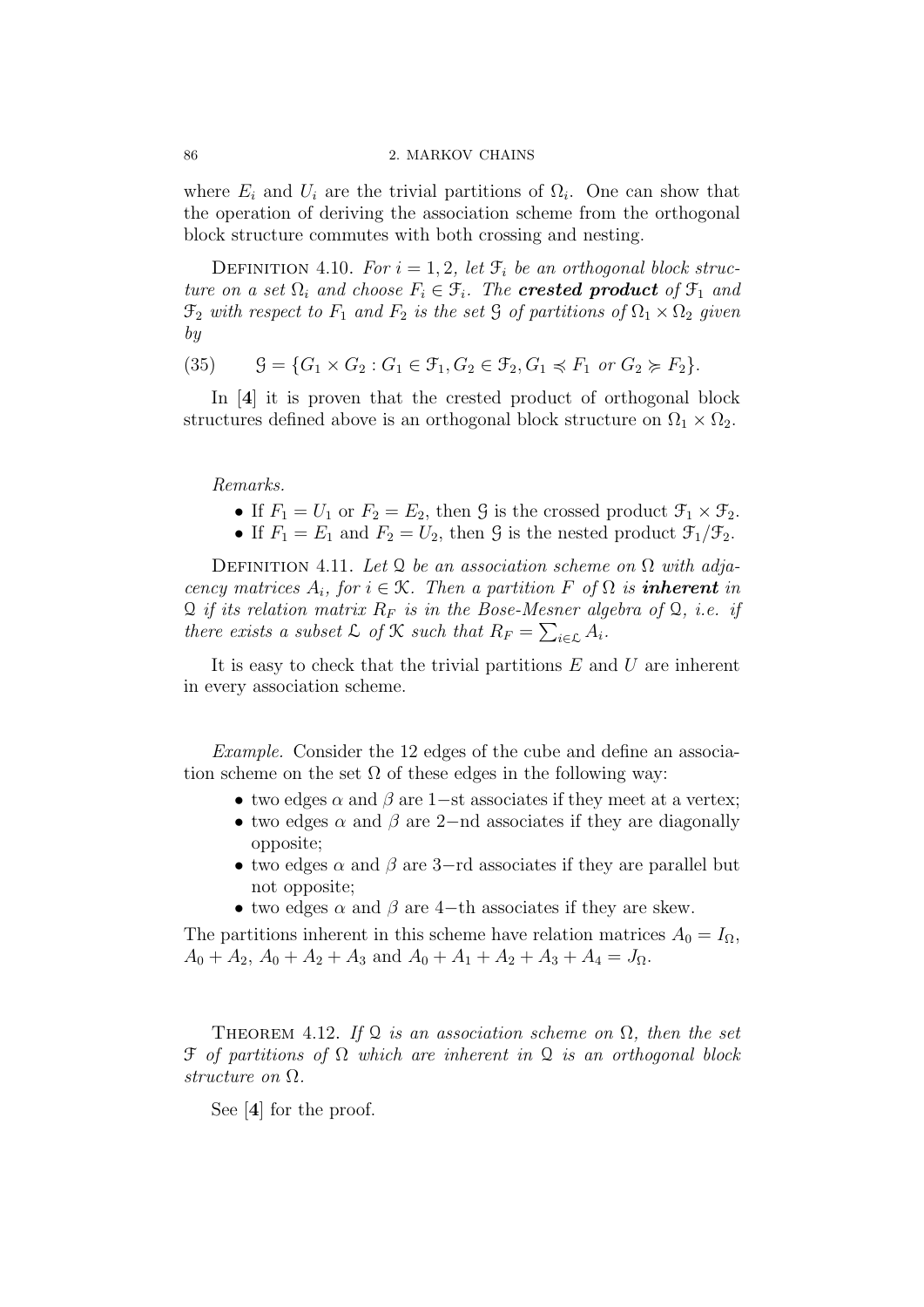Now let P be a partition of  $\Omega \times \Omega$  and let  $V(\mathcal{P})$  be the real span of the adjacency matrices of its classes. It is clear that

$$
\mathcal{Q} \preccurlyeq \mathcal{P} \quad \iff \quad V(\mathcal{P}) \leq \mathcal{A},
$$

where A is the Bose-Mesner algebra of Q.

DEFINITION 4.13. Let Q be an association scheme on  $\Omega$ . A partition  $\mathcal{P}$  of  $\Omega \times \Omega$  is **ideal** for  $\Omega$  if  $V(\mathcal{P})$  is an ideal of A, i.e.  $V(\mathcal{P}) \leq A$  and  $AD \in V(\mathcal{P})$  whenever  $A \in \mathcal{A}$  and  $D \in V(\mathcal{P})$ .

THEOREM 4.14. Let  $Q$  be an association scheme with adjacency matrices  $A_i$ , for  $i \in \mathcal{K}$ . If Q has an inherent partition F with relation matrix  $R_F$ , then there exists an ideal partition  $\vartheta(F)$  of Q whose adjacency matrices are scalar multiples of  $A_iR$ , for  $i \in \mathcal{K}$ .

**Proof.** (Sketch) Let  $\mathcal{L}$  be the subset of  $\mathcal{K}$  such that  $R_F = \sum_{i \in \mathcal{L}} A_i$ . So there exist positive integers  $m_{ij}$  such that

$$
R_F A_i = A_i R_F = \sum_{j \in \mathcal{K}} m_{ij} A_j.
$$

It follows from the definition that

$$
m_{ij} = (A_i R_F)(\alpha, \beta) = |\mathcal{C}_i(\alpha) \cap F(\beta)|,
$$

where  $F(\beta)$  denotes the F−class containing  $\beta$ . Put  $i \sim j$  if  $m_{ij} \neq 0$ . One can check that  $\sim$  is an equivalence relation. Define  $[i] = \{j \in \mathcal{K} :$  $j \sim i$ } and  $B_{[i]} = \sum_{j \sim i} A_j$ . Then the distinct  $B_{[i]}$  are the adjacency matrices of a partition P of  $\Omega \times \Omega$  such that  $\mathcal{Q} \preccurlyeq \mathcal{P}$ . Moreover, it is easy to verify that  $A_i B_{[i]} \in V(\mathcal{P})$ .  $\Box$ 

Indeed, the inverse construction can be done, as the following theorem shows (see  $[4]$ ).

THEOREM 4.15. Let  $\mathcal P$  be an ideal partition for  $\mathcal Q$ . Let  $A_i$  be the adjacency matrices of Q, for  $i \in \mathcal{K}$ , and let  $D_m$  be the adjacency matrices of P, for  $m \in \mathcal{M}$ . Denote by  $\sigma$  the surjection from  $\mathcal K$  to  $\mathcal M$  such that class i of Q is contained in class  $\sigma(i)$  of P. Put  $R = D_{\sigma(0)}$ . Then R is the relation matrix of an inherent partition in Q. Moreover, for all  $i \in \mathcal{K}$ , the matrix  $A_i R$  is an integer multiple of  $D_{\sigma(i)}$ .

4.2.2. Crested product of association schemes. Let F be a partition in an orthogonal block structure  $\mathcal{F}$ , so that  $R_F = \sum_{G \in \mathcal{L}} A_G$ , where  $\mathcal{L} = \{G \in \mathcal{F} : G \preccurlyeq F\}.$  This implies that F is inherent in the association scheme derived from F. Then  $\{A_G : G \in \mathcal{L}\}\$ and  $\{R_G :$  $G \in \mathcal{L}$  span the same subspace  $\mathcal{A}|_F$  of A, which is closed under matrix multiplication.

Let P be the ideal partition  $\vartheta(F)$ . For  $G \in \mathcal{F}$ ,  $R_G$  is in the ideal of A generated by  $R_F$  if and only if  $F \preccurlyeq G$ , so  $V(\mathcal{P})$  is the span of  ${R_G : G \in \mathcal{F}, G \succcurlyeq F}$ . We denote  $V(\vartheta(F))$  by  $A|F$ .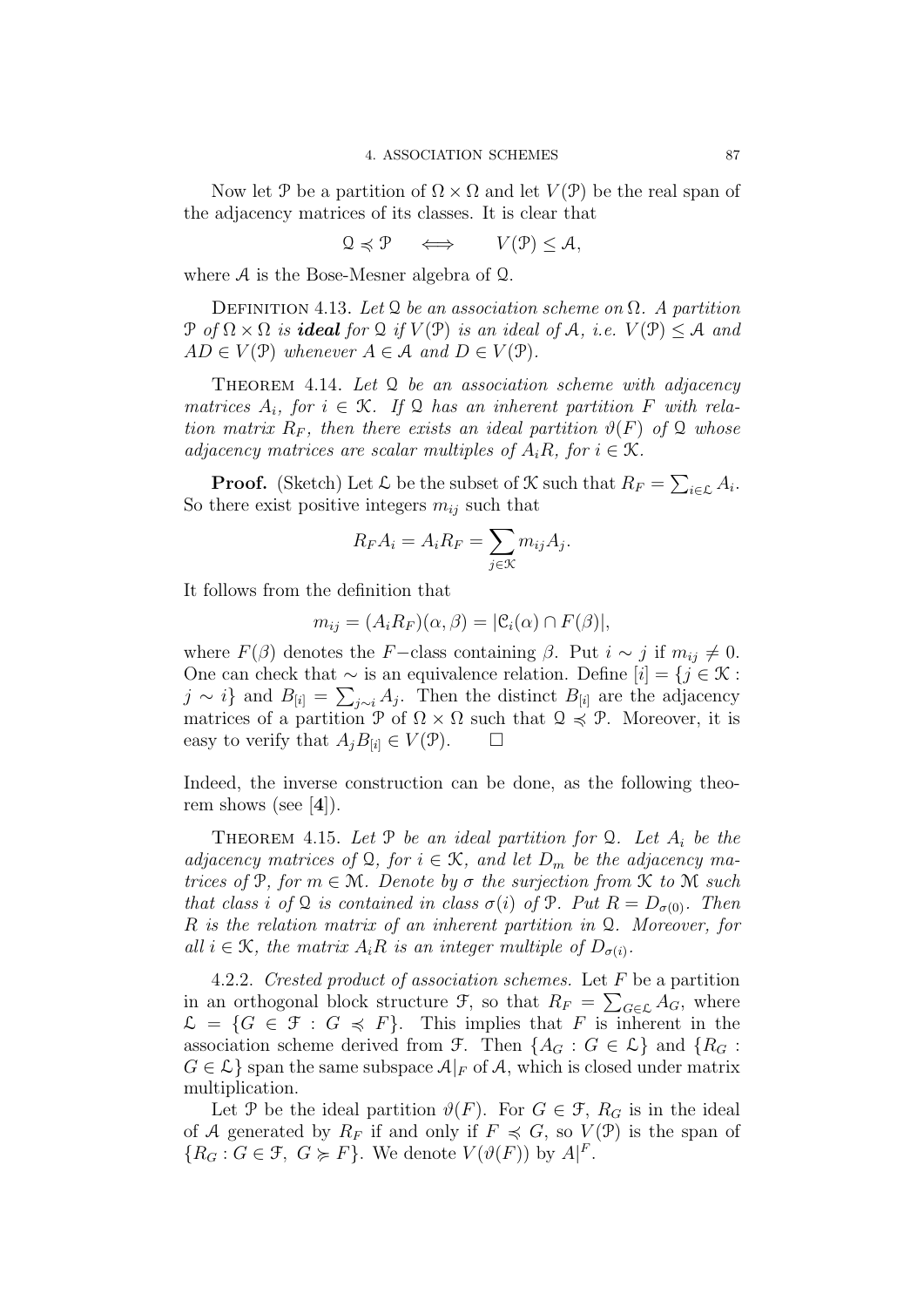Consider now the crested product  $\mathcal G$  of the orthogonal block structures  $\mathfrak{F}_1$  and  $\mathfrak{F}_2$  with respect to the partitions  $F_1$  and  $F_2$ . The span of the relation matrices of the partitions in  $\mathcal{G}$  is

$$
(\mathcal{A}_1|_{F_1}\otimes \mathcal{A}_2)+(\mathcal{A}_1\otimes \mathcal{A}_2|^{F_2}),
$$

where  $A_1$  and  $A_2$  are the Bose-Mesner algebra of the association schemes derived by  $\mathcal{F}_1$  and  $\mathcal{F}_2$ , respectively. The adjacency matrices of the association scheme derived by  $\mathcal G$  are:

•  $A_G \otimes A_H$ , for  $G \in \mathcal{L}$  and  $H \in \mathcal{F}_2$ ;

•  $A_G \otimes D$ , for  $G \in \mathcal{F}_1 \setminus \mathcal{L}$  and D an adjacency matrix of  $\mathcal{P}_1$ ,

where  $\mathcal{L} = \{G \in \mathcal{F}_1 : G \preccurlyeq F_1\}$  and  $\mathcal{P} = \vartheta(F_2)$ . This leads to the following definition.

DEFINITION 4.16. For  $r = 1, 2$ , let  $\mathcal{Q}_r$  be an association scheme on a set  $\Omega_r$  and let  $F_r$  be an inherent partition in  $\mathcal{Q}_r$ . Put  $\mathcal{P} = \vartheta(F_2)$  and  $\Omega = \Omega_1 \times \Omega_2$ . Let the adjacency matrices of  $\mathcal{Q}_1, \mathcal{Q}_2$  and  $\mathcal P$  be  $A_i$ , for  $i \in \mathcal{K}_1$ ,  $B_j$ , for  $j \in \mathcal{K}_2$  and  $D_m$ , for  $m \in \mathcal{M}$ , respectively. Let  $\mathcal L$  be the subset of  $\mathfrak{X}_1$  such that  $R_{F_1} = \sum_{i \in \mathcal{L}} A_i$ . The **crested product** of  $\mathcal{Q}_1$  and  $\mathcal{Q}_2$  with respect to  $F_1$  and  $F_2$  is the association scheme  $\mathcal Q$  on  $\Omega$ whose adjacency matrices are

- $A_i \otimes B_j$ , for  $i \in \mathcal{L}$  and  $j \in \mathcal{K}_2$ ;
- $A_i \otimes D_m$ , for  $i \in \mathcal{K}_1 \setminus \tilde{\mathcal{L}}$  and  $m \in \mathcal{M}$ .

Observe that the crested product reduces to the crossed product if  $F_1 = U_1$  or  $F_2 = E_2$  (in which case  $\mathcal{P} = \mathcal{Q}_2$ ) and it reduces to the nested product if  $F_1 = E_1$  and  $F_2 = U_2$  (in which case  $\mathcal{P} = U_{\Omega_2 \times \Omega_2}$ ).

Finally, the character table of the crested product Q can be described using the character table of the schemes  $\mathcal{Q}_1$  and  $\mathcal{Q}_2$ . See [4] for more details.

4.2.3. Some examples. Let Q be an association scheme on a finite set  $\Omega$  and let  $A_0 = I_{\Omega}, A_1, \ldots, A_m$  be the adjacency matrices associated with  $Q$ . Consider also an association scheme  $Q'$  on a second finite set  $\Omega'$ , whose adjacency matrices are  $A'_0 = I_{\Omega'}$ ,  $A'_1$ , ...,  $A'_m$ .

We know that the nested product  $Q/Q'$  of the schemes Q and Q' is the association scheme on the set  $\Omega \times \Omega'$  whose adjacency matrices are

- $A_i \otimes J_{\Omega'}$ , for  $i \neq 0$ ;
- $I_{\Omega} \otimes A'_{j}$ , for  $j = 0, 1, \ldots, m'$ .

Consider now the inherent partition F of  $\Omega \times \Omega'$  whose relation matrix is

$$
R_F = \sum_{j=0}^{m'} (I_{\Omega} \otimes A'_j) = I_{\Omega} \otimes J_{\Omega'},
$$

i.e. the partition  $\Omega \times \Omega' = \bigsqcup_{\alpha \in \Omega} \{(\alpha, \alpha') : \alpha' \in \Omega'\}.$  We can ask which is the ideal partition associated with F.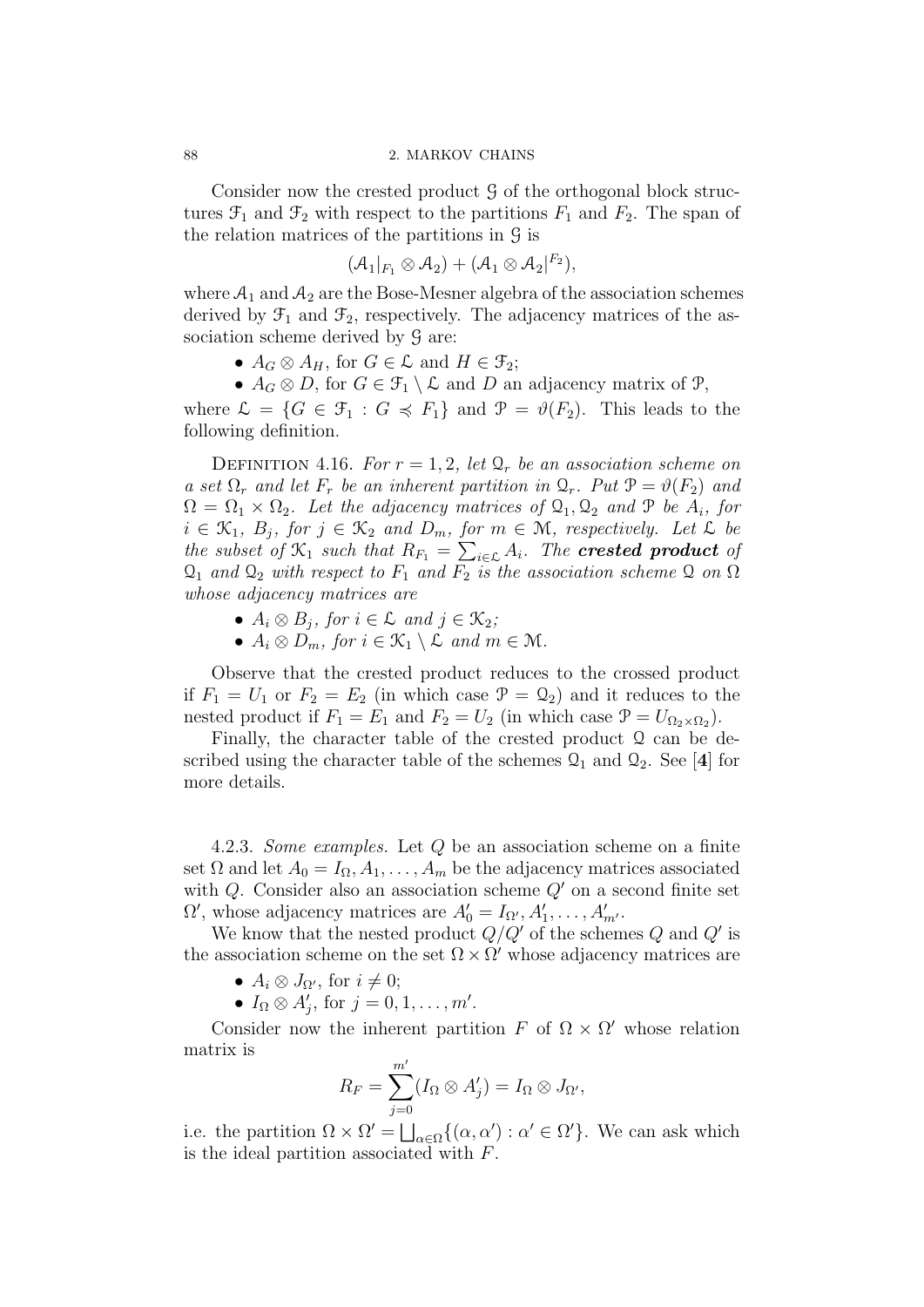Theorem 4.14 tells us that the adjacency matrices of the ideal partition P of  $X \times X$  associated with F are  $D_i = \sum_{i \sim j} A_j$  (we will use also the notation  $A_i \sim A_j$  to indicate  $i \sim j$ ).

In our case we have  $I_{\Omega} \otimes A'_{j} \sim I_{\Omega} \otimes A'_{k}$  for every  $j, k = 0, 1, ..., m'$ . Moreover, it is easy to verify that, for  $i, j \neq 0$ , one has  $A_i \otimes J_{\Omega'} \not\sim$  $A_i \otimes J_{\Omega'}$  for  $i \neq j$ . So the adjacency matrices of the ideal partition P associated with  $F$  are

$$
A_i \otimes J_{\Omega'}, \quad \text{ for } i = 0, 1, \dots, m.
$$

Consider now an association scheme S on a finite set  $\Theta$  with adjacency matrices  $B_0 = I_{\Theta}, B_1, \ldots, B_n$  and an association scheme S' on a finite set  $\Theta'$  whose adjacency matrices are  $B'_0 = I_{\Theta'}$ ,  $B'_1, \ldots, B'_n$ . Take again the nested product  $S/S'$  on  $\Theta \times \Theta'$ , whose adjacency matrices are

- $B_i \otimes J_{\Theta'}$ , for  $i \neq 0$ ;
- $I_{\Theta} \otimes B'_j$ , for  $j = 0, 1, \ldots, n'$ .

We can consider the inherent partition G of  $\Theta \times \Theta'$  whose relation matrix is

$$
R_G = \sum_{j=0}^{n'} I_{\Theta} \otimes B'_j = I_{\Theta} \otimes J_{\Theta'},
$$

which corresponds to the partition  $\Theta \times \Theta' = \coprod_{\theta \in \Theta} \{(\theta, \theta') : \theta' \in \Theta'\}.$ 

We can now consider the crested product of the schemes  $S/S'$  and  $Q/Q'$  with respect to the inherent partitions G and F defined above. So we get a new association scheme on the set

$$
\Theta\times\Theta'\times\Omega\times\Omega'
$$

whose adjacency matrices are

- $(I_{\Theta} \otimes B'_j) \otimes (A_i \otimes J_{\Omega'}),$  with  $j = 0, 1, \ldots, n'$  and  $i \neq 0;$
- $(I_{\Theta} \otimes B'_{j}) \otimes (I_{\Omega} \otimes A'_{k}),$  with  $j = 0, 1, ..., n'$  and  $k = 0, 1, ..., m'$ ;
- $(B_i \otimes \dot{J}_{\Theta'}) \otimes (A_i \otimes J_{\Omega'}),$  with  $i \neq 0$  and  $j = 0, 1, \ldots, m$ .

Moreover, by choosing the inherent partition G for  $\Theta \times \Theta'$  and the universal partition  $U_{\Omega\times\Omega'}$  for  $\Omega\times\Omega'$ , i.e. the partition whose relation matrix is  $R_{U_{\Omega\times\Omega'}}=J_{\Omega}\otimes J_{\Omega'}$ , we can get a different crested product of the schemes  $S/S'$  and  $Q/Q'$ . Observe that the only adjacency matrix of the ideal partition P associated with  $U_{\Omega\times\Omega}$  is  $J_{\Omega}\otimes J_{\Omega}$ . So the adjacency matrices of the crested product of the schemes  $S/S'$  and  $Q/Q'$  are

- $(I_{\Theta} \otimes B'_j) \otimes (A_i \otimes J_{\Omega'}),$  with  $j = 0, 1, \ldots, n'$  and  $i \neq 0;$
- $(I_{\Theta} \otimes B'_{j}) \otimes (I_{\Omega} \otimes A'_{k}),$  with  $j = 0, 1, ..., n'$  and  $k = 0, 1, ..., m'$ ;
- $(B_i \otimes J_{\Theta'}) \otimes (J_{\Omega} \otimes J_{\Omega'})$ , with  $i \neq 0$ .

Finally, by choosing the identity partition  $E_{\Theta \times \Theta'}$  for  $\Theta \times \Theta'$  and the inherent partition F for  $\Omega \times \Omega'$ , we can get again a different crested product of the schemes  $S/S'$  and  $Q/Q'$ , whose adjacency matrices are

•  $(I_{\Theta} \otimes I_{\Theta'}) \otimes (A_i \otimes J_{\Omega'})$ , with  $i \neq 0$ ;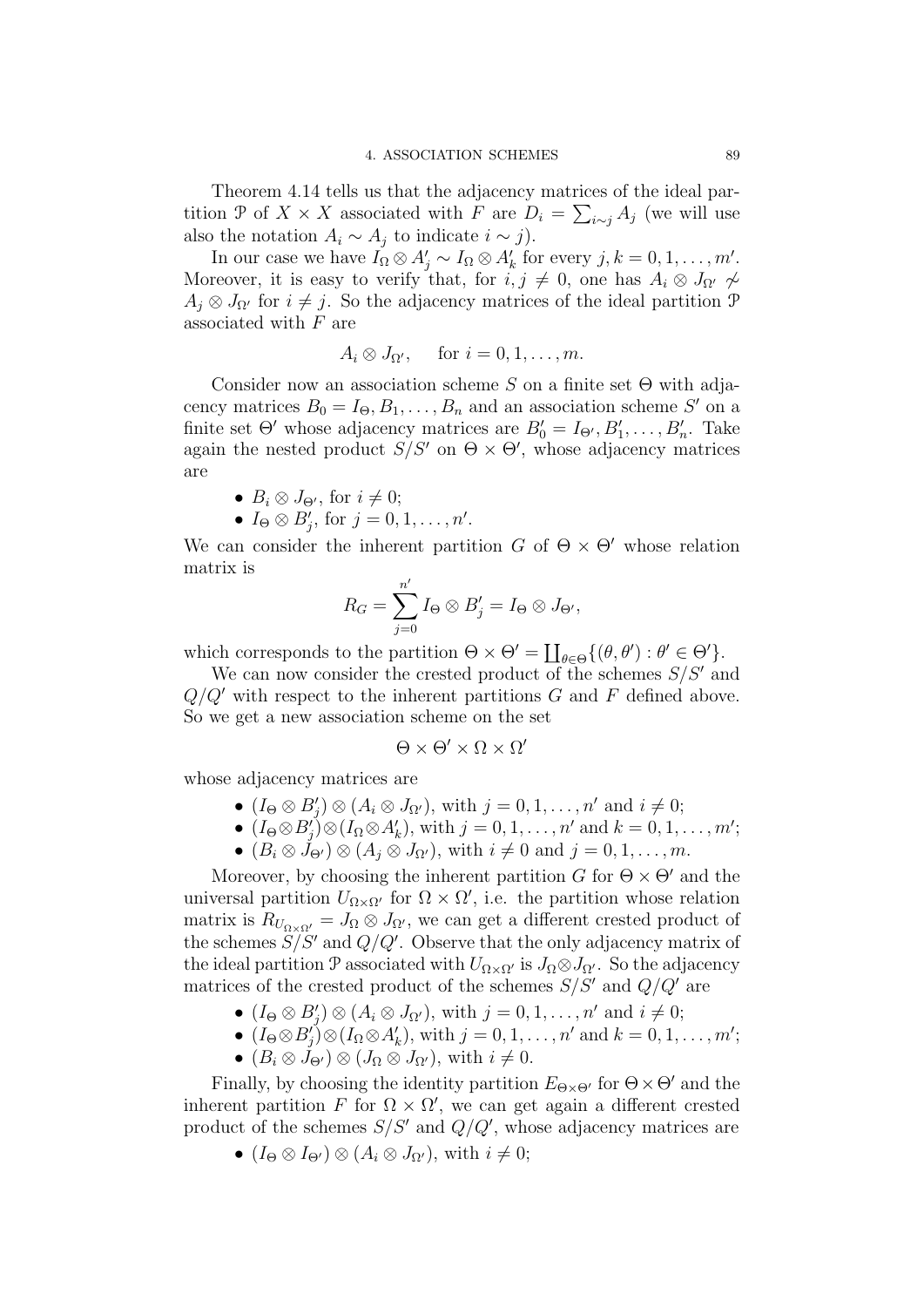#### 90 2. MARKOV CHAINS

- $(I_{\Theta} \otimes I_{\Theta'}) \otimes (I_{\Omega} \otimes A'_{k}),$  with  $k = 0, 1, ..., m'$ ;
- $(I_{\Theta} \otimes B'_{k}) \otimes (A_{i} \otimes J_{\Omega'}),$  with  $i = 0, 1, ..., m$  and  $k \neq 0;$
- $(B_i \otimes J_{\Theta'}) \otimes (A_i \otimes J_{\Omega'}),$  with  $j \neq 0$  and  $i = 0, 1, \ldots, m$ .

This completes the description of the nontrivial crested products that we can get from the schemes  $S/S'$  and  $Q/Q'$ . By choosing the identity partition  $E_{\Theta \times \Theta'}$  as inherent partition of  $\Theta \times \Theta'$  and the universal partition  $U_{\Omega \times \Omega'}$  as inherent partition of  $\Omega \times \Omega'$ , we get the nested product

$$
S/S'/Q/Q'.
$$

This notation is correct because of the associativity of iterating the nested product of association schemes. The adjacency matrices of the scheme  $S/S'/Q/Q'$  are, in this case,

- $(I_{\Theta} \otimes I_{\Theta'}) \otimes (A_i \otimes J_{\Omega'}),$  with  $i \neq 0;$
- $(I_{\Theta} \otimes I_{\Theta'}) \otimes (I_{\Omega} \otimes A'_{k}),$  with  $k = 0, 1, ..., m'$ ;
- $(I_{\Theta} \otimes B'_{k}) \otimes (J_{\Omega} \otimes J_{\Omega'}),$  with  $k \neq 0;$
- $(B_i \otimes J_{\Theta'}) \otimes (J_{\Omega} \otimes J_{\Omega'})$ , with  $j \neq 0$ .

The remaining choices for the inherent partitions of  $\Theta \times \Theta'$  and  $\Omega \times \Omega'$  give rise to the crossed product

$$
(S/S') \times (Q/Q'),
$$

i.e. the association scheme on  $\Theta \times \Theta' \times \Omega \times \Omega'$  whose adjacency matrices are

- $(I_{\Theta} \otimes B'_j) \otimes (I_{\Omega} \otimes A'_k)$ , with  $j = 0, 1, \ldots, n'$  and  $k = 0, 1, \ldots, m'$ ;
- $(I_{\Theta} \otimes \tilde{B}'_j) \otimes (A_i \otimes J_{\Omega'}),$  with  $j = 0, 1, \ldots, n'$  and  $i \neq 0;$
- $(B_i \otimes J_{\Theta'}) \otimes (I_{\Omega} \otimes A'_k)$ , with  $i \neq 0$  and  $k = 0, 1, \ldots, m'$ ;
- $(B_i \otimes J_{\Theta'}) \otimes (A_k \otimes J_{\Omega'})$ , with  $i, k \neq 0$ .

As an easy example, we can consider the case when  $\Theta = \Theta' = \Omega =$  $\Omega' = \{1, 2\}$  and  $S = S' = Q = Q' = 2$ . We recall that 2 denotes the trivial association scheme on two elements, whose adjacency matrices are

$$
M_0 = \begin{pmatrix} 1 & 0 \\ 0 & 1 \end{pmatrix} \quad \text{and} \quad M_1 = \begin{pmatrix} 0 & 1 \\ 1 & 0 \end{pmatrix}.
$$

Let us call these matrices  $B_0$  and  $B_1$  in the case of S,  $B'_0$  and  $B'_1$  in the case of  $S'$ ,  $A_0$  and  $A_1$  in the case of  $Q$ ,  $A'_0$  and  $A'_1$  in the case of  $Q'$ , respectively.

So the adjacency matrices of the nested product  $Q/Q'$  are

- $A_1 \otimes J_{\Omega'};$
- $I_{\Omega} \otimes I_{\Omega'};$
- $I_{\Omega} \otimes A'_{1}$ .

Consider now the inherent partition F of  $\Omega \times \Omega'$  whose relation matrix is

$$
R_F = I_{\Omega} \otimes I_{\Omega'} + I_{\Omega} \otimes A_1' = I_{\Omega} \otimes J_{\Omega'},
$$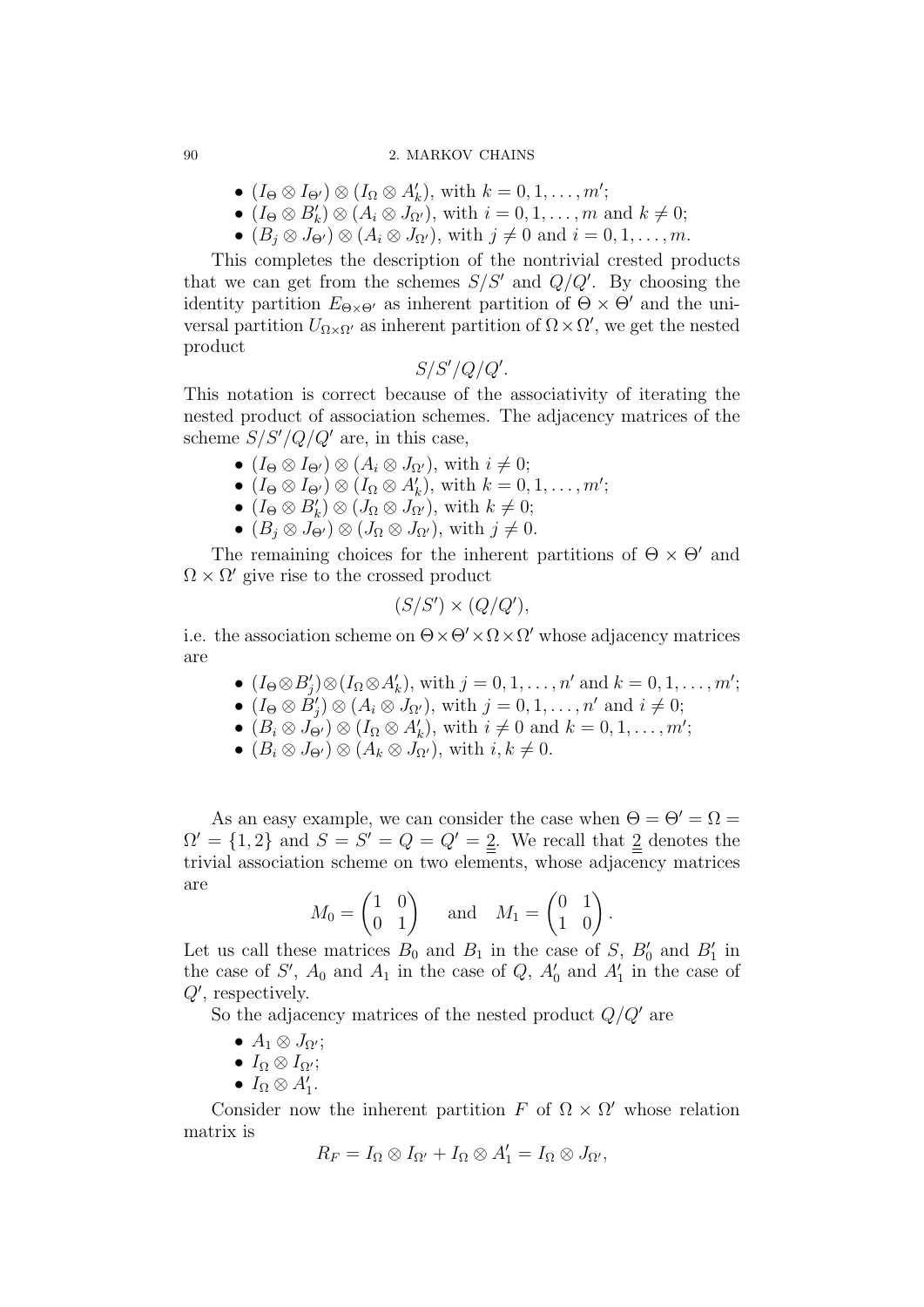corresponding to the partition  $\Omega \times \Omega' = \{(1,1), (1,2)\}\coprod \{(2,1), (2,2)\}.$ 

The adjacency matrices of the ideal partition  $P$  associated with  $F$ are

- $I_{\Omega} \otimes J_{\Omega'};$
- $A_1 \otimes J_{\Omega'}$ .

Analogously, the adjacency matrices associated with the nested product  $S/S'$  defined on the product  $\Theta \times \Theta'$  are

- $B_1 \otimes J_{\Theta'};$
- $I_{\Theta} \otimes I_{\Theta'};$
- $I_{\Theta} \otimes B'_1$ .

Consider the inherent partition G of  $\Theta \times \Theta'$  whose relation matrix is, as above,

$$
R_G = I_\Theta \otimes I_{\Theta'} + I_\Theta \otimes B'_1 = I_\Theta \otimes J_{\Theta'}.
$$

We can now study the crested product of the schemes  $\frac{2}{2}$  and  $\frac{2}{2}$  with respect to the inherent partitions  $G$  and  $F$  defined above. So we get the association scheme on the set

$$
\Theta\times\Theta'\times\Omega\times\Omega'
$$

whose adjacency matrices are

- $(I_{\Theta} \otimes I_{\Theta'}) \otimes (A_1 \otimes J_{\Omega'});$
- $(I_{\Theta} \otimes B'_{1}) \otimes (A_{1} \otimes J_{\Omega'});$
- $(I_{\Theta} \otimes I_{\Theta'}) \otimes (I_{\Omega} \otimes I_{\Omega'});$
- $(I_{\Theta} \otimes I_{\Theta'}) \otimes (I_{\Omega} \otimes A'_1);$
- $(I_{\Theta} \otimes B'_{1}) \otimes (I_{\Omega} \otimes I_{\Omega'});$
- $(I_{\Theta} \otimes B'_{1}) \otimes (I_{\Omega} \otimes A'_{1});$
- $(B_1 \otimes J_{\Theta'}) \otimes (I_{\Omega} \otimes J_{\Omega'});$
- $(B_1 \otimes J_{\Theta'}) \otimes (A_1 \otimes J_{\Omega'}).$

By choosing the inherent partition G for  $\Theta \times \Theta'$  and the universal partition  $U_{\Omega \times \Omega'}$  for  $\Omega \times \Omega'$ , i.e. the partition whose relation matrix is  $R_{U_{\alpha\times\alpha'}}=J_{\Omega}\otimes J_{\Omega'}$ , we get a different crested product of the schemes  $\underline{2}/\underline{2}$ and  $2/2$ . The only adjacency matrix of the ideal partition  $P$  associated with  $U_{\Omega\times\Omega'}$  is  $J_{\Omega}\otimes J_{\Omega'}$ . So the adjacency matrices of the crested product of the schemes  $\frac{2}{2}$  and  $\frac{2}{2}$  are

- $(I_{\Theta} \otimes I_{\Theta'}) \otimes (A_1 \otimes J_{\Omega'});$
- $(I_{\Theta} \otimes B'_{1}) \otimes (A_{1} \otimes J_{\Omega'});$
- $(I_{\Theta} \otimes I_{\Theta'}) \otimes (I_{\Omega} \otimes I_{\Omega'});$
- $(I_{\Theta} \otimes I_{\Theta'}) \otimes (I_{\Omega} \otimes A'_1);$
- $(I_{\Theta} \otimes B'_{1}) \otimes (I_{\Omega} \otimes I_{\Omega'});$
- $(I_{\Theta} \otimes B'_{1}) \otimes (I_{\Omega} \otimes A'_{1});$
- $(B_1 \otimes J_{\Theta'}) \otimes (J_{\Omega} \otimes J_{\Omega'}).$

Finally, by choosing the identity partition  $E_{\Theta \times \Theta'}$  for  $\Theta \times \Theta'$  and the inherent partition F for  $\Omega \times \Omega'$ , we get again a different crested product of the schemes  $\frac{2}{2}$  and  $\frac{2}{2}$ , whose adjacency matrices are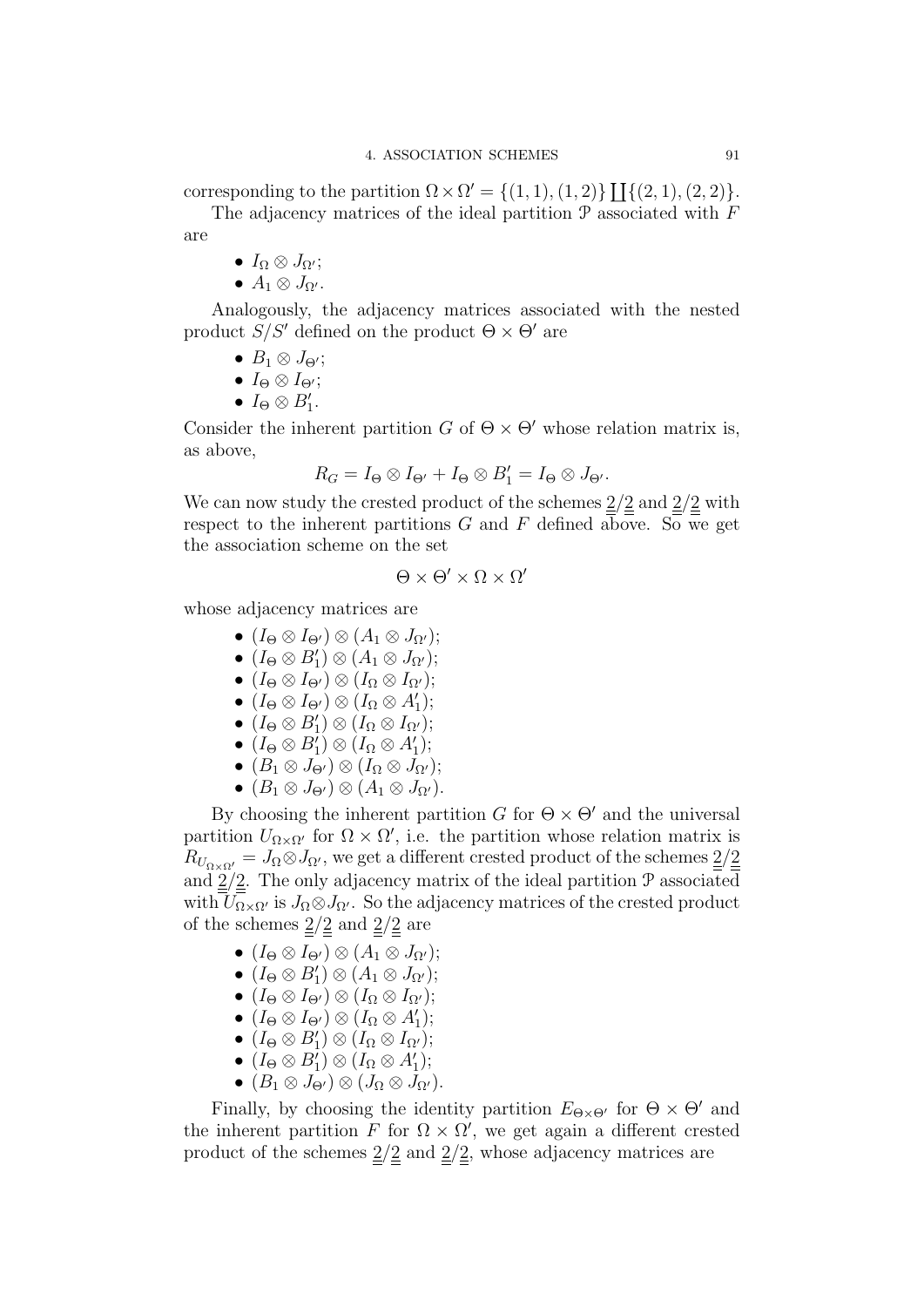- $(I_{\Theta} \otimes I_{\Theta'}) \otimes (A_1 \otimes J_{\Omega'});$
- $(I_{\Theta} \otimes I_{\Theta'}) \otimes (I_{\Omega} \otimes I_{\Omega'});$
- $(I_{\Theta} \otimes I_{\Theta'}) \otimes (I_{\Omega} \otimes A'_1);$
- $(I_{\Theta} \otimes B'_{1}) \otimes (I_{\Omega} \otimes J_{\Omega'});$
- $(I_{\Theta} \otimes B'_{1}) \otimes (A_{1} \otimes J_{\Omega'});$
- $(B_1 \otimes J_{\Theta'} ) \otimes (I_{\Omega} \otimes J_{\Omega'} );$
- $(B_1 \otimes J_{\Theta'}) \otimes (A_1 \otimes J_{\Omega'}).$

This completes the description of the nontrivial crested products that we can get from the schemes  $\frac{2}{2}$  and  $\frac{2}{2}$ . By choosing the identity partition  $E_{\Theta \times \Theta'}$  as inherent partition of  $\Theta \times \Theta'$  and the universal partition  $U_{\Omega \times \Omega'}$  as inherent partition of  $\Omega \times \Omega'$ , we get the nested product

# $2/2/2/2$ .

The adjacency matrices of this scheme are

- $(I_{\Theta} \otimes I_{\Theta'}) \otimes (A_1 \otimes J_{\Omega'});$
- $(I_{\Theta} \otimes I_{\Theta'}) \otimes (I_{\Omega} \otimes I_{\Omega'});$
- $(I_{\Theta} \otimes I_{\Theta'}) \otimes (I_{\Omega} \otimes A'_1);$
- $(I_{\Theta} \otimes B'_{1}) \otimes (J_{\Omega} \otimes J_{\Omega'});$
- $(B_1 \otimes J_{\Theta'}) \otimes (J_{\Omega} \otimes J_{\Omega'}).$

The remaining choices of inherent partitions of  $\Theta \times \Theta'$  and  $\Omega \times \Omega'$ give rise to the crossed product

$$
(\underline{2}/\underline{2}) \times (\underline{2}/\underline{2}),
$$

whose adjacency matrices are

- $(I_{\Theta} \otimes I_{\Theta'}) \otimes (I_{\Omega} \otimes I_{\Omega'});$
- $(I_{\Theta} \otimes I_{\Theta'}) \otimes (I_{\Omega} \otimes A'_1);$
- $(I_{\Theta} \otimes I_{\Theta'}) \otimes (A_1 \otimes J_{\Omega'});$
- $(I_{\Theta} \otimes B'_{1}) \otimes (I_{\Omega} \otimes I_{\Omega'});$
- $(I_{\Theta} \otimes B'_{1}) \otimes (I_{\Omega} \otimes A'_{1});$
- $(I_{\Theta} \otimes B'_{1}) \otimes (A_{1} \otimes J_{\Omega'});$
- $(B_1 \otimes J_{\Theta'}) \otimes (I_{\Omega} \otimes I_{\Omega'});$
- $(B_1 \otimes J_{\Theta'}) \otimes (I_{\Omega} \otimes A'_1);$
- $(B_1 \otimes J_{\Theta'}) \otimes (A_1 \otimes J_{\Omega'}).$

Remark. These products have also another interpretation from the orthogonal block structures point of view.

In fact, a ultrametric space has in a natural way an orthogonal block structure: if we fix a level  $L_i$  of the rooted tree of depth n, for  $i = 1, \ldots, n$ , then this level induces a partition in spheres on the n–th level: in particular, for any vertex  $x \in L_i$ , one sphere will be constituted by the vertices of  $L_n$  which have x as ancestor. Considering the partition in spheres induced by each level, one gets an orthogonal block structure.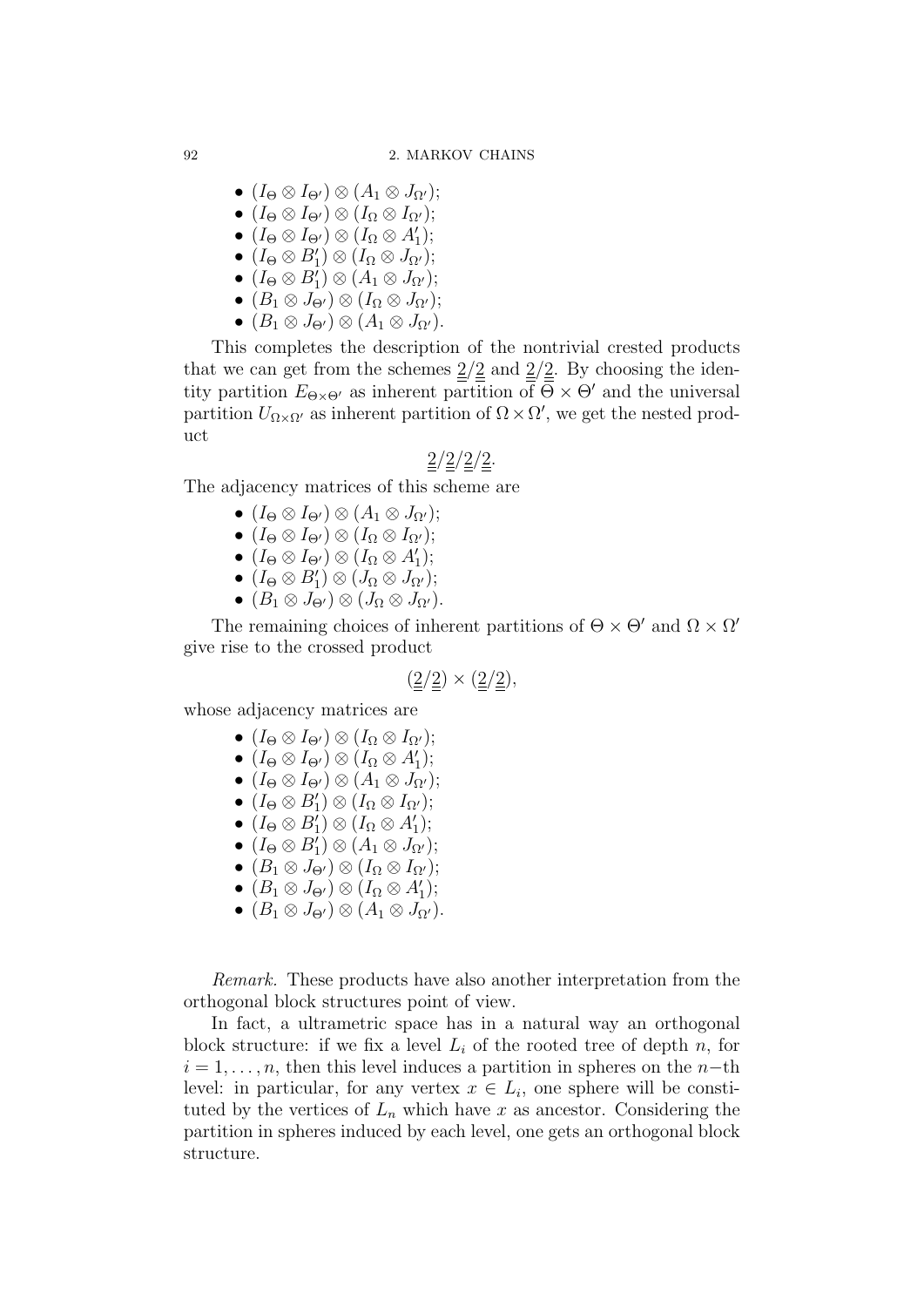Take now two rooted trees of depth 2 with branch indices  $(m, n)$ and  $(p, q)$ , respectively. Consider the corresponding orthogonal block structures: each block consists of three partitions with sizes  $1, n, mn$ and 1, q, pq, respectively. We denote these partitions by  $F_0, F_1, F_2$  for the first tree and by  $G_0, G_1, G_2$  for the second tree. So the relation matrices in the case of the first tree are

• 
$$
R_0 = I_m \otimes I_n;
$$

$$
\bullet \ \ R_1=I_m\otimes J_n;
$$

$$
\bullet \ \ R_2 = J_m \otimes J_n
$$

and in the case of the second tree are

- $S_0 = I_p \otimes I_q$ ;
- $S_1 = I_p \otimes J_q;$
- $S_2 = J_p \otimes J_q$ .

The corresponding association schemes that we can get considering the matrices  $A_F$  defined above are  $Q$ , with adjacency matrices

- $A_0 = I_m \otimes I_n$ ;
- $A_1 = I_m \otimes (J_n I_n);$

$$
\bullet\ A_2=(J_m-I_m)\otimes J_n
$$

and  $Q'$ , with adjacency matrices

•  $A'_0 = I_p \otimes I_q;$ 

• 
$$
A'_1 = I_p \otimes (J_q - I_q);
$$

•  $A'_2 = (J_p - I_p) \otimes J_q.$ 

So we can observe that the association scheme  $Q$  is just the scheme  $m/n$  and the association scheme Q' is just the scheme  $p/q$ . We can do the crested product of these schemes with respect to the possible inherent partitions, whose relation matrices are  $R_0$  or  $S_0$  in the case of the equality partition, then  $R_1$  or  $S_1$  and finally  $R_2$  or  $S_2$  in the case of the universal partition.

We can also do the crested product of orthogonal block structures and then we can associate to the block obtained a new association scheme by using the matrices  $A_F$ . Actually, we can show that the operation of deriving the association scheme from the orthogonal block structure commutes with cresting. Let us verify it in all cases.

The relation matrices of the block obtained by the crest product with respect to the partition  $F_1$  and  $G_1$  are

- $R_0 \otimes S_0$ , with associated adjacency matrix  $A_{0,0} = I_m \otimes I_n \otimes I_m$  $I_p \otimes I_q;$
- $\dot{R}_0 \otimes \dot{S}_1$ , with  $A_{0,1} = I_m \otimes I_n \otimes I_p \otimes (J_q I_q);$
- $R_0 \otimes S_2$ , with  $A_{0,2} = I_m \otimes I_n \otimes (J_p I_p) \otimes J_q$ ;
- $R_1 \otimes S_0$ , with  $A_{1,0} = I_m \otimes (J_n I_n) \otimes I_p \otimes I_q$ ;
- $R_1 \otimes S_1$ , with  $A_{1,1} = I_m \otimes (J_n I_n) \otimes I_p \otimes (J_q I_q);$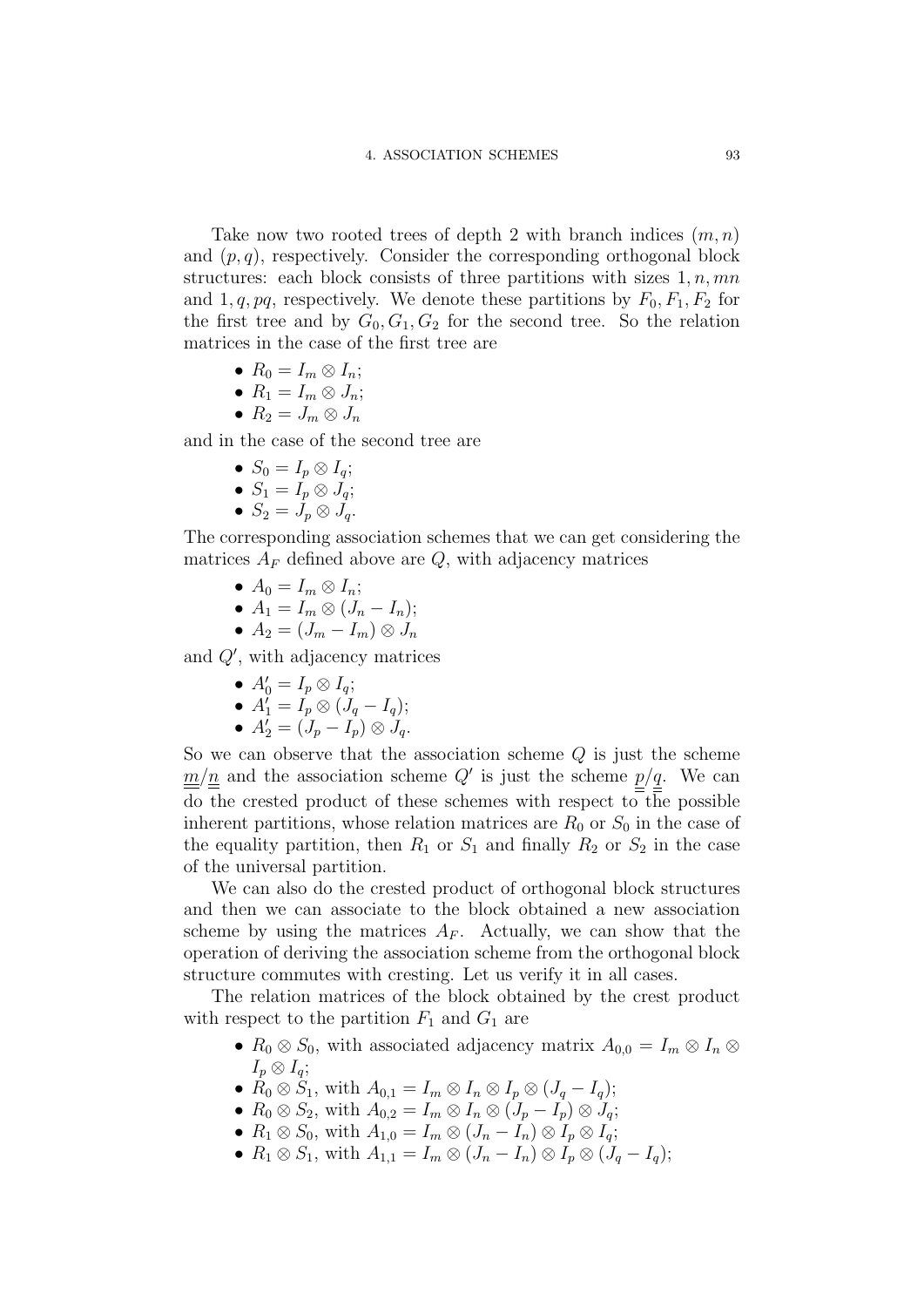- $R_1 \otimes S_2$ , with  $A_{1,2} = I_m \otimes (J_n I_n) \otimes (J_p I_p) \otimes J_q$ ;
- $R_2 \otimes S_1$ , with  $A_{2,1} = (J_m I_m) \otimes J_n \otimes I_p \otimes J_q$ ;
- $R_2 \otimes S_2$ , with  $A_{2,2} = (J_m I_m) \otimes J_n \otimes (J_p I_p) \otimes J_q$

and these matrices  $A_{i,j}$ 's are just the adjacency matrices of the association scheme obtained by the crested product of the association schemes Q and Q' by choosing the partitions  $F_1$  and  $G_1$  as inherent partitions, respectively.

The relation matrices of the block obtained with the crest product with respect to the partition  $F_1$  and  $G_2$  are

- $R_0 \otimes S_0$ , with associated adjacency matrix  $A_{0,0} = I_m \otimes I_n \otimes I_m$  $I_p \otimes I_q$ ;
- $\dot{R}_0 \otimes \dot{S}_1$ , with  $A_{0,1} = I_m \otimes I_n \otimes I_p \otimes (J_q I_q);$
- $R_0 \otimes S_2$ , with  $A_{0,2} = I_m \otimes I_n \otimes (J_p I_p) \otimes J_q$ ;
- $R_1 \otimes S_0$ , with  $A_{1,0} = I_m \otimes (J_n I_n) \otimes I_p \otimes I_q$ ;
- $R_1 \otimes S_1$ , with  $A_{1,1} = I_m \otimes (J_n I_n) \otimes I_p \otimes (J_q I_q);$
- $R_1 \otimes S_2$ , with  $A_{1,2} = I_m \otimes (J_n I_n) \otimes (J_p I_p) \otimes J_q$ ;
- $R_2 \otimes S_2$ , with  $A_{2,2} = (J_m I_m) \otimes J_n \otimes J_p \otimes J_q$

and these matrices  $A_{i,j}$ 's are just the adjacency matrices of the association scheme obtained by the crested product of the association schemes  $Q$  and  $Q'$  by choosing the partitions  $F_1$  and  $G_2$  as inherent partitions, respectively.

The relation matrices of the block obtained with the crest product with respect to the partition  $F_0$  and  $G_1$  are

- $R_0 \otimes S_0$ , with associated adjacency matrix  $A_{0,0} = I_m \otimes I_n \otimes I_m$  $I_p \otimes I_q;$
- $R_0 \otimes S_1$ , with  $A_{0,1} = I_m \otimes I_n \otimes I_p \otimes (J_q I_q);$
- $R_0 \otimes S_2$ , with  $A_{0,2} = I_m \otimes I_n \otimes (J_p I_p) \otimes J_q$ ;
- $R_1 \otimes S_1$ , with  $A_{1,1} = I_m \otimes (J_n I_n) \otimes I_p \otimes J_q$ ;
- $R_2 \otimes S_1$ , with  $A_{2,1} = (J_m I_m) \otimes J_n \otimes I_p \otimes J_q$
- $R_1 \otimes S_2$ , with  $A_{1,2} = I_m \otimes (J_n I_n) \otimes (J_p I_p) \otimes J_q$ ;
- $R_2 \otimes S_2$ , with  $A_{2,2} = (J_m I_m) \otimes J_n \otimes (J_p I_p) \otimes J_q$

and these matrices  $A_{i,j}$ 's are just the adjacency matrices of the association scheme obtained by the crested product of the association schemes Q and Q' by choosing the partitions  $F_0$  and  $G_1$  as inherent partitions, respectively.

The same result can be obtained by considering the crossed product and the nested product.

In fact, the relation matrices of the block obtained with the crest product with respect to the partition  $F_0$  and  $G_2$  are

- $R_0 \otimes S_0$ , with associated adjacency matrix  $A_{0,0} = I_m \otimes I_n \otimes I_m$  $I_p \otimes I_q$ ;
- $R_0 \otimes S_1$ , with  $A_{0,1} = I_m \otimes I_n \otimes I_p \otimes (J_q I_q);$
- $R_0 \otimes S_2$ , with  $A_{0,2} = I_m \otimes I_n \otimes (J_p I_p) \otimes J_q$ ;
- $R_1 \otimes S_2$ , with  $A_{1,2} = I_m \otimes (J_n I_n) \otimes J_p \otimes J_q$ ;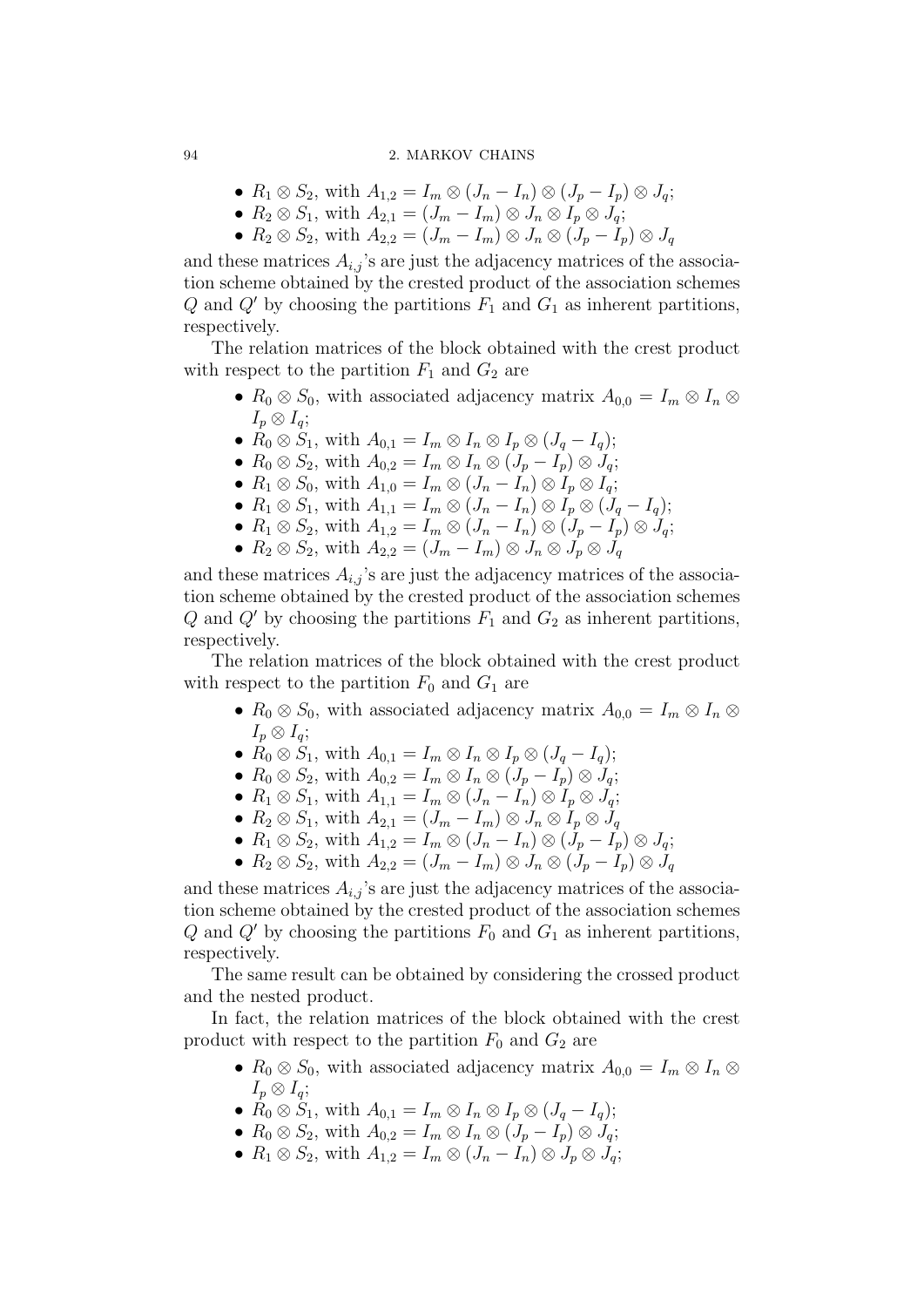#### 5. A MARKOV CHAIN ON ORTHOGONAL BLOCK STRUCTURES 95

•  $R_2 \otimes S_2$ , with  $A_{2,2} = (J_m - I_m) \otimes J_n \otimes J_p \otimes J_q$ 

and these matrices  $A_{i,j}$ 's are just the adjacency matrices of the association scheme obtained by the crested product of the association schemes Q and Q' by choosing the partitions  $F_0$  and  $G_2$  as inherent partitions, respectively. The remaining choices for the partitions give rise to the crossed product. The relation matrices of the block obtained with the crossed product are

- $R_0 \otimes S_0$ , with associated adjacency matrix  $A_{0,0} = I_m \otimes I_n \otimes I_m$  $I_n \otimes I_a$ ;
- $\hat{R}_0 \otimes \hat{S}_1$ , with  $A_{0,1} = I_m \otimes I_n \otimes I_p \otimes (J_q I_q);$
- $R_0 \otimes S_2$ , with  $A_{0,2} = I_m \otimes I_n \otimes (J_p I_p) \otimes J_q$ ;
- $R_1 \otimes S_0$ , with  $A_{1,0} = I_m \otimes (J_n I_n) \otimes I_p \otimes I_q$ ;
- $R_1 \otimes S_1$ , with  $A_{1,1} = I_m \otimes (J_n I_n) \otimes I_p \otimes (J_q I_q);$
- $R_1 \otimes S_2$ , with  $A_{1,2} = I_m \otimes (J_n I_n) \otimes (J_p I_p) \otimes J_q$ ;
- $R_2 \otimes S_0$ , with  $A_{2,0} = (J_m I_m) \otimes J_n \otimes I_p \otimes I_q$ ;
- $R_2 \otimes S_1$ , with  $A_{2,1} = (J_m I_m) \otimes J_n \otimes I_p \otimes (J_q I_q);$
- $R_2 \otimes S_2$ , with  $A_{2,2} = (J_m I_m) \otimes J_n \otimes (J_p I_p) \otimes J_q$ .

The interesting fact is that the nested product of the two original blocks gives an orthogonal block structure on a set with mnpq elements, which is exactly the block of spherical partitions of the fourth level of the rooted tree of depth 4 and branch indices  $(m, n, p, q)$ . The remaining crested product give other orthogonal block structures corresponding to different partitions which are not induced by the spheres of the trees.

# 5. A Markov chain on orthogonal block structures

In this section I will define a Markov chain on orthogonal block structures, introduced in [21], which reduces to the Insect Markov chain presented in Chapter 2, Section 2.3, if the orthogonal block is the poset block structure associated with a chain  $(I, \leq)$ .

In what follows, we will use the notation of Chapter 1.

Let  $\mathcal F$  be an orthogonal block structure on a finite set  $\Omega$ . We want to associate with  $\mathfrak F$  a Markov chain on  $\Omega$ .

The ancestral poset defined in Chapter 1 is a particular case of the poset associated with the partitions of  $\mathcal{F}$ , as well as the poset block is a particular case of a poset  $(P, \leq)$  that one can associate with  $\mathcal{F}$ .

We use the notation  $F \triangleleft G$  if  $F \preccurlyeq G$  and  $F \preccurlyeq H \preccurlyeq G$  implies  $H = F$  or  $H = G$ .

Let  $C = \{E = F_0, F_1, \ldots, F_n = U\}$  be a maximal chain of partitions of  $\mathcal F$  such that  $F_i \lhd F_{i+1}$  for all  $i = 0, \ldots, n-1$ . We can define a rooted tree of depth n as follows: the n−th level is constituted by  $|\Omega|$  vertices; the  $(n-1)$ -st by  $\frac{|\Omega|}{k_{F_1}}$  vertices. Each of these vertices is a father of  $k_{F_1}$ sons that are in the same part of  $F_1$ . Inductively, at the i–th level of the tree there are  $\frac{|\Omega|}{k_{F_{n-i}}}$  vertices, each of them is the father of the  $k_{F_{n-i}}$ vertices of the  $(i + 1)$ -st level belonging to the same part of  $F_{n-i}$ .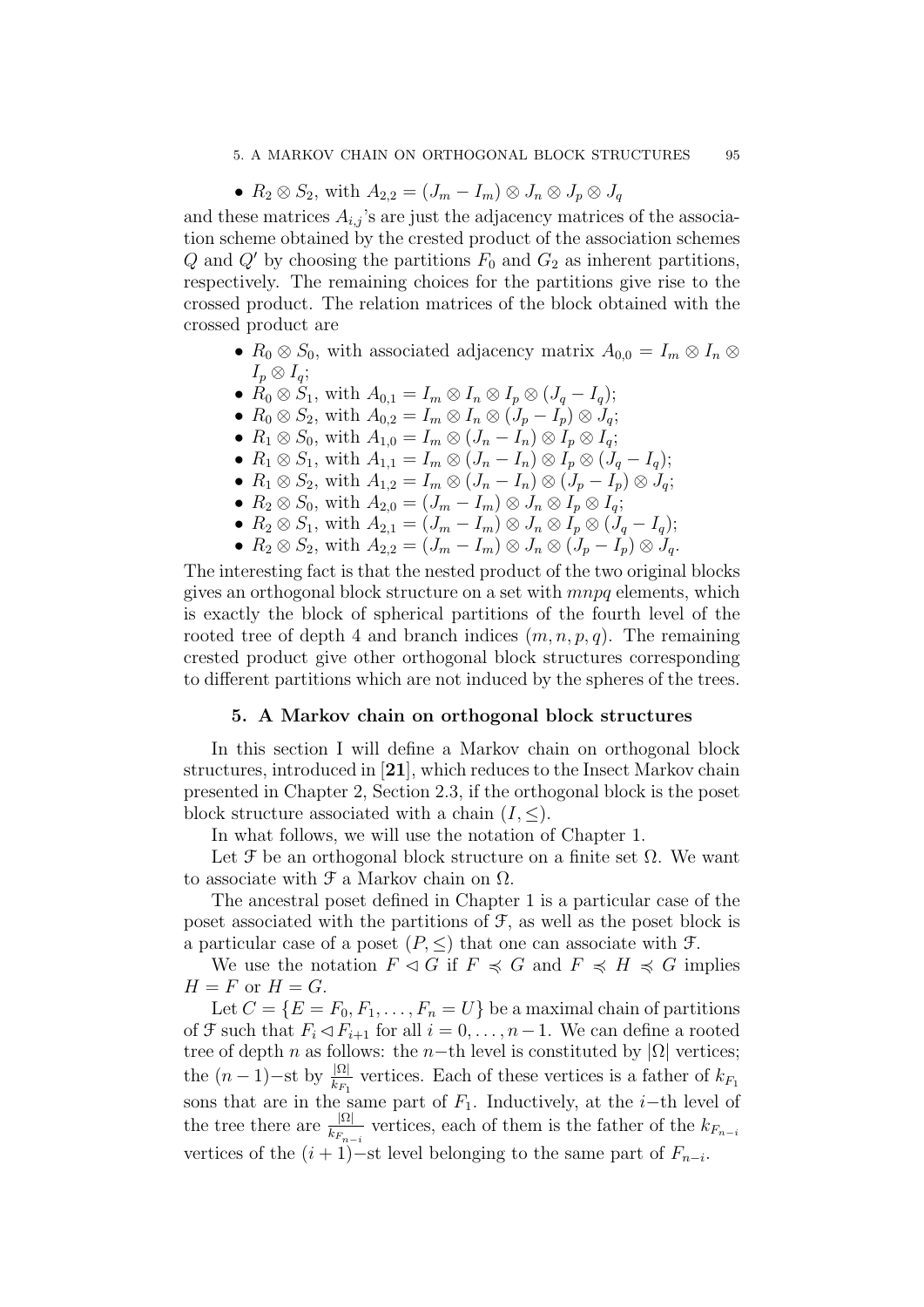We can perform the same construction for every maximal chain C in  $\mathcal F$ . The next step is to glue the different trees identifying the vertices associated with the same partition. The resulting structure is the poset  $(P,\leq).$ 

For example, the poset block structure described in Chapter 1, Example 3.1.3, can be regarded as the orthogonal block structure on the set  $\Omega = \{000, 001, 010, 011, 100, 101, 110, 111\}$  given by the set of partitions  $\mathcal{F} = \{E, F_1, F_2, F_3, U\}$  where, as usually, E denotes the equality partition and U the universal partition of  $\Omega$ , while the nontrivial partitions are defined as:

- $F_1 = \{000, 001, 010, 011\} \coprod \{100, 101, 110, 111\};$
- $F_2 = \{000, 001\} \coprod \{010, 011\} \coprod \{100, 101\} \coprod \{110, 111\};$
- $F_3 = \{000, 010\} \coprod \{001, 011\} \coprod \{100, 110\} \coprod \{101, 111\}.$

So the orthogonal block structure  $\mathcal F$  can be represented by the following poset:



**Fig.18.** The orthogonal block structure  $\mathcal{F} = \{E, F_1, F_2, F_3, U\}.$ 

The maximal chains in  $\mathcal F$  have length 3 and they are:

•  $C_1 = \{E, F_2, F_1, U\};$ 

• 
$$
C_2 = \{E, F_3, F_1, U\}.
$$

The poset  $(P, \leq)$  associated with  $\mathcal F$  is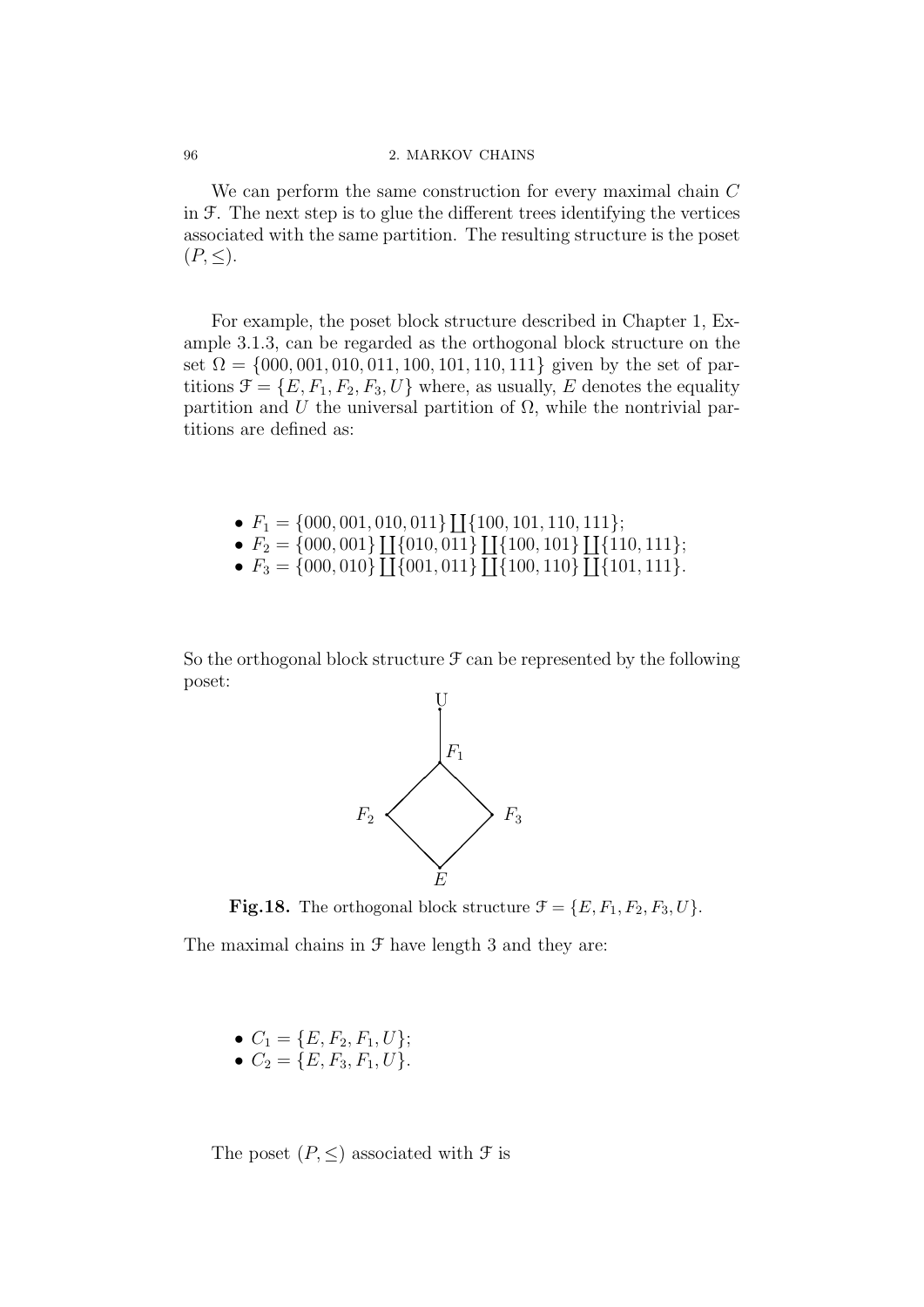

**Fig.19.** The poset  $(P, \leq)$  associated with  $\mathcal{F} = \{E, F_1, F_2, F_3, U\}$ .

Observe that, if  $F \triangleleft G$ , then the number of F−classes contained in a  $G$ –class is  $k_F / k_G$ .

5.1. Definition of the Markov chain. The Markov chain that we want to describe is performed on the last level of the poset  $(P, \leq)$ that we have just defined. We can think of an insect which, at the beginning of our process, lies on a fixed element  $\omega_0$  of  $\Omega$  (this corresponds to the identity relation  $E$ , i.e. each element is in relation only with itself). The insect randomly moves reaching an adjacent vertex in  $(P, \leq)$  (this corresponds, in the orthogonal block structure  $\mathcal{F}$ , to move from E to another relation F such that  $E \triangleleft F$ , i.e.  $\omega_0$  is identified with all the elements in the same  $F-\text{class}$  and so on. At each step in  $(P, \leq)$ (that does not correspond necessarily to a step in the Markov chain on  $\Omega$ ) the insect could randomly move from the *i*−th level of  $(P, \leq)$  either to the  $(i - 1)$ –st level or to the  $(i + 1)$ –st level. Going up means to pass in  $\mathcal F$  from a partition F to a partition L such that  $F \triangleleft L$  (these are  $|\{L \in \mathcal{F} : F \triangleleft L\}|$  possibilities in  $(P, \leq)$ , going down means to pass in  $\mathcal F$  to a partition  $J$  such that  $J \lhd F$  (these are  $\sum_{J \in \mathcal F : J \lhd F}$  $k_F$  $\frac{k_F}{k_J}$  possibilities in  $(P, \leq)$ ). The next step of the random walk is whenever the insect reaches once again the last level in  $(P, \leq)$ . In order to formalize this idea let us introduce the following definitions.

Let  $\alpha_{F,G}$  be the probability of moving from the partition F to the partition G. So the following relation is satisfied:

(36) 
$$
\alpha_{F,G} = \frac{1}{\sum_{J \in \mathcal{F}: J \triangleleft F} (k_F / k_J) + |\{L \in \mathcal{F}: F \triangleleft L\}|} + \sum_{J \in \mathcal{F}: J \triangleleft F} \frac{(k_F / k_J) \alpha_{J,F} \alpha_{F,G}}{\sum_{J \in \mathcal{F}: J \triangleleft F} (k_F / k_J) + |\{L \in \mathcal{F}: F \triangleleft L\}|}.
$$

In fact, the insect can directly pass from F to G with probability  $\alpha_{FG}$ or go down to any J such that  $J \triangleleft F$  and then come back to F with probability  $\alpha_{IF}$  and one starts the recursive argument. From direct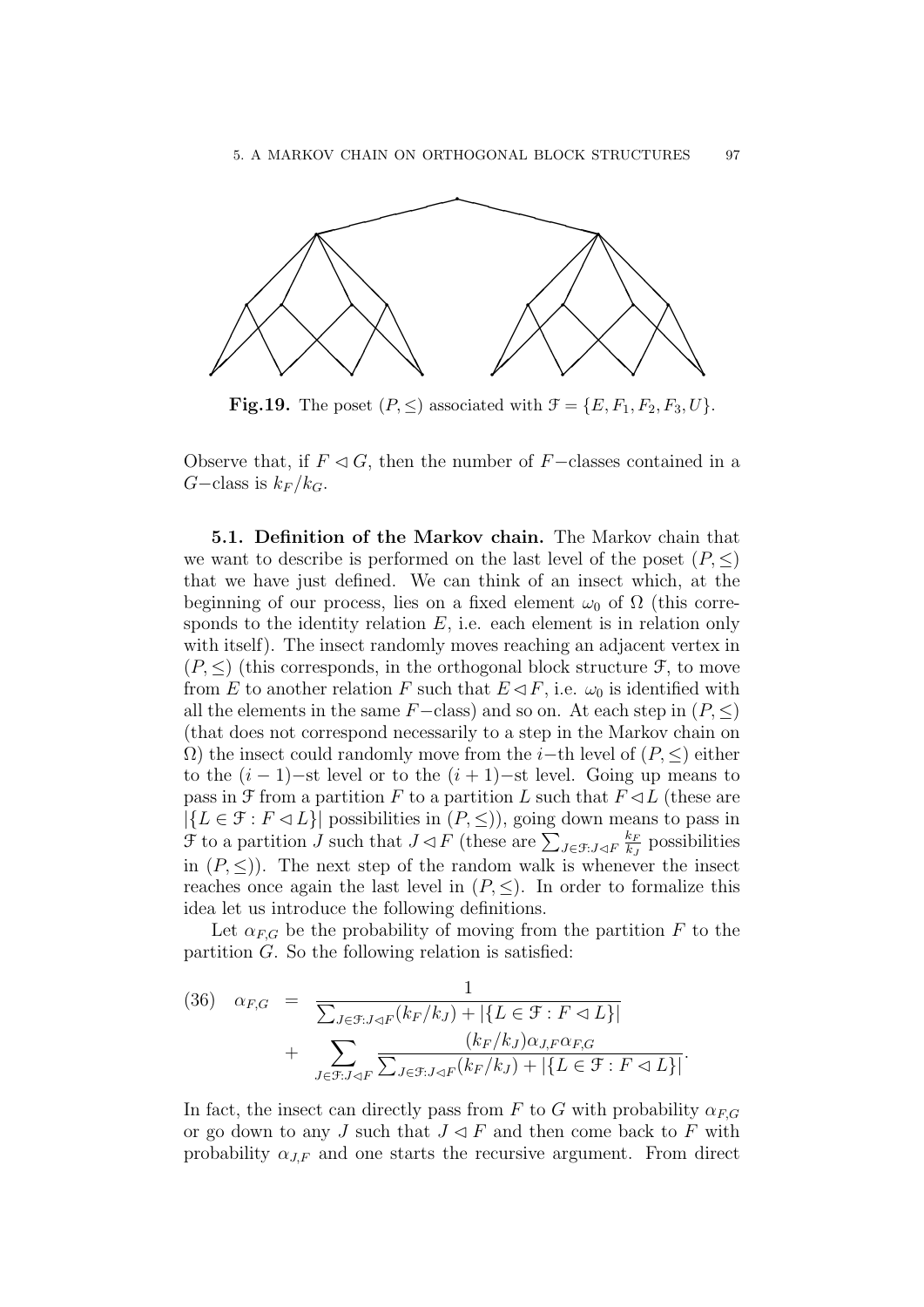computations one gets

(37) 
$$
\alpha_{E,F} = \frac{1}{|\{L \in \mathcal{F} : E \lhd L\}|}.
$$

Moreover, if  $\alpha_{E,F} = 1$  we have, for all G such that  $F \lhd G$ 

(38) 
$$
\alpha_{F,G} = \frac{1}{\sum_{J \in \mathcal{F}: J \triangleleft F} (k_F / k_J) + |\{L \in \mathcal{F}: F \triangleleft L\}|};
$$

if  $\alpha_{E,F} \neq 1$ , the coefficient  $\alpha_{F,G}$  is defined as in (36).

DEFINITION 5.1. For every  $\omega \in \Omega$ , define

$$
p(\omega_0, \omega) = \sum_{\substack{E \neq F \in \mathcal{F} \\ \omega_0 \sim_F \omega}} \sum_{\substack{C \subseteq \mathcal{F} \text{ chain} \\ C = \{E, F_1, \dots, F', F\}}} \frac{\alpha_{E, F_1} \cdots \alpha_{F', F} \left(1 - \sum_{F \lhd L} \alpha_{F, L}\right)}{k_F}.
$$

The fact that p is effectively a transition probability on  $\Omega$  will follow from Theorem 5.4. First define the following numbers:

(39) 
$$
p_F = \sum_{\substack{C \subseteq \mathcal{F} \ \text{chain} \\ C = \{E, F_1, \dots, F', F\}}} \alpha_{E, F_1} \cdots \alpha_{F', F} \left(1 - \sum_{F \lhd L} \alpha_{F, L}\right).
$$

Observe that  $p_F$  expresses the probability of reaching the partition  $F$ but no partition L such that  $F \prec L$  in  $\mathcal{F}$ .

LEMMA 5.2. The coefficients  $p_F$ 's defined in (39) satisfy the following identity:

$$
\sum_{E \neq F \in \mathcal{F}} p_F = 1.
$$

**Proof.** Using the definitions we have

$$
\sum_{E \neq F \in \mathcal{F}} p_F = \sum_{E \neq F \in \mathcal{F}} \sum_{\substack{C \subseteq \mathcal{F} \text{ chain} \\ C = \{E, F_1, \dots, F', F\}}} \alpha_{E, F_1} \cdots \alpha_{F', F} \left(1 - \sum_{F \lhd L} \alpha_{F, L}\right)
$$
\n
$$
= \sum_{E \lhd F} \alpha_{E, F} = 1.
$$

In fact, for every  $F \in \mathcal{F}$  such that  $E \ntriangleleft F$ , given a chain  $C =$  $\{E, F_1, \ldots, F', F\}$  we get the terms  $\alpha_{E,F_1} \cdots \alpha_{F',F} (1 - \sum_{F \lhd L} \alpha_{F,L}).$ Since  $C = \{E, F_1, \ldots, F', F, L\}$  is still a term of the sum one can check that only the summands  $\sum_{E \triangleleft F} \alpha_{E,F}$  are not cancelled. The thesis follows from  $(37)$ .  $\Box$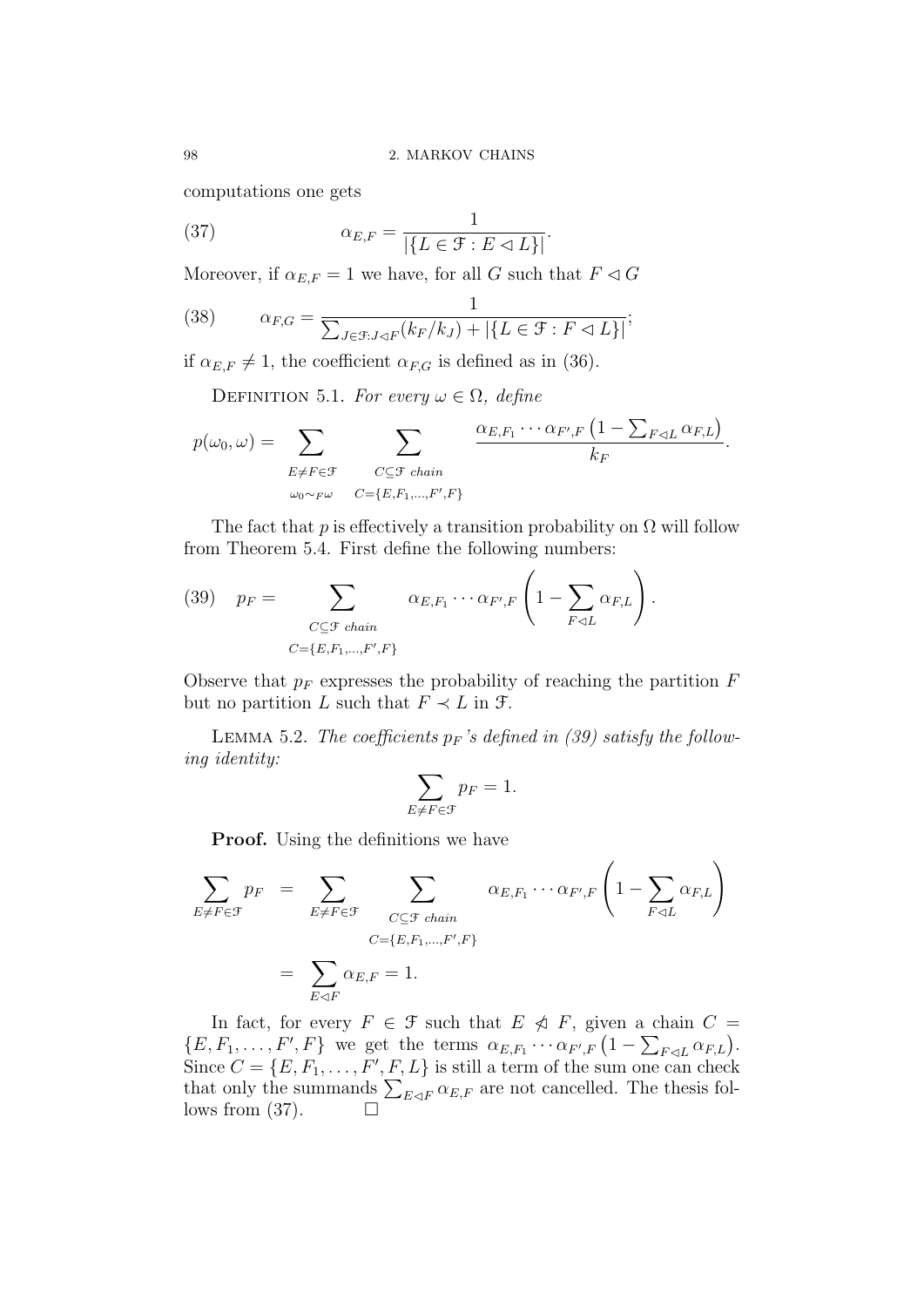For every  $F \in \mathcal{F}, F \neq E$  define  $M_F$  as the Markov operator whose transition matrix is

$$
M_F = \frac{1}{k_F} R_F.
$$

DEFINITION 5.3. Let  $M_F$  be the Markov operator defined in (40) and let  $p_F$  be the coefficient in (39). Set

(41) 
$$
M = \sum_{E \neq F \in \mathcal{F}} p_F M_F.
$$

By abuse of notation, we denote by  $M$  the stochastic matrix associated with the Markov operator M.

THEOREM 5.4. M coincides with the transition matrix of  $p$ .

**Proof.** By direct computation we get:

$$
M(\omega_0, \omega) = \sum_{E \neq F \in \mathcal{F}} p_F M_F(\omega_0, \omega) = \sum_{E \neq F \in \mathcal{F}} p_F \cdot \frac{1}{k_F}
$$
  

$$
= \sum_{E \neq F \in \mathcal{F}} \sum_{\substack{C \subseteq \mathcal{F} \text{ chain} \\ C = \{E, F_1, \dots, F', F\}}} \frac{\alpha_{E, F_1} \cdots \alpha_{F', F} (1 - \sum_{F \lhd L} \alpha_{F, L})}{k_F}
$$
  

$$
= p(\omega_0, \omega).
$$

5.2. Spectral analysis. We present here the spectral analysis of the operator M acting on the space  $L(\Omega)$  of the complex functions defined on the set  $\Omega$  endowed with the scalar product

$$
\langle f_1, f_2 \rangle = \sum_{\omega \in \Omega} f_1(\omega) \overline{f_2(\omega)}.
$$

First of all introduce (see, for example, [3]), for every  $F \in \mathcal{F}$ , the following subspaces of  $L(\Omega)$ :

$$
V_F = \{ f \in L(\Omega) : f(\alpha) = f(\beta) \text{ if } \alpha \sim_F \beta \}.
$$

It is easy to show that the operator  $M_F$  defined in (40) is the projector onto  $V_F$ . In fact if  $f \in L(\Omega)$ , then  $M_F f(\omega_0)$  is the average of the values that f takes on the elements  $\omega$  such that  $\omega \sim_F \omega_0$  and so  $M_F f = f$  if  $f \in V_F$  and  $M_F f = 0$  if  $f \in V_F^{\perp}$ .

Set

$$
W_G = V_G \cap (\sum_{G \prec F} V_F)^{\perp}.
$$

In [3] it is proven that  $L(\Omega) = \bigoplus_{G \in \mathcal{F}} W_G$ . We can deduce the following proposition.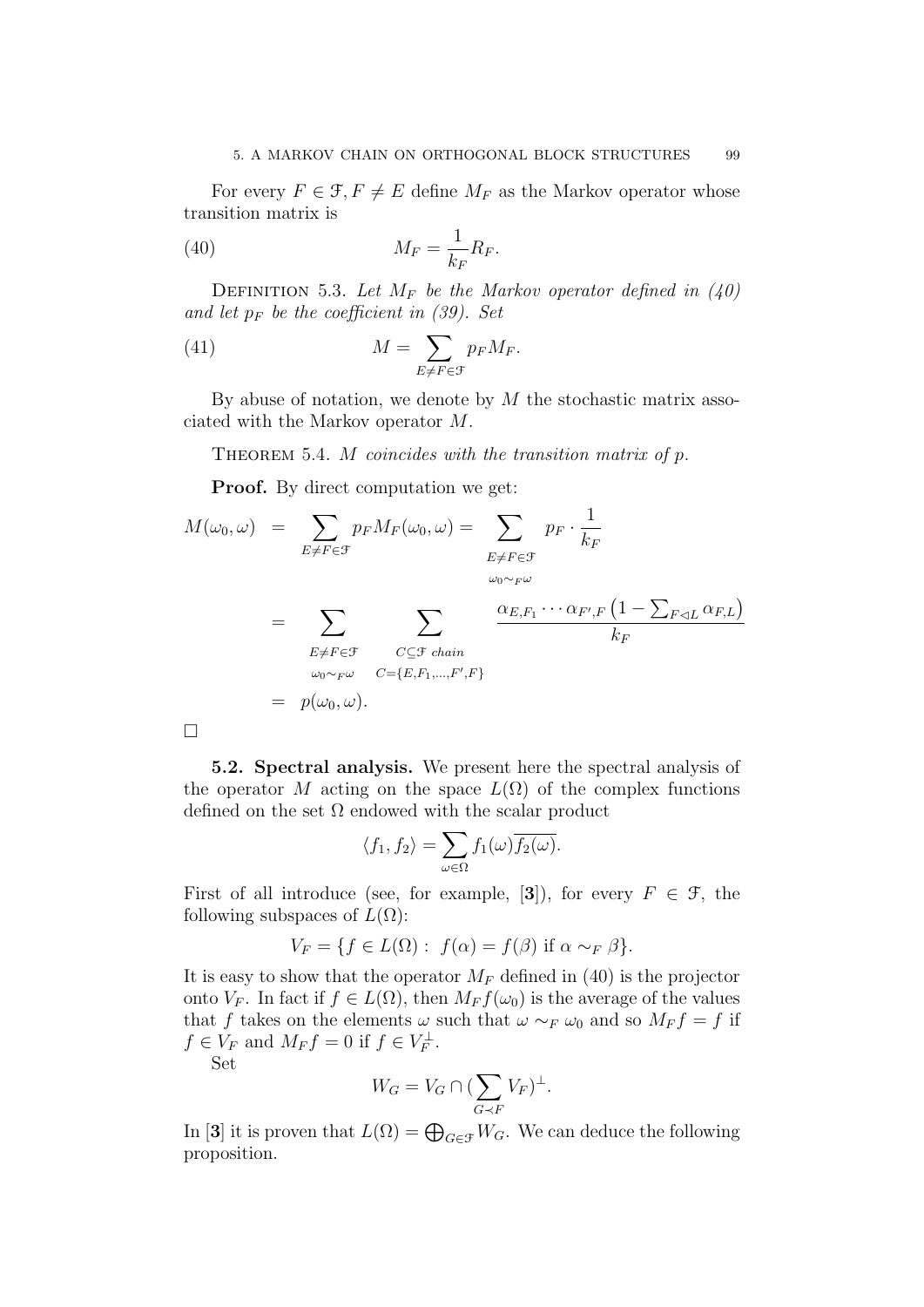PROPOSITION 5.5. The  $W_G$ 's are eigenspaces for the operator M with associated eigenvalue

(42) 
$$
\lambda_G = \sum_{\substack{E \neq F \in \mathcal{F} \\ F \preccurlyeq G}} p_F.
$$

**Proof.** By definition,  $W_G \subseteq V_G$ . This implies that, if  $f \in W_G$ ,

$$
M_F f = \begin{cases} f & \text{if } F \preccurlyeq G \\ 0 & \text{otherwise} \end{cases}
$$

So, for  $w \in W_G$ , we get

$$
M \cdot w = \sum_{E \neq F \in \mathcal{F}} p_F M_F \cdot w
$$
  
= 
$$
\left(\sum_{E \neq F \in \mathcal{F}} p_F\right) \cdot w.
$$
  

$$
F \preccurlyeq G
$$

Hence the eigenvalue  $\lambda_G$  associated with the eigenspace  $W_G$  is

$$
\lambda_G = \sum_{\substack{E \neq F \in \mathcal{F} \\ F \preccurlyeq G}} p_F.
$$

and the assertion follows.  $\Box$ 

5.2.1. Example. We can study now the transition probability  $p$  in the case of the orthogonal block structure  $\mathcal F$  described in Fig.18. One can easily verify that we have:

• 
$$
\alpha_{E,F_2} = \alpha_{E,F_3} = \alpha_{F_2,F_1} = \alpha_{F_3,F_1} = \frac{1}{2};
$$
  
•  $\alpha_{F_1,U} = \frac{1}{3}.$ 

Let us compute the transition probability p on the last level of  $(P, \leq)$ :



**Fig.20.** The poset  $(P, \leq)$  associated with  $\mathcal{F} = \{E, F_1, F_2, F_3, U\}.$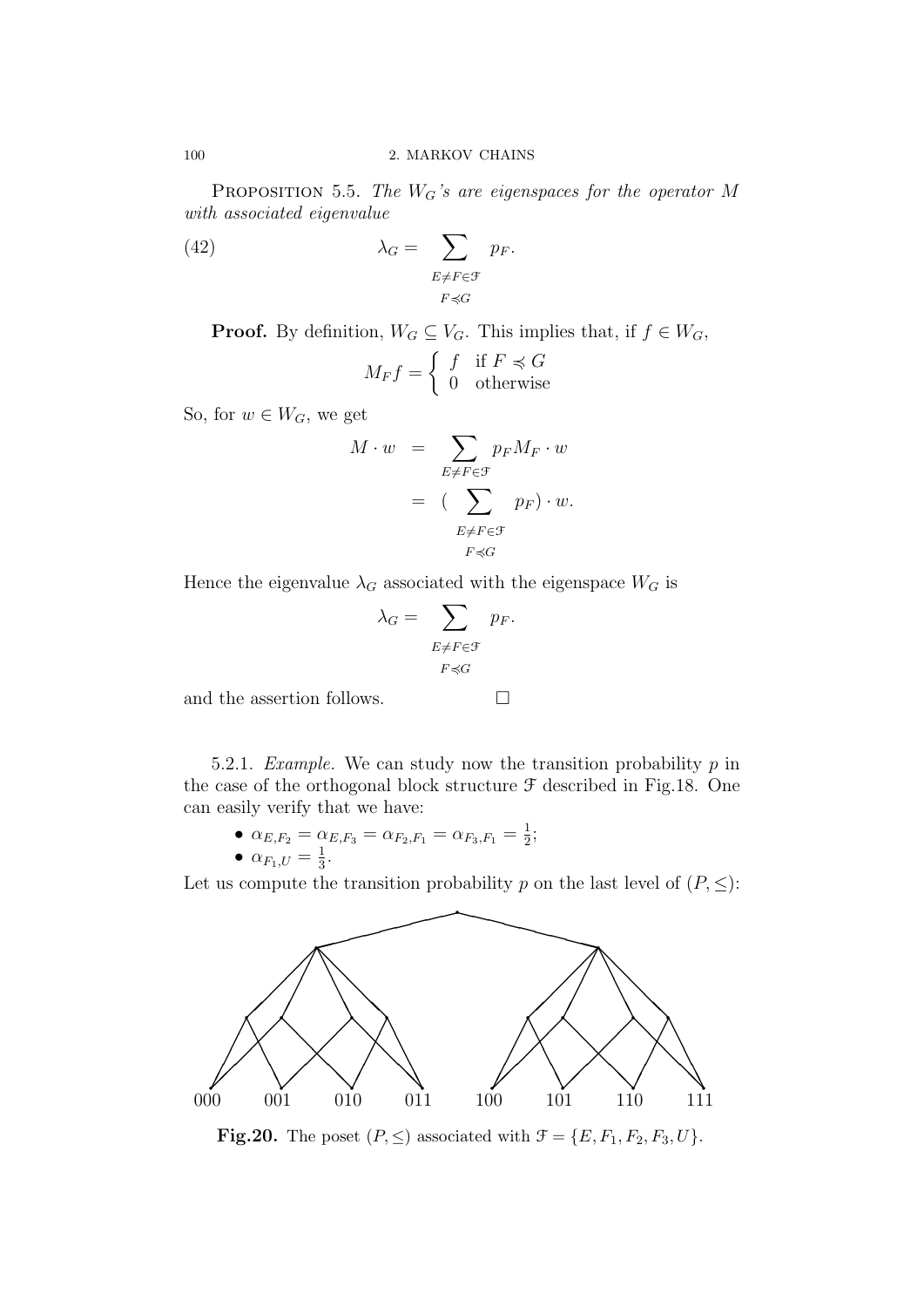We have:

$$
p(000,000) = \frac{1}{2} \cdot \frac{1}{2} \cdot \frac{1}{2} + \frac{1}{2} \cdot \frac{1}{2} \cdot \frac{1}{2} + 2 \cdot \frac{1}{2} \cdot \frac{1}{2} \cdot \frac{2}{3} \cdot \frac{1}{4} + 2 \cdot \frac{1}{2} \cdot \frac{1}{2} \cdot \frac{1}{3} \cdot \frac{1}{8} = \frac{17}{48};
$$
  
\n
$$
p(000,001) = p(000,010)
$$
  
\n
$$
= \frac{1}{2} \cdot \frac{1}{2} \cdot \frac{1}{2} + 2 \cdot \frac{1}{2} \cdot \frac{1}{2} \cdot \frac{2}{3} \cdot \frac{1}{4} + 2 \cdot \frac{1}{2} \cdot \frac{1}{2} \cdot \frac{1}{3} \cdot \frac{1}{8} = \frac{11}{48};
$$
  
\n
$$
p(000,011) = 2 \cdot \frac{1}{2} \cdot \frac{1}{2} \cdot \frac{2}{3} \cdot \frac{1}{4} + 2 \cdot \frac{1}{2} \cdot \frac{1}{2} \cdot \frac{1}{3} \cdot \frac{1}{8} = \frac{1}{48};
$$
  
\n
$$
p(000,100) = p(000,101) = p(000,110) = p(000,111)
$$
  
\n
$$
= 2\frac{1}{2} \cdot \frac{1}{2} \cdot \frac{1}{3} \cdot \frac{1}{8} = \frac{1}{48}.
$$

The corresponding transition matrix is given by

$$
P = \frac{1}{48} \begin{pmatrix} 17 & 11 & 11 & 5 & 1 & 1 & 1 & 1 \\ 11 & 17 & 5 & 11 & 1 & 1 & 1 & 1 \\ 11 & 5 & 17 & 11 & 1 & 1 & 1 & 1 \\ 5 & 11 & 11 & 17 & 1 & 1 & 1 & 1 \\ 1 & 1 & 1 & 1 & 17 & 11 & 11 & 5 \\ 1 & 1 & 1 & 1 & 11 & 17 & 5 & 11 \\ 1 & 1 & 1 & 1 & 1 & 5 & 17 & 11 \\ 1 & 1 & 1 & 1 & 5 & 11 & 11 & 17 \end{pmatrix}
$$

The coefficients  $P_F$ , with  $E \neq F$ , are the following (see (39)):

- $p_U = 2 \cdot \frac{1}{2}$  $\frac{1}{2} \cdot \frac{1}{2}$  $\frac{1}{2} \cdot \frac{1}{3} = \frac{1}{6}$  $\frac{1}{6}$ ;
- $\bullet$   $p_{F_1} = 2 \cdot \frac{1}{2}$  $rac{1}{2} \cdot \frac{1}{2}$  $\frac{1}{2} \cdot \frac{2}{3} = \frac{1}{3}$  $\frac{1}{3}$ ;
- $p_{F_2} = \frac{1}{2}$  $\frac{1}{2} \cdot \frac{1}{2} = \frac{1}{4}$  $\frac{1}{4}$ ;

$$
\bullet \, p_{F_3} = \tfrac{\overline{1}}{2} \cdot \tfrac{\overline{1}}{2} = \tfrac{\overline{1}}{4}
$$

The Markov operator  $M$  is given by (see (41) and (40)):

.

$$
M = \frac{1}{4}M_{F_2} + \frac{1}{4}M_{F_3} + \frac{1}{3}M_{F_1} + \frac{1}{6}M_U
$$

and its eigenvalues, according with formula (42), are the following:

- $\bullet \lambda_U = 1;$  $\bullet$   $\lambda_{F_1} = \frac{5}{6}$  $\frac{5}{6}$ ;  $\bullet$   $\lambda_{F_2}=\frac{1}{4}$  $\frac{1}{4}$ ;  $\bullet$   $\lambda_{F_3}=\frac{1}{4}$  $\frac{1}{4}$ ;
- 
- $\lambda_E = 0$ .

5.2.2. Remark. One can easily check that the Markov chain introduced in Definition 5.1 reduces to the Insect Markov chain presented in Section 2 of this chapter, whenever the orthogonal block is the poset block structure associated with a finite poset  $(I, \leq)$  which is a chain.

In fact, in this case the ancestral poset is still a chain and the poset  $(P, \leq)$  is a rooted tree whose depth is the cardinality of the set I.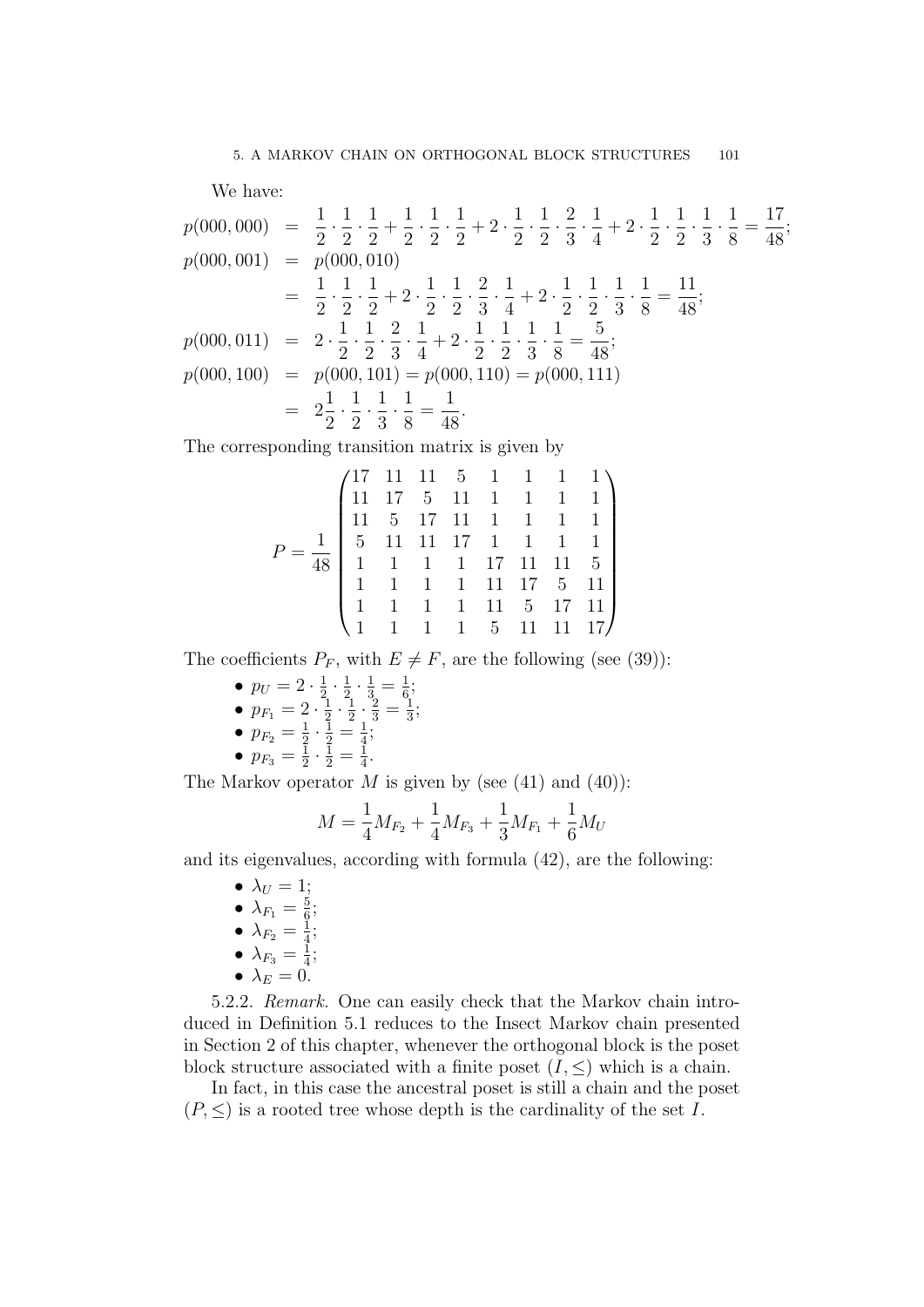5.2.3. Remark. In the case of poset block structures, the eigenspaces of the operator M coincide with the irreducible subrepresentations of the generalized wreath product of the groups  $Sym(\Delta_i)$ .

Actually, the subrepresentations given in (16) are indexed by the antichains of I. Instead in Proposition 5.5 they are indexed by the relations of the orthogonal block structure F. The correspondence is the following.

Given a relation  $G \in \mathcal{F}$ , it can be regarded as an ancestral relation  $\sim_J$ , for some ancestral subset  $J \subseteq I$ . Set

$$
S = \{ i \in J : H(i) \cap J = \emptyset \}.
$$

It is clear that  $S$  is an antichain of  $I$ . From the definition it follows that

$$
A(S) = J \setminus S \text{ and } I \setminus A[S] = I \setminus J.
$$

The corresponding eigenspace  $W<sub>S</sub>$  becomes:

$$
W_S = \left(\bigotimes_{i \in J \setminus S} L(\Delta_i)\right) \otimes \left(\bigotimes_{i \in S} V_i^1\right) \otimes \left(\bigotimes_{i \in I \setminus J} V_i^0\right).
$$

It is easy to check that the functions in  $W<sub>S</sub>$  are constant on the equivalence classes of the relation  $\sim$ *J*. Moreover, these functions are orthogonal to the functions which are constant on the equivalence classes of the relation  $\sim_{J'}$ , with  $\sim_{J'} \triangleright \sim_J$  (where J' is obtained from J deleting an element of  $S$ ). Since the orthogonality with the functions constant on ∼<sub>J'</sub> implies the orthogonality with all functions constant on  $\sim$ <sub>L</sub>, where  $\sim_L \succ \sim_J$ , then we have  $W_S \subseteq W_G$ . On the other hand, it is easy to verify that

$$
\dim(W_S) = \dim(W_G) = m^{|J \setminus S|} \cdot (m-1)^{|S|},
$$

and so we have  $W_S = W_G$ .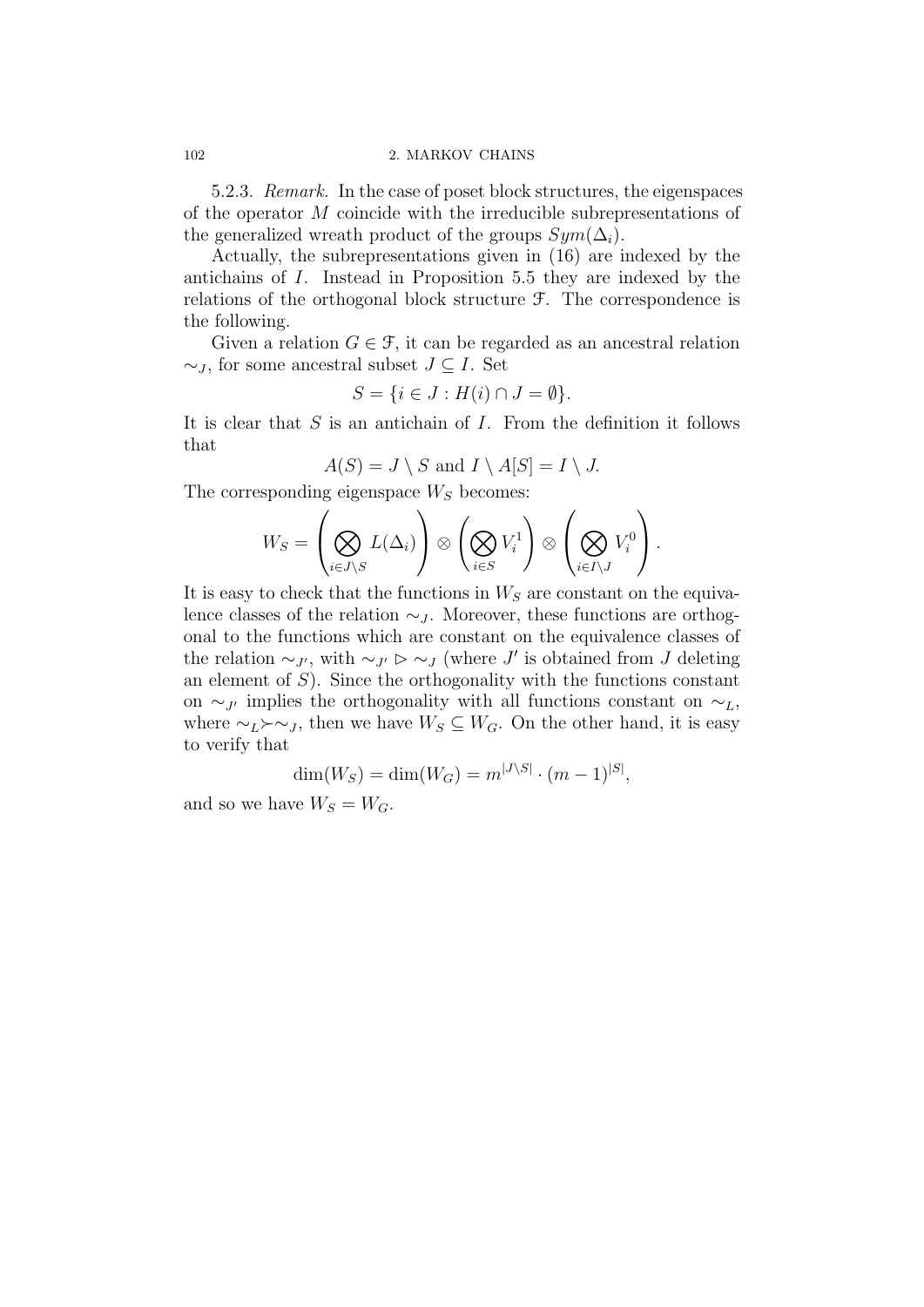# Bibliography

- [1] D. Aldous and P. Diaconis, Shuffling cards and stopping times, Amer. Math. Monthly, 93, (1986), 333–348.
- [2] D. Aldous and J. Fill, Reversible Markov Chains and Random Walks on Graphs, monograph in preparation (http://www.stat.berkeley.edu/users/aldous/RWG/book.html).
- [3] R. A. Bailey, Association Schemes, Designed Experiments, Algebra and Combinatorics, Cambridge Stud. Adv. Math., Vol. 84, Cambridge Univ. Press, 2004.
- [4] R. A. Bailey and P. J. Cameron, Crested product of association schemes, J. London Math. Soc., no. 72, (2005), 1–24.
- [5] R. A. Bailey, Cheryl E. Praeger, C. A. Rowley and T. P. Speed, Generalized wreath products of permutation groups. Proc. London Math. Soc. (3), 47 (1983), 69–82.
- [6] L. Bartholdi and R. I. Grigorchuk, On parabolic subgroups and Hecke algebras of some fractal groups. Serdica Math. J. 28 (2002), 47–90.
- [7] L. Bartholdi, R. I. Grigorchuk and V. Nekrashevych, From fractal groups to fractal sets. In Fractals in Graz, 2001, Trends Math., Birkhäuser, Basel (2003). 25–118.
- [8] L. Bartholdi, R. I. Grigorchuk and Z. Šunić, Branch groups. In *Handbook of* algebra, Vol. 3, 989–1112. North-Holland, Amsterdam, 2003.
- [9] L. Bartholdi and V. Nekrashevych, Iterated monodromy groups of quadratic polynomials, I, preprint.
- [10] L. Bartholdi and B. Virág, Amenability via random walks. Duke Math Journal. 130 (2005), no. 1, 39–56.
- [11] G. Baumslag and D. Solitar, Some two-generator, one relator non-Hopfian groups, Bull. Amer. Math. Soc., 68, (1962), 199–201.
- [12] M. B. Bekka and P. de la Harpe, Irreducibility of unitary group representations and reproducing kernels Hilbert spaces. Appendix by the authors in collaboration with R. I. Grigorchuk,  $Expo. Math. 21 (2003)$ , no. 2, 115–149.
- [13] K. U. Bux and R. Pérez, On the growth of iterated monodromy groups, accepted in Proceedings of AMS Conference: probabilistic and asymptotic aspects of group theory, arXiv:math.GR/0405456v2.
- [14] T. Ceccherini-Silberstein, F. Scarabotti and F. Tolli, Trees, wreath products and finite Gelfand pairs, Adv. Math., no. 206, (2006), 503–537.
- [15] T. Ceccherini-Silberstein, F. Scarabotti and F. Tolli, Finite Gelfand pairs and their applications to probability and statistics,  $J. Math. Sci. N. Y., 141 (2007)$ no. 2, 1182–1229.
- [16] T. Ceccherini-Silberstein, F. Scarabotti and F. Tolli, Harmonic Analysis on Finite Groups: Representation Theory, Gelfand Pairs and Markov Chains, Cambridge Studies in Advanced Mathematics, Cambridge University Press, to appear.
- [17] D. D'Angeli and A. Donno, Self-similar groups and finite Gelfand pairs, to appear in Algebra and Discrete Mathematics.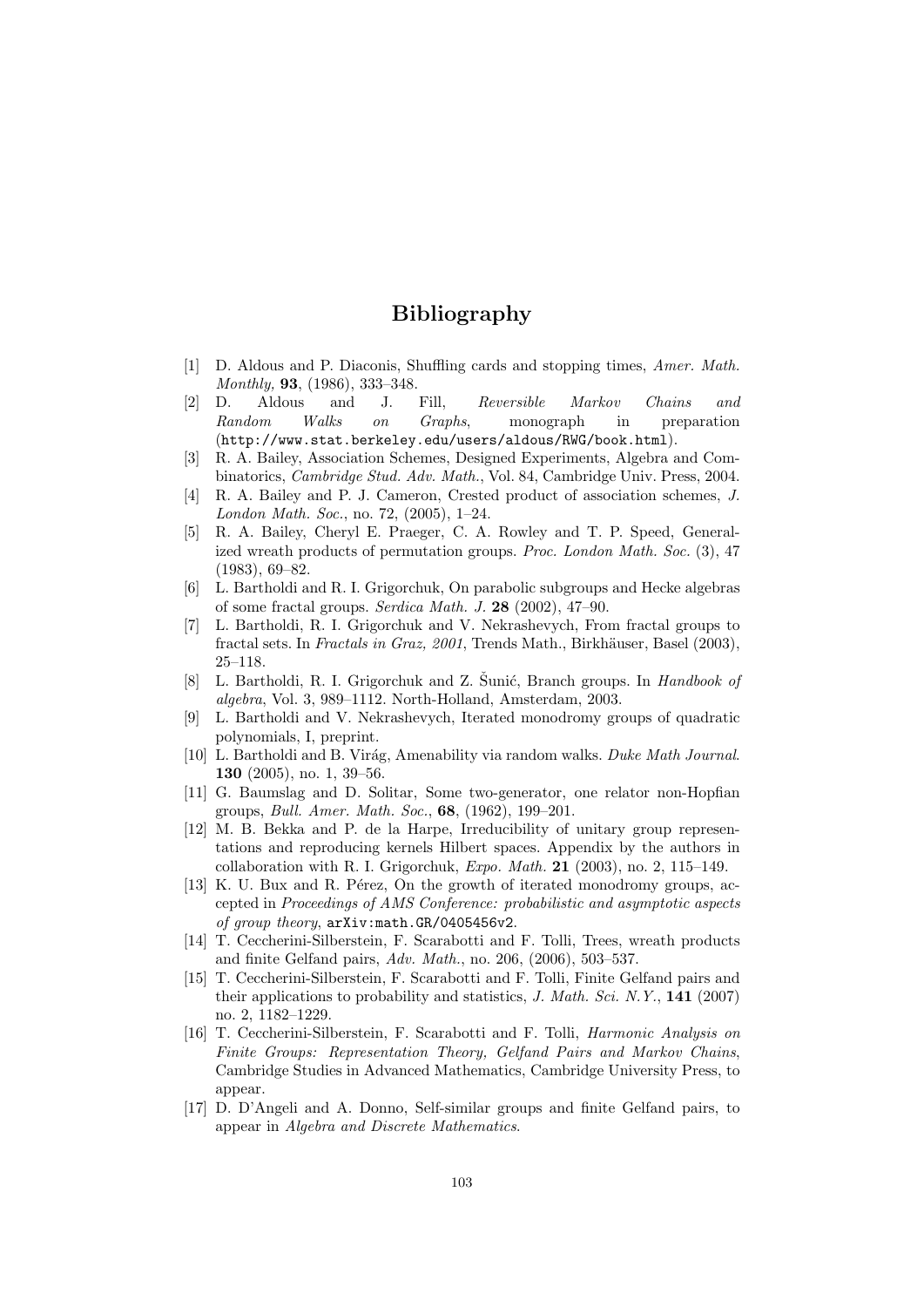#### 104 BIBLIOGRAPHY

- [18] D. D'Angeli and A. Donno, Crested products of Markov chain, submitted to Annals of Applied Probability.
- [19] D. D'Angeli and A. Donno, A group of automorphisms of the rooted dyadic tree and associated Gelfand pairs, to appear in Rendiconti del Seminario Matematico dell'Università di Padova.
- [20] D. D'Angeli and A. Donno, No cut-off phenomenon for "Insect Markov chain", Preprint.
- [21] D. D'Angeli and A. Donno, Markov chains in orthogonal block structures, Preprint.
- [22] Ph. Delsarte, Hahn polynomials, discrete harmonics and t−designs, SIAM J. Appl. Math. 34 (1978), 154–166.
- [23] P. Diaconis, Group Representations in Probability and Statistics, IMS Hayward, CA. 1988.
- [24] P. Diaconis, The cut-off phenomenon in finite Markov chains. Proc. Nacl. Acad. Sci. USA, 93 4: 1659–1664, (1996).
- [25] P. Diaconis and L. Saloff-Coste, Comparison techniques for random walk on finite groups, Ann. Prob., 21 4: 2131–2156, (1993).
- [26] P. Diaconis and L. Saloff-Coste, Separation cut-offs for Birth and Death Chains, submitted to Annals of Applied Probability, (2005).
- [27] Ch. F. Dunkl. A Krawtchouk polynomial addition theorem and wreath products of symmetric groups, Indiana Univ. Math. J. 25 (1976), 335–358.
- [28] Ch. F. Dunkl, An addition theorem for Hahn polynomials: the spherical functions, SIAM J. Math. Anal. 9 (1978), 627–637.
- [29] Ch. F. Dunkl, Orthogonal functions on some permutation groups, Proc. Symp. Pure Math. 34, Amer. Math. Soc., Providence, RI, (1979), 129–147.
- [30] J. Faraut, Analyse Harmonique sur les paires de Gelfand et les espaces hyperboliques, in *Analyse harmonique*, J. L. Clerc, P. Eymard, J. Faraut, M. Raés, R. Takahasi, Eds. (École d'été d'analyse harmonique, Université de Nancy I, Septembre 15 au Octobre 3, 1980). C.I.M.P.A. V, 1983.
- [31] A. Figà-Talamanca, Note del Seminario di Analisi Armonica, a.a. 1992, Università di Roma "La Sapienza".
- [32] A. Figà-Talamanca, An application of Gelfand pairs to a problem of diffusion in compact ultrametric spaces, in: Topics in Probability and Lie Groups: Boundary Theory, in: CRM Proc. Lecture Notes, Vol. 28, Amer. Math. Soc., Providence, RI, 2001, 51–67.
- [33] W. Fulton and J. Harris, Representation Theory: a first course, Graduate Texts in Mathematics, Springer Verlag, 1991.
- [34] R. I. Grigorchuk, Burnside's problem on periodic groups, Functional Anal. Appl., 14, (1980), 41–43.
- [35] R. I. Grigorchuk, Just infinite branch groups. New horizons in pro-p groups, 121–179, Progr. Math., 184, Birkh¨auser Boston, Boston, MA, 2000.
- [36] R. I. Grigorchuk, Solved and unsolved problems around one group, in Infinite Groups: Geometric, Combinatorial and Dynamical Aspects, L. Bartholdi et al.Eds., 117–218. Progress in Math. 248. Birkäuser 2005.
- [37] R. I. Grigorchuk, V. V. Nekrashevich and V. I. Sushchanskii, Automata, dynamical systems and groups, Proc. Steklov Inst. Math., Vol. 231 (2000), 128- 203.
- [38] R. I. Grigorchuk, D. Savchuk and Z. Šunić, The spectral problem, substitutions and iterated monodromy, accepted in CRM Proceedings and Lecture Notes, 42, (2007), 225–248, arXiv:math.GR/0703443v1.
- [39] R. I. Grigorchuk and Z. Šunić, Self-similarity and branching in group theory, London Mathematical Society Lecture Note Series, 339, (2007), 36–95.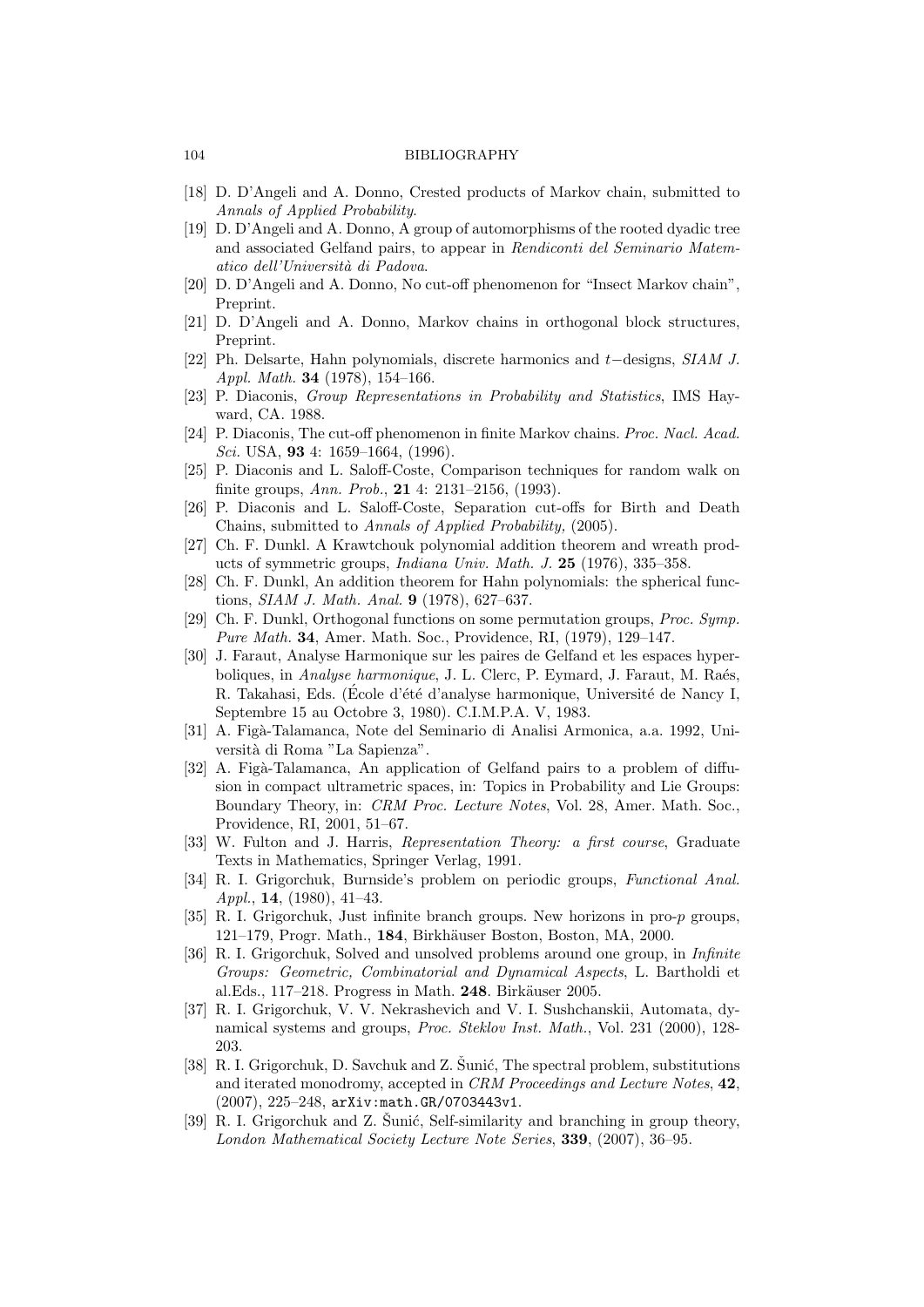#### BIBLIOGRAPHY 105

- $[40]$  R. I. Grigorchuk and A. Zuk, On a torsion-free weakly branch group defined by a three-state automaton. International J. Algebra Comput. 12 (2002), no. 1, 223–246.
- [41] S. Helgason, *Differential geometry, Lie groups, and symmetric spaces.* Corrected reprint of the 1978 original. Graduate Studies in Mathematics, 34. American Mathematical Society, Providence, RI, 2001.
- [42] G. Letac, Problemes classiques de probabilité sur un couple de Gelfand in "Analytical problems in probability", Lecture Notes in Math., 861, Springer Verlag, New York, 1981.
- [43] G. Letac, Les fonctions spheriques d'un couple de Gelfand symétrique et les chaines de Markov. Advances Appl. Prob., 14 (1982), 272-294.
- [44] V. Nekrashevych, Self-similar Groups, Volume 117 of Mathematical Surveys and Monographs, American Mathematical Society, Providence, RI, 2005.